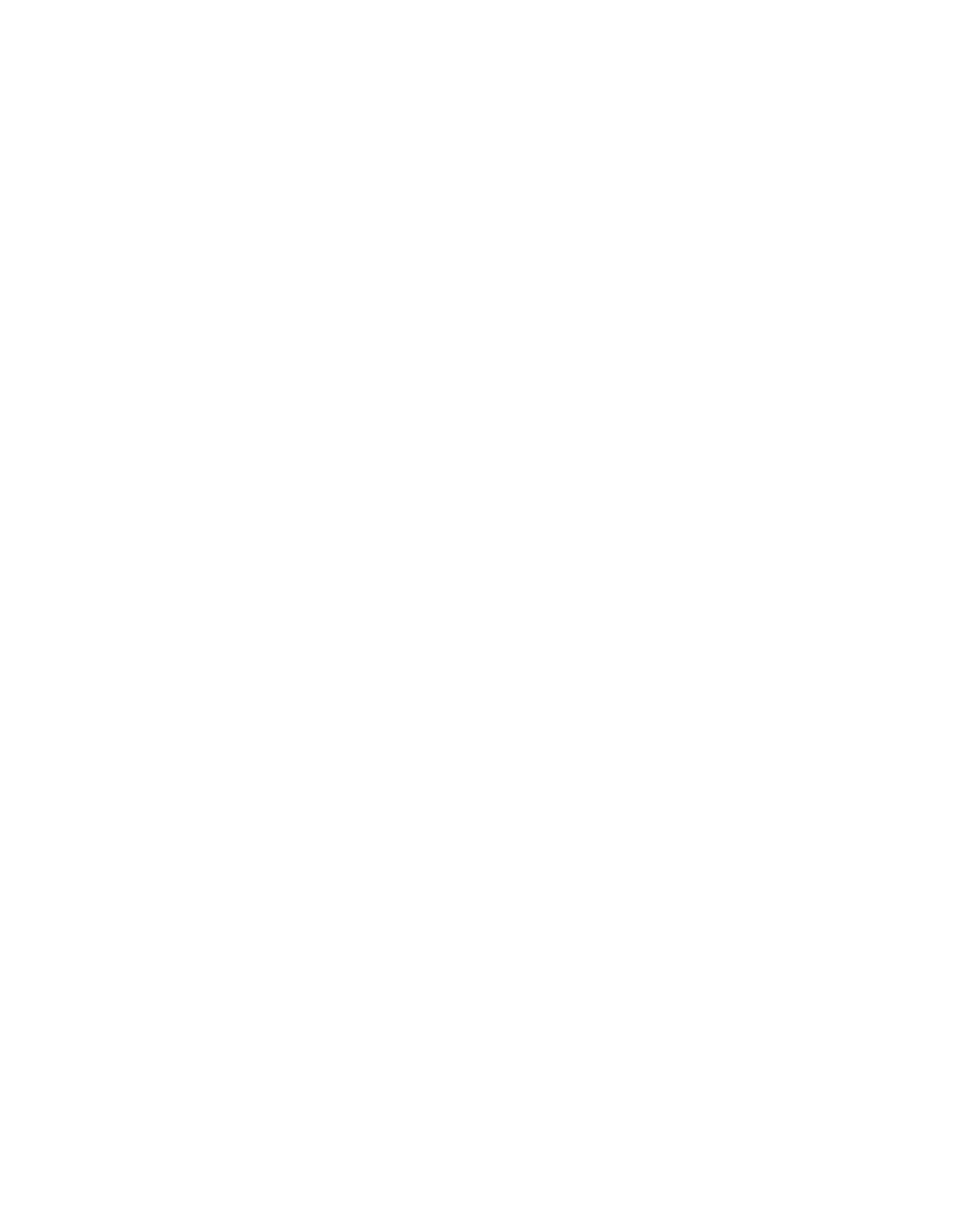

## **EUROPEAN UNION**

## Election Experts Mission (EEM) to COLOMBIA Legislative Elections 11 March 2018

# **FINAL REPORT**

February/March 2018

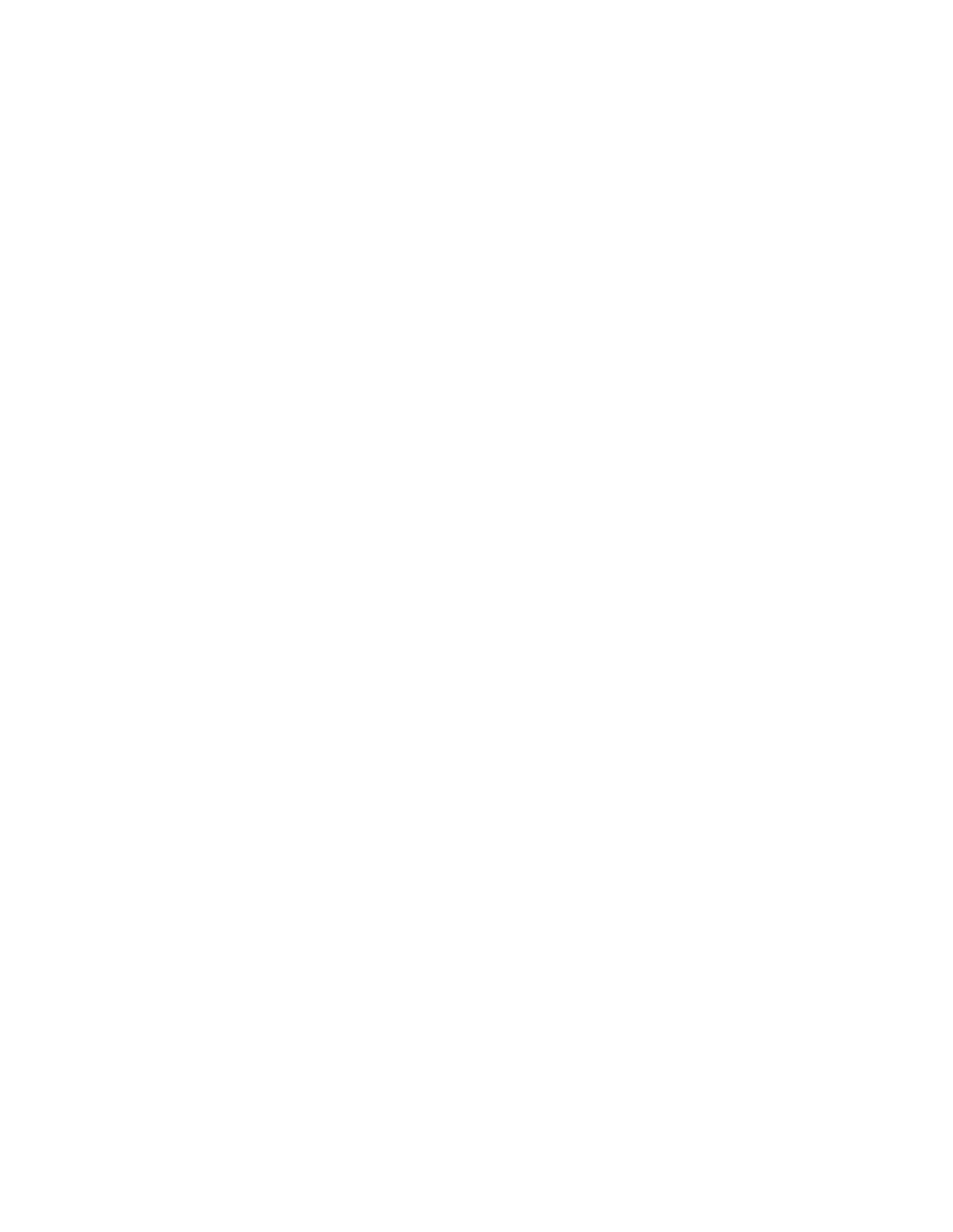### **LEGISLATIVE ELECTIONS**

**COLOMBIA**

**11 MARCH 2018**

*FINAL REPORT*

## **EU Election Experts Mission (EU EEM)**

7 February - 17 March 2018

*The information and views expressed in this report are those of the authors and do not necessarily reflect the official opinion of the European Union.*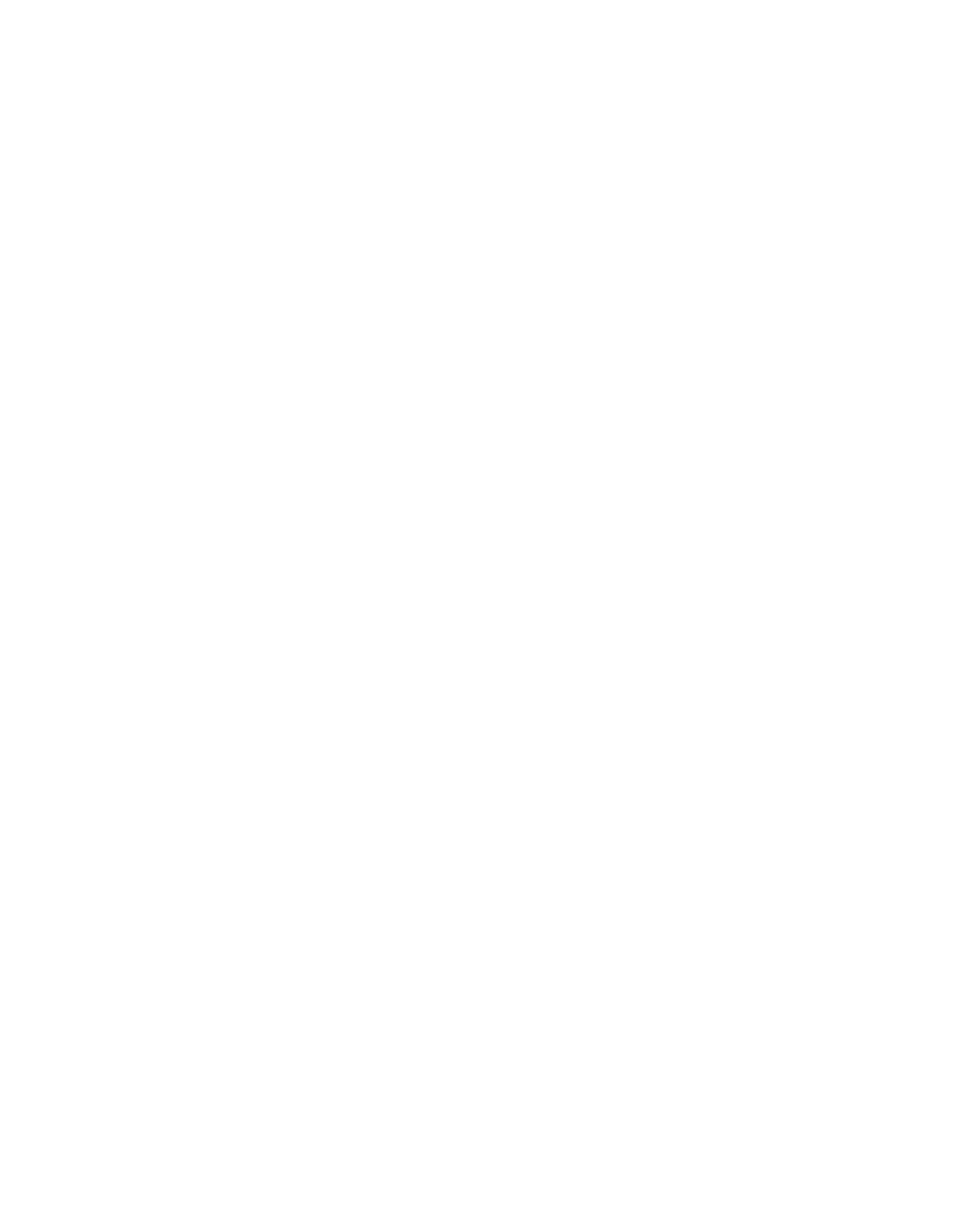## **TABLE OF CONTENTS**

| $\mathbf{1}$ .   |  |
|------------------|--|
| $\overline{2}$ . |  |
| 3 <sub>1</sub>   |  |
| 3.1              |  |
| 3.2              |  |
| 4.               |  |
| 5.               |  |
| 5.1              |  |
| 6.               |  |
| 7 <sub>1</sub>   |  |
| 7.1              |  |
| 7.2              |  |
| 8.               |  |
| 9.               |  |
| 10.              |  |
| 11.              |  |
| 11.1             |  |
| 11.2             |  |
| 11.3             |  |
| 12               |  |
| 12.1             |  |
| 13               |  |
| 14               |  |
| 15               |  |
| 16               |  |
| 17               |  |
| 17.1             |  |
| 17.2             |  |
| 17.3             |  |
| 18               |  |
|                  |  |
|                  |  |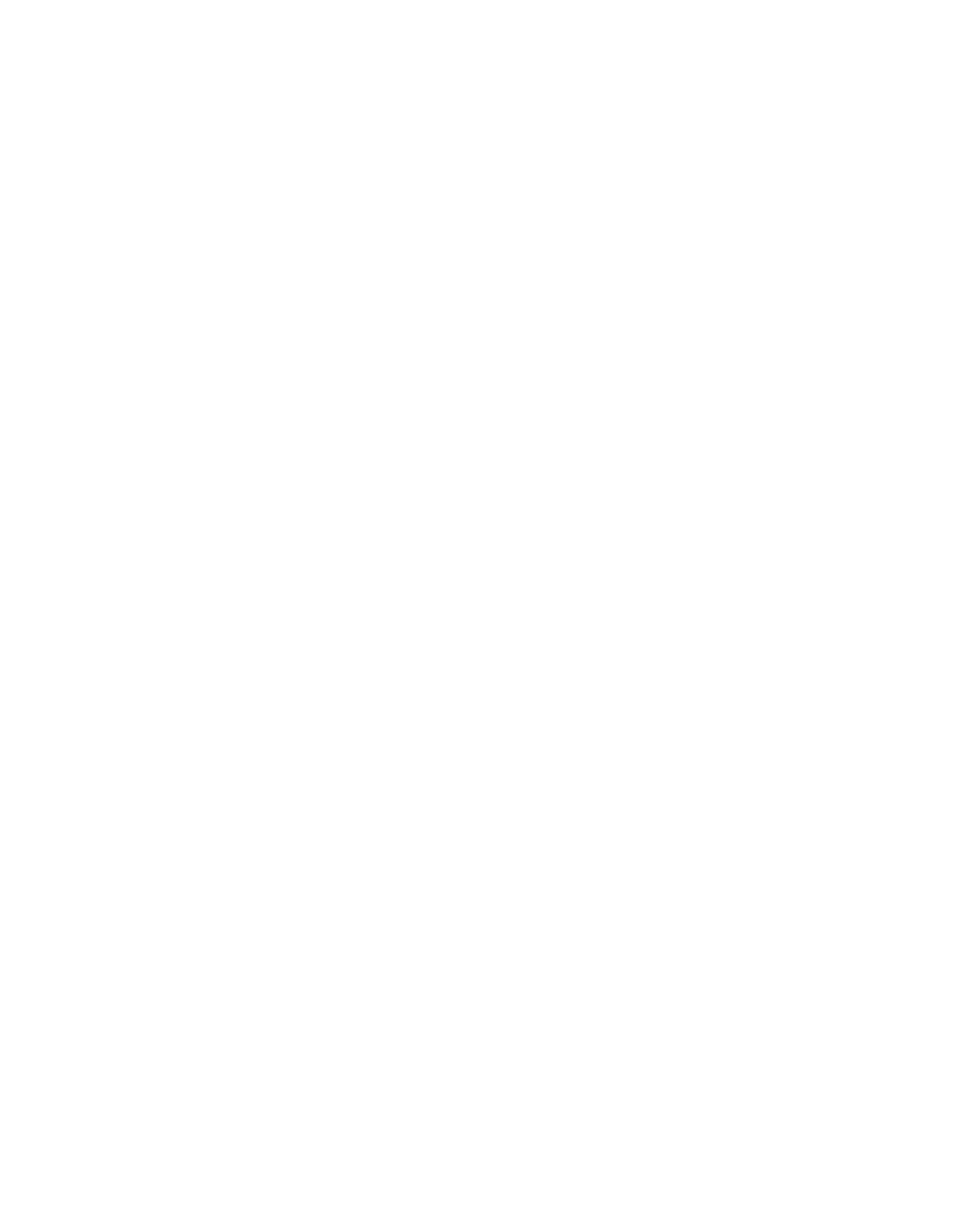## **1. SUMMARY**

- The congressional elections held on the  $11<sup>th</sup>$  of March were of historical importance as they were the first elections held since the signing of the Peace Agreement in November 2016. The impact of the Agreement was felt in that elections could be held for the first time across the entire territory, without the obstacles that guerrilla groups such as the Revolutionary Armed Forces of Colombia (FARC) and the National Liberation Army (ELN) created in the past. Participation was close to 49% in both houses, among the highest over the past three decades.
- The Agreement involved the conversion of the FARC into a party, its participation in the elections, and implied a guarantee of five seats in each of the houses of Congress, regardless of the result obtained. Other commitments of the Agreement, such as the adoption of an electoral reform and the creation of 16 electoral constituencies in conflict-affected areas, did not pass the legislative procedure. The tone of the campaign was marked by the controversy around the participation of the FARC and the generalised opposition to the corruption of the political system.
- In general, candidates were able to carry out their campaign throughout the territory without major restrictions on their rights to assemble and move, despite serious incidents, especially the harassment of the FARC candidates and, to a lesser extent, of the other parties. The campaign showed that the structural violence suffered by the country did not definitively end with the signing of the Agreement. The ELN attacks and the increase in the number of murders of social leaders were worrisome. The tone of the campaign was considered to be very harsh by most parties. The Procuracy revealed widespread noncompliance with campaign rules.
- The media covered the electoral campaign in a legal framework that offered extensive guarantees, despite significant vulnerabilities that affect the sector, such as threats to the physical integrity of journalists (which were significantly reduced after the signing of the Peace Agreement), sexual harassment to women journalists, alleged pressures from different instances of the State, aggressions of the public force and a non-transparent allocation of state advertising. It was especially worrying the role of social media was especially worrying, considering the lack of effective tools against the fake news it spreads.
- The management of campaign funding is considered to be a potential source of corruption in the political system, given the abundance of resources linked to illegal activities and corporate interests. The law provides reasonable legal instruments to face these problems. The resolutions of the National Electoral Council (CNE) represented an advance, due to the mandatory use of public telematic means, for parties and candidates to report their accounting movements and update them throughout the campaign. However, the lack of transparency in the accounts deprived Colombians of the opportunity to monitor the campaign funds. The control and supervision mechanisms applied proved to be insufficient to fight against illegal funding and non-compliance with campaign ceilings.
- The reliability of the census, estimated at over 36 million voters, was not a primary concern for the parties, despite the fact that it contains an undetermined number of people who have died or emigrated, and that it does not include almost 800,000 unregistered people. Although the Peace Agreement calls for the promotion of registration campaigns that prioritise the most marginalised areas, especially areas affected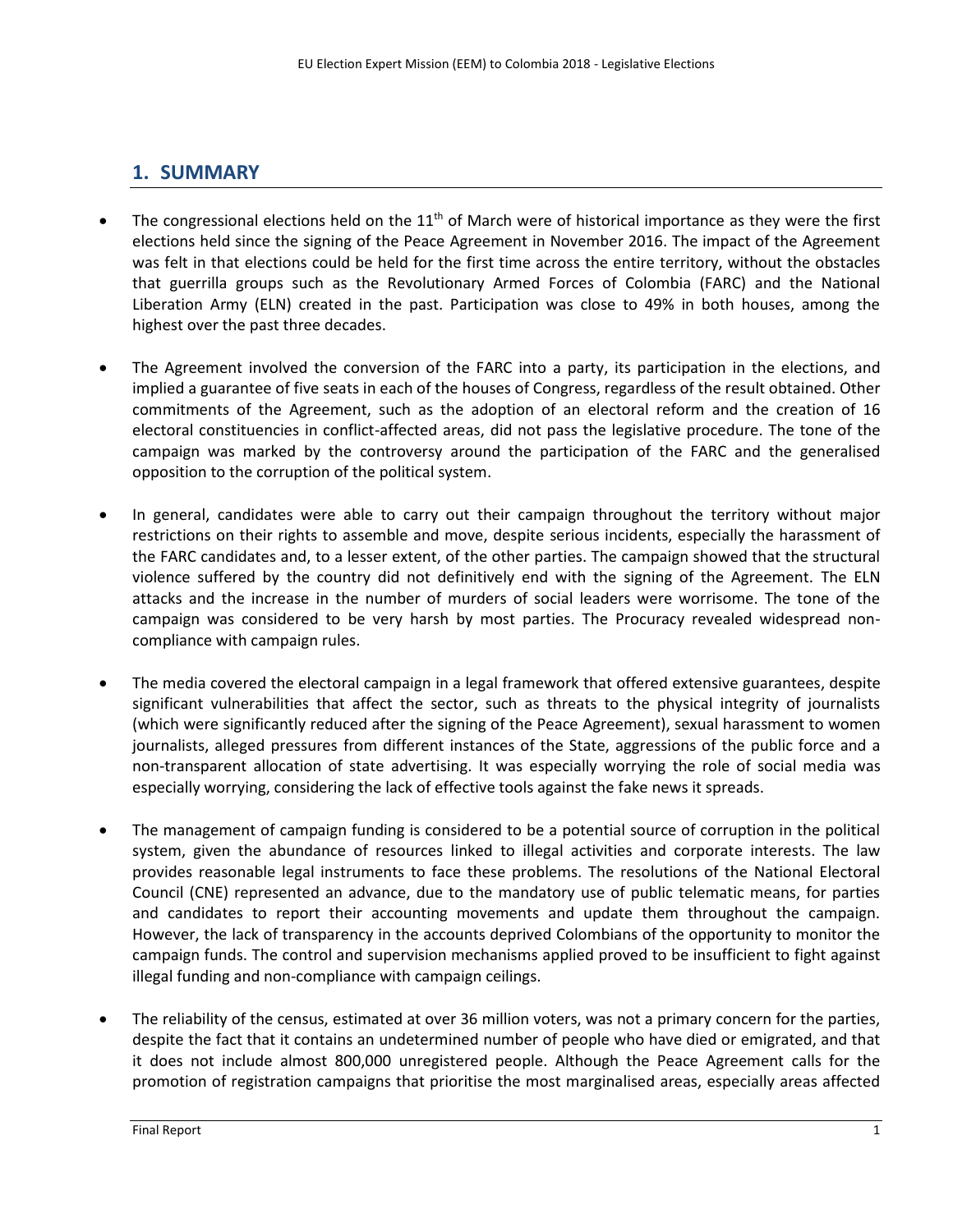by conflict, these campaigns have not been carried out. Another problem of the census is the existence of almost two million citizens who have not been assigned a polling station based on their residence, which could have affected their participation.

- The Congress is made up of 108 senators and 175 members of the House of Representatives, elected through a proportional system in which parties can contest with closed or open lists. In Colombia, open lists are questioned because they are understood to weaken the party system, harm the representation of women and contribute to the high number of invalid votes. The disparity in the number of voters per seat between the largest and smallest constituencies of the House of Representatives led to the debate on the creation of mechanisms to prevent disproportion from affecting the principle of equal voting.
- 16 parties, coalitions and movements promoted by significant groups of citizens participated to the Senate elections; there were 27 candidates for the House of Representatives. In addition, 42 Afro-descendants and 13 indigenous lists of candidates also participated. The lack of clarity regarding the legal status of the coalitions, the requirements for the acquisition or loss of the legal status of the parties and some grounds for ineligibility compromise the right to be elected and may discourage or limit political participation.
- In recent years, Colombia has made progress in seeking greater political participation from vulnerable groups. The electoral system sets a gender quota applicable to the lists of candidates and establishes special constituencies for indigenous and afro-descendants. However, the representation of these groups is still limited by the use of open lists, in the case of women, and by the remoteness of the polling stations of certain indigenous and afro-descendant communities, which would affect their participation.
- The elections are administered by the CNE, which is the regulatory and control body of the entire process, and the National Registry of Civil Status (RNEC or Registrar), which is responsible for electoral logistics. Additionally, both the Fifth Section of the Council of State and the Procuracy, Prosecutor, Comptroller and Ombudsman, among others, have relevant roles. The participation of so many institutions creates an electoral structure with an order of responsibilities that can be confusing. The Special Electoral Mission (SEM) proposed a new organisational structure to make the organisation of elections more efficient.
- The CNE magistrates are elected for a period of four years by the parties with a presence in Congress through a system proportional to their representation. The nature of its composition means that the independence of its decisions is questioned, particularly in matters that directly affect the parties, such as the monitoring and control of their electoral campaigns. Their tasks are made more difficult by the lack of territorial structure and budgetary independence.
- The political parties have had an acceptable level of confidence with respect to the RNEC to manage the electoral logistics, which was confirmed by the effective management of most of the processes for which it was responsible. However, some components of its management were questioned, such as the verification of signatures for the registration of nominations and the transparency of the transmission and announcement of preliminary results. The usual problems of long distances to polling stations in rural areas of the country also persisted. The European Union Election Expert Mission (EU EEM) considers that the regulation provided sufficient instruments to mitigate the problem.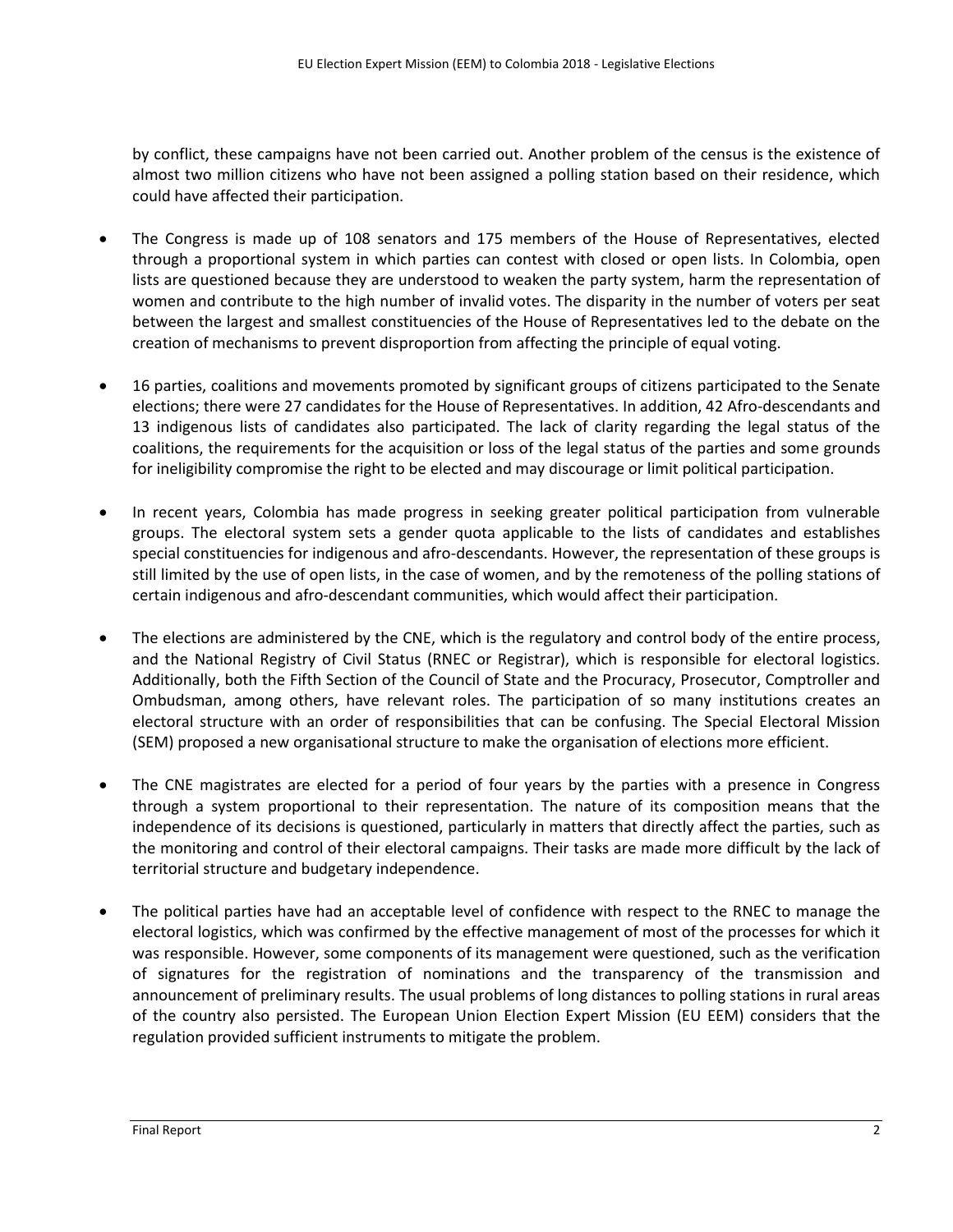- Election day was widely observed and passed without serious incidents, despite certain cases of pressure on voters and vote buying. During the voting, problems such as inadequate knowledge on how to mark the ballot came up, which could have been mitigated with voter information campaigns, and the insufficient training of the polling staff. Both circumstances, among others, contributed to the high number of invalid votes, characteristic of Colombian elections. The lack of ballots for interparty primaries in 26 polling stations required extraordinary measures and provoked complaints from the candidates. The Registry announced the preliminary results with over 95% of the votes counted on election night, fulfilling its objective of offering extensive information in a timely manner. The turn out was close to 49%, above the average of the last eight elections.
- According to the preliminary results, the Democratic Centre and Liberal Party were the most voted parties in the Senate and House, respectively. The announcement of the elected legislators is expected to take place shortly before their inauguration in July 2018, a term that excessively prolongs the uncertainty over who has been elected. Over 9 million people, which is more than half of those who voted in the elections, voted at the two interparty primaries, which Iván Duque and Gustavo Petro won.
- There is a network of civil society organisations committed to the quality of democracy in Colombia. The Misión de Observación Electoral (MOE) played an important role in the electoral reform project through its participation in the SEM, established by the Peace Agreement. In addition to investigating and publishing reports on different aspects of the electoral process, the MOE made a long-term observation. On election day, it deployed 3,398 volunteers in over half of the country's municipalities and 15 polling stations abroad. Transparencia por Colombia is an organisation involved in the fight against corruption which analyses compliance with regulations on political funding. Other sectoral organisations are concerned with the political participation of vulnerable groups.
- Broad sectors of Colombian society are convinced of the need for a comprehensive electoral reform that properly addresses the weaknesses of the electoral process. The areas identified as priority areas are political party funding, with special attention to the legal origin of their funds, electoral authority transformation, transparency strengthening and the internal democracy of the parties, gender parity and the protection of minorities. The start of a new legislature in Congress opens up a new opportunity to debate and agree on these reforms.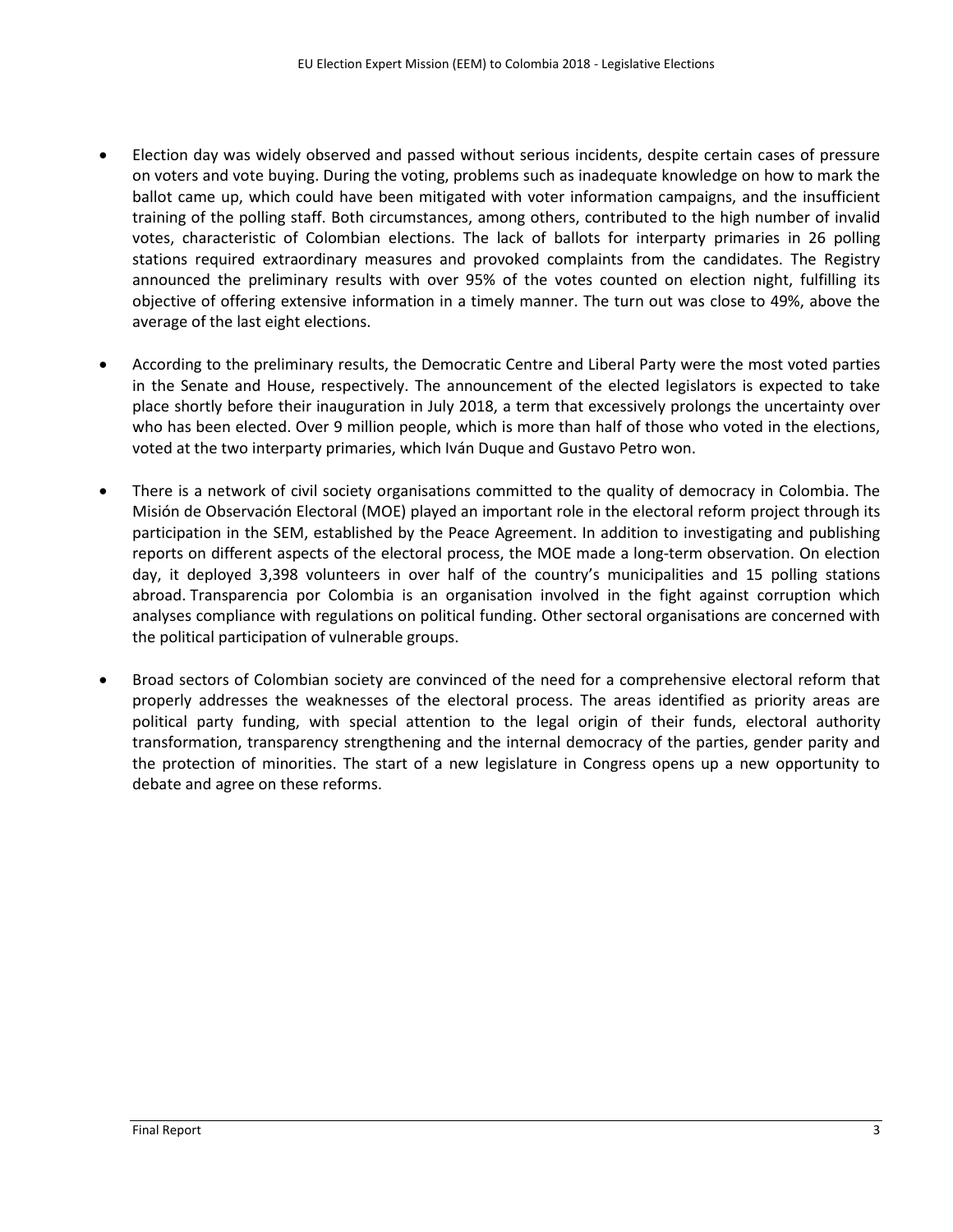## **2. BACKGROUND**

At the invitation of the National Electoral Council (CNE), the European Union (EU) sent an Electoral Expert Mission (EU EEM) to Colombia, made up of three members, to oversee the 2018 legislative elections. The mission of the EU EEM was to analyse the electoral process to assess its compliance with the international commitments entered into by Colombia. The EU EEM met with the electoral administration, civil society representatives, political organisations, the media and groups of national and international observers, among others. During Election Day, the EU EEM visited a limited number of voting centres in Bogotá.

## **3. CONTEXT OF THE ELECTIONS**

The legislative elections on 11 March 2018 was the first electoral process held since the signing of the Peace Agreement between the Colombian Government and the guerrilla group FARC (Revolutionary Armed Forces of Colombia) in November 2016, which participated in the elections after its conversion into a political party. The Agreement, submitted for verification by a United Nations mission and backed by different international bodies, including the European Union, resulted in amendments to the Constitution and the approval of new laws to provide legal guarantees upon their implementation.

The elections took place in a climate of generalised rejection of the parties and political system. Disaffection is not new in Colombia and explains why the country has one of the highest rates of abstention in Latin America, with an average turn-out that has not reached 45% in the Congress elections held since the Constitution entered into force in 1991. The investigations that affected, according to civil society organisations, 84 of the 268 congressmen between 2014 and 2018, and the recent prison orders issued against some of them, pushed many candidates to fight against corruption, reinforcing the public perception of this problem as one of the biggest ones that afflicts Colombia's political system.<sup>1</sup>

#### **3.1 The Peace Agreement and Congressional Elections**

From a strictly electoral point of view, the Agreement implied, among other things, the creation of the socalled Special Electoral Mission (SEM), whose mission was to draft a proposal for comprehensive electoral reform. The reform proposal of the SEM was reviewed by the Executive and sent to Senate for approval, where it was withdrawn in November 2017. The Agreement also stipulated the creation of 16 Special Transitional Peace Constituencies in the territories especially affected by the conflict, each of which would elect a member of the House of Representatives during two electoral terms. The districts did not pass the legislative process and were not created for the 11 March elections.

The most notorious consequence of the Agreement was the conversion of the FARC into a political party, a commitment that included public funding, the establishment of protective measures for its members and a minimum representation of five seats in the House of Representatives and another five seats in the Senate,

<sup>1</sup> According to a Gallup poll conducted at the end of February 2018, the percentage of respondents who considered the problem of corruption to be getting worse in the country had risen from 86% to 91% since December 2017.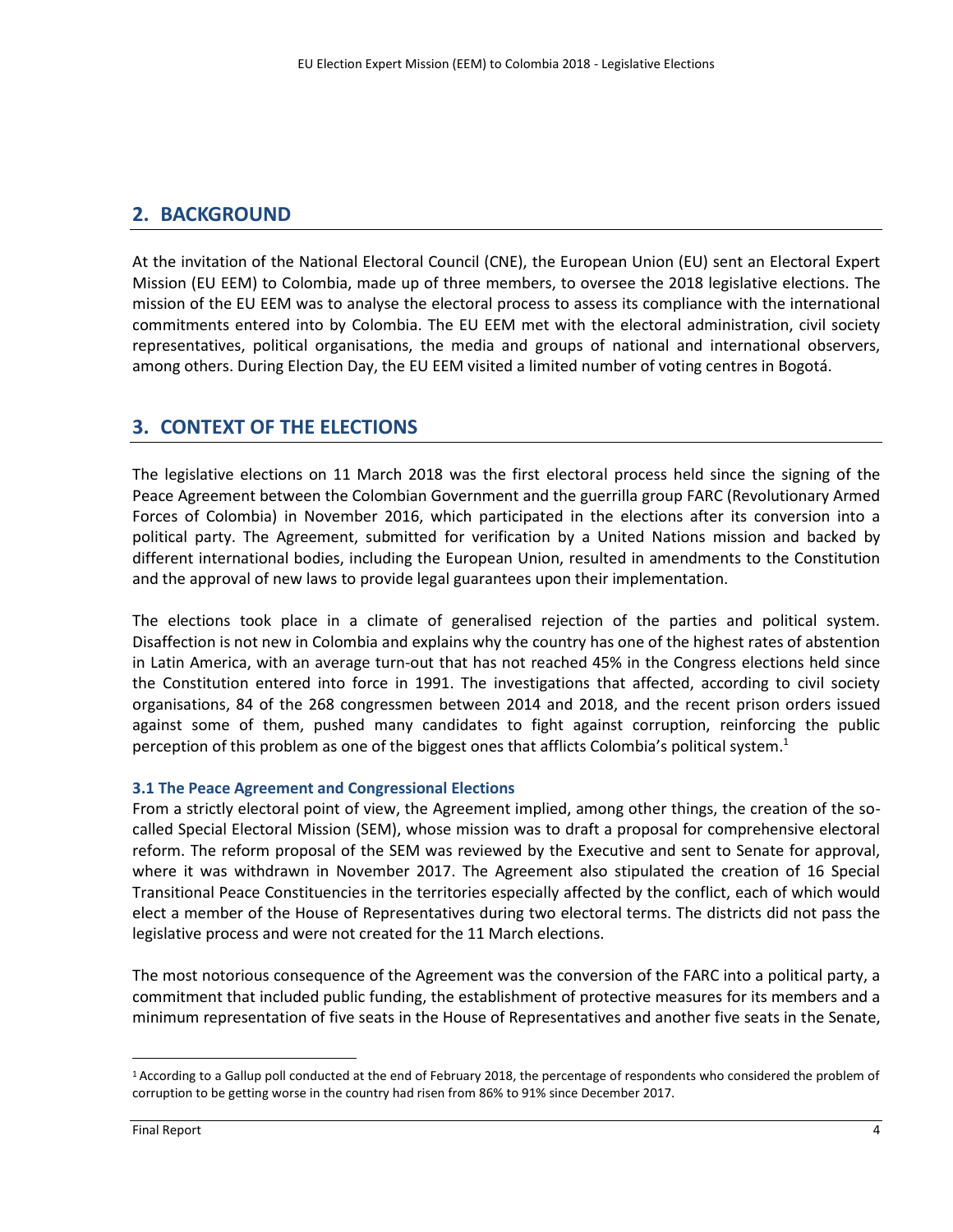spanning two legislatures, regardless of the result obtained in the election. The new party adopted the name Fuerza Alternativa Revolucionaria del Común (Common Alternative Revolutionary Force), maintaining its old acronym, and had a representative with voice, but no vote, in the CNE.

The electoral participation of the FARC was marked by controversy. The most critical parties of the Peace Agreement reported their campaign funding as favourable treatment of the party, in addition to the fact that the former guerrillas had not gone through the Special Jurisdiction for Peace (JEP), foreseen in the Agreement but not in effect on the date of the elections, before joining the political life. The FARC, in turn, reported the harassment of its candidates at several campaign events and the very late procurement of the amounts promised to fund it. These circumstances did not prevent the FARC from participating in the election, although its presidential candidate, Rodrigo Londoño, withdrew from the race on 7 March, in the middle of the legislative election campaign, claiming it was for health reasons and the problems they had to face during the campaign. The party did not replace him with another candidate.

#### **3.2 Nominations**

A total of 16 political parties attended the Senate elections. Among them, the eleven that already had representation in the Senate: the Social Party of National Unity, of President Juan Manuel Santos; Democratic Centre, which presented former President Álvaro Uribe as the head of the list, the Conservative Party and the Liberal Party, the two parties with the longest standing tradition in Colombia; Radical Change and Citizen Option, both part of the government coalition. On a spectrum that goes from centre-left to left wing, the following parties participated: Green Alliance, Alternative Democratic Pole, ASI, MAIS and Patriotic Union (the last three being members of the Decency List coalition), and the new FARC party. Among the other parties, it is worth mentioning MIRA, to which the State Council assigned three senators in February 2018 after reviewing the count of the 2014 legislative election. On March 11, two interparty primaries were held to determine presidential candidates. Any voter could participate in these primaries, provided they only do so in one of them.

## **4. ELECTORAL SYSTEM**

In Colombia, Congress is made up of the Senate and the House of Representatives. Colombian citizens elected 102 senators (100 in a single national constituency and the two remaining in a special indigenous constituency) and 165 members of the House of Representatives, 161 in 33 districts, which coincide with the departments and Bogota, as well as four in three special districts for afro-descendant (2), indigenous (1) and Colombians living abroad (1). Additionally, the candidates for president and vice president who come in second in the presidential elections are assigned a seat in the Senate and the House, respectively. 5 seats must be added to the Senate and 5 to the House, guaranteed to the FARC for two terms. The congressmen are elected through a proportional system in which parties and movements may contest with closed or open lists. Of the 16 nominations submitted to the Senate, only three of them, SOMOS, Sí Se Puede and FARC, did so in a closed list.

In the Colombian political context, some parties and organisations consulted by the EU EEM question the open lists with the argument that they can weaken the political party system by starting disputes between candidates, harm the representation of women and can be confusing for less informed voters, thus contributing to a high number of invalid votes. They can also increase campaign costs, surpass the spending limits and encourage the search for funding in illicit sources.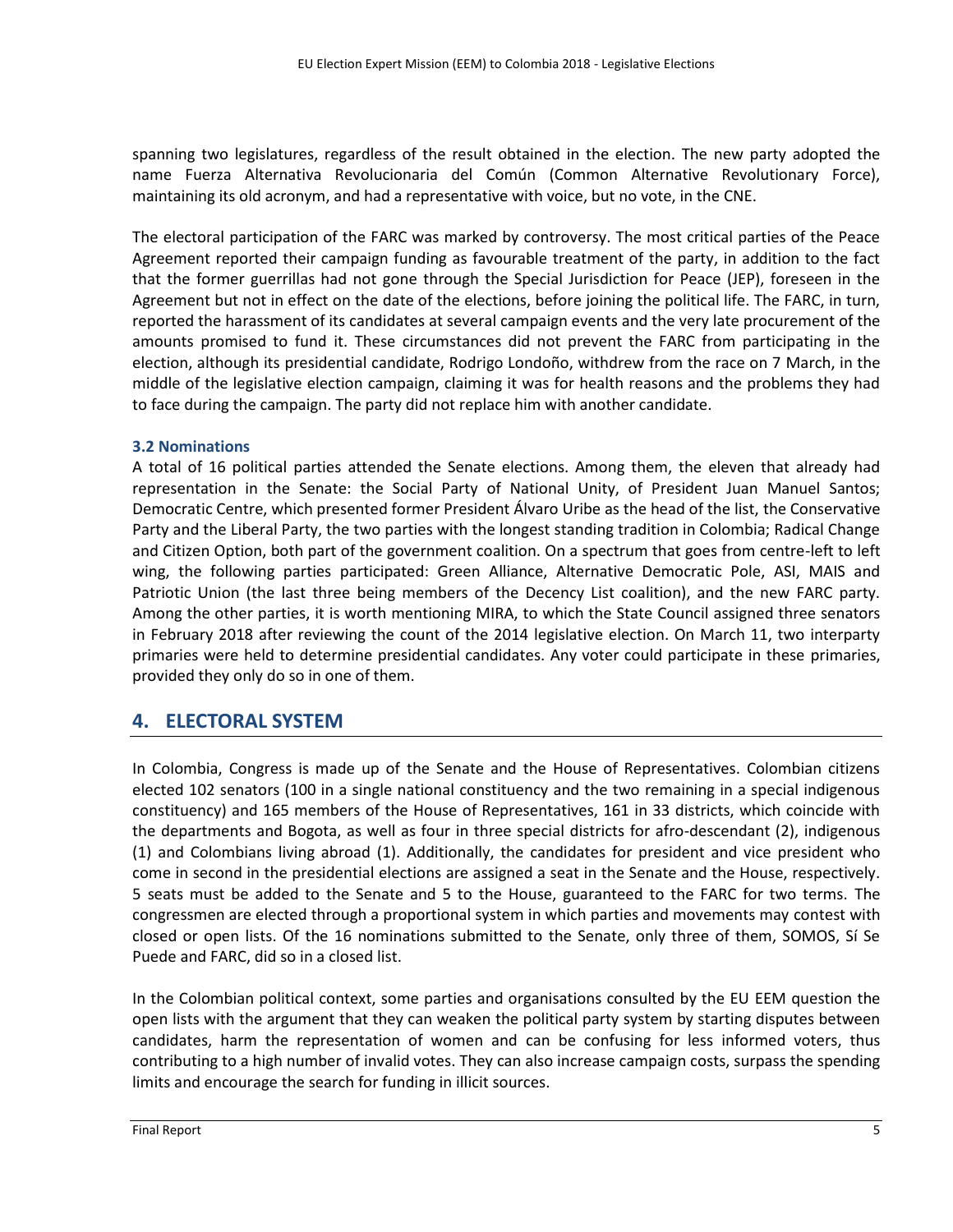The threshold for assigning seats in the Senate is set at three percent, which guarantees adequate representation and corresponds to good electoral practices to this respect.<sup>2</sup> The threshold in the House of Representatives varies depending on the number of votes in each departmental constituency. Each of these constituencies elects a minimum of two members to the House, a number that increases according to its population. Given that the last population census was conducted in 2005, the distribution of seats by constituency may not reflect the current population on the date of the elections. There is also a wide disparity in the number of voters per seat between the largest and the smallest districts, which varies between 316,132 in Bogota and 10,799 in Vaupés, which could affect the equality of vote principle included in the international commitments entered into by Colombia.<sup>3</sup> *The improvement of guarantees for equal suffrage in the House of Representatives elections can considered in accordance with the international commitments entered into by Colombia.*

#### **5. CAMPAIGN**

The campaign began on 11 December in public spaces and two days later in the media. It ended on 4 March for public events and 48 hours before the elections for electoral publicity. However, closed-door activities could be held until the eve of the election and publicity was not stopped on social networks, where it is not expressly regulated. For a while, starting on 27 January, the legislative campaign was concurrent with the presidential campaign, which led to synergies and several joint events.

The media coverage and information provided to the EU EEM by the political parties indicate that it was a campaign in which the freedoms of movement and meetings of the candidates were generally respected, except for serious incidents, specifically the harassment of FARC candidates and, to a lesser extent, other party candidates. The parties attended debates organised by the media and civil society, and were able to hold mass rallies and other activities in various parts of the country, within the limitations imposed by the structural problems of violence *(see section 5.1 Electoral Violence below).* The majority of the parties with which the EU EEM met, however, defined the electoral campaign as one that had a harsher tone in Colombia's recent history. The official campaign period was preceded by the election of presidential candidates through internal elections and the obtaining of signatures from significant groups of citizens, an opportunity that was used by candidates to campaign outside of the established periods.

According to a report released in February 2018 by the Procuracy following random visits to 11 parties in different departments of the country, there was an extended breach of the campaign rules on outdoor advertising. The Procuracy pointed out the lack of control over the outdoor advertising from 76% of the candidates investigated and the lack of municipal and district permits to enforce it in 75% of the cases. The Procuracy did not disclose the names of the parties that failed to comply with the campaign rules, which limited the deterrent effect of the investigation.

<sup>&</sup>lt;sup>2</sup> Report on Thresholds and Other Characteristics of Electoral Systems that Prevent Parties from Accessing Parliament. Paragraph 68. Venice Commission, 2010.

<sup>3</sup> Paragraph 21 of General Observation 25 on the International Covenant on Civil and Political Rights (ICCPR, 1966) states that "within the framework of the electoral system of each of the States, the vote of one elector must have the same value as that of another".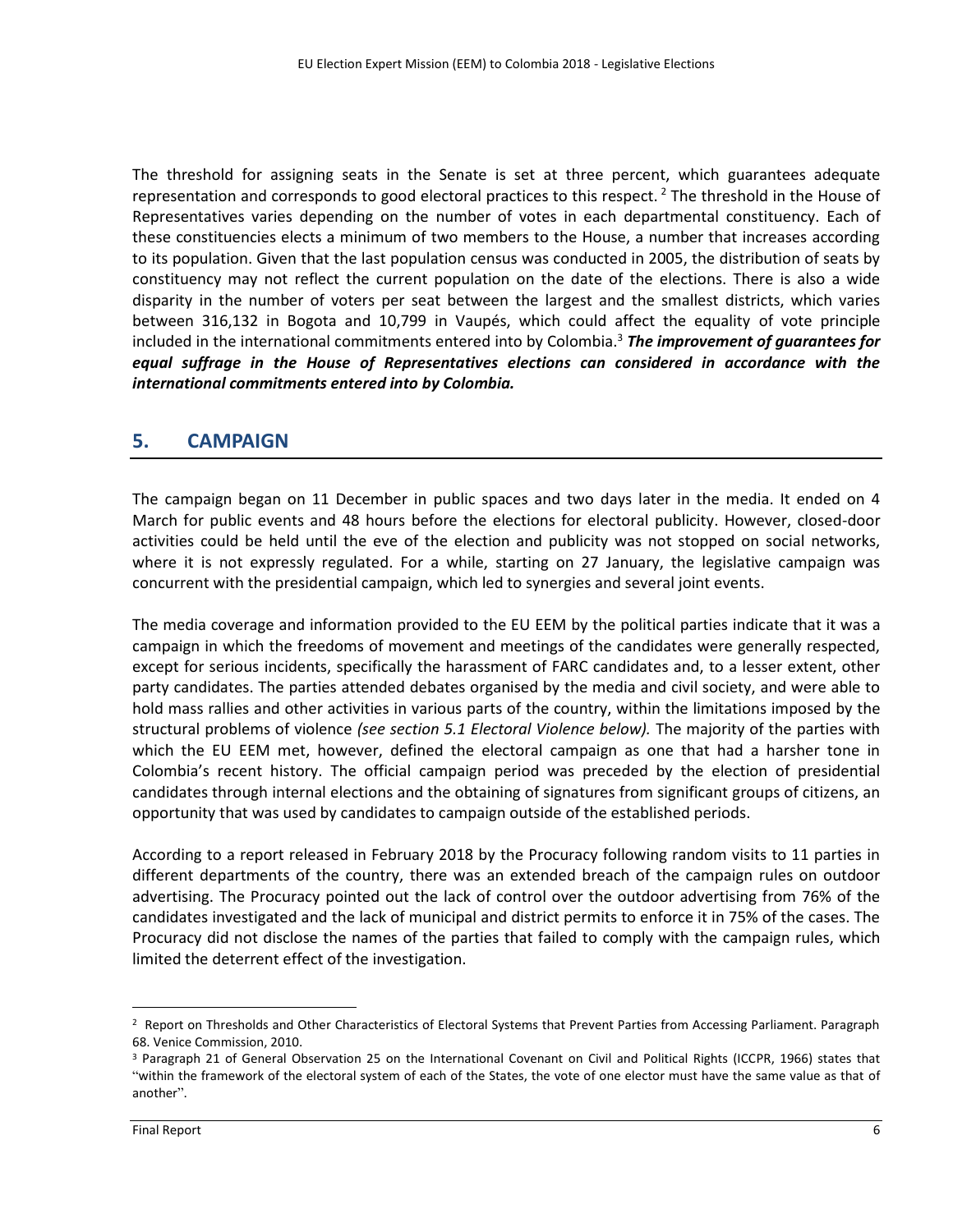By virtue of Guarantee Law of 2015, since 11 November 2017, openings, hiring and official publicity were restricted, among other activities of public powers, in order to guarantee equal conditions and the neutrality of public servants during the electoral campaign. Under this law, the Procuracy investigated the existence of a parallel payroll for electoral purposes in the National Learning Service to provide services unrelated to the original function of the entity. The Procuracy also opened 88 disciplinary actions against public officials for improper participation in politics (37), violation of the legal standards (27), participation in campaign activities or illicit pressures on voters (17) and the commission of electoral crimes (7).

In the municipalities visited by the EU EEM (Bogotá, Medellín, Cali, Barranquilla and Cartagena), advertising in public spaces was discreet. The political parties and movements stated to the EU EEM that this was due to two reasons: the limitations on the exhibition of campaign materials by local authorities and the lack of funding, which most parties considered to be scarce and dependent on arduous bureaucratic procedures. The parties also complained about the high cost of the campaign, which is usually borne by the candidates, as well as the very late receipt of the advances to pay for it.

#### **5.1 Electoral Violence**

Almost all EU EEM interlocutors agreed upon the improvement of security conditions after the signing of the Peace Agreement. The electoral campaign period showed, however, that the Agreement did not put an end to the different forms of structural violence suffered by the country, which continues to represent a potential threat to voters and candidates. Armed actors such as the National Liberation Army (ELN), dissidents of the FARC, Autodefensas Gaitanistas de Colombia and groups linked to illegal activities made an appearance during the campaign. What was particularly worrying was the activity of the ELN, which, after a year of peace negotiations with the government in Quito, infringed upon the security forces three times between January and March 2018, causing at least 13 fatalities, although it did not boycott election day.

In comparison with the 2014 elections, however, it also reveals an improvement in the general security conditions for the elections. According to the Electoral Risk Map of the national NGO Misión de Observación Electoral (MOE), published in February 2018, the number of municipalities at risk decreased from 260 to 170 between the 2014 and 2018 elections. In these municipalities, where 10% of the country's population is located, 35% of all victims of violence are registered nationwide.

The MOE, however, registered an increase in political violence as the elections approached, with almost one victim per day in the quarter prior to February 2018. From the beginning of the campaign to the date of the report, the MOE reported 62 acts of violence, half of which were homicides.4 The victims of these acts were political leaders, social leaders and members of communal boards, the basic administrative unit of the country. The political leaders mostly suffered threats or attacks, while the social leaders, especially the communal ones, were murdered in most cases.

According to the MOE, these violent acts usually occur in the former areas of influence of the FARC, where certain social demands remained private from their protection. In fact, 61% of the victims registered in the study are in these so-called post-conflict regions. Of the 13 victims with known political affiliation, seven

<sup>4</sup>According to the Office of the Ombudsman, between 1 January 2016 and 27 February 2018, 282 social leaders were murdered.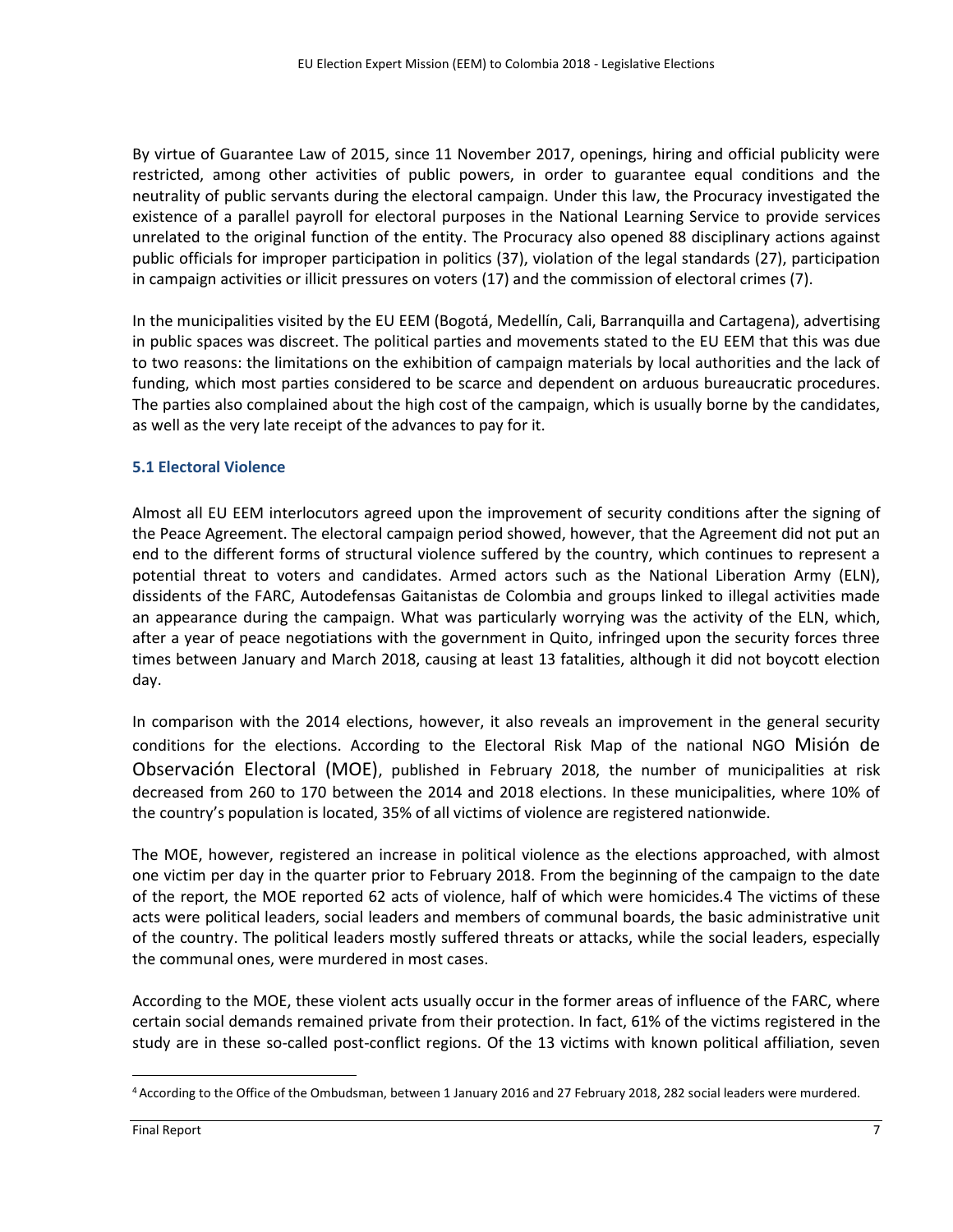belonged to the FARC, two were members of the Democratic Centre, the party most openly opposed to the terms of the Peace Agreement, and the remaining four belonged to four different parties.

At the beginning of March 2018, the Office of the Ombudsman also reported the increase in the number of homicides of social leaders and human rights defenders, and issued an early warning that obliged the State to deploy the Intersectoral Commission for Rapid Response. Paradoxically, according to the Ombudsman, the denunciation of these events could accelerate the execution of threats in certain cases, instead of protect potential victims.

There were several candidates who claimed to have suffered threats or explicit violence during the campaign. FARC reported the harassment of its candidate, Iván Márquez, and its presidential candidate, Rodrigo Londoño, to the Senate during events in different parts of the country. These events led them to temporarily suspend their campaign activities. On this occasion, the FARC accused the groups opposed to the Peace Agreement of being behind the incidents. Other parties were also victims of various types of threats and, in some cases, requested protective measures for their candidates. This was the case for MAIS, Patriotic Union, Democratic Centre and Decency List. The campaign activities of the heads the list to Senate of the last two candidates mentioned were affected by protests on 2 March in Popayán and Cúcuta, respectively. The Decency List reported to the Organisation of American States (OAS) and the Inter-American Commission on Human Rights (IACHR) that the vehicle of its presidential candidate, Gustavo Petro, was attacked on that occasion by a group of protesters. The ruling Party of the U also informed the EU EEM of the theft of computers at its headquarters in Bogota, as well as threats to supporters and the destruction of campaign materials in different parts of the country.

## **6. CAMPAIGN FUNDING**

The handling of campaign funding is considered a potential source of corruption in the political system, given that control and oversight devices have proven to be insufficient in combating irregularities. EU EEM members saw and were concerned about the existence of resources coming from illegal activities or activities linked to business interests in electoral campaigns. Law 1475 of 2011 regulated the main aspects of the political funding and provided reasonable legal tools to combat illegal funding. This law, however, entails a series of regulations and fragmented judicial rulings, circumstances that limit stability and legal certainty to this respect<sup>5</sup>.

#### **6.1 Funding Sources and Electoral Campaign Expenses**

In Colombia there is a mixed system for political funding. Sources of private funding for Congress campaigns include self-provided resources, income from public events, credits, and loans, provided that they do not exceed the established spending limits. Donations from individuals or companies are allowed,  $6\%$ with an individual limit of 10% of the total established for each election. Anonymous contributions are prohibited, as well as those coming from abroad and those from public officials or persons investigated in

<sup>&</sup>lt;sup>5</sup> In addition to the Constitution, the main regulations are the Constitution, Law 58/1985 and Law 130/1994.

<sup>6</sup> According to the MOE, during the 2014 elections, 558 companies made donations to the legislative campaign, including the two main private media companies in the country, several companies dedicated to real estate or tourism development, companies in the financial sector and the provision of urban infrastructure services.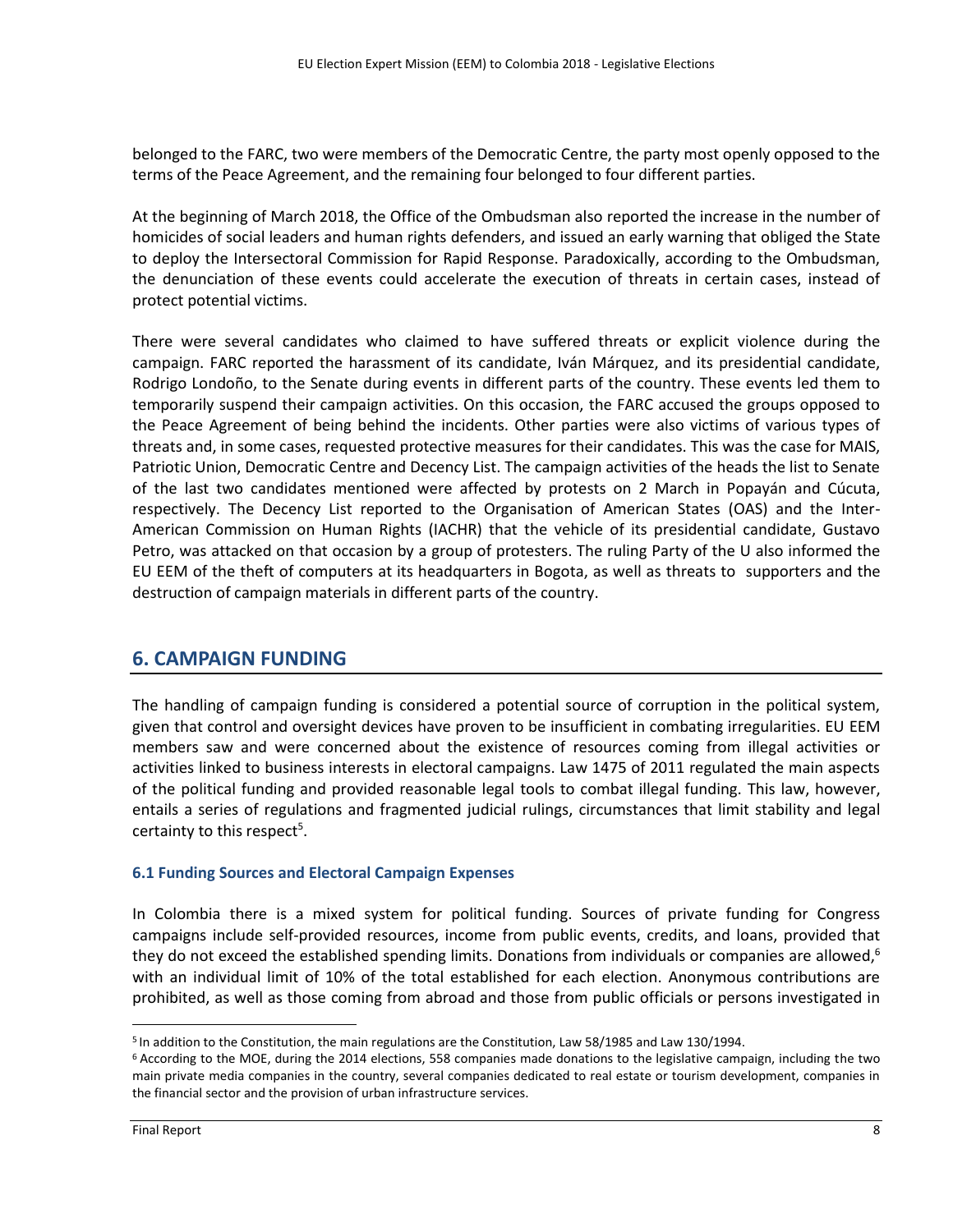criminal proceedings for tax crimes, belonging to illegal armed groups or drug trafficking. The absence of restrictions on self-provided funding limits equality among the competition because it favours candidates with more resources. The possibility that non-profit associations linked to political parties can conduct parallel campaigns without following the political funding rules has been a cause for concern. The loopholes in the law also make it possible to evade the limits on contributions from individuals and companies that amortise the receivables without needing to declare them.

Public funding is based on the concept of replenishment per vote obtained<sup>7</sup>, which, for the 2018 legislative elections, was set at 5,642 Colombian pesos (approximately €1.5). Although the law establishes that the replenishment value is made within a month after the voting, in practice, the income becomes effective months or years later. Political organisations can request an advance of this replenishment for up to 80% of the campaign limit set for each election. At the end of this report, of the 10 parties that requested advances, only the Conservative Party was granted one. On the other hand, the  $FARC<sup>8</sup>$  also received the advance payment, as stipulated in the Peace Agreement, after overcoming its difficulties in operating with a bank account<sup>9</sup>. According to the CNE, the rest of the parties did not receive the advances because they did not submit all the required reports. The political organisations indicated that the requirements were too complex, and included a bank guarantee or policy for 100% of the value of the advance in order to reimburse it if they did not obtain enough votes.

As a result, parties and candidates relied almost exclusively on their own resources and loans to cover their campaign expenses. Public funding therefore did not fulfil its purpose of creating fairer conditions for candidates and did not reduce the need for private funds that increase corruption opportunities. *The EU EEM considers that the SEM recommendations regarding funding, for the functioning of the parties and the electoral campaign, are mostly relevant. For example, it would be important to establish stricter restrictions on private contributions, increase indirect public funding, and apply limits and controls on donations from foundations linked to political parties.*

The CNE established the spending limits of electoral campaigns.<sup>10</sup> The political parties pointed out that the approved limits were below the actual expenses of the campaigns and demanded a calculation more in line with their actual costs. There is wide recognition that most political organisations exceed their spending limits.  $11$  However, this contradicts the data reported through the telematic application of the CNE's "Cuentas Claras" during the 2014 legislative elections, which revealed that not one had exceeded a third of the maximum limit, evidencing a clear sub-report of campaign funding. The open lists generate strong competition among the applicants in terms of funding and, therefore, a significant increase in campaign

<sup>7</sup> Political organisations may receive public funding when they obtain at least 50% of the threshold determined for the respective election.

<sup>8</sup> Within the resources corresponding to the new political party, 2,750 million pesos (approximately €775,000) were allocated for its operation with an advance of 9,582 million pesos (approximately €2,700,000) to fund the Senate campaign.

<sup>&</sup>lt;sup>9</sup> The banks refused to open bank accounts for the FARC because they were on the Clinton list or SDNT list of companies and people linked to money from drug trafficking around the world.

<sup>10</sup> The campaign spending limit for the Senate was set at 88,413,216,314 pesos (approximately €25,000,000). The limit for each of the House of Representatives lists ranges between 1,384,434,705 pesos (approximately €390,000) and 18,464,035,346 pesos (approximately €5.2 million) depending on the number of citizens registered in each department.

<sup>11</sup> The spending limit for the Senate lists was 74,053,868,791 pesos (almost €21 million). Therefore, each candidate received around 740 million pesos (approximately €200,000). The UNDP estimated that, despite some cases in which the candidates claimed to not have spent up to the limit, those on open lists exceeded these limits. The average spending per candidate in a Senate campaign was estimated at around \$3 billion (approximately €800,000).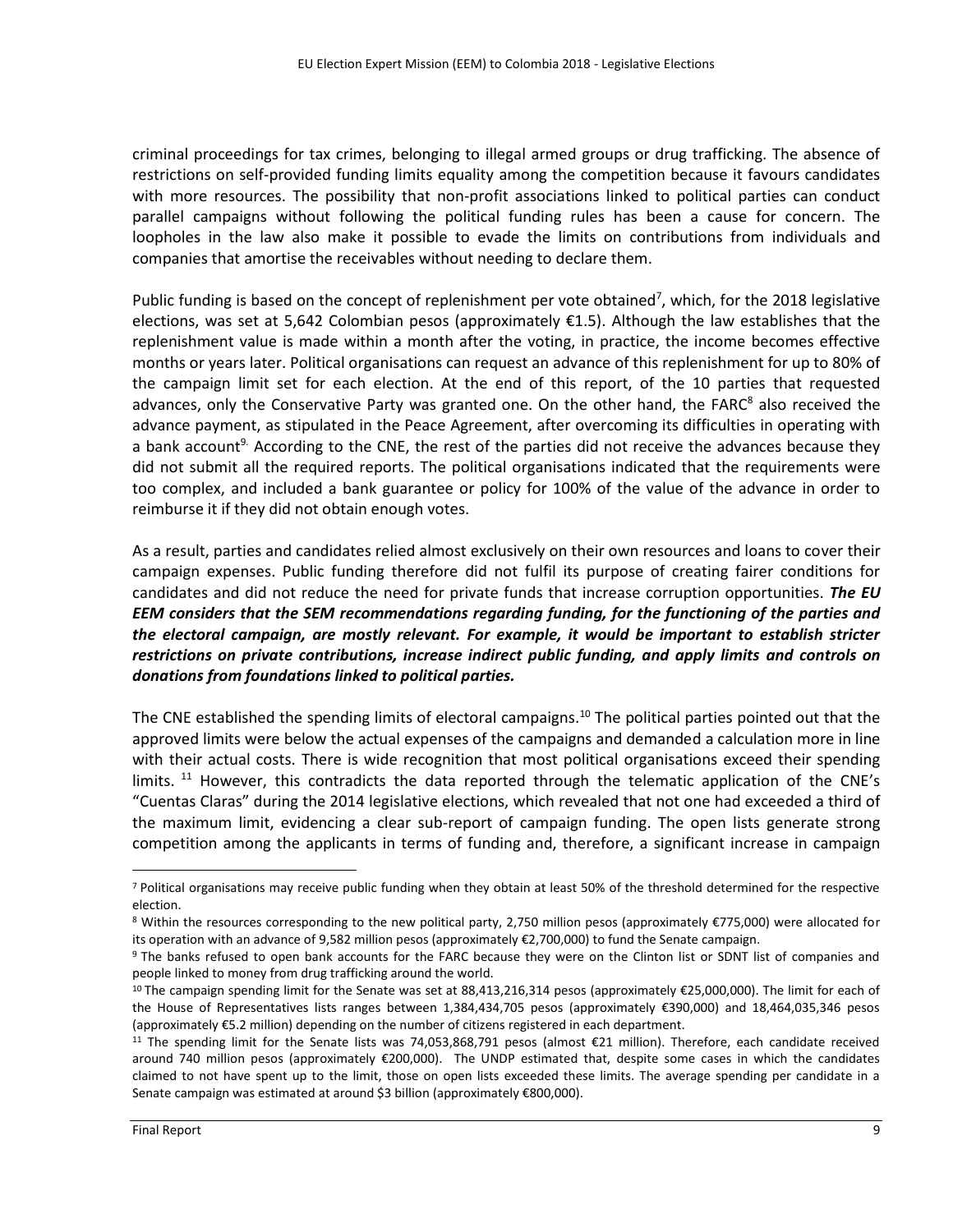costs which, combined with the difficulties in controlling income, could lead to possible abuse and corruption.

#### **6.2 Disclosure and Reporting**

Colombian legislation requires candidates and political organisations to publicly render electoral campaign accounts. The reports must justify the income and spending, both in cash and in kind in their commercial value, as well as the amounts of the loans and information of those who granted them.<sup>12</sup> The deadline for submitting the reports, which must be accompanied by an audit of the parties, is two months after the elections. If they are not presented, the parties are subject to administrative and criminal sanctions. Lists that exceed an expenditure of 200 minimum wages must designate a manager responsible for the finances of their respective campaign. The law requires that the income and expenses be channelled through a single account. Stakeholders have indicated to the EU EEM that the political organisations and candidates perceive the presentation of the financial reports as a procedure to be entitled to funding from the votes received and that they only report what can be justified with receipts. Since 2013, political organisations and candidates must update their campaign funding on an ongoing basis in an application called "Cuentas Claras", which allows individuals to access the information. <sup>13</sup>

#### **6.3 Supervision**

As a body of control and audit over electoral campaigns, the CNE oversees the financial reports of the political organisations and the media on contracting publicity. Among the applicable sanctions are warnings, fines, suspension or cancellation of state funding, loss of investment and suspension or termination of the legal representative of the party. The recent amendments to the Criminal Code introduced criminal sanctions, which must be imposed by ordinary courts, for non-compliance with the spending limits, acceptance of illegal donations or omission of information from the contributor.

Although the law allows the CNE to conduct audits on income and expenses at any time, in practice, its means are limited by the lack of technical, operational, functional and budgetary resources, as well as by its lack of offices in the departments. Another obstacle when inquiring about the origin of resources is that most of the expenditure occurs in cash and many of the donations are made in kind, alluding to a market value much lower than the real one. The CNE also does not have the power to lift banking secrecy. For supervision, the CNE is limited to carrying out a formal review of the financial reports, which results in an ineffective system.

The CNE and Procuracy agreed to conduct joint audits on a pool of candidates. Following 37 inspections of candidates from 11 political organisations in various departments of the country, the Procuracy reported several cases of non-compliance with campaign funding rules on 11 February. The report revealed that, three weeks after the end of the campaign, only 25% of candidates had their accounting updated. Additionally, 62% of the candidates inspected had not opened the required bank accounts and 70% did not manage their income through a single bank or even personal account. Candidates who had opened a bank account only used it occasionally. The report indicated that all the audited campaigns had difficulty opening accounts as banks were reluctant to open them for fear they would handle illicit money. Some

<sup>12</sup> Regulated by Law 1475 of 2011 and Resolution 3097 of 2013.

<sup>&</sup>lt;sup>13</sup> Resolution 3097 of 2013 of the CNE establishes that candidates must register their accounting entries in the Income and Expense Books within eight days following the day of the transaction. This information must coincide with that registered in "Cuentas Claras".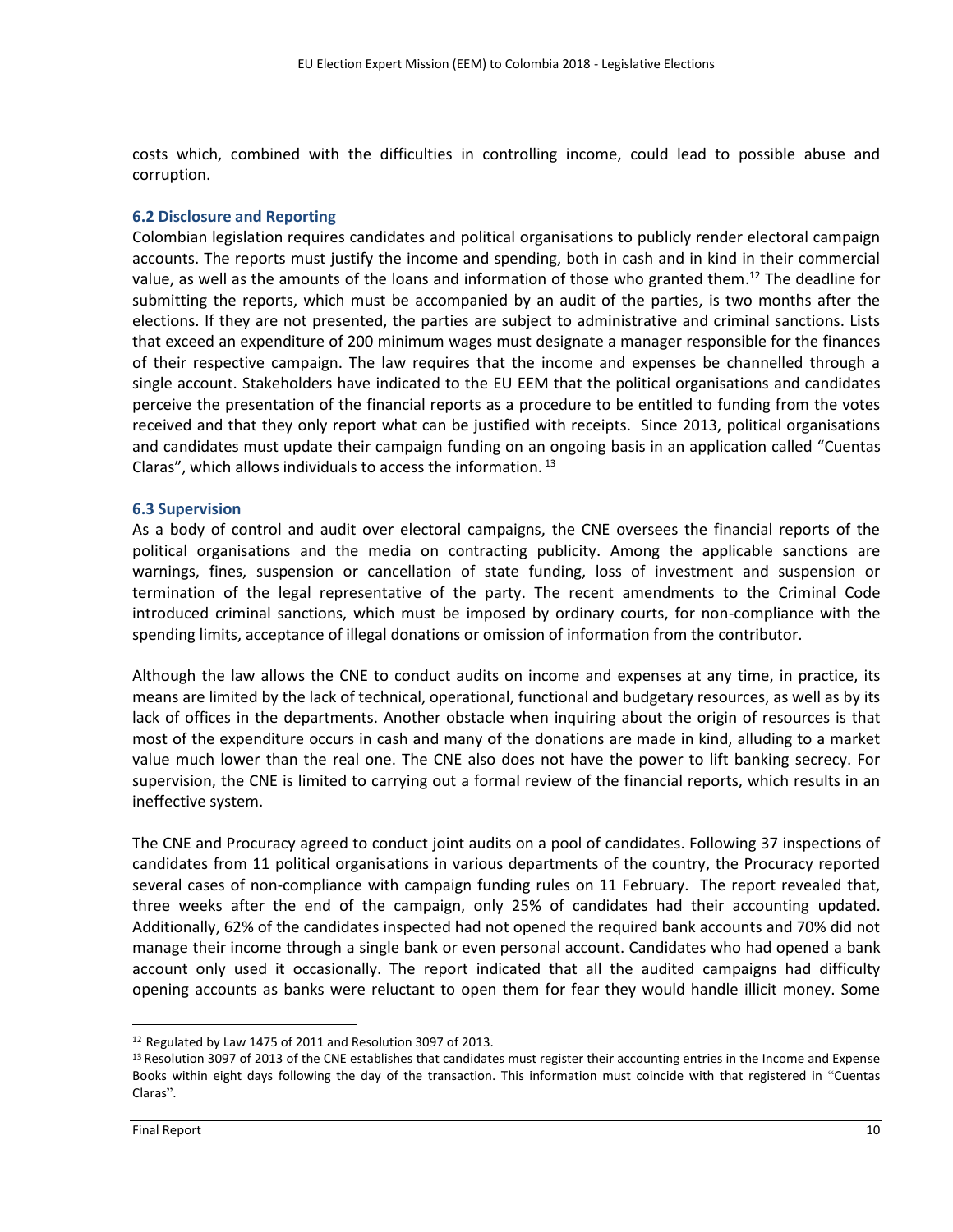candidates had not registered a campaign manager with the electoral authorities. Of the 37 candidates audited, only 12 had used the application to establish the origin of the funds used.

Following this report, the Attorney General said that there was "a severe and worrisome breach of the electoral rules by most political parties." However, no CNE measures were verified. At the time this report was written, no more information on inspections was made public. Since the adoption of the Law of 2011, no sanctions have been applied to candidates or parties for infringing funding regulations in legislative or presidential campaigns. The lack of sanctions compromises the purpose of discouraging irregularities in funding. Law 1864 of 2017 penalised infractions of the legislation on funding and its implementation is expected to increase investigations and sanctions on this matter. *Candidates should be required to publish their financial reports during the election campaign, for the sake of public examination, as well as to ensure that all infractions on the funding of political parties are effectively sanctioned.*

*The widespread concern about political funding requires the adoption of urgent measures to improve transparency and strengthen the control of electoral campaign funding. These should include the approval of necessary legal tools, the development of an autonomous and operational control unit, and the identification of strategic areas that will have a positive impact in the upcoming elections.*

## **7. MEDIA**

Colombia has an extensive network of social media, which includes two national newspapers, local press in the major cities, radio and television stations broadcasted nationally, departmentally and municipally, both publicly and privately owned, and websites on political information. The legal framework under which these media develop their activities is generally considered protective by journalists, professional associations and groups that defend freedom of the press. The Constitution establishes freedom of expression, prohibition of censorship and the right to receive truthful and impartial information. This latter right is accompanied by the right to submit requests to authorities and to access public documents, except for those expressly excluded by the law, and is regulated in the Transparency Law of 2014, pioneered in Latin America, which includes political parties as subjects with information obligations. Finally, the Ministry of Information Technologies and Communications regulates the radio spectrum and is responsible for granting broadcasting licenses, which imply economic considerations and public service obligations.

Journalist activities are not exempt from weaknesses. The first and most important is that which affects the physical integrity of journalists. Even though the media and journalists contacted by the EU EEM estimated that the threats and assaults have decreased significantly since the signing of the Peace Agreement, in 2017 they killed indigenous journalist Efigenia Vásquez in Cauca and the Foundation of the Freedom of the Press (FLIP) documented 310 assaults against journalists and media, which range from threats to kidnapping and physical violence. Secondly, according to FLIP, the relationship between the press and public powers also compromises the exercising of freedom of the press due to insults, reporter and media stigmas, demands to reveal sources or issuance of arrest warrants for alleged crimes of libel and slander. The main consequence of these pressures is self-censorship. FLIP also lists, among other threats to journalist activities, sexual assaults to female journalists, which have begun to break their silence with public allegations, assaults by members of the public forces towards journalists that report about protests,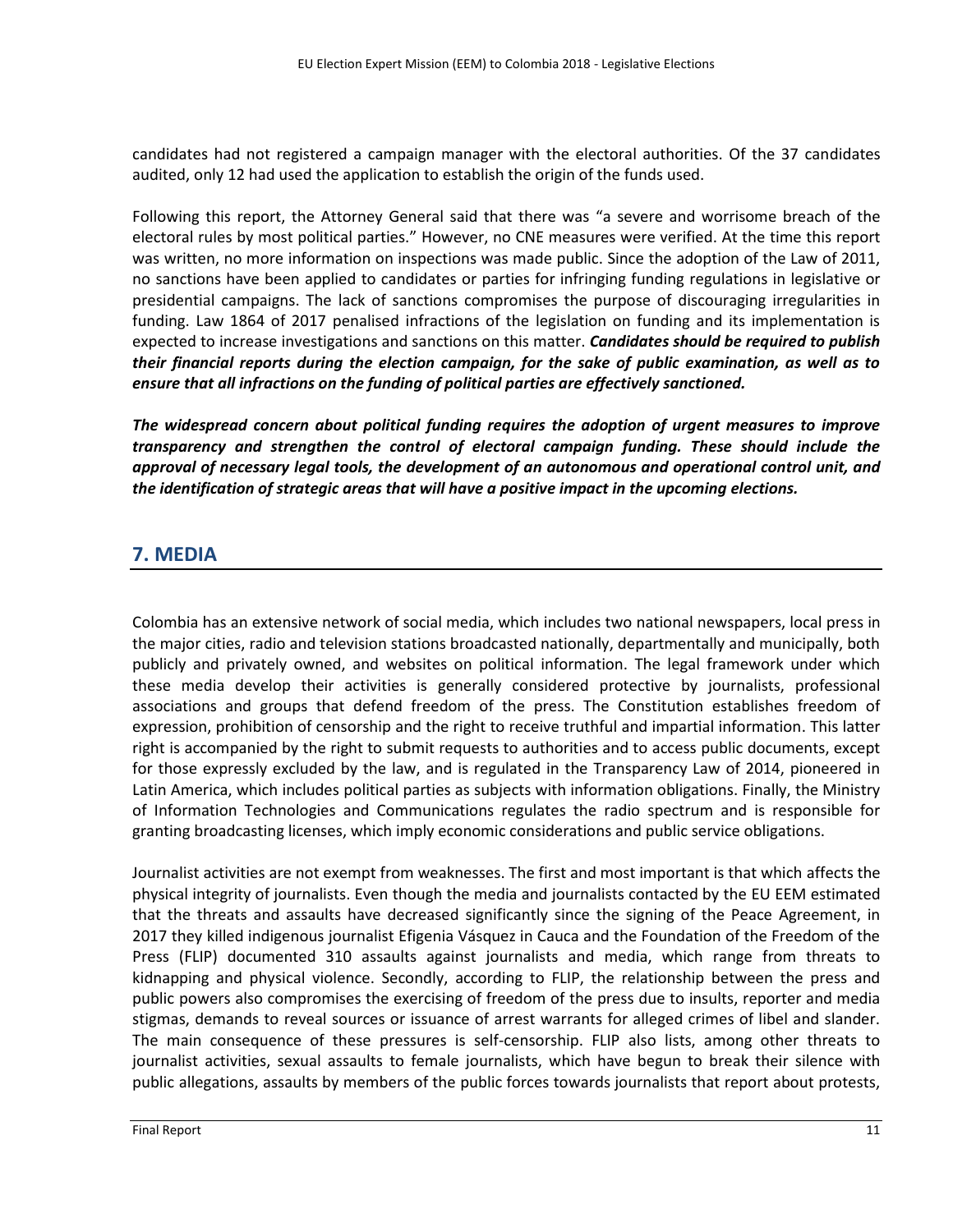and opaque distribution of the State's publicity guideline, which can serve to reward or punish the media, and compromises its economic solvency.

#### **7.1 Access to Media in Election Period**

The Constitution recognises for the political parties that have political persons the right of access to radio media during the election campaign and Law 1475 from 2011 establishes the details for accessing from two months prior to the election date until 48 hours before the election. Through resolutions issued for each election, the CNE establishes the number and duration of free spaces for all the nominations proportionally to the number elected in previous elections, as well as for the promoters of blank ballots, both in public and private media, and assigns them by lottery during prime time, when there is high audience. The nominations may purchase additional spaces in audiovisual and print media, but their quantity is limited by duration and size of the municipality in which they are spread. This caption can also not exceed 20% of the expense authorised to the nomination.

The EU EEM has received complaints from the parties with less resources about their inability to purchase advertising in the media. However, not everyone took advantage of the free spaces that the media provided during the campaign. On the other hand, the parties that have more economic means complained about the expense limits, which they consider insufficient to make a successful campaign and, in their opinion, obligated them to violate the limits. This worrisome verification of non-compliance with the campaign rules has support in the estimations of the NGO Transparency for the legislative elections of 2014, according to which, the parties invested an average of 42% of their resources in election advertising, more than double that authorised by the law, a confession that reveals the absence of reliable mechanisms for accountability and control.

In terms of media coverage, at the time of writing this report, there is a lack of statistical evidence on the quantity of information and the media bias in campaign coverage, of which the parties frequently complain. A shortage that can be quantified concerns local information, which according to FLIP, affects 29% of the Colombian population, which does not have their own media for each geographic area. This deficit is particularly significant in the elections to the House of Representatives, in which seats are chosen at the departmental level.

#### **7.2 The Role of Social Media**

The growth of communication technology and its extensive use during the election campaign mark a great difference between the elections of 2018 and 2014. Colombia is one of the countries with the highest number of users of new communication technologies in its region.<sup>14</sup> During the campaign of the legislative elections in 2018, the spreading over the Internet of fake news relating to political parties and candidates and to the electoral process caused a large worry, an event without precedent in previous electoral processes. Hoaxes and rumours are frequently re-sent by users without questioning them and even echo in the social media, which multiplies their effect. The most difficult rumours to combat were those that circulated among closed groups of social network users such as *Whatsapp,* since they are only visible among the members of these groups. For example, during the legislative elections fake news or false

<sup>&</sup>lt;sup>14</sup> According to information from the Ministry of Information Technologies and Communications for 2017, of Colombians between 16 and 70 years old, 97% are *Facebook* users, the most popular social network, and every two out of three homes have phones with the ability to connect to social media. See Major Survey TIC/2017 http://colombiatic.mintic.gov.co/602/w3-article-57508.html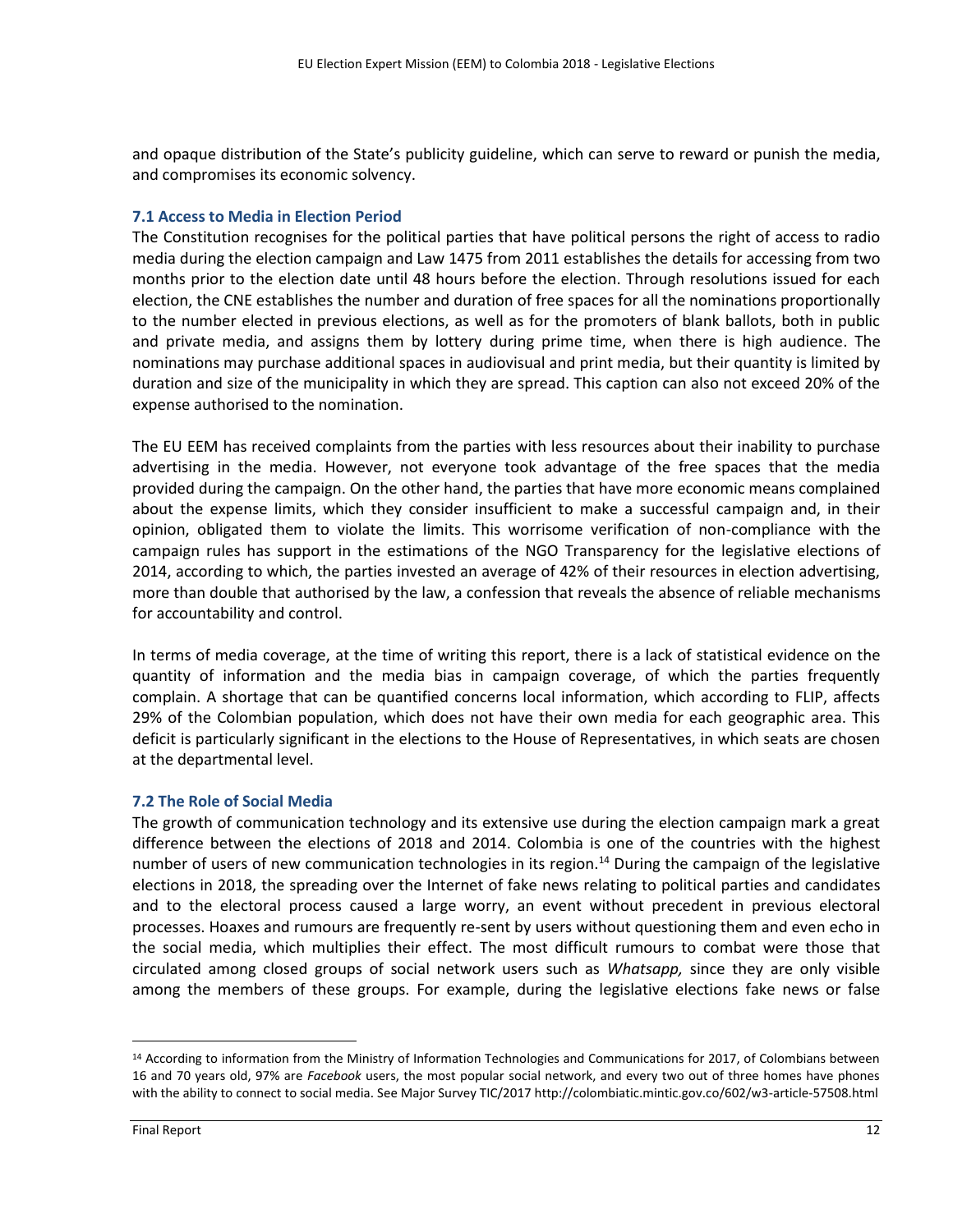information circulated through social networks such as that the pen ink used to mark the ballot disappeared or that only the ballots marked with pens from the Registry would be valid.

Various media made emails or official social media accounts available to citizens to send messages spread throughout the networks and check their veracity. These type of initiatives are commendable, but are not sufficient in view of the size of the problem. *It would be advisable that the public powers, in particular the electoral authority, hold educational campaigns, maybe in collaboration with the Ministry of Information Technologies and Communications, to teach Internet users, particularly younger ones, what the keys are to distinguishing between truthful information and false information, and prevent them from collaborating in the spreading of the latter, preventing them from spreading and asserting them as true in public opinion.*

As the Colombian media associations and associations defending freedom of expression already warned, it is necessary to give preference to educational means and resist the temptation to over-regulate social networks, because regulation is shown to be inefficient in combating the problem, it could enter into conflict with the right to freedom of expression and face huge difficulties in its application, given that it can affect computer servers that are outside the country's jurisdiction.

## **8. ELECTORAL CENSUS**

Citizen status is acquired at eighteen years old and it is necessary to be able to vote. Members of the military, active duty Police members and people that are ineligible due to a court ruling cannot exercise the right to vote. The Constitution establishes that participation in public issues is a citizen's right, despite this, voting is not mandatory in Colombia. Registering in the electoral census is done automatically when you are issued your identity card. At that time, the voter is assigned to a polling station near their declared place of residence, except for those that obtained their ID card between 1988 and 2003, which were located at that time at special polling stations called census-polling centers. Citizens living abroad must register in embassies and consulates. The identity card is the only valid document for voting.

The electoral census for the elections on 11 March was 36,025,318 voters, of which 720,259 corresponded to the constituency from abroad<sup>15</sup>, which could vote in 103,343 voting tables in Colombia and in 69 countries<sup>16</sup>. Even though its reliability has not been a primary concern for the parties, the organisations and parties consulted by the EU EEM consider that the census carries an uncertain number of dead persons or emigrated persons and does not include almost 800,000 persons that do not have ID cards. This latter figure, recognised by the RNEC, is unequally distributed throughout the territory and is between 15% and 18% of the population in some remote departments, such as Guainía, Vaupés and Amazonas, and fluctuates between 20% and 50% in almost one hundred municipalities<sup>17</sup>. Even though the Peace Agreement tries to promote massive ID card campaigns that prioritise urban and more marginalised rural areas, especially those areas affected by conflict, these were not carried out. *With the aim of having the* 

<sup>&</sup>lt;sup>15</sup> This figure is ten percent more than the census for the legislative elections of 2014, which had a total of 32,803,324 voters.

<sup>&</sup>lt;sup>16</sup> A total of 1,174 voting tables were installed in consulates and embassies abroad. Given the high number of registered voters, they could also vote in other places in Spain and the United States.

<sup>17</sup> Source: Maps and electoral risk factors. MOE, 2018.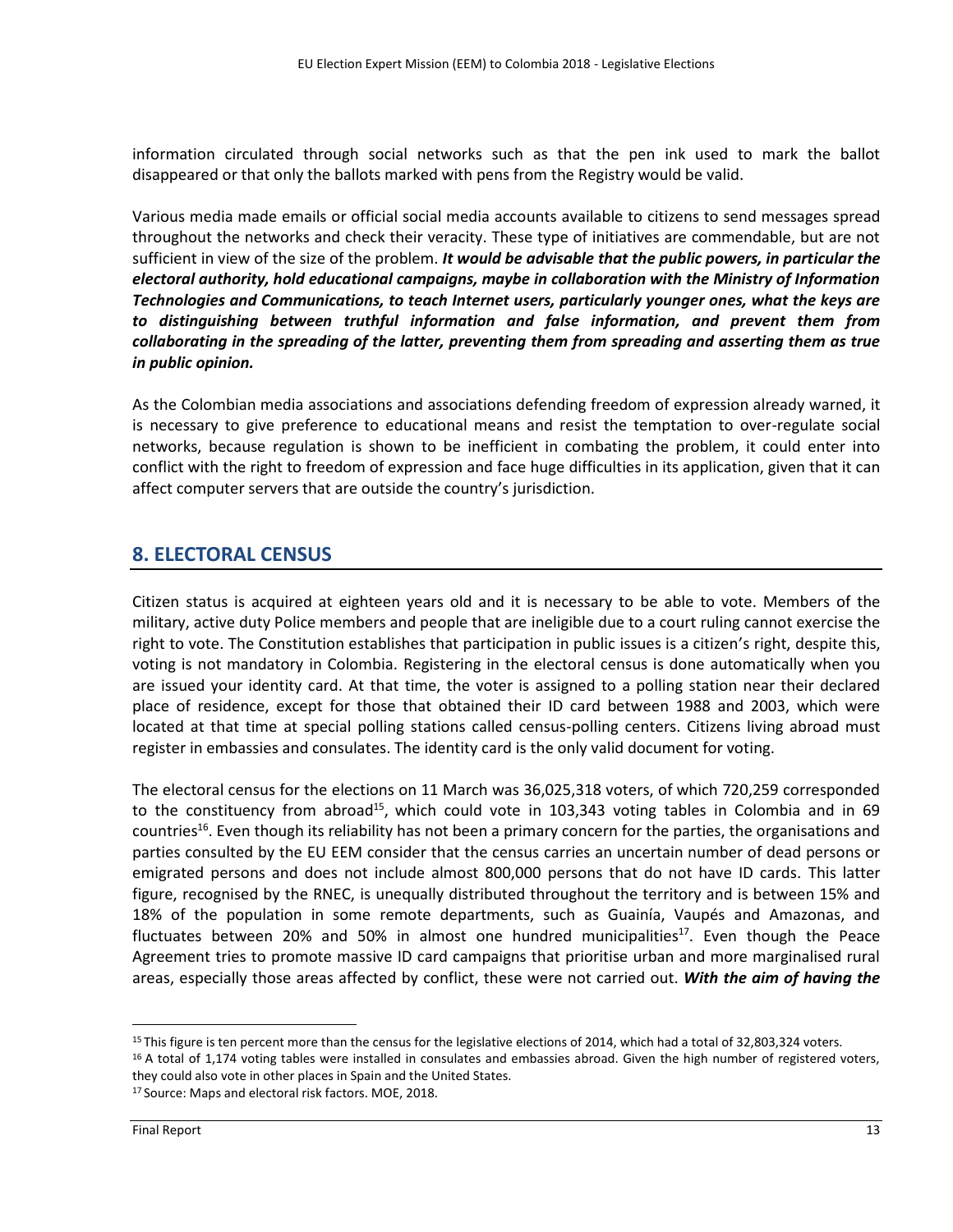#### *most inclusive census possible, the ID card issuance campaigns should be increased in those areas between those population segments most affected by low levels of identity cards.*

Despite the fact that the number of voters assigned to census-polling centers has been decreasing significantly in recent years, the electoral census still includes 1,893,116 citizens (5.2% of the total) in this situation, distributed in 116 stations throughout the country. This percentage is increased to 8.2% of the census in Bogotá, where the only census-station of the city held 469,320 citizens, disbursed in 394 voting tables. The EU EEM checked that the participation in many tables of the census-station in Bogotá did not reach 15%, much lower than the national average<sup>18</sup>. The RNEC reported to the EU EEM that they held specific campaigns so that these voters would report their electoral residence and be reassigned to polling stations near their address. The concentration of these voters in a single area of major cities did not favour their participation and could result in a significant abstention greater than the national average. *It would be advisable that the electoral authorities prioritise informational campaigns so that these voters declare an electoral address and assign them a polling station depending on the address declared. At the same time, the electoral authorities could divide the larger census-polling centers into smaller stations and be better distributed in the major cities to facilitate the voting of these voters.* 

The law allows changes of electoral residence up to two months before each election. Almost two million persons (1,925,024) declared changes during the period enabled to do so<sup>19</sup>in one of the 10,755 registration stations that the RNEC made available to voters. Since there is no clear definition of electoral residence and the voter does not have to present any accrediting document, changes in residence can give rise to fraudulent practices. According to the members of the EU EEM, in these elections the fraudulent registration of residence changes and, as a consequence thereof, the change of voting centre was linked to vote trading. The affiliation of voters to a reduced number of polling stations facilitates its control and makes them dependant of those who have bought the vote to move to the election day to the polling station where they are registered, which could be far in some cases from their place of residence. *The requests for change of electoral address should have included probative documents of effective residence, such as receipts from public services or the housing rent contract.*

Vote trading is mainly located in rural and marginalised urban areas with elevated poverty indices. However, despite the fact that it is a widespread and recognised phenomenon, there is no data on its magnitude. Additionally, the electoral authorities have not held information campaigns on vote secrecy that would have allowed the electorate to be informed about the guarantees that exist for its exercising. The fraudulent change of electoral residence, a phenomenon known as electoral transhumance, is a crime. Specifically, according to the MOE, in 141 municipalities there was a total of 164,412 more registered voters than habitants, which created suspicions<sup>20</sup>. This excess of voters could also be due to other causes such as that the population census is outdated or the existence of citizens that register their ID cards in different municipalities than their residence for work or safety reasons. *Political parties must develop new mechanisms to attract support from the electorate without needing to resort to buying votes. The* 

<sup>&</sup>lt;sup>18</sup> The check was done from the results protocols uploaded to the RNEC website.

<sup>&</sup>lt;sup>19</sup> These registrations correspond to residence changes since the last local elections in 2015.

 $20$  The estimated number of habitants in these municipalities is 1,408,211 people, according to the census estimation of 2018, while the number of registered voters was 1,572,173. In 62 municipalities, the difference is greater than 10%. Among those there are nine with a difference greater than 30%. Even though the large majority are municipalities with an electoral census of less than 10,000 voters, in 32 of those this figure is exceeded (Envigado, 238,221; Los Patios, 80,482, and Sabaneta, 67,121, among others). 50% of the 141 municipalities are concentrated in four departments (Antioquia, Santander, Boyacá and Cundinamarca).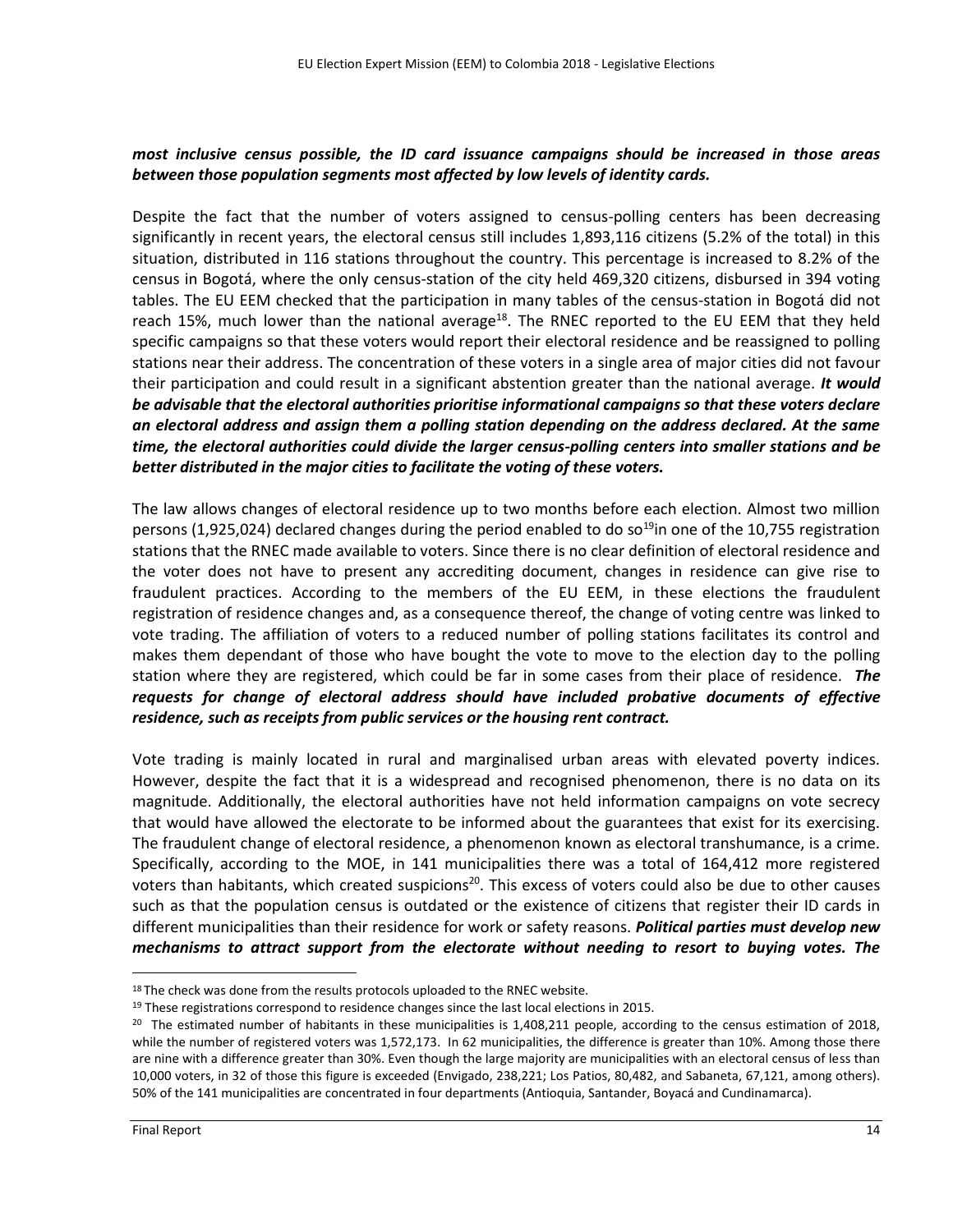*application of control and sanction mechanisms must be accompanied by information campaigns on the guarantees of exercising vote secrecy, among others.* 

### **9. CANDIDATE REGISTRATION**

The right to present lists of candidates is recognised by the parties and political movements and the Significant Groups of Citizens (SGC), except for congressmen of the special constituencies of ethnic minorities that are endorsed by their own organisations. Political parties obtain or maintain their legal status by obtaining a seat in the House of Representatives or at least three percent of votes in the elections to the Senate, a threshold that was fixed in 2013 to reduce the quantity of political parties. For this reason, various parties could lose their legal status in the elections for Congress. *The EU EEM considers it important that very drastic requirements are not established, since they may discourage or limit political participation.* 

An amendment to the Constitution in 2015 allowed the registration of coalitions for Congress for the first time. In total there were 17 registered coalitions: one in the Senate and 16 in the House of Representatives. The registration of coalitions created debate in the CNE since the constitutional precept was not developed in a statutory law. The revoking of these coalitions would have implied the disqualification of 170 candidates. Finally, the CNE decided to register the coalitions. The EU EEM considers that this decision is in agreement with the international commitments of Colombia that protect the right to be elected. *It would be necessary to comprehensively regulate the coalitions of parties and movements on all election levels via the statutory law.* 

Another point of interest referred to the registration process of lists of candidates of the GSC. For the elections for Congress more than 140 registration requests were submitted, even though only eight of them had signatures and finally three passed the validation process.<sup>21</sup> Even though the number varies depending on the population census, the maximum number of signatures required to register a candidate for Congress is 50,000, which is 0.13% of the census, a significantly more severe requirement for the GSC than for political parties.<sup>22</sup> *The possibility of establishing equal conditions for the submission of nominations by parties and the GSC should be considered.*

The process of collecting signatures was used as a demonstration of strength or to campaign early without the same financing controls that they had during the official campaign period. Additionally, the members of the EU EEM questioned the signature validation procedure. The RNEC received more than 17 million signatures both for legislative elections and presidential elections. It is worth highlighting that the GSC submitted a much higher number of signatures than that required by the law, something that could be explained by the lack of a deadline to correct errors or data. The Registry had one month to verify all the signatures and employed almost 700 people to do so. The decision of the Registry to review each and every one of the signatures submitted, including after reaching the number of valid signatures required, caused an unnecessary overload of work and resources. Only one of the GSC exceeded the threshold in the House

<sup>&</sup>lt;sup>21</sup> Article 9 of Law 130 from 1994

 $^{22}$  The smallest number of candidates among the lists for the Senate by a political party has 24 candidates. A GSC would need around 1,200,000 validated signatures to submit a list with that same number of candidates.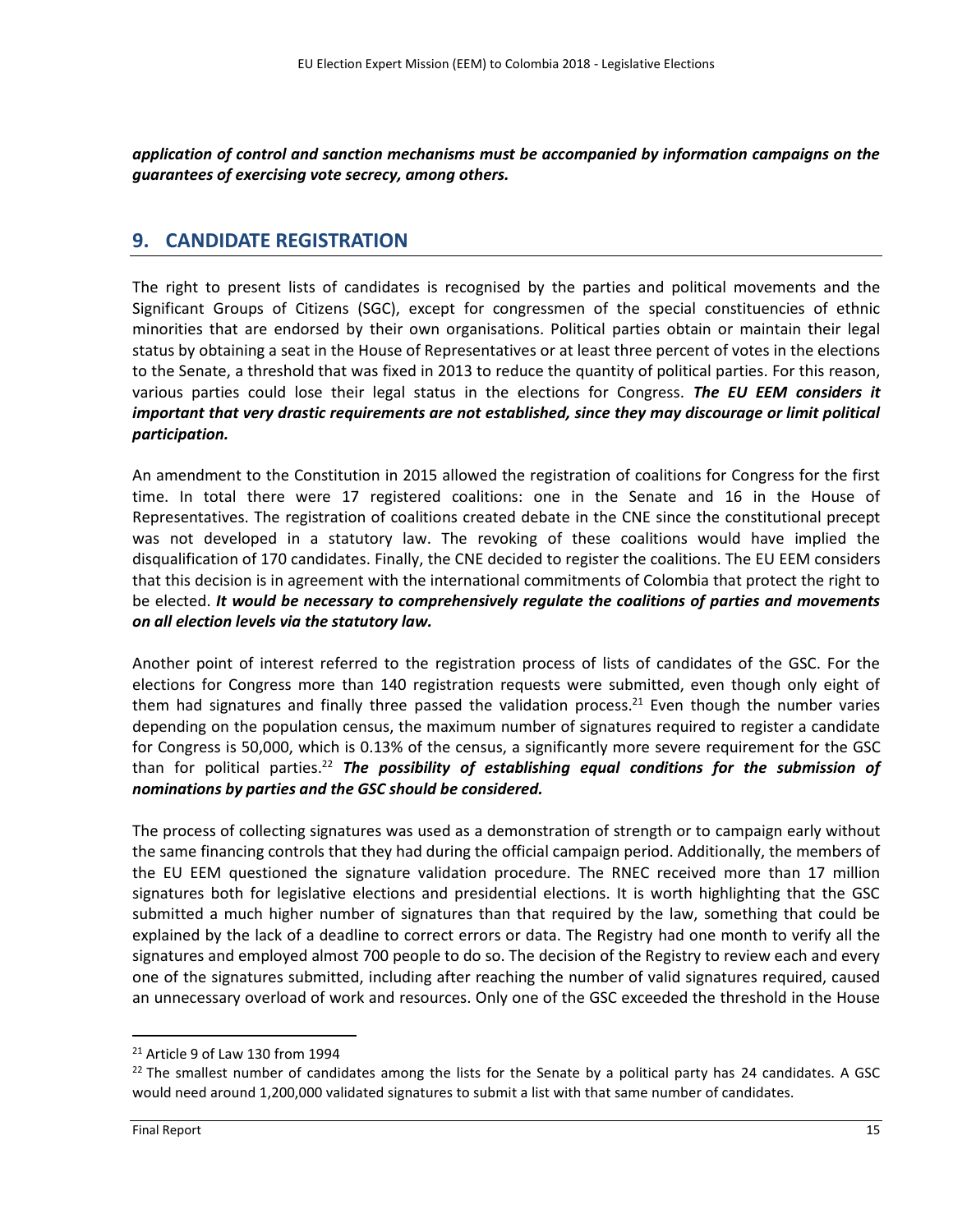of Representatives (GSC Colombia Justa Libres political party), obtained a seat and thus acquired legal status.

The Constitution establishes different inabilities, for example that the candidates have been condemned to terms of imprisonment at any time, except for political or reckless crimes, have held certain public positions within twelve months prior to the date of the election, have been contractors of the State within 6 months prior to the date of the election, have lost the inauguration or have family ties with officials that exercise civil or political authority, as long as the case occurs in the same territorial constituency. There are also grounds for ineligibility arising from disciplinary sanctions imposed by administrative authorities.

The grounds for permanent ineligibility question the international commitments of Colombia in relation to the right to be elected, obliging that the limitations of political rights arising from sanctions be of a judicial nature and be of limited duration and proportional to the crime<sup>23</sup>. The electoral good practices suggested that long-term inabilities are limited to very serious crimes such as crimes against humanity, genocide, terrorism, murder or serious corruption or election crimes.

At the end of the process a total of 2,967 candidates were registered on 16 lists for the Senate and 356 lists for the House of Representatives before the Registry. Once registered, the lists were issued both to the CNE and to the Procuracy, the Comptroller and the Prosecutors that verified if the candidates met the requirements, the provisions on conflict of interest or they checked that they did not have any of the established grounds for ineligibility. Additionally, any citizen could request that the CNE revoke the registration. In the legislative elections of 2018 there were 51 revoked candidates (*see, below, section 17 Election Resources*).

Law 1864 from 2017, which amends the Penal Code, categorised the illicit election of candidates and established fines of up to 800 minimum wages (equivalent to €175,000) and prison sentences for up to 9 years and inability to hold public positions for up to 20 years for those elected candidates that are disqualified due to judicial, disciplinary or fiscal decision. Additionally, the parties are legally obligated to prevent the participation of disqualified candidates and have responsibility over the financing of their campaigns. The State Attorney General's Office established the Information System of the Sanctions and Disqualification Causes Registry (SIRI) as a mechanism for obtaining information prior to the registration of possible disqualifications on the lists. They received queries on 1,670 registered candidates.

#### **10. ELECTORAL ADMINISTRATION**

The elections in Colombia are administered by the CNE and the RNEC. The CNE is an administrative body that has regulatory and control functions over the entire electoral process, including financing and operating political organisations, resolution of electoral resources, and the revision of ballots and statement of results.<sup>24</sup> The RNEC is in charge of the entire election organisation, voter and candidate

 $23$  Article 23(2) of the American Convention on Human Rights establishes reasonable limitations for the participation of citizens in the management of public issues, directly or by means of freely elected representatives. This includes limitations for reasons of age, nationality, residence, language, education, civil or mental capacity, or conviction by a competent judge in criminal proceedings.

<sup>&</sup>lt;sup>24</sup> Article 265 of the Constitution. Decree 1475 of 2011.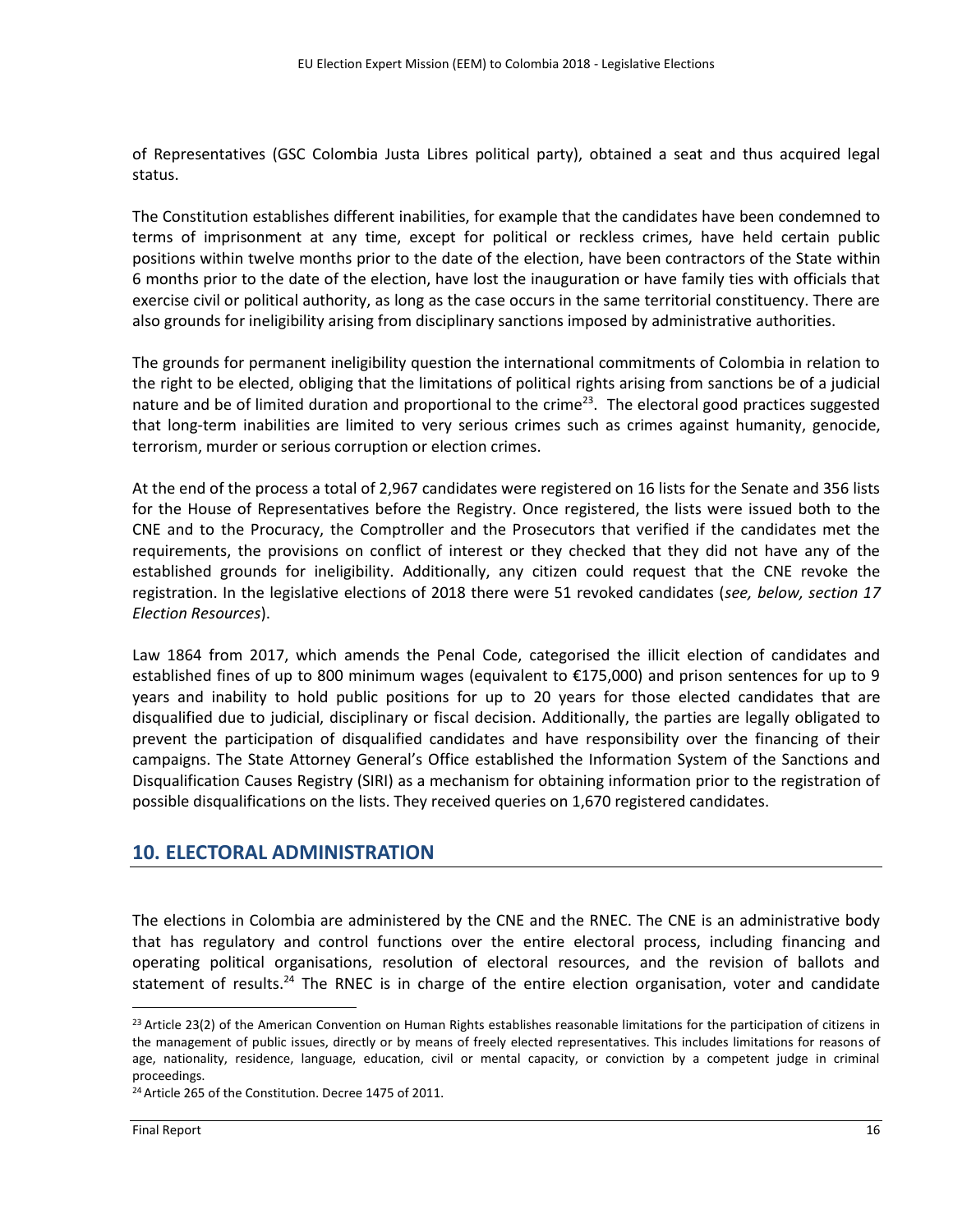registration, electoral census development, and the scrutiny and transmission of preliminary results. To do so it is supported in a wide departmental and municipal structure permanently. Other institutions of the State, such as the Fifth Section of the Council of State, which decides on resources against CNE decisions, the Procuracy, the Prosecutors, the Ombudsman Office, the Interior Ministry, the Army and the Police, among others, they have significant roles in managing and controlling the electoral process. All of this forms an election structure that could be confusing, given the participation of a significant number of public institutions with duplicated responsibilities in some cases.

All of these bodies, plus the political parties and the MOE, come together in the committees and subcommittees of Electoral Monitoring created at the national, departmental and municipal level to coordinate and decide on logistics and security activities. These committees are headed at the national level by an Interior Ministry, while at the lower administrative levels they are headed by the departmental and municipal authorities. However, some organisations reported to the EU EEM that these committees could be underestimated by the parties as a useful tool to create trust in the correct election organisation. For election day the RNEC appoints a jury, in charge of managing the voting and counting from the lists of citizens provided by public institutions, private companies and political parties. According to RNEC, it is necessary to ensure that the tables are not entirely filled with people related to a single party.

The nine judges of the CNE are elected for a period of four years by the parties with a presence in the Congress via a system proportional to their representation. The nature of its composition means that the independence of its decisions is questioned, particularly in issues that directly affect parties such as monitoring and control of their election campaigns. Also the small parties consider that the CNE favours large parties more. The CNE lacks territorial structure, budgetary autonomy<sup>25</sup> and necessary staff, which hinders the fulfilment of its functions. The Special Electoral Mission proposed a new organising structure to provide better efficiency to the election organisation. *It would be desirable that a future electoral reform include a body for electoral monitoring and control, in which technical and professional criteria are prioritised in selection and appointment. This body should have budgetary autonomy and territorial structure, necessary for fulfilling its functions.*

#### **10.1 Assessment of the election organisation**

The political parties have had acceptable confidence in the capacity of the Registry to manage the election logistics, which was confirmed by the efficient management of the majority of the processes of those for which it was responsible. However, some components of its management were questioned, such as signature verification for registration of nominations and transparency of the transmission and announcement of preliminary results. The RNEC selected and trained almost 700,000 people that acted as polling staff and installed 11,231 stations and 103,343 voting tables, which translated into an appropriate administration of the elections. Likewise, the RNEC provided more than 10,000 biometric identification devices in 803 polling stations in 22 departments, located in areas with high risks of irregularity, to guarantee the correct identification of voters and prevent identity theft. However, the design of the election ballot was not easy to understand, when including up to three constituencies (departmental, indigenous and afro-descendants) on the paper for the House of Representatives. This circumstance may be at the root of the high number of invalid votes registered in the elections.

 $25$  Even though the Constitution guarantees the administrative and budgetary autonomy of the CNE, it still has not been regulated, because it depends economically on the Registry.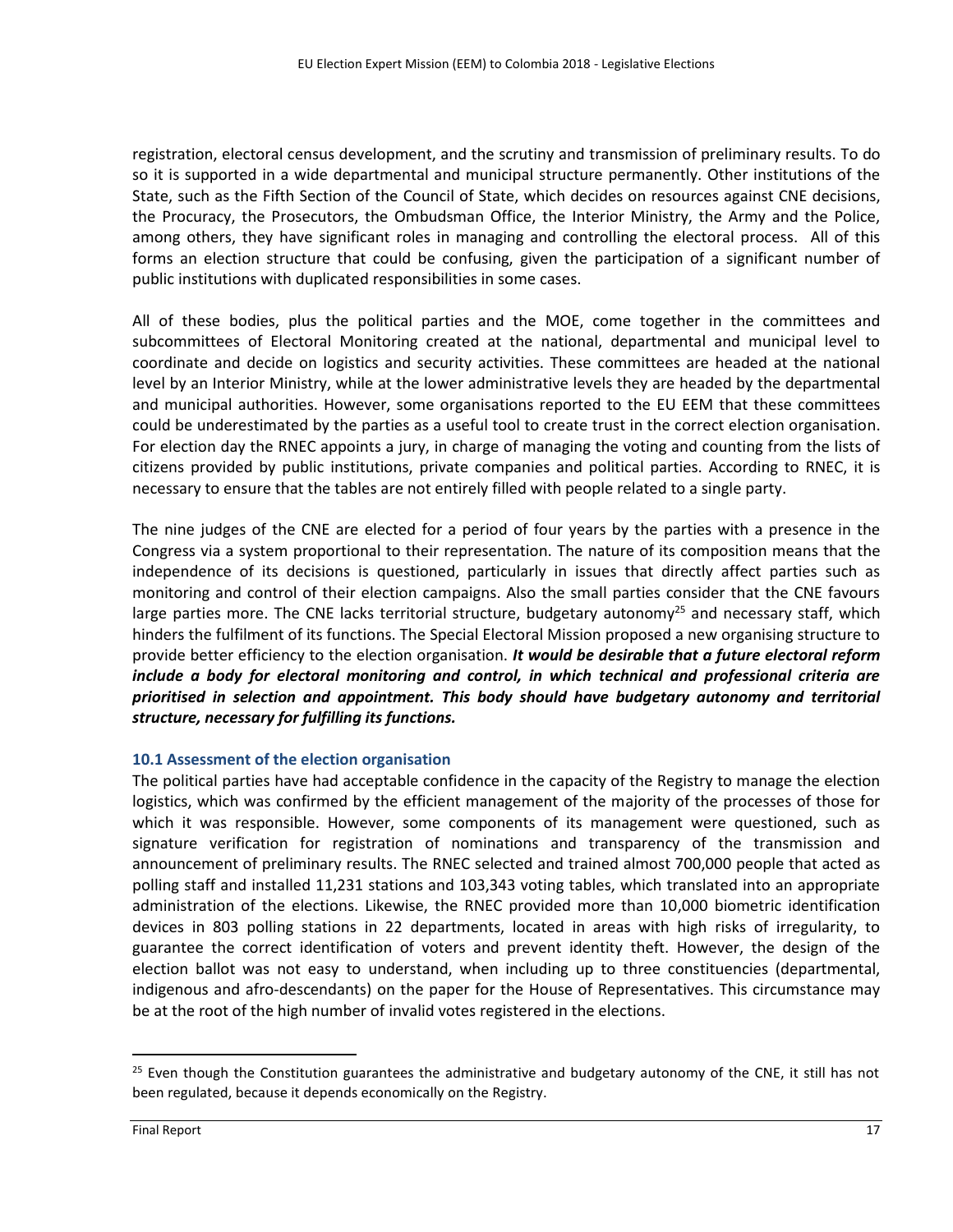The RNEC installed polling stations in the 18 new townships (municipal subdivisions) created since the last elections in the departments of Antioquia, Bolívar, Chocó, Córdoba, Magdalena and Sucre. However, according to the MOE, 300 population centres still exist without polling stations in areas with difficult access. This circumstance could potentially come into play in the effective exercising of the right to vote by electors in those areas. The Electoral Code establishes a maximum of one polling station per township, regardless of its size or population, therefore the possibility of installing new voting tables is linked to the creation of new townships. This prevented increasing the number of polling stations to make them closer to the voters that live in remote areas, as established in article 2.3.2 of the Peace Agreement. However, the EU EEM considers that the law allowed the adoption of measures to make voting possible for the habitants of these remote areas. *It would be desirable to disconnect the creation of new polling stations from the development of the administrative organisation of Colombia, which would allow the RNEC to increase the number of polling stations in rural areas and facilitate the effective exercise of the vote.*

Some political organisations questioned if the RNEC could subcontract private companies that are key elements of the electoral process, among those the system for transmission and announcement of preliminary results. This questioning was based on two motives: firstly, the RNEC prevented the parties from performing an entire audit to the transmission of results, upon being the system and the software used property of the contracted companies, which increased distrust of some parties in the system of preliminary ballots in the weeks prior to the elections. The RNEC indicated that the political organisations could audit the systems as long as it did not imply their manipulation, since this in their opinion, could have generated even greater suspicions. Additionally, the Procuracy reported to the EU EEM that it was expected to inspect the operation of the system throughout the entire process of transmitting results. However, an audit of the system was not performed since in these elections the Procuracy did not receive the source code. Secondly, in the elections of 2014 there was a difference of three percent between the preliminary ballot<sup>26</sup> and the final that created suspicions of irregularities in the system that were in part confirmed by the sentence of the Fifth Section of the Council of State on the Mira case. There could also be human errors in transmission not necessarily attributable to manipulation. The resolution of resources in the final scrutiny process may also change the preliminary result.

This distrust was increased after the sentence of the Fifth Section of the Council of State on the MIRA party *(see section 15 Transmission of Results and Final Ballot).* In this sentence, the Council of State recommended that the Registry acquire a software that would allow it to have complete control on the ballot process from the voting table level to the announcement of results. However, the RNEC declared that this part of the sentence was difficult to implement, given the lack of material, human and economic resources to have IT and software systems for individual ballots, updated for each election. *The EU EEM considers confidence to be a fundamental element for the legitimacy of the electoral processes and that, in this case, it could have been achieved by hiring an independent professional auditor whose results were disclosed opportunely.* 

Several parties declared to the EU EEM that an electronic voting system would end distrust in the transmission and scrutiny of results. Electronic voting is provided for in the Constitution since 2003 and was developed by law in 2009 and 2011. Despite the fact that in 2014 the Government announced that electronic voting would be a reality in Colombia in 2018, this was not implemented in the legislative

 $26$  Taking the number of valid votes in the legislative elections of 2014 as a base, this incorrectly computed three percent is approximately half a million votes, which could affect the correct attribution of seats.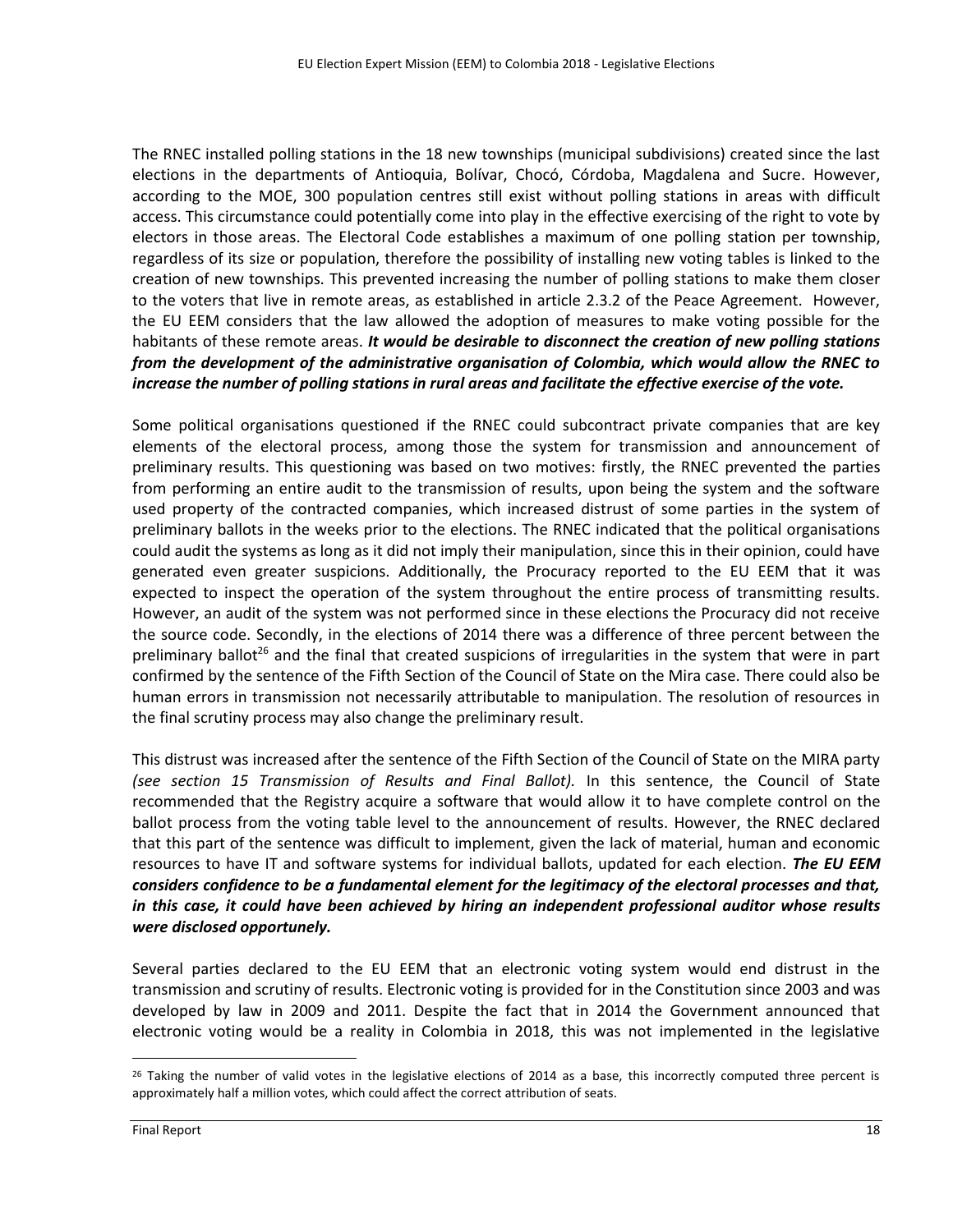elections and will not be implemented in the presidential elections. In the past they did pilot tests, mainly in local elections, even though they were not initiated due to a lack of economic resources and political differences that have delayed its entry into force.

### **11. PARTICIPATION OF VULNERABLE GROUPS**

#### **11.1 Women**'**s Participation**

Law 1475 from 2011 introduced a minimum of 30% of women as a requirement for the registration of lists of candidates where 5 or more seats are chosen. However, this quota was not translated into greater political representation of women. The preliminary results indicate that 56 women (an average of 20.8% in the two chambers) will occupy seats in the next Congress, which has a representation almost equal respect to the legislature of 2014, in which women occupied 21% of the seats. The Inter-Parliamentary Union put Colombia in position 104 of 194 countries, under the regional and world average in terms of female representation.

On the other hand, the law requires political organisations to designate at least 15% of public financing to the effective inclusion of women, young people and ethnic minorities in politics. However, the application "Transparent Accounts" revealed that during fiscal year 2017 only 2.5% of state financing to parties was invested in strengthening the participation of women. In accordance with the EU EEM, the CNE has not exercised control on the use of financing for this purpose nor monitored the differences in the economic support among male and female candidates, and therefore has not taken measures in this respect. The constitutional amendment of Balance of Powers from 2015 established that the nominations for popular election committees must be governed by principles of parity, alternation and universality, which have still not been regulated. *Authorities should have increased their efforts to ensure equal participation of women and men in the electoral process. It should encourage political parties to adopt more measures in favour of greater participation of women both in the party activities and in the quality of candidates.*

In general, the political parties have not established internal quotas that encourage participation of women, which greatly limits their opportunities to access decision-making positions within the party. With respect to the election administration they have not encouraged policies for hiring women nor designation of management positions.

As a positive development, the Registry has separated the election data by gender for the first time. The political organisations registered a total of 927 candidates on 16 lists for the Senate, of which [missing text] are closed and 11 are open. The lists with a greater proportion of women were those from the MIRA party, with 62%, Sí Se Puede (50%), the Unión con Fortaleza (40%) and the Partido de la U (37%). The 12 remaining lists had percentages of women participation between 30% and 35%.

#### **11.2 Participation of the Indigenous and Afro-descendant Population**

The total number of Colombians that were declared indigenous or afro-descendants of the entire population of the country was between 4% and 11% respectively.<sup>27</sup> The law specifies that the indigenous candidates that aspire to be elected in the special constituencies must have exercised a position of

<sup>&</sup>lt;sup>27</sup> Data from the general census of 2005 in which it included a box for ethnic self-recognition. Other studies raise the afrodescendant Colombian population to almost 30 percent of the entire country.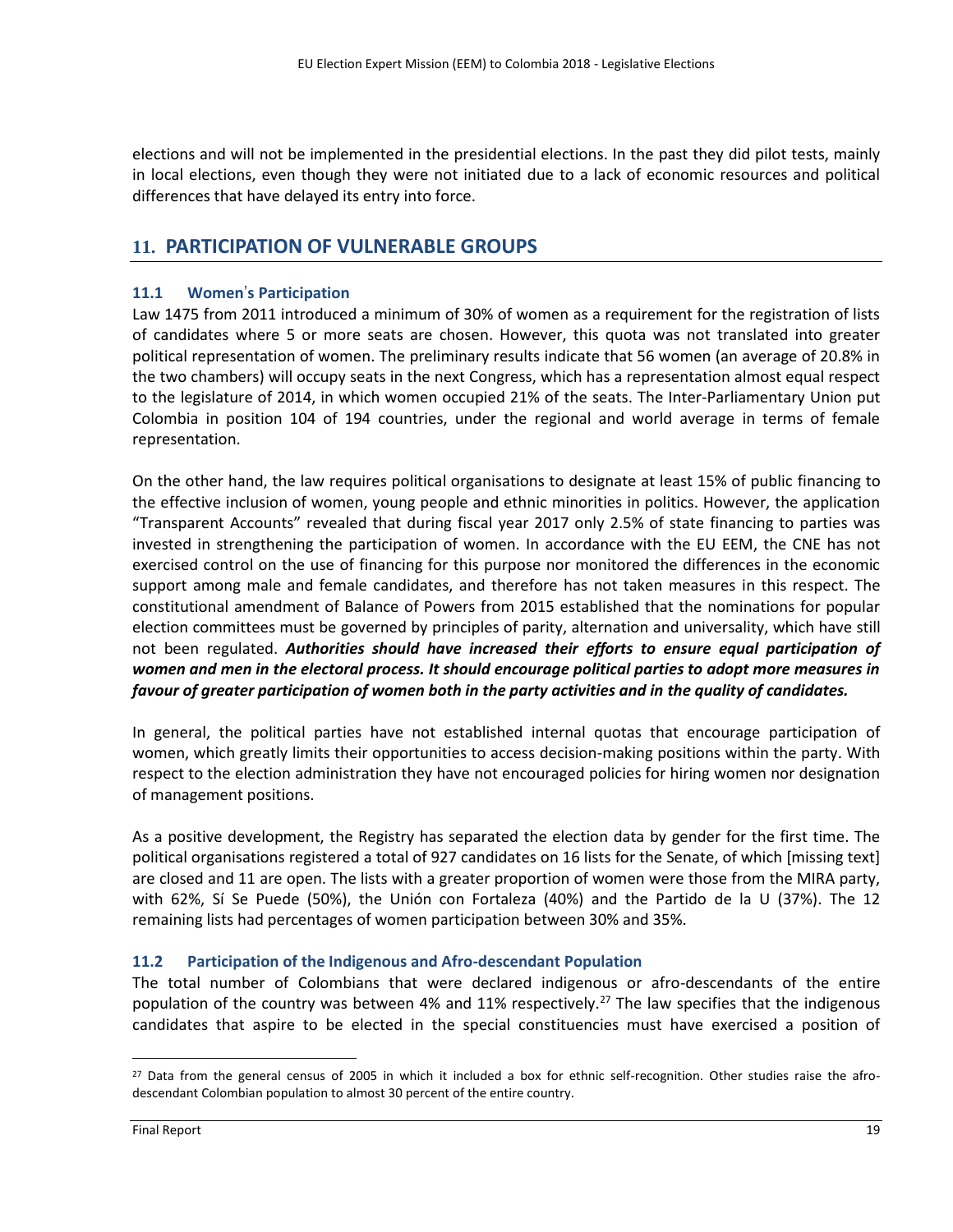traditional authority or have been organisation leaders. The afro-descendant candidates must be endorsed by one of their 234 Community Councils. Both the indigenous organisations and the afro-descendant organisations must be accredited before the Interior Ministry. Parties, political movements and significant groups of citizens cannot submit candidates in these constituencies.

A total of seven nominations for the Senate and six for the House were submitted in the special indigenous constituencies. A total of 42 candidates were registered for the special afro-descendant constituency in the House. The indigenous and afro-descendant voters can choose to vote for the lists for the national and departmental constituencies of the Senate and House or for their special constituencies. Some groups of afro-descendants say that some afro-descendant nominations do not have a real connection with their communities. In accordance with the preliminary results, approximately 160,000 electors voted for indigenous nominations and approximately 222,000 for afro-descendant nominations.

Various indigenous and afro-descendant organisations said to the EU EEM that their voters are highly sensitive to patronage of vote trading by parties and candidates, given their indices of poverty and social marginalisation. In this respect, there are no specific campaigns of the electoral authorities in which that they are alerted of these practices or of the guarantees that safeguard vote secrecy. The indigenous and afro-descendant communities suffered even more problems of access that could affect the effective exercise of their right to vote. Thus, 65% of the indigenous reservations and 43% of the afro-descendant community councils are in one of the 360 municipalities of the country with difficult access to polling stations.<sup>28</sup> *(See section 10.1 Assessment of the Election Organisation)*

The non-implementation of the 16 transitory constituencies established in the Peace Agreement especially affected indigenous and afro-descendants, since 45% of the reservations are found in these, which encompass almost a third of the indigenous population of the country, and 71% of the afro-descendant community councils.

#### **11.3 Participation of People with Disabilities**

The Electoral Code indicates that the voters that need it may be assisted to vote by a confidant. The polling staff, election witnesses, public force and officers of the RNEC cannot exercise this function. The law does not limit the number of voters to which the same person may attend, which could open the door to possible constraints and violations of vote secrecy for people with disabilities.

The RNEC included Braille templates so that the people with visual disabilities could vote without needing assistance, which allowed them to vote on equal terms. However, the Registry did not initiate measures to improve accessibility to polling stations for people with reduced mobility. In this respect, authorities have not implemented all the recommendations made to Colombia by the United Nations Committee on the Rights of People with Disabilities<sup>29</sup>, whose objective is to ensure that the procedures, facilities and election materials are accessible to all voters, both in urban and rural areas. *As a signatory country of the Convention on the Rights of People with Disabilities (CRPD), Colombia must guarantee that voters with disabilities can exercise their political rights on equal terms with the rest of voters, particularly in terms of vote secrecy and accessibility to voting tables. This also includes Colombians with mental or cognitive disabilities that due to judicial decision cannot exercise their right to vote.*

<sup>&</sup>lt;sup>28</sup> The MOE defines municipalities with difficult access as those that have an average polling station every 786.8 km<sup>2</sup>. <sup>29</sup> Final observations on the initial report of Colombia. Committee on Rights of People with Disabilities. August 2016.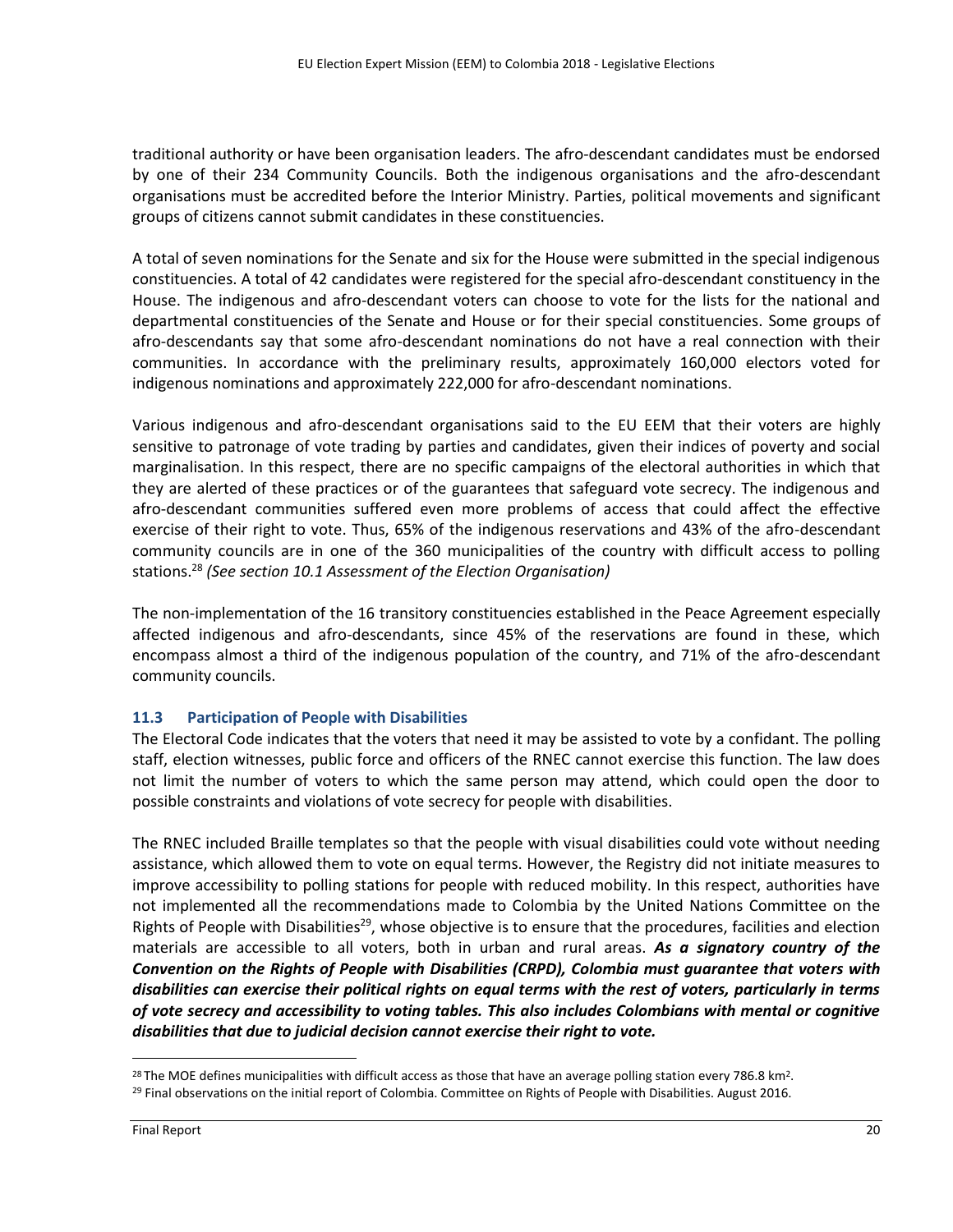## **12 ELECTORAL REFORM**

In recent years various reforms have been implemented to the electoral system that included constitutional amendments to eliminate the presidential re-election and to modify the composition of the Congress after incorporating the FARC (Revolutionary Armed Forces of Colombia) into political life. In April 2017 the so-called Opposition Statute was approved, Law 03 from 2017, which increased the prerogatives of the opposing parties, such as their participation in parliamentary boards, access to media and official documentation, as well as an increase in political financing. In August 2017 the Penal Code was reformed to categorise non-compliance of rules on financing and voter registration fraud as crimes, also strengthening the sanctioning regime.

After signing the Peace Agreement, in the beginning of 2017 a comprehensive electoral reform process was initiated demanded by broad sectors of Colombian society. By virtue of the agreement, the Special Electoral Mission (SEM) received the order to propose recommendations to give greater autonomy, independence and transparency to the electoral system, and favour political participation on equal terms. The SEM was formed with prominent personalities and organisations from the electoral field that included the MOE and the electoral authority, and had technical assistance from international organisations. The SEM met with practically all the political organisations and other players linked to the electoral process in search of the broadest possible consensus. On 17 April 2017 it submitted the final report to the government with recommendations, which affected the larger part of the electoral areas and processes.

With the aim of strengthening impartiality, autonomy and efficiency of the electoral bodies, the SEM posed the improvement of technological and procedural abilities of the RNEC and the implementation of the administrative career in the institution. The SEM also proposed creating a non-partisan Colombian Elector Council, with budgetary autonomy and territorial decentralisation, whose main functions would be regulating, monitoring and controlling the electoral processes and promoting democratic participation, as well as creating an Electoral Court in which the electoral jurisdiction would fall.

The SEM also proposed a series of mechanisms to increase public financing, give greater transparency and efficiency to its control, establish new prohibitions to their financing sources, fix limits on absolute values, create a more sever sanctioning regime and establish new guidelines for advertising and accountability. With respect to the electoral system, the project proposed to reform Congress by, among other measures, eliminating the open lists with the object of strengthening the parties, improving political and territorial representation of the vulnerable groups and discouraging patronage. Eliminating the open lists would have to be joined to regulation amendments to improve internal democracy of political parties.

#### **12.1 Electoral Reform Process**

Based on these recommendations, the Government developed the Legislative Act bill for Political and Electoral Reform. The bill broadly coincided with the proposal from the SEM, particularly in the chapters on political financing, parity, alternation and universality in political participation of women, eliminating the open lists and reforming the CNE. The differences affected other aspects such as the grounds for ineligibility and investment loss, participation in backer consultations or responsibility of political parties for the granting of endorsements.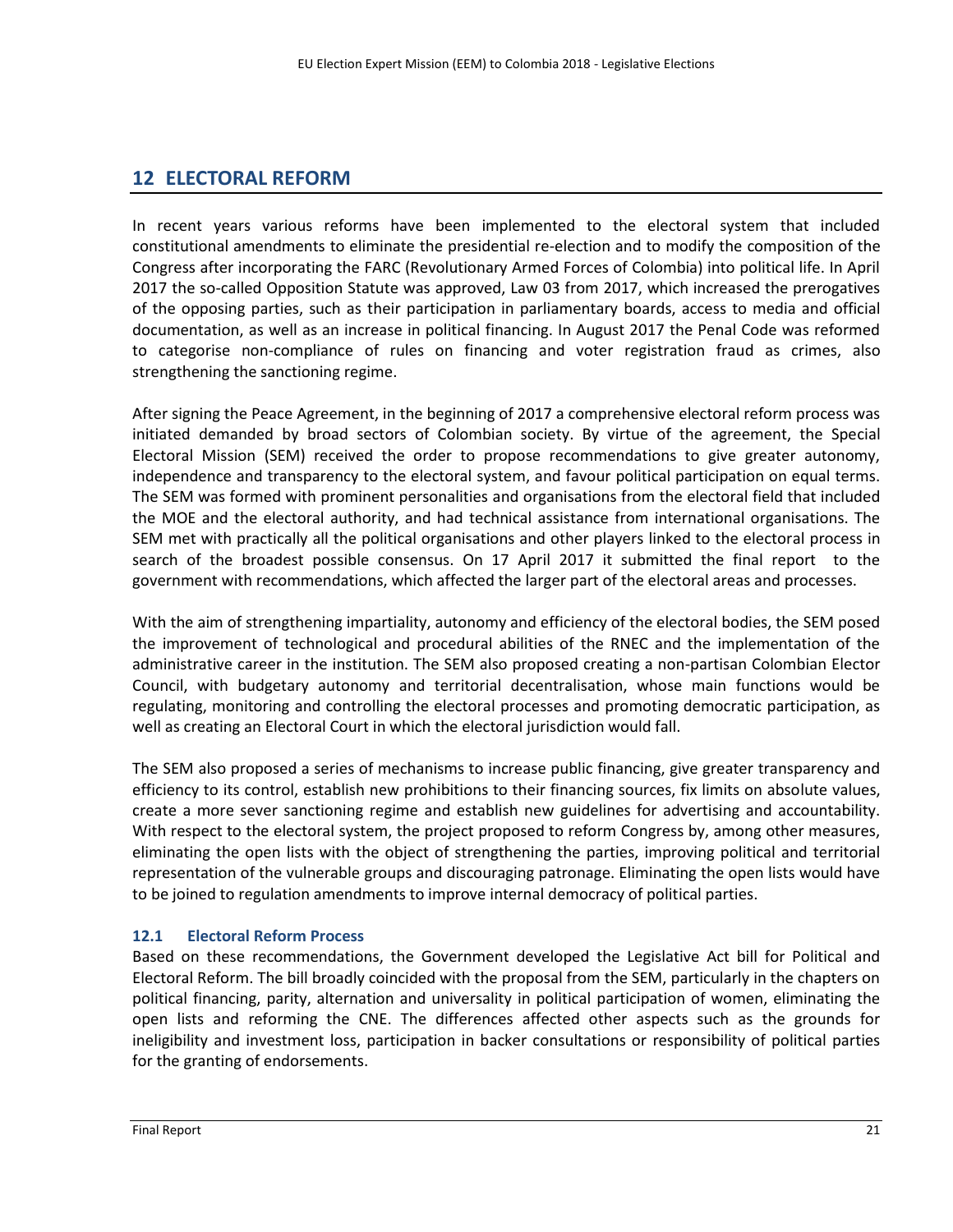The bill was submitted for its legislative processing via the fast track. This mechanism established that the reforms could only be modified with prior approval from the government and implied a severe reduction in parliamentary debates required for the legal reforms, as well as the approval of the bill in a single vote. However, the sentence from the Constitutional Court from May 2017 concluded that some provisions of the fast track established restrictions to the deliberate and decisive capacity of Congress. From then on, multiple proposals that undermined the SEM proposal were debated, such as eliminating some incompatibility causes, amendments to the investment loss causes of the congressmen or the inclusions of provisions that conditioned applying reforms to the Penal Code in terms of political financing. Other differences with the SEM proposal affected the electoral system design, territorial representation, financing control and political participation of women.

Finally, upon not achieving necessary consensus, the government removed the legislative initiative due to the fact that what was articulated in the Bill substantially modified the original proposal. Three months before the legislative elections, the Senate approved to withdraw the bill and postponed the debate for the next legislature. Various members have indicated that this is how they lost the opportunity to adopt a comprehensive reform, and that future debates could bring fragmented reforms. *The EU EEM considers it important that the reforms made in the future take into account all the aspects of the electoral process that could be affected by the changes, and that they prevent straying from the regulatory framework.*

The members of the EU EEM, including the greater part of the political organisations and broad sectors of civil society, insisted on the need for a deep reform of the electoral regulations and that it respond appropriately to the problems that effect Colombian elections. The areas identified as priorities were financing of political parties, with special attention to the prevention of their illegal sources, transforming electoral authority, strengthening of transparency and internal democracy of the parties, gender equality and minority protection.

## **13 ELECTION OBSERVATION**

In Colombia there is a network of civil society organisations that are committed to improving democratic quality. The Misión de Observación Electoral (MOE) played an important role in the electoral reform project via its participation in the Special Electoral Mission established by the Peace Agreement. The MOE made a long-term observation and public reports on different facets of the electoral process. On election day 3,398 members were deployed in more than half of the municipalities of the country and in 15 polling stations abroad. Transparencia por Colombia is an organisation involved in the fight against corruption that, among other things, reports on the fulfilment of political financing regulations. Other sector organisations are worried about the political participation of vulnerable groups in other issues.

The legislative elections were supervised by the Office of the Inspector General of Colombia, the Ombudsman Office and the Office of the Attorney General of Colombia, which deployed around 15,000 officers. In addition to the European Union, several international organisations have observed elections on 11 March, among them the Organisation of American States (OAS), the Inter-American Union of Electoral Organisations (UNIORE) and the Union of South American Nations (UNASUR).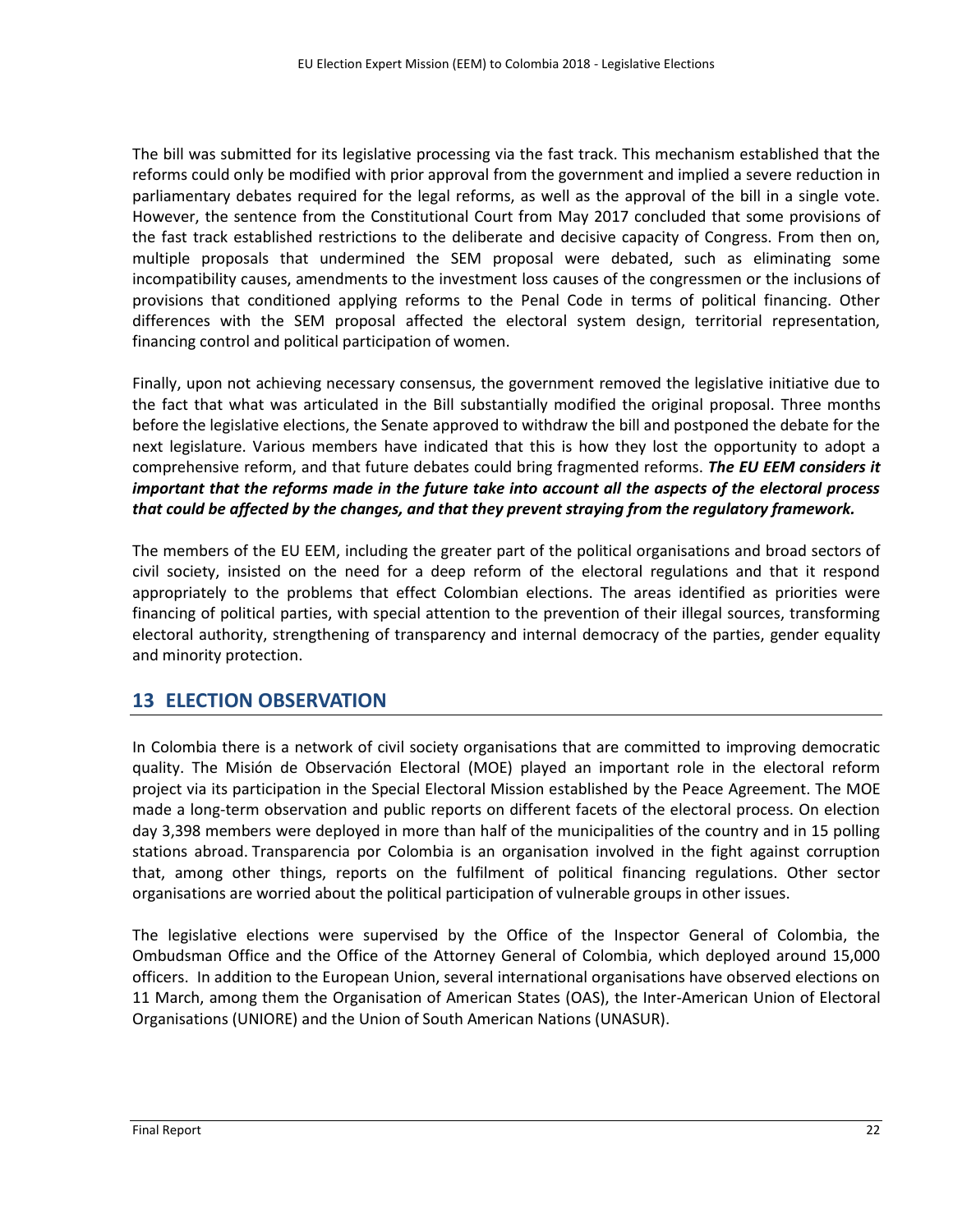### **14 ELECTION DAY**

Voting was generally organised and peaceful, except for isolated incidents, mainly clashes between sympathisers of different nominations and some protests on local issues unrelated to the elections. Some cases of voters being intimidated into not voting in the elections was also reported. The elections were protected by 116,000 members of the Police and Army coordinated by the Interior Ministries and Defence in accordance with the "2018 Democracy Plan", whose main goal is to guarantee the normal course of the elections.

The majority of the tables opened on time and had all their polling staff. The polling staff showed total knowledge of voting procedures, even though it was appreciated that they were less familiar with counting. The EU EEEM observed the absence of witnesses from the majority of the parties at the voting tables. Some larger polling stations were in closed areas and did not make the accessibility of older people and disabled people easy. This was the case in the census-station in Bogotá, in Corferias, the oldest in the city. In some polling stations there was a certain agglomeration of tables, separated in many cases by less than one meter, which could have provoked overcrowding and disorder if there had been a high turnout. Despite the reduced space, the layout of the voting booths did not present a threat to vote secrecy.

Citizen complaints through the MOE website "*Pilas con el voto*" allowed cases of propaganda to be identified on election day at polling stations in Bogota, Santa Marta (Magdalena), Bello (Antioquia) and Turbana (Bolivar). Candidate campaign activities were also observed in the vicinity of the electoral precincts. The MOE found that a large number of electoral witnesses and even polling staff displayed partisan publicity. Additionally it reported that there were also cases of buying votes in public spaces near the polling stations in 74 municipalities in 22 departments. For its part, the Procuracy received a total of 290 citizen complaints, most of them due to voter intimidation, buying votes, propaganda and intervention of public servants in politics. The Prosecutor reported that on Election Day there were 26 arrests, mostly for crimes related to buying votes, voter intimidation and impersonations of polling staff and electoral witnesses. In one case, an individual was detained who was transporting 263 million pesos (approximately €75,000), supposedly to buy votes.

Colombians living abroad were able to vote in the 69 countries where polling stations were held. The voting was opened on 5 March and lasted until Election Day. According to the MOE observers abroad, the voting proceeded as usual, although an insufficient number of polling stations were noted in some cities such as London and Barcelona, especially on the Saturday before the Election Day.

The polling stations closed at four in the afternoon. The legislation does not allow people who are in line at that time to vote, which contradicts good electoral practices. Certain disorganisation in the polling staff was noted when following the counting procedures since these were distributed in an individualised manner without the collective management of the task being perceived. The regional and municipal vote counting committees began the official count on election night, which lasted for several days. However, it is forecast that there is a high number of appeals that the CNE will have to resolve in the final administrative instance in a process that could be extended for several months.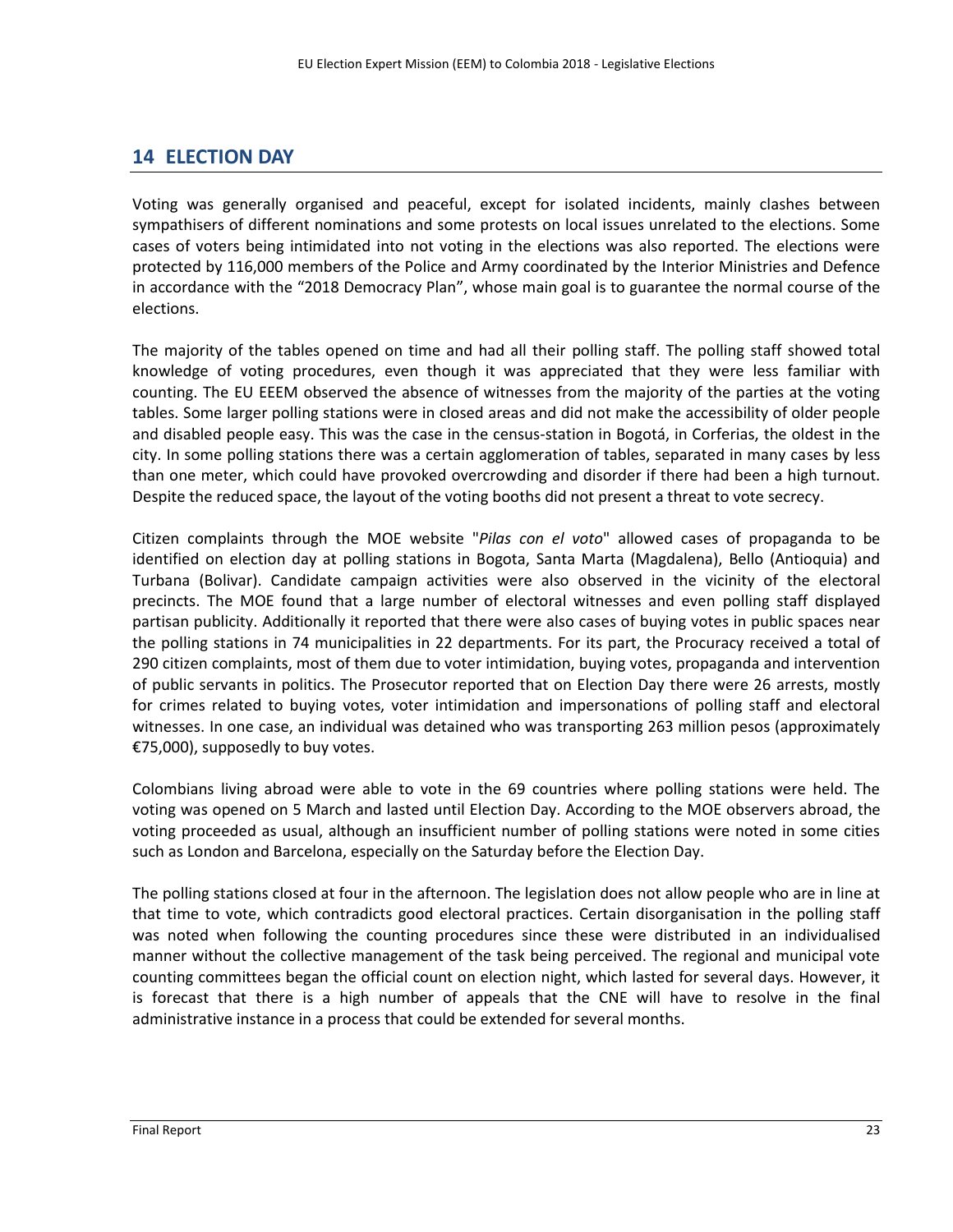### **15 TRANSMISSION OF RESULTS and OFFICIAL COUNT**

The Registry announced preliminary results with more than 95% of the votes counted before midnight on Election Day, fulfilling its objective of offering information as complete as possible in a timely manner. The results revealed a participation of around 49% in the elections to the Senate and the House of Representatives, almost five points above the average of the last eight legislative elections held in the country. With regard to interparty consultations, more than 9 million people, that is, a quarter of those registered and half of the voters, voted in one of the two consultations held.

The official count began on the same afternoon of Election Day and lasted for several more days. The results records were computed in the regional vote counting committees composed of two legal professionals (mostly judges) and a member of the RNEC as secretary, as well as witnesses of the political parties. At the next level were the general or departmental vote counting committees that consolidated the results records received from the regional committees. Two CNE delegates (mostly magistrates) and a RNEC representative formed these departmental committees. At the national level, the CNE magistrates formed vote-counting committees to compute the results of the vote abroad. The witnesses of the parties were able to attend all stages of the official count and file complaints they considered appropriate. It is expected that the announcement of results will occur shortly before the inauguration of the elected authorities, which creates uncertainty about who will be the elected candidates.

The Council of State ruling on the MIRA case revealed that during the 2014 elections there were a series of irregularities in the official counting process, including unjustified differences between the results records and consolidated results, irregularities in the systems of voting and transmission of results, and negligence in the custody of the electoral materials necessary for the investigation of the case, of which the CNE and the RNEC were held responsible. The ruling stated that all these anomalies "violated the constitutionally protected right to elect and be elected" and "adversely affected the principles of transparency, equality and freedom of the electoral system, violating the purity of the vote and the effectiveness of suffrage". The Fifth Section of the Council of State ordered the CNE to be assigned three seats in the Senate that had been assigned to other candidates, giving valid votes that had been annulled or incorrectly attributed.

It should be noted that there has been widespread confusion about the transmission program of preliminary results and the official count at the municipal, departmental and national levels. The preliminary results are not part of the official count. Its objective is to offer preliminary results to the public quickly. That is, they do not have legal validity over the assignment of seats.

## **16 INTERPARTY CONSULTATIONS**

Interparty consultations are a right that the law grants to organisations to choose their candidates by popular election. The primaries in Colombia are open, meaning that all the electors can participate regardless of whether they were affiliated to the parties or not, although they can only vote in one of the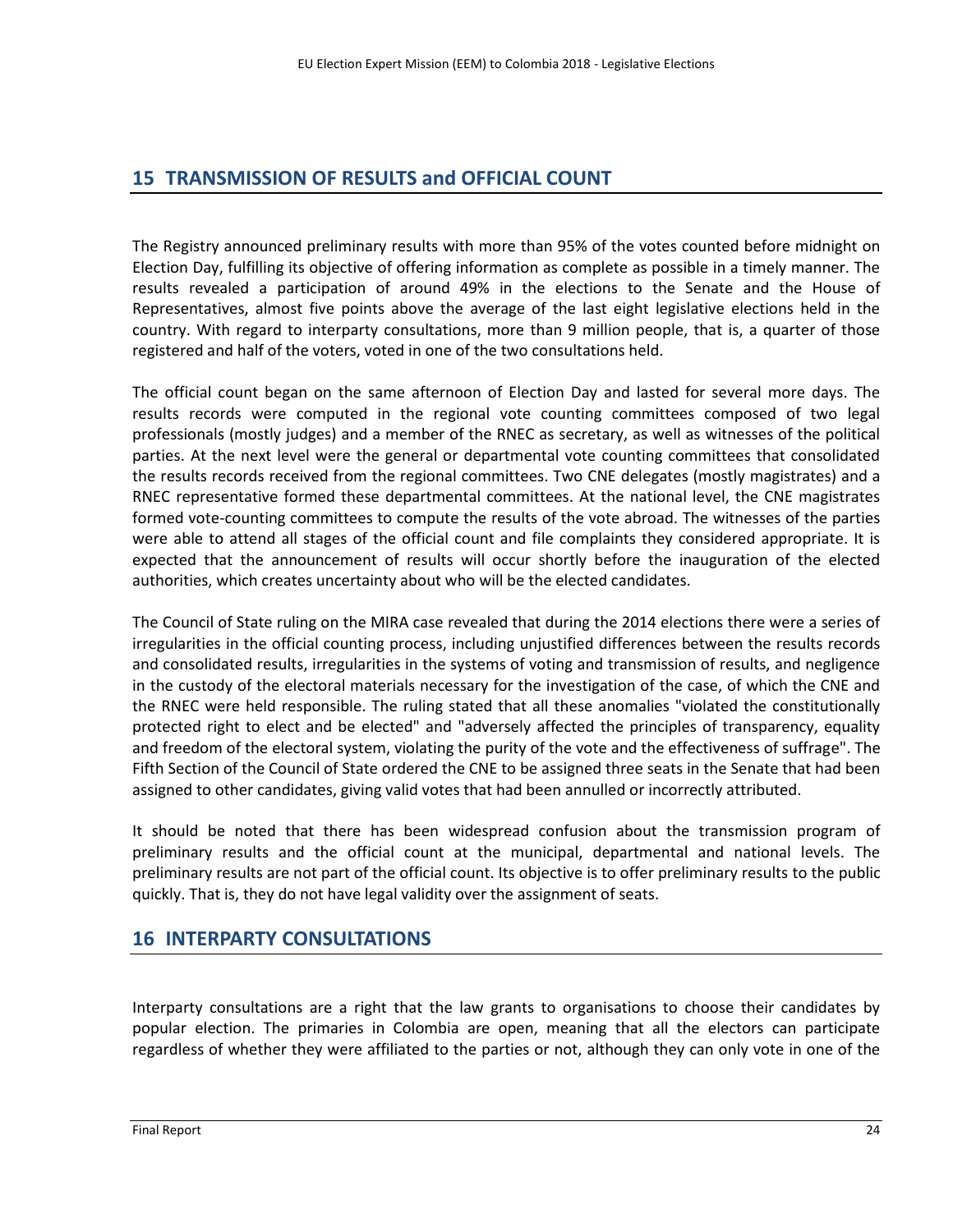consultations. The popular consultations are voluntary and their organisation is financed through RNEC<sup>30</sup>. Political organisations also receive public funding for their campaigns. The CNE set through a resolution the expenditure ceiling for the campaign of each pre-candidate at 6,058 million pesos (€1.7 million), which corresponds to 25% of the spending limit for the first presidential ballot, as well as the replacement value for each valid vote, which was set at 4,714 pesos (€1.3). The CNE also established the conditions of political propaganda both in the media and on billboards.

On this occasion, two interparty consultations were held. At the Great Consultation for Colombia, the Democratic Centre senator Iván Duque, the former minister Martha Lucía Ramírez, and the former Attorney General of the Republic Alejandro Ordóñez presented as candidates. At this consultation Iván Duque was the successful candidate, with more than 4 million votes (67.76% of the votes). Duque announced that Martha Lucía Ramírez would be his vice-presidential candidate. On the other hand, the Social Inclusion for Peace Consultation was determined between two left-wing candidates: the former mayor of Bogota, Gustavo Petro, who won with 84.7% of the votes; and the former mayor of Santa Marta, Carlos Caicedo.

The holding of popular consultations, both internal and interparty, was considered an important step in the democratisation of political parties in Colombia. They also served to attract the attention of the media and to measure the electoral strength. However, there have been numerous criticisms about the high cost of consultations within a context of discredited political parties. The interparty consultations of 2018 were held simultaneously with the legislative elections in order to increase their participation, which had traditionally been low<sup>31</sup>, and reduce the cost of their organisation.  $32$ 

One issue that was debated especially during these consultations was the possible entryism, meaning that voters vote for the rival candidate who they consider has less opportunity of winning the presidential elections. The presidential candidate Viviane Morales publicly denounced that some parties were spreading among their members the motto of voting for the weakest of the rival candidates in the interparty consultations. The electoral reform bill promoted by the government proposed that only members could participate in the respective consultations.

However, the decision of the RNEC to not digitise or publish the result records of polling stations on its website due to budgetary problems prompted the pre-candidate Gustavo Petro, of the Decency List, to file a complaint before the Inter-American Commission on Human Rights and the OAS. In addition, Petro filed a writ for the protection of constitutional rights against the CNE and the RNEC before the Administrative Court of Cundinamarca. It denied the petition due to formal issues, although it established that the witnesses had the right to receive copies of the counting records, among other guarantees of publicity and transparency. It is important to emphasise that the consolidation of the data of the count of the consultations transmitted during the electoral night was the definitive one. *Given the difficulty of having* 

<sup>30</sup> Law 1475 of 2011 establishes that "The electoral organisation will collaborate to carry out the consultations of political parties and movements, which will include supplying the ballots or electronic voting instruments, the installation of polling stations and counting the votes".

<sup>31</sup> Almost six million people voted in the Great Consultation for Colombia and more than three million voted in the Social Inclusion for Peace Consultation, that is, approximately 26% of the voters decided to vote in one of the two interparty consultations. In the internal consultations of the Liberal Party held in November 2018) only 2% of the registered citizens participated.

<sup>32</sup> According to the RNEC the consultations cost 32 million pesos (just over €9 million) compared to the 400 million (more than €114 million) they would have cost if they had not been held simultaneously.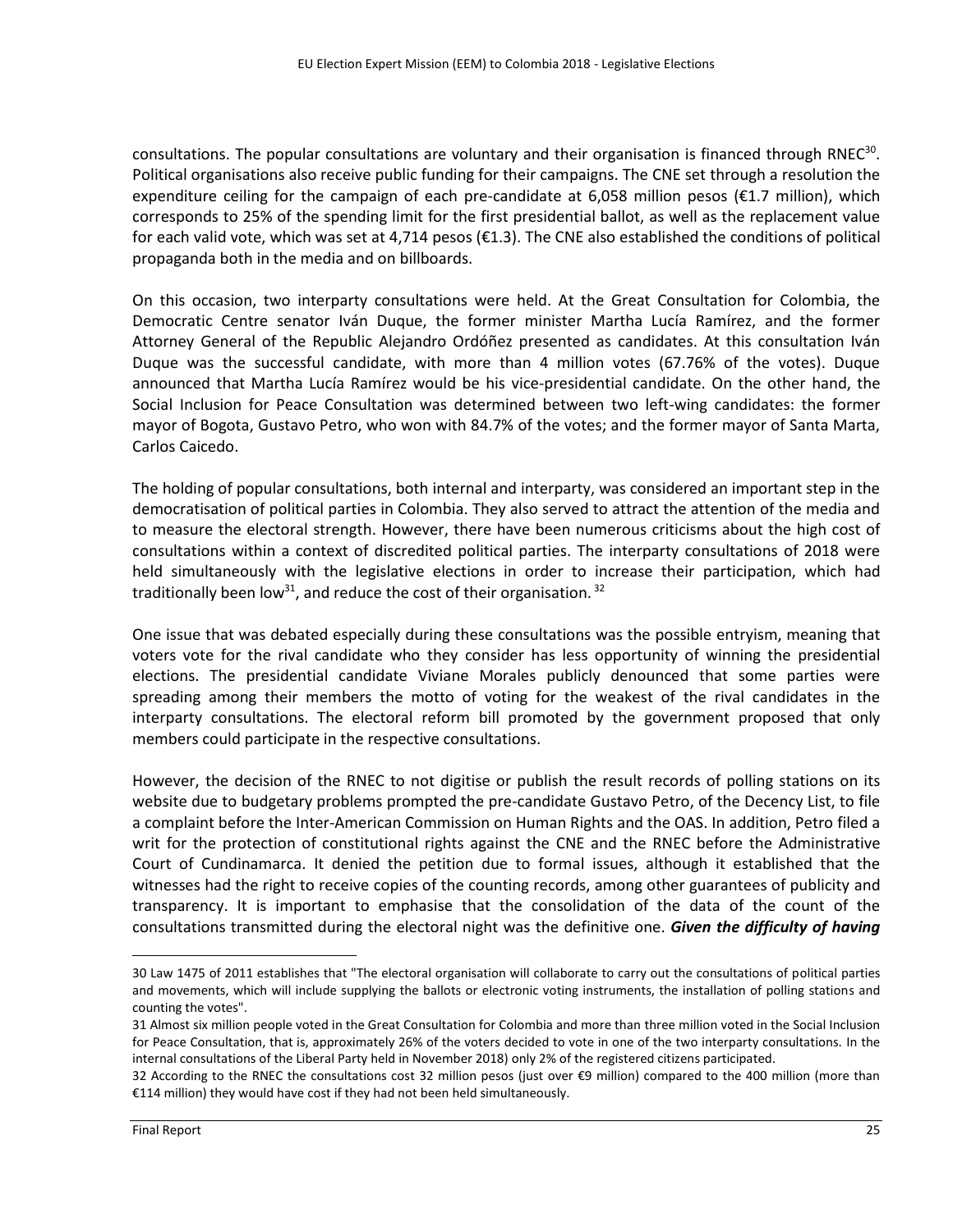*witnesses in each of the more than 100,000 polling stations in the country, and therefore obtaining copies of the results records, the only way that a candidate could have checked the result of a query*  would have been to download the scanned records from the Internet. The publication of the scanned *records would have added transparency and confidence to the electoral process.*

On Election Day it was reported that in some cases the polling staff suggested to the voters which consultation they should participate in or which candidate to vote for. More importantly, it was questioned whether they registered the names of the voters who participated in each consultation on separate lists. *The EU EEM considers that this register provides information on the political preferences of voters and should be guarded in a manner that guarantees confidentiality.*

However, the incident that caused more public controversy was the lack of ballots in 26 polling stations in the main municipalities of the country. This led to the implementation of the Registry's contingency plan and the use of excess ballots from other polling stations or photocopies with the signature of the polling station staff. This plan caused confusion among some polling staff, who in some cases rejected this measure. Iván Duque and Alejandro Ordoñez, candidates in the Great Consultation for Colombia, requested that the voting time be extended to gain time lost due to this circumstance. The Procuracy opened investigations against officials of the RNEC for lack of planning in the distribution of ballots. For its part, the Prosecutor's Office investigated the possible existence of criminal responsibilities. The Government indicated that the number of ballots was sufficient and that the problem derived from an inadequate distribution. *The EU EEM considers that, although the problem affected very few voting centres, the fact that the ballots are equipped with security measures makes them irreplaceable by photocopies.*

#### **17 ELECTORAL APPEALS**

#### **17.1 Revocation of the registration of candidates**

The CNE received 62 requests for revocation for the House and 33 for the Senate. Of those, the entity revoked a total of 51 candidates, 42 in the House and 9 in the Senate. The most frequent grounds were disqualification due to kinship, tax debts, double candidature and lack of registration requirements. Of the 42 candidacies revoked in the House, 17 belonged to lists registered to the special Afro-descendant constituency, which were rejected because they were not endorsed by any of the community councils, as established in the jurisprudence on this matter.

The law does not establish time limits for the CNE to resolve the appeals for revocation of registration. This circumstance created uncertainty regarding the final list of candidates, and delays in the time limits needed to organise the elections. Since some of the revocations were resolved after 11 February, the deadline until which changes could be made to the ballot<sup>33</sup>. Therefore, all candidates revoked after that date could not be replaced. The votes for the revoked candidates were added to the overall calculation for their organisation.

A case of special media attention was the revocation of the registration of the candidate to the House of Representatives by Sucre Karina Espinosa, sister of a senior official of the Ministry of Interior, for

<sup>33</sup> If the registration is revoked due to constitutional or legal causes, a supervening or later identified ineligibility, this can be modified up to one month before the vote.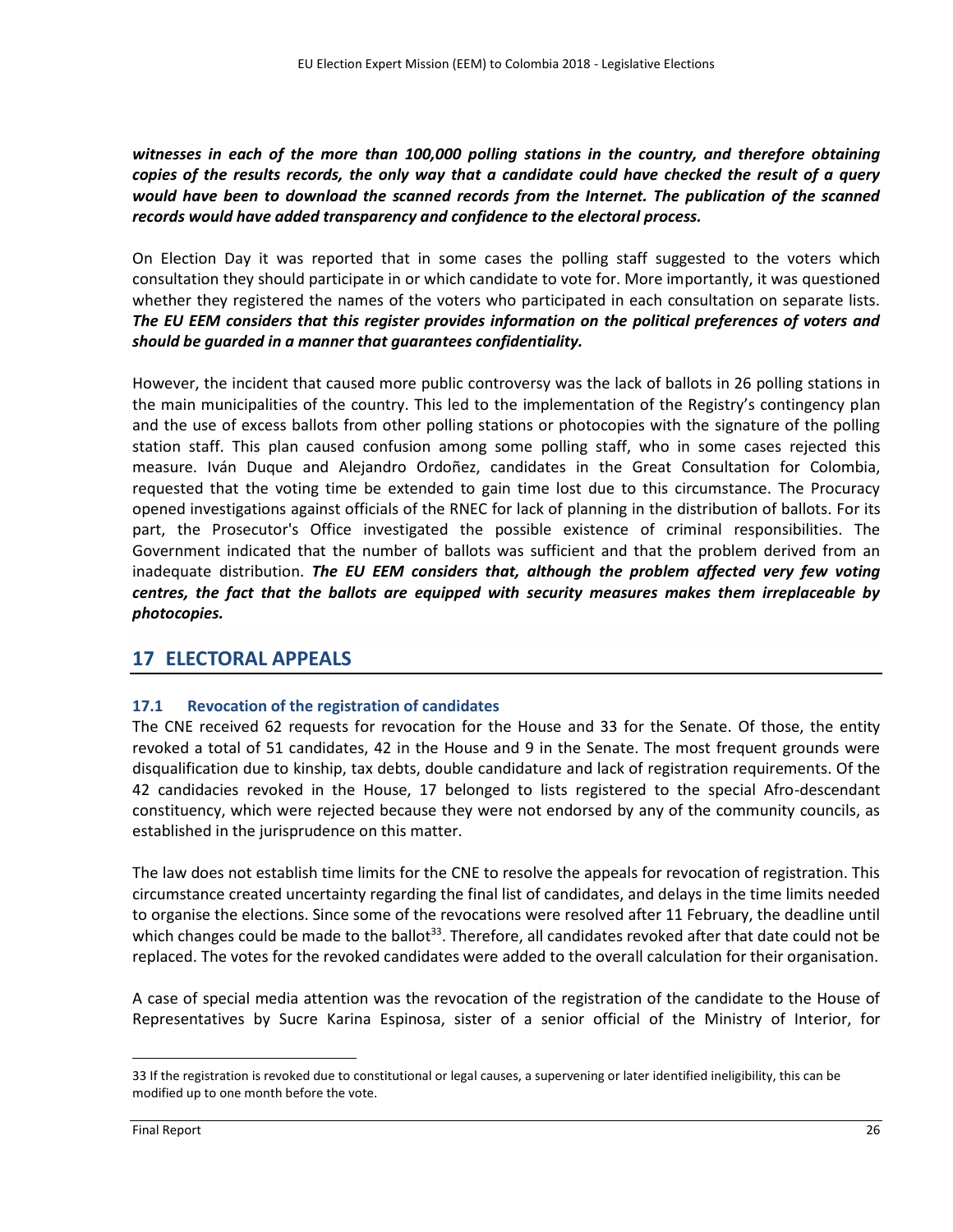ineligibility due to family ties provided for by the Constitution<sup>34</sup>. This case opened a debate on the interpretation of this constitutional precept. According to the Council of State, by her brother holding a state public office, the inability was only possible if Espinosa had aspired to a national constituency. The case is pending, as the candidate filed an appeal for nullity and a petition before an ordinary court. *Although this issue expresses widespread concern about the traditional nepotism in Colombian politics, these grounds for disqualification could be questionable by virtue of the interpretation of the national law and in relation to Colombia's international commitments on the right to be elected.*

Although the CNE is the highest electoral authority, its decisions, including the declaration of results, are not final and can be appealed before the Fifth Section of the Council of State. This implies that certain judgements may be made after the elections, which makes them ineffective and inopportune. If there are appeals against decisions of the CNE before the Council of State, they will be presented once the results are formally declared.

#### **17.2 Challenges to the Results of the Elections**

At any time during the vote count at the regional level claims could be presented, according to the grounds typified in the Electoral Code, among which are: that the polling stations operate at an unauthorised site, that the results records are signed by less than three polling staff, that the number of citizens who cast their vote is greater than the total number of voters at the polling station, that votes or the vote count record have disappeared, or that there are errors in arithmetic or the names of candidates in the record. These claims, as well as those that could have been presented to the polling staff on Election Day, are resolved by the vote counting committees and may be appealed in a staggered manner before the departmental committees, the CNE and the Fifth Section of the Council of State.

The legislation also foresees three causes for which the vote counting committees may order recounts: that there is crossing-out or alterations on the names of the candidates or on the voting results, that there are doubts about the accuracy of the computations made by the polling staff or that there is a difference equal to or greater than 10% between the votes that a candidate receives in the Senate and in the House of Representatives. The latter grounds were the legal basis for the admission of the appeal before the Fifth Section of the Council of State by the MIRA party in its 2014 appeal.

#### **17.3 Electoral Crimes**

The reform to the Penal Code of August 2017 (Law 1864 of 2017) increased the electoral crimes from 11 to 16. Among the new crimes are vote trafficking, the election of disqualified candidates, the funding of electoral campaigns with prohibited sources, violation of campaign expenditure ceilings and omission of information about the financial donors to the campaigns. The reform raised the prison sentences of all the grounds to a maximum of 9 years and the fines up to 1,200 minimum salaries.

The Ministry of Interior launched the application Uriel (Immediate Reception Unit for Electoral Transparency) in which any citizen could lodge claims and complaints about crimes and irregularities that affect the normal development of the elections, as well as follow up on them. Through Uriel, more than 200 citizen complaints were reported during the electoral period. During that same period, the Prosecutor's Office opened 290 investigations for possible electoral crimes. Most of these investigations

<sup>34</sup> "Those who have ties by marriage, or permanent union, or kinship in the third degree of consanguinity, first degree of affinity, or first degree relationship, with officials exercising civil or political authority".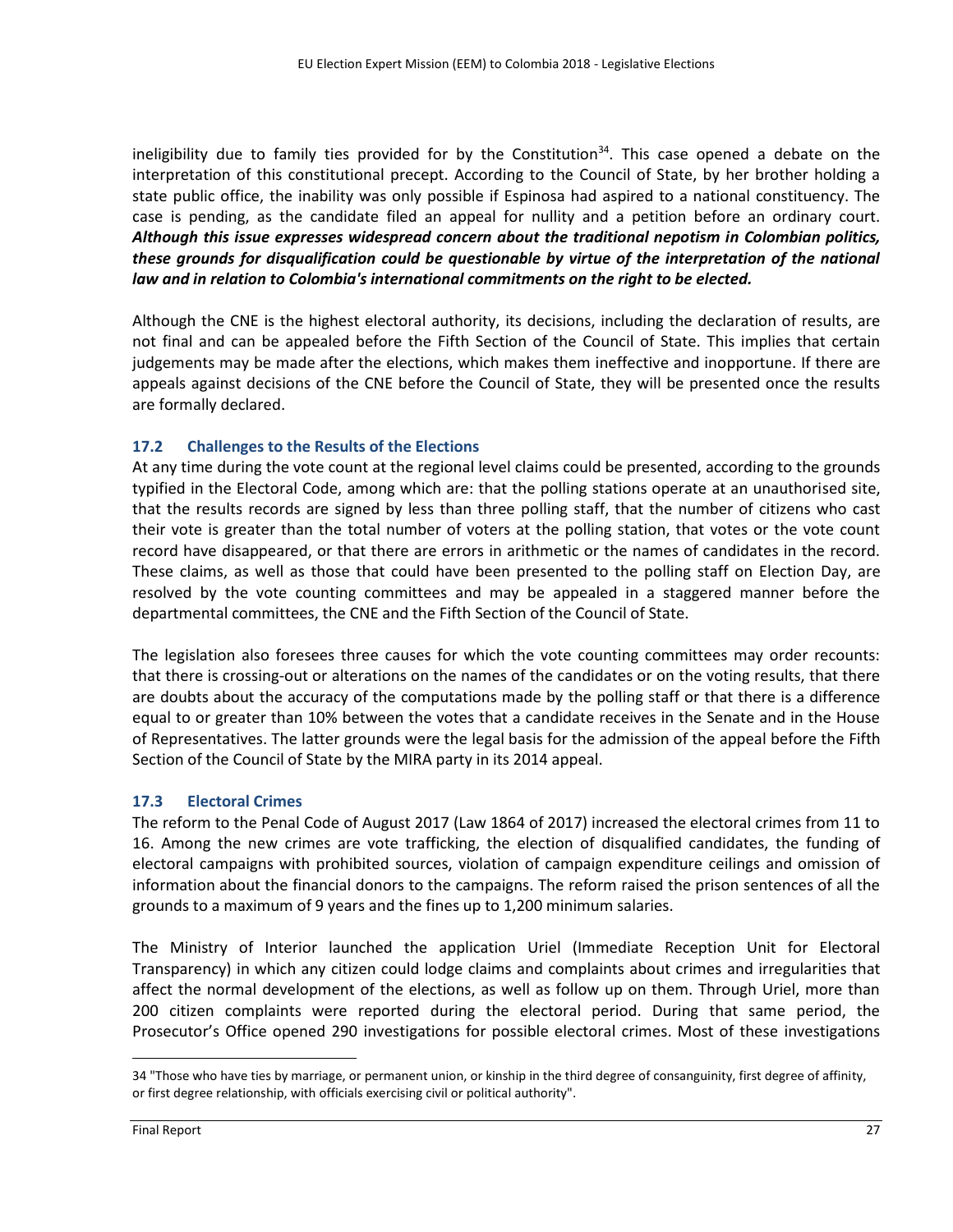referred to allegations of voter registration fraud, buying votes, voter intimidation, identity theft and alteration of results. The Prosecutor's Office prosecuted? seven candidates to whom the grounds for disqualification were charged. For its part, the Procuracy requested the CNE to suspend the procedures for the announcement of senator-elect Aída Merlano, of the Conservative Party, to whom the Prosecutor's Office opened an investigation into the alleged buying of votes.

#### **18 RESULTS**

According to the provisional data, there was 48.85% participation in the elections to the Senate and 49% in the elections to the House of Representatives, more than four points higher than that registered in the legislative elections of 2014. The EU-EEM noted that participation was much lower in the polling stations where voters who had not been assigned a polling station according to their place of residence exercised their vote. For example, at the Corferias voting centre in Bogota, with 394 polling stations and a total of 469,361 voters (almost 10% of the city's voters), participation did not reach 15% in any of the 20 polling stations observed.

The EU EEM observed a large number of votes that were annulled because voters marked more than one of the three blank voting boxes available on the ballot.<sup>35</sup> This fundamentally affected the total number of valid votes, since blank votes are classified in this way and are counted to determine the threshold for the allocation of seats. Other causes of annulment were the existence of more than one mark on the ballot and the votes deliberately annulled by the voters. The blank vote was slightly above 5%, while the sum of invalid and unmarked votes exceeded 10% in both the Senate and the House elections. *Although this percentage of invalid votes is similar to that of past elections, the EU EEM considers that this is a serious structural problem that the electoral authorities must address.*

In the indigenous constituency of the Senate, the blank vote accounted for 68% of the valid votes (340,798 versus 158,915 votes obtained for all the candidacies)<sup>36</sup>. Although the blank vote in Colombia is considered "a form of expressing nonconformity with the candidacies of a determined electoral contest"<sup>37</sup>, its high number in this case has raised questions about its possible causes, among them the design of the electoral ballot or the possible lack of knowledge of candidates among indigenous populations. In the days after the elections, there was some controversy over how to interpret the constitutional precept that obliges the repetition of elections when the number of blank votes exceeds the number of votes for candidacies. It will be up to the CNE to investigate the matter and determine if the elections in this constituency should be repeated during the official counting process.

In the absence of possible appeals and the subsequent official announcement of results, the count of votes carried out on the election night shows that Democratic Centre obtains the largest representation in the Senate, with 19 seats; followed by Radical Change, with 16; the Conservative Party, with 15; the Liberal Party, with 14; and Party of the U, with 14. In the House of Representatives the Liberal Party obtains 35 seats; Democratic Centre, 32; Radical Change, 30; Party of the U, 25; the Conservative Party, 21; and Green

<sup>35</sup> The election for the Senate contains a blank vote box for the general election and another for the election of the indigenous constituency, while that of the House contains a third for the constituency of Afro-descendants. 36 Preliminary results. RNEC.

<sup>37</sup> Sentence SU221/15. Constitutional Court of Colombia.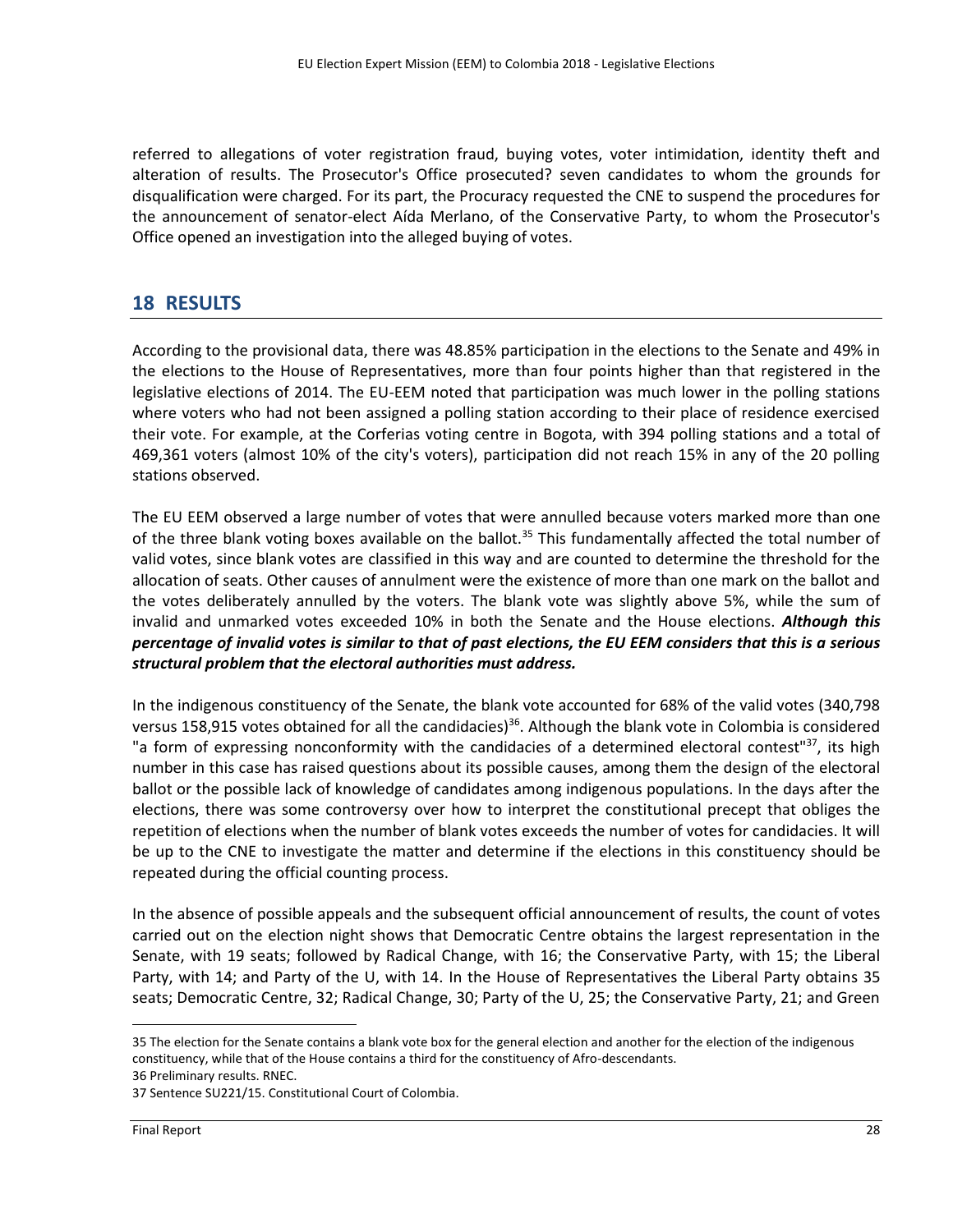Alliance, 9. The other 7 parties obtained one or two seats each. FARC enters both chambers of Congress with 5 seats that were guaranteed by the Peace Agreement, despite obtaining just over 50,000 votes in the Senate and only 32,000 in the House of Representatives.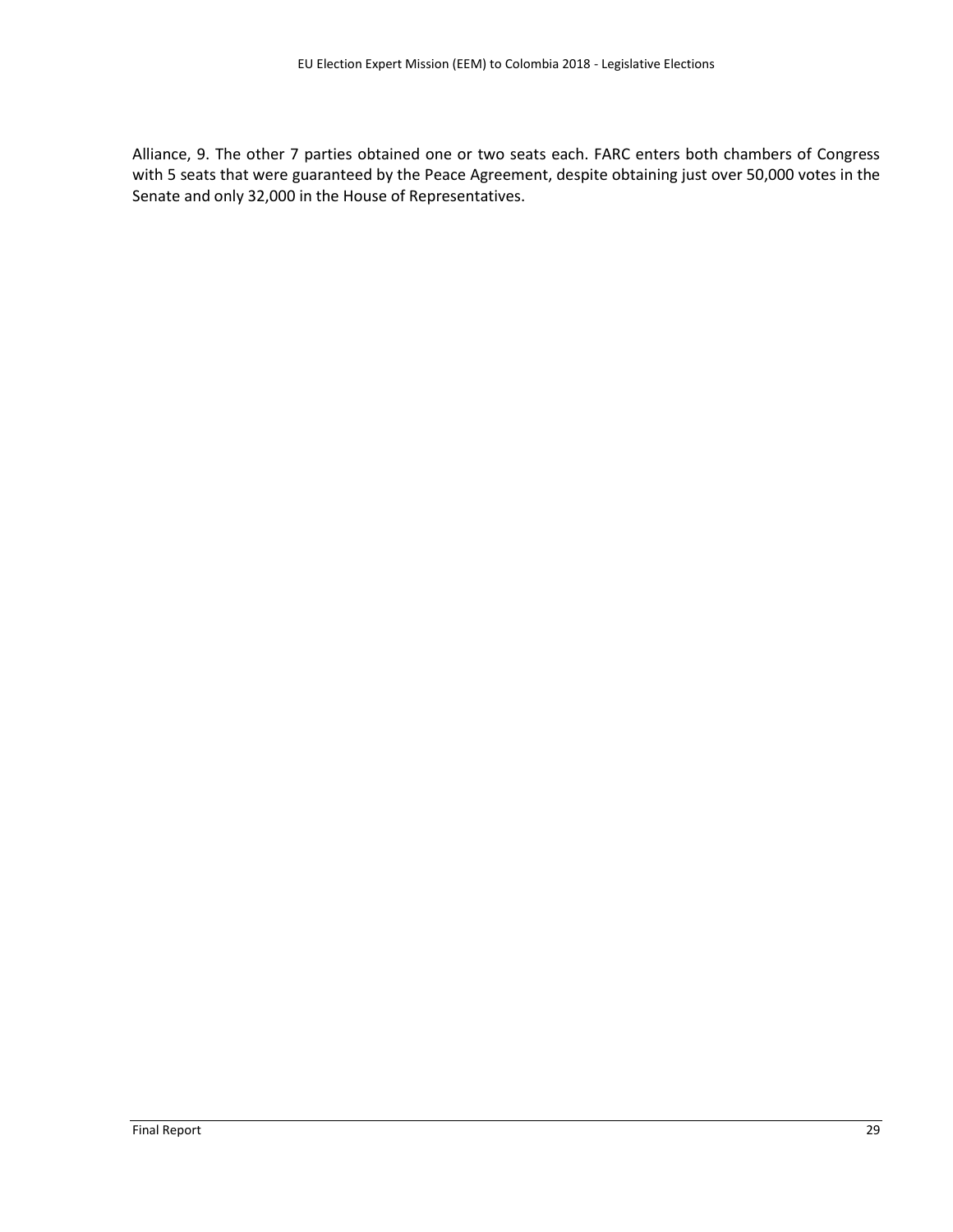# **ANNEX 1 - RESULTS**

#### **1. Elections to the Senate, 11 March 2018 (data with 99.03% counted)**

|                              | <b>Votes</b> | %      | <b>Est. Seats</b> | <b>Seats 2014</b> | <b>Difference 2014-2018</b> |
|------------------------------|--------------|--------|-------------------|-------------------|-----------------------------|
| <b>Democratic Centre</b>     | 2,519,395    | 16.44% | 19                | 19                | 0                           |
| <b>Radical Change</b>        | 2,155,801    | 14.07% | 16                | 9                 | 7                           |
| <b>Conservative Party</b>    | 1,927,655    | 12.58% | 15                | 18                | $-3$                        |
| <b>Liberal Party</b>         | 1,902,179    | 12.41% | 14                | 16                | $-2$                        |
| Party of the U               | 1,853,357    | 12.09% | 14                | 21                | $-7$                        |
| <b>Green Alliance</b>        | 1,318,152    | 8.60%  | 10                | 5                 | 5                           |
| <b>Democratic Pole</b>       | 736,536      | 4.80%  | 5                 | 5                 | 0                           |
| <b>Decentes</b>              | 523,412      | 3.41%  | 4                 | 0                 | 4                           |
| <b>Mira</b>                  | 502,066      | 3.27%  | 3                 | 3                 | 0                           |
| <b>Colombia Justa Libres</b> | 431,506      | 2.81%  | 0                 | 0                 | 0                           |
| <b>Opción Ciudadana</b>      | 354,108      | 2.31%  | 0                 | 4                 | -4                          |
| <b>Partido Somos</b>         | 94,380       | 0.61%  | 0                 | 0                 | 0                           |
| M. Somos Colombia            | 63,474       | 0.41%  | 0                 | 0                 | 0                           |
| <b>FARC</b>                  | 52,539       | 0.34%  | 5                 | 0                 | 5                           |
| Unión con Fortaleza          | 34,122       | 0.22%  | 0                 | 0                 | 0                           |
| Sí Se Puede                  | 14,872       | 0.09%  | 0                 | 0                 | 0                           |
| <b>Blank vote</b>            | 835,541      | 5.45%  |                   |                   |                             |
| <b>Invalid vote</b>          | 1,137,361    | 6.37%  |                   |                   |                             |
| <b>TOTAL valid</b>           | 15,319,095   |        | 105               | 100               | 5                           |
| Participation                | 48.85%       |        |                   |                   |                             |

# *Indigenous constituencies*

|                   | <b>Votes</b> | <b>Est. Seats</b> |
|-------------------|--------------|-------------------|
| <b>MAIS</b>       | 72,596       | 1                 |
| <b>AICO</b>       | 34,961       | 1                 |
| <b>ASI</b>        | 23,750       | 0                 |
| Soberanía         | 15,694       | 0                 |
| A. T. Casiyouren  | 5,373        | 0                 |
| Renovación Étnica | 4,384        | 0                 |
| <b>MIA</b>        | 2,181        | 0                 |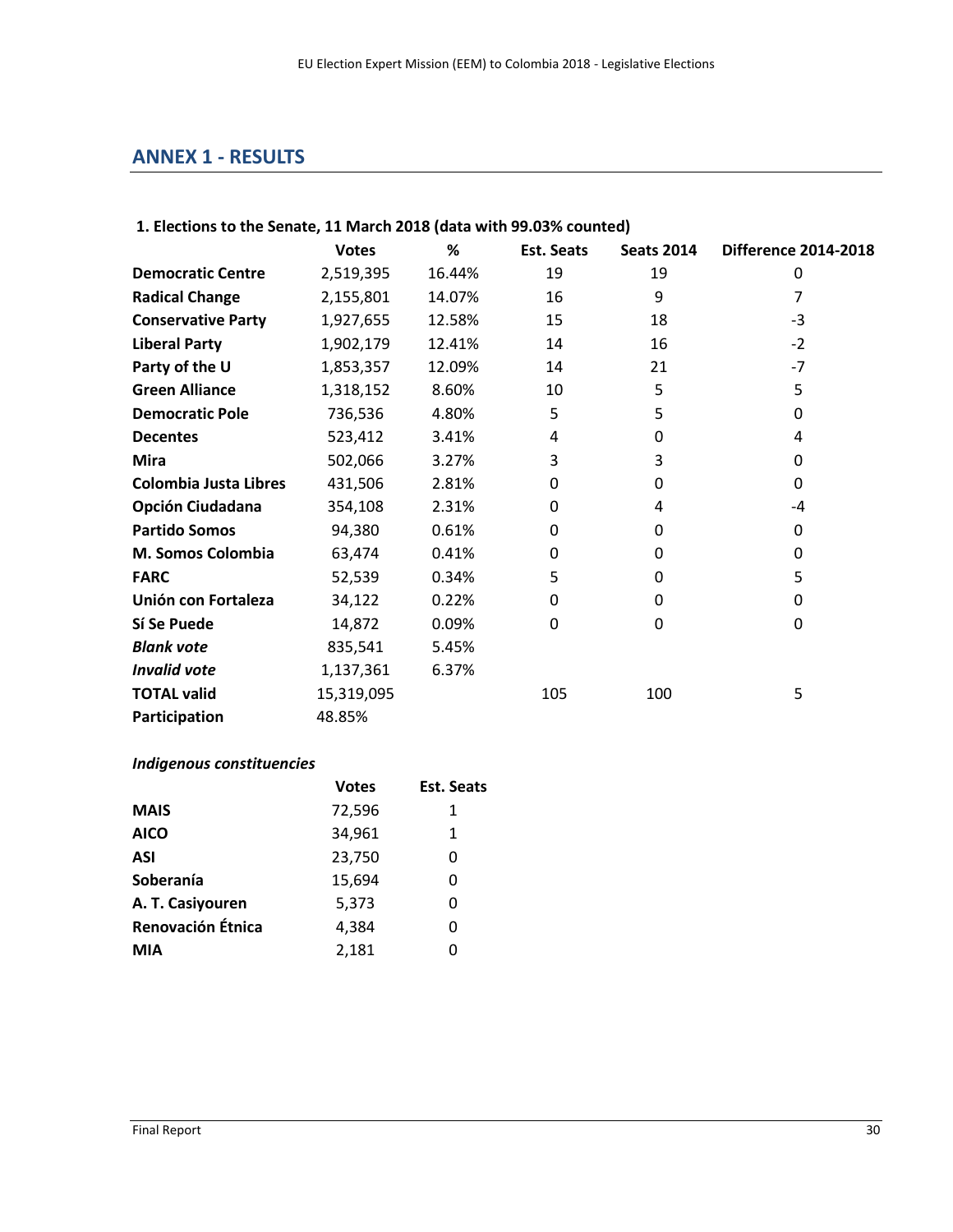|                                |              |        |                   |                   | <b>Difference</b> |
|--------------------------------|--------------|--------|-------------------|-------------------|-------------------|
|                                | <b>Votes</b> | %      | <b>Est. Seats</b> | <b>Seats 2014</b> | 2014-2018         |
| <b>Liberal Party</b>           | 2,471,596    | 16.61% | 35                | 39                | -4                |
| <b>Democratic Centre</b>       | 2,388,405    | 16.05% | 32                | 19                | 13                |
| <b>Radical Change</b>          | 2,140,630    | 14.39% | 30                | 16                | 14                |
| Party of the U                 | 1,840,481    | 12.37% | 25                | 37                | $-12$             |
| <b>Conservative Party</b>      | 1,819,867    | 12.23% | 21                | 27                | $-6$              |
| <b>Green Alliance</b>          | 884,146      | 5.94%  | 9                 | 6                 | 3                 |
| <b>Mira</b>                    | 585,638      | 3.93%  | 1                 | 3                 | $-2$              |
| <b>Democratic Pole</b>         | 444,912      | 2.99%  | $\overline{2}$    | 3                 | $-1$              |
| Opción Ciudadana               | 310,724      | 2.08%  | $\overline{2}$    | 6                 | $-4$              |
| <b>Decentes</b>                | 262,282      | 1.76%  | $\overline{2}$    | 0                 | $\overline{2}$    |
| Colombia Justa Libres          | 114,174      | 0.76%  | 1                 | 0                 | $\mathbf{1}$      |
| Coalición Alt. Santandereana   | 71,953       | 0.48%  | $\mathbf 1$       | 0                 | $\mathbf{1}$      |
| <b>MAIS</b>                    | 44,034       | 0.29%  | 1                 | 0                 | 1                 |
| <b>FARC</b>                    | 32,636       | 0.21%  | 5                 | 0                 | 5                 |
| <b>Others</b>                  | 1,461,478    | 4.42%  | 0                 | 7                 | $-7$              |
| <b>Blank votes</b>             | 805,516      | 5.41%  |                   |                   |                   |
| <b>Invalidvotes</b>            | 1,652,101    | 9.23%  |                   |                   |                   |
| <b>TOTAL valid</b>             | 15,678,472   |        | 168               | 163               |                   |
| Participation                  | 49 %         |        |                   |                   |                   |
| Indigenous constituencies      |              |        |                   |                   |                   |
| <b>MAIS</b>                    | 99,645       | 25.76% | $\mathbf 1$       |                   |                   |
| Afro-descendant constituencies |              |        |                   |                   |                   |
| <b>Playa Renaciente</b>        | 32,439       | 7.60%  |                   |                   |                   |
| La Mamuncia                    | 23,627       | 5.54%  | 1                 |                   |                   |

# **2. Elections to the House of Representatives, 11 March 2018 (data with 99.03% counted)**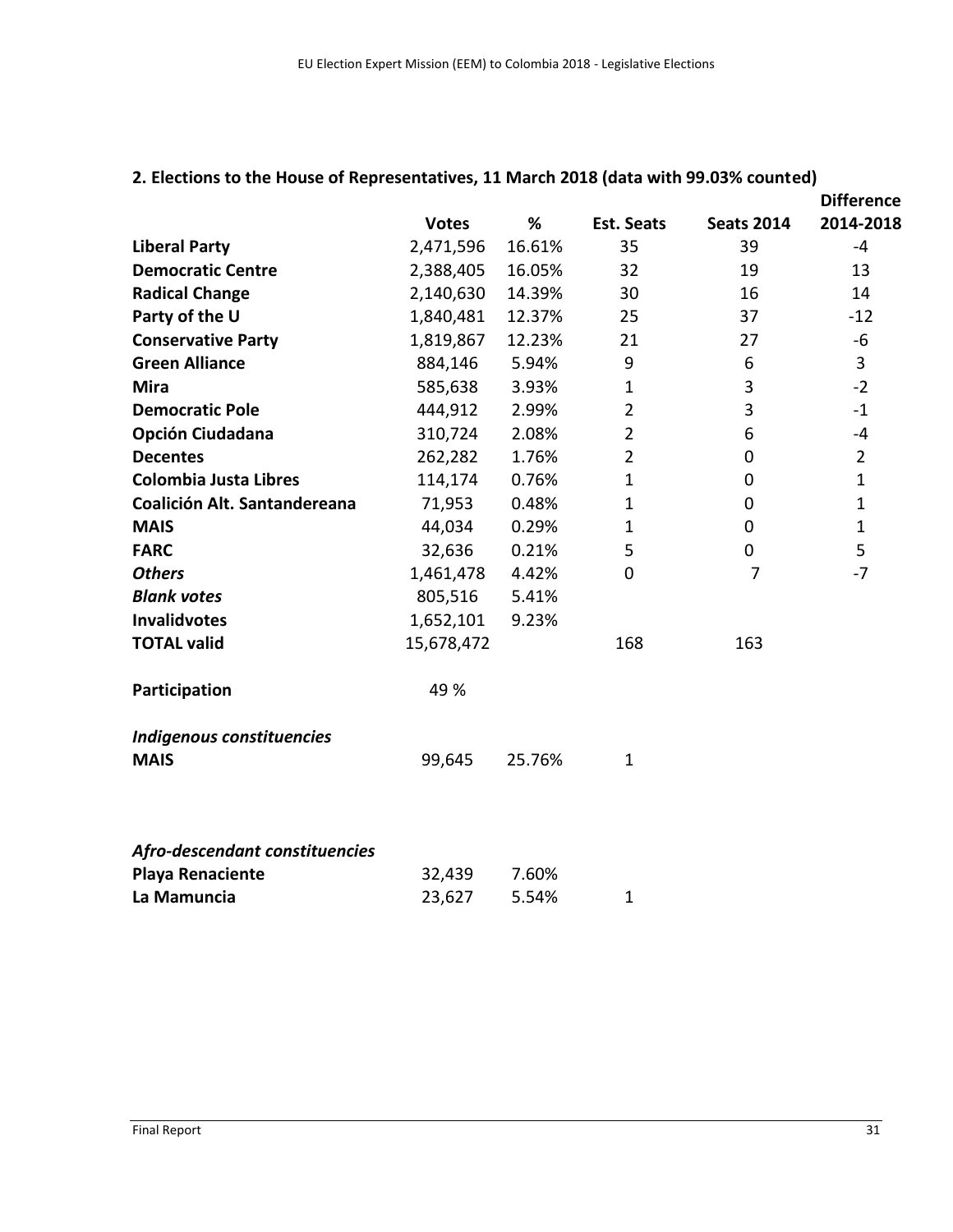# **3. Interparty consultations of Colombia, 11 March 2018**

# *3A. Great Consultation for Colombia*

|                      | Votes.           | % |
|----------------------|------------------|---|
| Iván Duque           | 4,044,509 67.76% |   |
| Martha Lucía Ramírez | 1,538,882 25.78% |   |
| Alejandro Ordóñez    | 385,110 6.45%    |   |

# *3B. Interparty Consultation for Change*

|                | Votes            | ℅ |
|----------------|------------------|---|
| Gustavo Petro  | 2,853,731 84.70% |   |
| Carlos Caicedo | 515,309 15.29%   |   |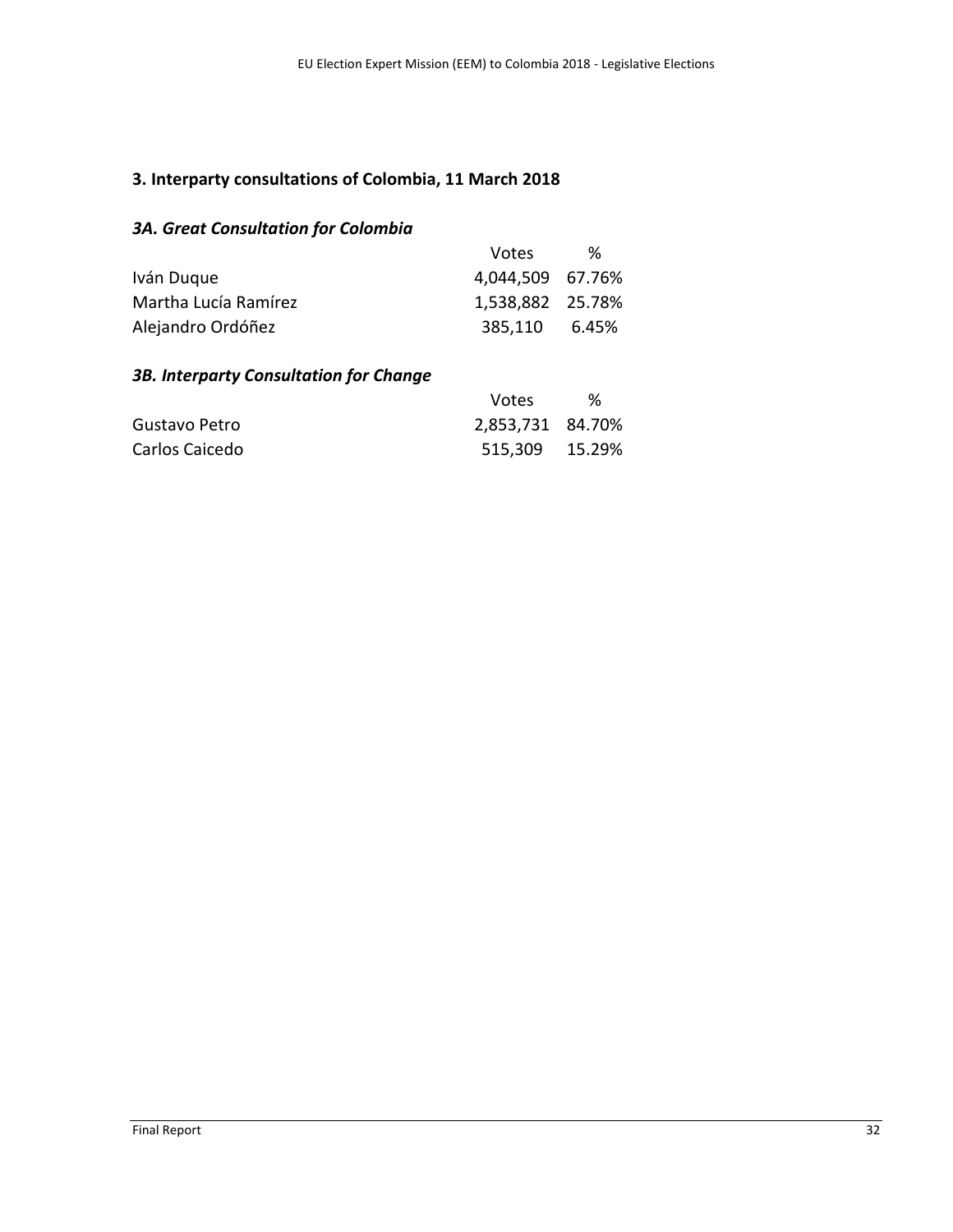

# **EUROPEAN UNION**

# Election Experts Mission (EEM) to Colombia Presidential Elections 27 May (first round) and 17 June 2018 (second round)

# **FINAL REPORT**

May/June 2018

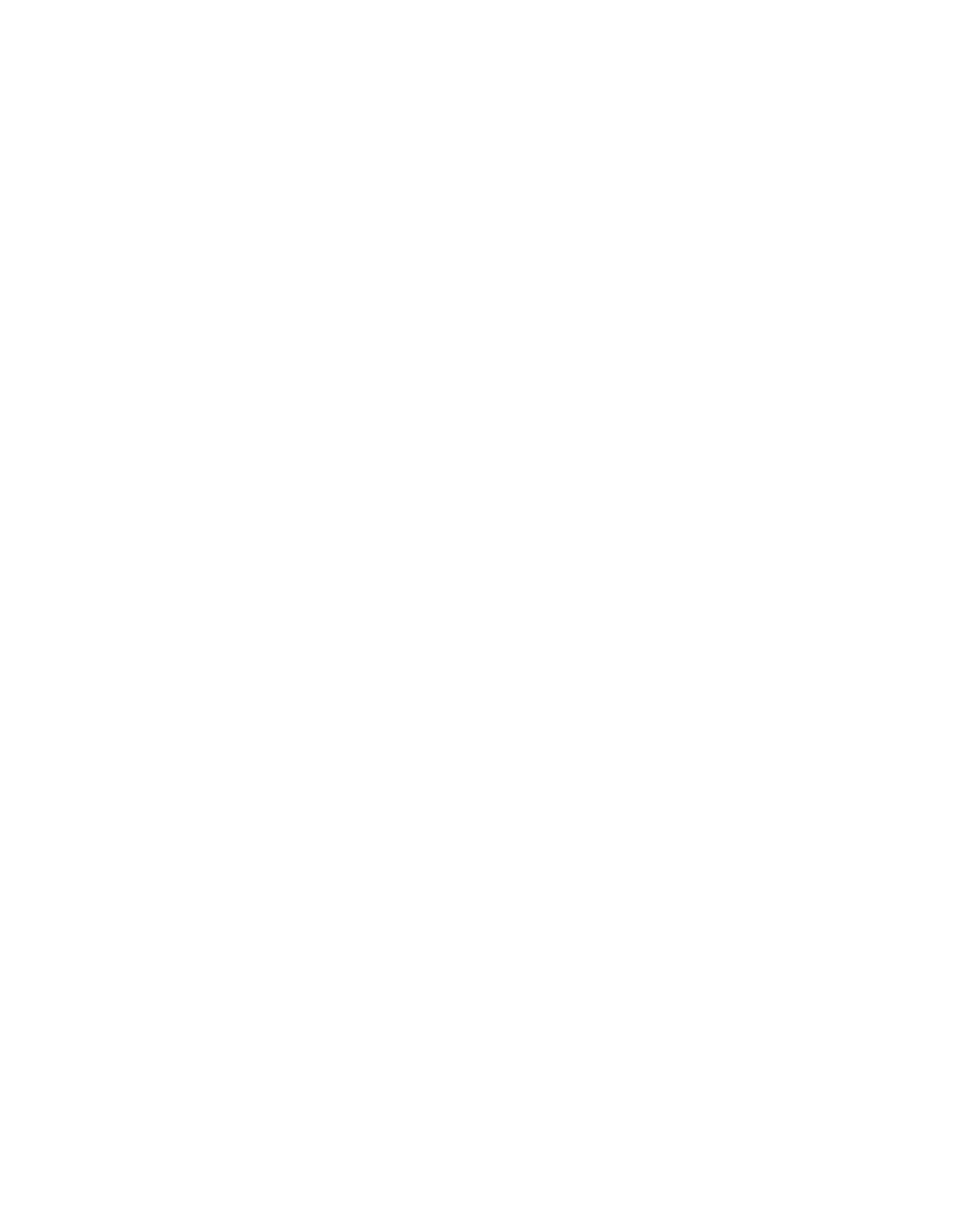# **TABLE OF CONTENTS**

| <b>I. EXECUTIVE SUMMARY</b>                                             | p.3  |
|-------------------------------------------------------------------------|------|
| <b>II. BACKGROUND</b>                                                   | p.7  |
| III. CONTEXT OF THE PRESIDENTIAL ELECTIONS                              | p.8  |
| <b>IV. LEGAL FRAMEWORK</b>                                              | p.8  |
| A. INTERNATIONAL AND REGIONAL INSTRUMENTS                               |      |
| <b>B. ELECTORAL LEGISLATION</b>                                         |      |
| C. ELECTION SYSTEM                                                      |      |
| <b>V. ELECTION ADMINISTRATION</b>                                       | p.10 |
| A. GENERAL OVERVIEW                                                     |      |
| <b>B. COMPOSITION OF THE ELECTION ADMINISTRATION</b>                    |      |
| i. The National Election Council (Consejo Nacional Electoral, CNE)      |      |
| ii. The Civil Registry (Registraduría Nacional del Estado Civil, RNEC)  |      |
| iii. Polling station staff and candidate representatives                |      |
| C. EVALUATION OF THE ORGANISATION OF THE ELECTIONS                      |      |
| <b>VI. VOTER REGISTER</b>                                               | p.15 |
| A. RIGHT TO VOTE                                                        |      |
| B. CHANGING REGISTERED RESIDENCE (INSCRIPCIÓN DE CÉDULAS)               |      |
| C. OUT-OF-COUNTRY VOTING                                                |      |
| <b>VII. CANDIDATE REGISTRATION</b>                                      | p.16 |
| <b>VIII. ELECTION CAMPAIGN</b>                                          | p.18 |
| A. LEGAL FRAMEWORK FOR PRESIDENTIAL ELECTION CAMPAIGNS                  |      |
| <b>B. CAMPAIGN ENVIRONMENT</b>                                          |      |
| C. VOTE-BUYING                                                          |      |
| D. ELECTION-RELATED VIOLENCE                                            |      |
| IX. CAMPAIGN FUNDING                                                    | p.22 |
| A. LEGAL FRAMEWORK FOR THE FINANCING OF ELECTION CAMPAIGNS              |      |
| <b>B. CAMPAIGN FUNDING AND SPENDING</b>                                 |      |
| X. MEDIA                                                                | p.27 |
| A. MEDIA LANDSCAPE                                                      |      |
| <b>B. FREEDOM OF EXPRESSION AND JOURNALISTS' WORKING CONDITIONS</b>     |      |
| C. ACCESS TO THE MEDIA IN ELECTION PERIODS                              |      |
| D. CANDIDATE DEBATES                                                    |      |
| <b>XI. PARTICIPATION OF VULNERABLE GROUPS</b>                           | p.30 |
| A. WOMEN'S PARTICIPATION                                                |      |
| <b>B. PARTICIPATION OF INDIGENOUS AND AFRO-COLOMBIAN PEOPLE</b>         |      |
| C. PARTICIPATION OF PEOPLE WITH DISABILITIES                            |      |
| D. PARTICIPATION OF LGTBI PEOPLE                                        |      |
| XII. NATIONAL AND INTERNATIONAL ELECTION OBSERVATION                    | p.32 |
| XIII. ELECTION DAYS AND RESULTS ANNOUNCEMENTS (FIRST AND SECOND ROUNDS) | p.33 |
| A. OPENING AND VOTING                                                   |      |
| <b>B. COUNTING AND ANNOUNCEMENT OF PRELIMINARY RESULTS</b>              |      |
| XIV. ELECTION COMPLAINTS AND APPEALS                                    | p.35 |
| A. ELECTION APPEALS                                                     |      |
| <b>B. ELECTORAL OFFENCES</b>                                            |      |
| <b>XV. ELECTION RESULTS</b>                                             | p.38 |
| A. ANALYSIS OF PRESIDENTIAL ELECTION RESULTS                            |      |
| <b>B. ANNOUNCEMENT OF OFFICIAL RESULTS</b>                              |      |
| <b>XVI. RECOMMENDATIONS</b>                                             | p.40 |
| <b>XVII. LIST OF ABBREVIATIONS</b>                                      | p.44 |
| XVIII. ANNEXES                                                          | p.45 |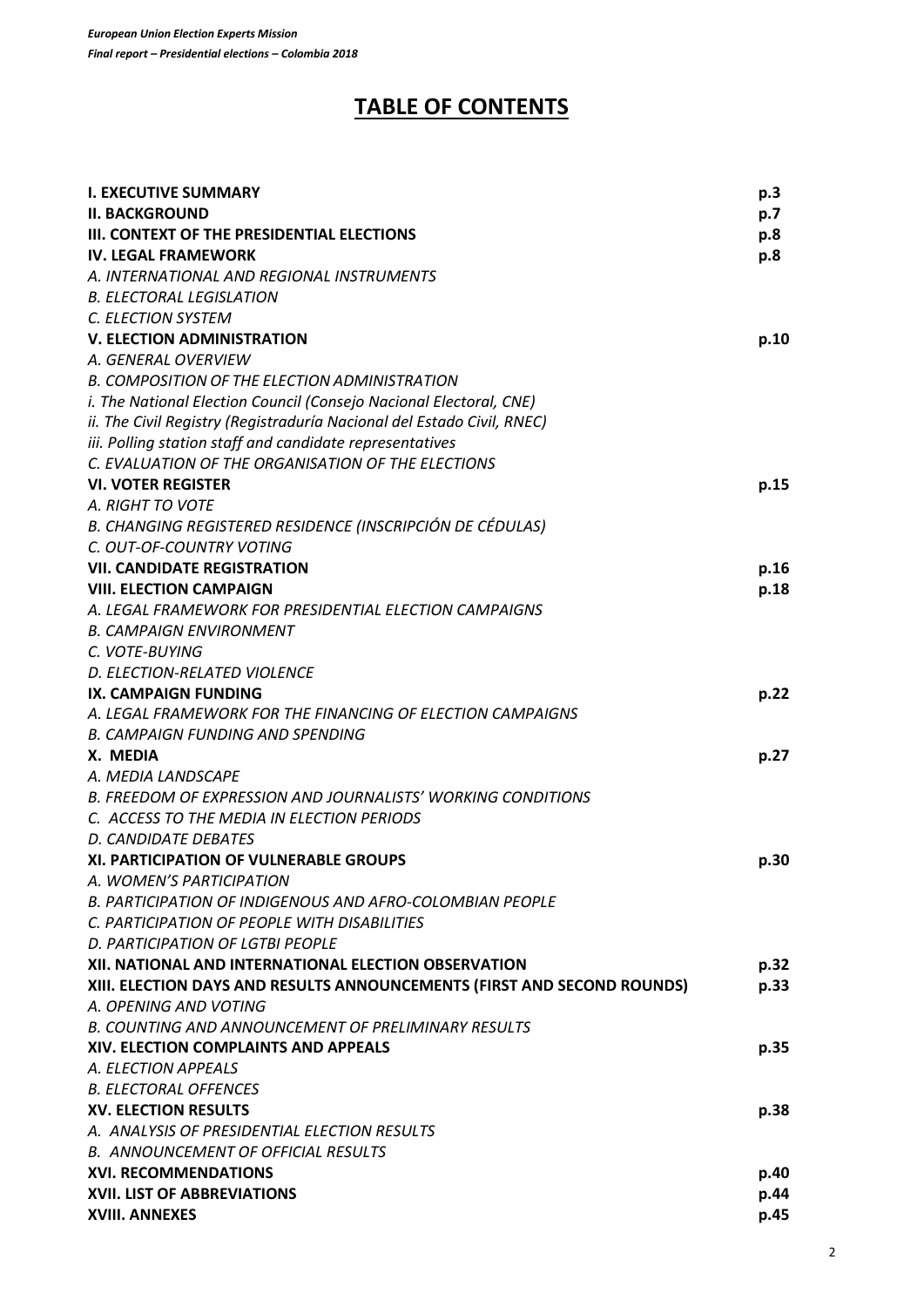#### **I.EXECUTIVE SUMMARY**

- 1. The 2018 presidential elections were the first to be held following the Peace Accord of November 2016, and they garnered the highest turn-out in recent years (54.22% in the first round, 53.92% in the second), reflecting Colombians' democratic maturity and their interest in this juncture of the country's politics. The polls were also characterised by a wide range of political options, a campaign which respected freedoms of expression and association, and generally efficient and professional organisation by the electoral institutions.
- 2. For the first time, candidates with strongly opposing political positions competed in the second round for the positions of President and Vice-President. Here, voters elected Iván Duque and Martha Lucía Ramírez, representing the conservative political options, over Gustavo Petro and Ángela María Robledo, who represented several left-of-centre parties and movements. It is the first time that the Colombian Vice-Presidency is held by a woman.
- 3. Six presidential candidates, all men, ran in the elections of 27 May. They and their respective vicepresidential candidates were the following: Gustavo Petro and Ángela María Robledo, for the *Coalición Petro Presidente*; Iván Duque and Martha Lucía Ramírez, candidates for the *Partido Centro Democrático*; Humberto de la Calle with Clara López Obregón, for the *Coalición Partido Liberal de Colombia* and the *Alianza Social Independiente* (ASI); Jorge Antonio Trujillo Sarmiento and Fredy Obando Pinillo, for the *Movimiento Todos Somos Colombia*; Sergio Fajardo and Claudia López, for *Coalición Colombia*, and Germán Vargas Lleras with Juan Carlos Pinzón, for the *Coalición #Mejor Vargas Lleras-Ante Todo Colombia*.
- 4. The legal framework provides an adequate basis for democratic elections in line with Colombia's regional and international commitments. Nonetheless, electoral legislation is spread across several laws, rulings by the Constitutional Court and the State Council, as well as administrative regulations and resolutions by the election administration, the *Consejo Nacional Electoral* (CNE), which can make it difficult to be sure which legislation is applicable. This dispersal clearly affects the principle of legal certainty and as such constitutes a weakness in the legal framework for elections.
- 5. Between 2017 and 2018, and in line with the ample regulatory powers granted to it by the Constitution and the Electoral Code, the CNE approved numerous resolutions regulating and interpreting technical and procedural aspects of the presidential elections, and this contributed to the dispersal of the legal framework. In practice, the CNE made excessive recourse to its regulatory powers, using it not only to provide necessary clarification where legislation was insufficiently detailed, but also to determine specific issues and several instances that were crucial to the election process. In this way, the CNE, which is composed along political lines, in effect became an 'electoral legislator.'
- 6. Colombia has well-established institutions charged with overseeing and organising elections: the CNE and the Civil Registry (*Registraduría Nacional del Estado Civil*, RNEC). The first is an administrative body with regulatory powers and oversight of the election process, while the latter is in charge of the voter register as well as organising all logistical aspects of elections. The State Council (*Consejo de Estado*), the highest administrative court in Colombia, determines appeals against CNE decisions, including election results. Other bodies with a role in the organisation, security and oversight of the elections include the Office of the Attorney General (*Procuraduría General de la Nación*, PGN), the office of the Prosecutor General (*Fiscalía General de la Nación*, FGN), the National Ombudsman (*Defensoría del Pueblo*), the Ministry of Interior, the army and the police force. These institutions also take part in decision-making as part of the Election Monitoring Committees (*Comités de Seguimiento Electoral*), which also include candidate representatives and members of civil society.
- 7. The CNE is composed of nine magistrates elected for a period of four years by the parties in the Congress, through a system of proportional representation established by the Constitution.<sup>1</sup> Although the Constitution guarantees the CNE's administrative and budgetary independence, in practice its budget is

<sup>1</sup> Article 264, amended by article 14 *Acto Legislativo 1 de 2003*.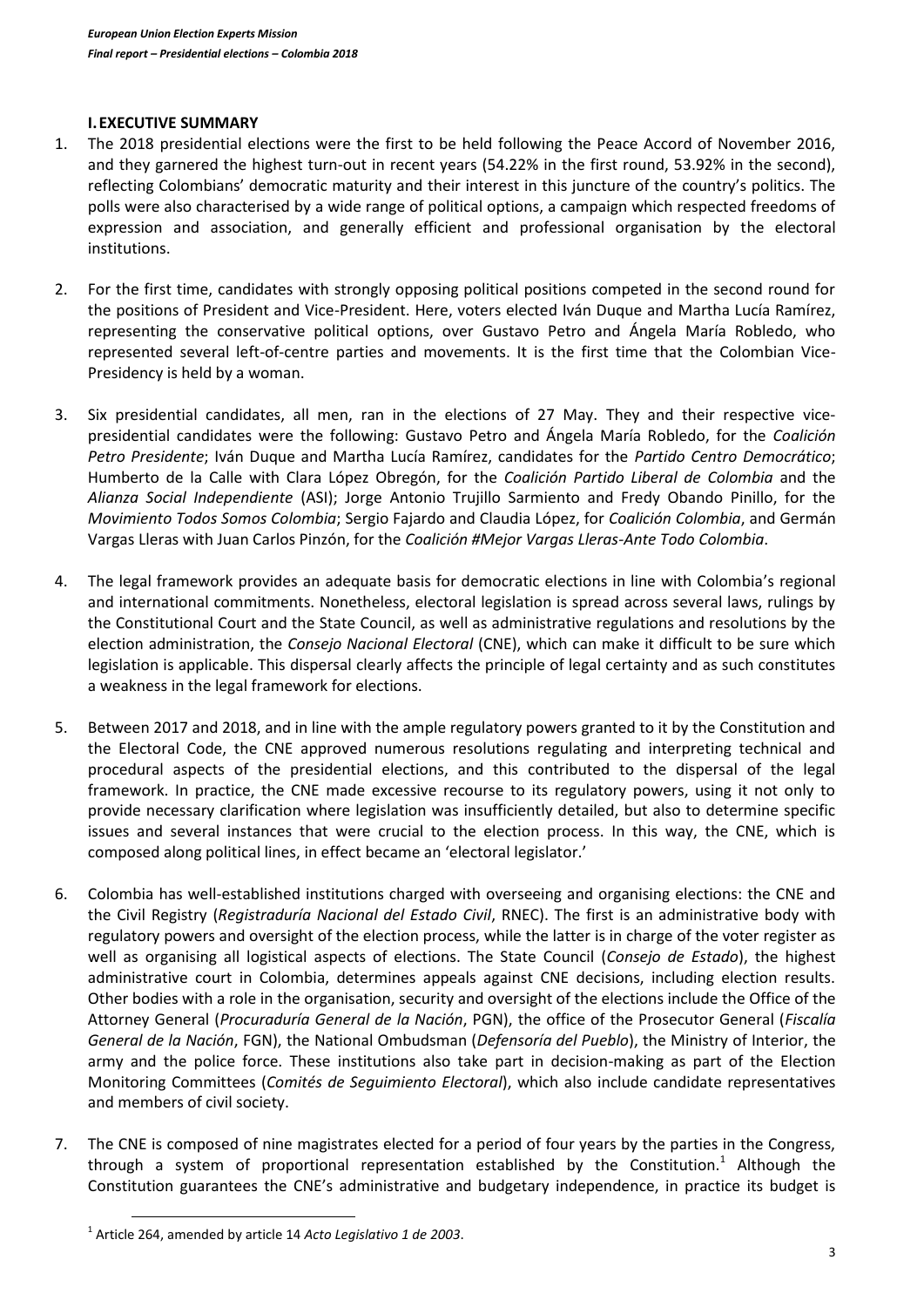managed by the RNEC and it has no offices outside of Bogotá, which makes it difficult for the CNE to fulfil its role as overseer of the elections. However, the CNE's limitations are also due to the fact that the Council's party-political composition results in its independence being questioned, particularly regarding issues which directly affect parties' campaigns, such as oversight of election campaigns and their funding, and disqualifications from office or from running for office. In addition, the CNE's composition sometimes generates functional obstacles, which are compounded by the lack of an adequate administrative and executive structure to carry out the Council's day-to-day tasks. These weaknesses affect the decisionmaking capacity of a body which, by its nature and composition, should be eminently collegial.

- 8. The RNEC is the body charged with organising the elections, including the management of the voter register. To this end, the RNEC has a large administrative structure both in Bogotá and in the 32 departments and 1,112 municipalities of the country. For the presidential elections, the RNEC established 96,724 polling stations in 11,233 voting centres, 6,419 fewer than for the legislative elections in March. In order to accommodate the increase in registered voters, the maximum number of voters per station was raised from 360 to 390. The RNEC justified this decision on the grounds that voting procedures are simpler for presidential elections than for legislative elections, and polling stations could therefore process more people with ease.
- 9. Just as it did in March, the RNEC concentrated large number of polling stations in massive voting centres in the most densely-populated cities. In contrast, many rural areas continued to lack polling stations within easy reach of voters' residences and those departments with the greatest number of municipalities with difficult-to-access polling stations registered notably lower turn-outs than the national average. Both the dense concentration of people in large voting centres and the distance between voting centres in rural areas tended to limit access to centres for citizens, and as such could have limited free exercise of suffrage.
- 10. The two elections days were efficiently and professionally organised, which enabled voting to take place without incident and in a peaceful atmosphere. The calm and democratic climate was further supported by clear preliminary results, which were announced in a timely manner by the RNEC. Nonetheless, on the first election day in particular, suspicions of fraud persisted, largely fuelled by Gustavo Petro's campaign messages.
- 11. During the period between the two rounds, and despite the results clearly showing that Iván Duque and Gustavo had reached the second round, doubts re-emerged about the credibility of counting and aggregation processes. Some 200 supposedly altered results forms began to circulate on social networks , heightening suspicions of a possible fraud, which RNEC explanations only partly assuaged. After analysing over 13,000 results forms, the Colombian *Misión de Observación Electoral* (MOE) concluded that the modifications were due to errors made during the vote counting, and that they were spread among all candidates, and did not affect the results.
- 12. The Office of the Attorney General reported "unexplained quantitative differences" of more than 170,000 votes between the results forms and aggregation forms for the legislative elections in March and suggesting measures during the aggregation stage such as external audits and better access for parties to the computer systems used by the RNEC for processing the preliminary and official results. Although the Attorney General made a request to the CNE and RNEC for an international audit of the software, this did not take place. Such an audit could have provided an independent voice that could have contributed to confidence in the process.
- 13. Public trust and the trust of candidates and civil society in the RNEC and the CNE were damaged by a series of incidents which were partly due to organisational and procedural failures. Such faults could put the Colombian electoral authorities in a more serious predicament in future polls, should the results be so close that only a small number of votes could determine the outcome of a seat in Congress or local council.
- 14. For the presidential elections, 36,227,267 people were registered to vote, of whom 51,69% were women and 48,31% were men – a slight increase (201,949 voters) since the March legislative elections. In the leadup to the presidential elections, 1,368,851 voters changed their registered address, five times more than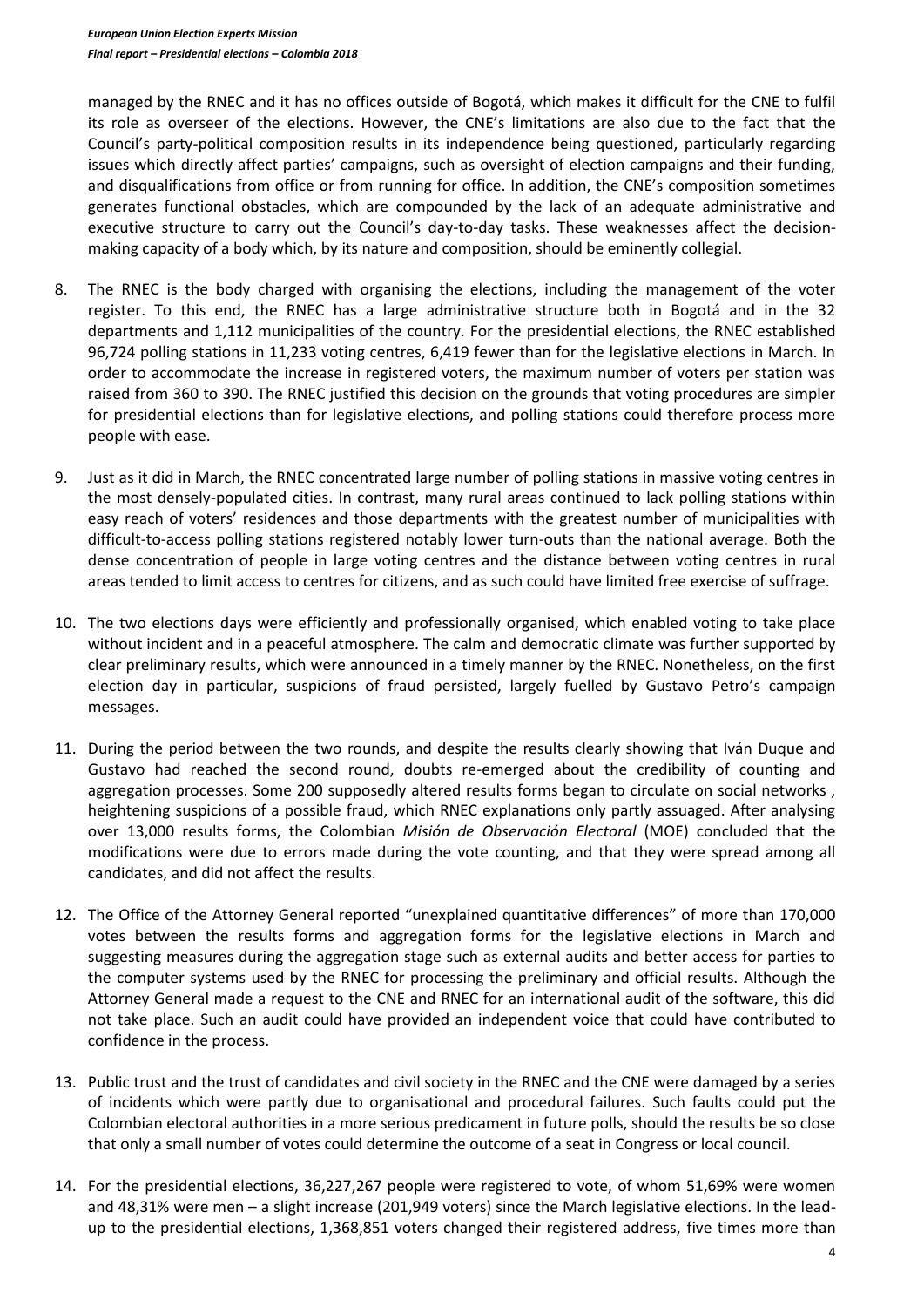those who did so prior to the 2014 electoral cycle. This increase may have been due to heightened interest in the election, presaging a high turn-out. However, residence changes can be linked to fraudulent practices, increasing the voter register in particular areas, with a view to altering election results. This practice, known in Colombia as electoral migration, is principally associated with vote-buying in legislative or municipal elections. Although legislation has been tightened, investigation of such practices remains difficult, as the CNE can only act after the registration change and when it has suspicions of fraud.

- 15. Media coverage and information shared with the EU EEM indicated that in general, fundamental freedoms related to election campaigning were respected, although there were some isolated incidents of political intolerance which affected presidential candidates and their supporters. Thirty-seven debates were held between the candidates for the first round, ensuring that voters were well-informed, and contributing to a free and well-informed vote.
- 16. The 2018 presidential campaign was characterised by a far greater number of public events than in previous campaigns, which had suffered from limitations on freedom of expression and association as a result of the chronic and institutionalised violence in Colombia. For the first time in many years, the armed conflict and guerrilla groups were not main campaign topics and candidates debated about corruption, education, healthcare and poverty reduction, among other subjects.
- 17. During the second round, in contrast, no debates were held between the two candidates. Petro's strategy did not include public events. Iván Duque focused his campaign on promoting his governmental programme, and avoided direct controversy with his competitor.
- 18. Eight public regional television channels cancelled the only debate that was planned between Iván Duque and Gustavo Petro during the second round election campaign, and which Petro had agreed to attend, while Duque had not. The television stations cited the lack of agreement between the two candidates and public media's duty to respect neutrality and impartiality. The EU EEM considers that, while a candidate is entitled to decline taking part in a debate, his or her absence should not infringe on another candidate's right to demand that a public television hold a debate, in accordance with legal provisions and as clarified by the Constitutional Court, nor indeed infringe on citizens' right to be informed about candidates' proposals.
- 19. The perpetual suspicions around vote-buying in Colombian election processes materialised on 21 June when the Office of the Prosecutor General denounced the existence of a nationwide network dedicated to vote-buying, involving more than 2000 people, and working in favour of different candidacies for Congress in the concluded March 2018 legislative elections. The Prosecutor General's investigations substantiated suspicions expressed to the EU EEM by civil society organisations and political parties in the departments Atlántico and Magdalena, where vote-buying practices are compounded by high rates of electoral migration, closely-related phenomena.
- 20. A comparison between the election processes in 2014 and 2018 reveal a significant decrease in violence, which was supported by the two ceasefires announced by the *Ejército de Liberación Nacional* (ELN) for the two election days. However, the MOE reported an increase in assaults against civil society leaders in the weeks before 27 May and added, after the second round, that it could not confirm that the 2018 elections had been more peaceful than those in 2014. The Peace Accord has not put a definitive end to all violence in Colombia, as armed groups continue to operate in the country.
- 21. Although an extensive legal framework provides tools to monitor and sanction activities related to campaign funding, the dispersal of regulatory texts across many instruments creates a general disorder which has been frequently exploited by political parties to avoid being sanctioned.
- 22. Although the law enables the CNE to carry out audits of campaign funding and spending, in practice the Council is limited by its lack of technical and budgetary resources. In addition, the CNE can find it difficult to act independently of the political parties which nominated its members. There are no deadlines for parties to correct reports on the funding and spending which they send to the CNE, thereby affecting the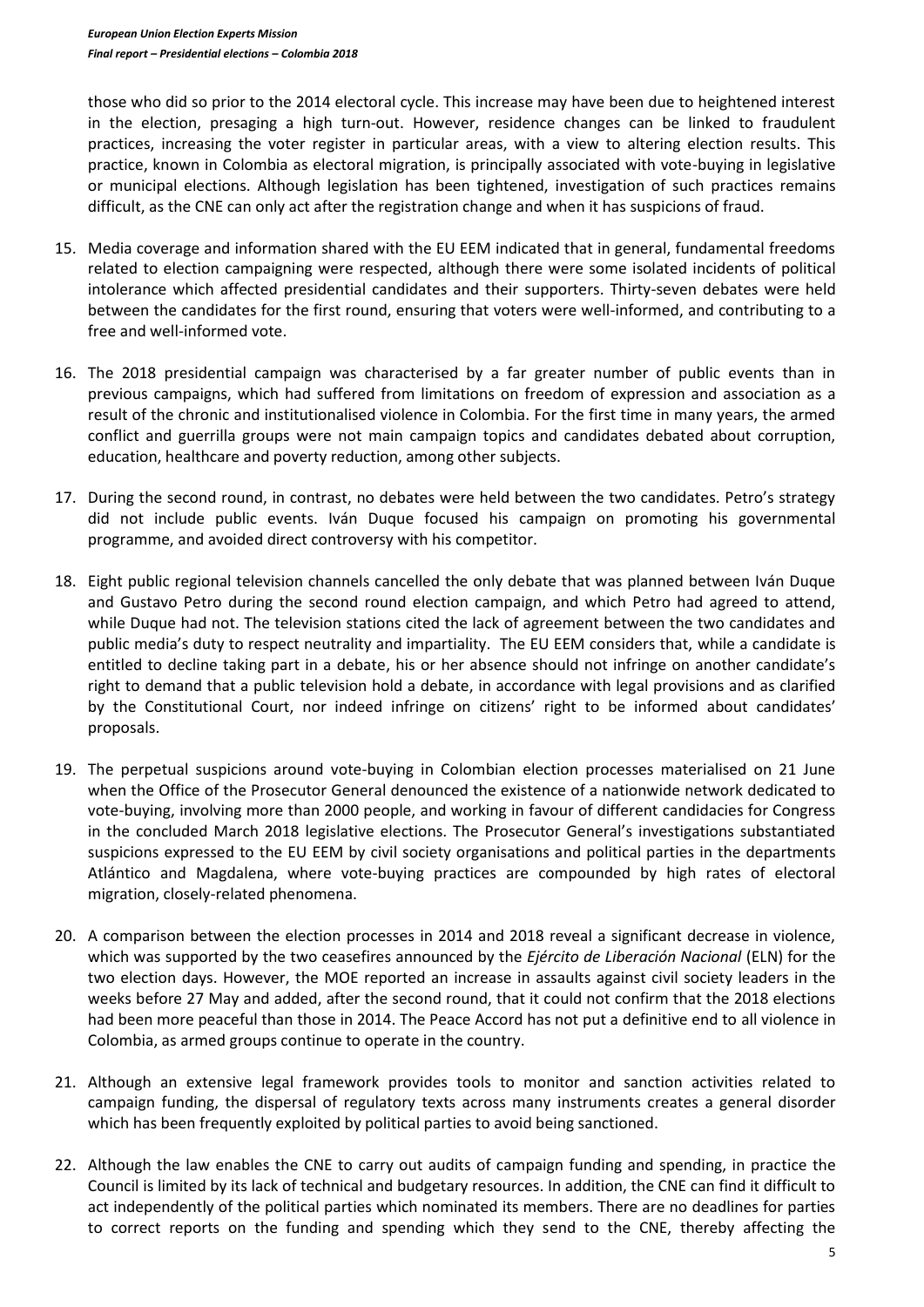$\overline{a}$ 

transparency of their own declarations. Private financing is characterised by a lack of transparency. The EU EEM questions whether it is appropriate to have the CNE in charge of monitoring campaign financing.

- 23. While the mixed system of public and private campaign funding may seem the most appropriate in the Colombian context, each system, taken individually, has significant flaws. Public resources, through advances and reimbursements, aims to ensure equitable conditions for candidates, but the procedure to access the funding is complex and inefficient. Private funding constitutes a legitimate form of participation in political campaigns, so long as it takes place within a framework of oversight, transparency and accountability.
- 24. Both election days took place in peaceful and festive atmospheres, with high-turn-outs. Unlike in previous elections, no polling station had to be closed or moved due to violent incidents. Candidates deployed representatives to most voting centres, which contributed to the process' transparency and credibility. Voting procedures were almost entirely respected. At the end of both election days, the RNEC's system for transmitting and announcing preliminary results enabled rapid communication of the outcome, contributing to candidates swiftly accepting the results.
- 25. No candidate obtained an absolute majority during the first round of presidential elections on 27 May, and as such the two most voted-for candidates - Iván Duque, with 7,616,857 votes (39.36%) and Gustavo Petro, with 4,855,069 (25.09%) – went on to compete in the second round on 17 June. The official results highlighted a difference in the attribution of 130,000 votes between the preliminary results and the official, final results, and although this made no difference to the outcome, it did contribute to questioning how the election authorities managed the counting and aggregation processes.
- 26. Such differences also arose after the CNE announced the final results and victory of Iván Duque and Martha Lucía Ramírez as president and vice-president elect, on 21 June 2018. Thus, Iván Duque obtained 25,609 more votes than those reflected in the preliminary results, while Gustavo Petro had 6,260 more. According to the official results, Duque obtained a total of 10,398,689 (53.98%) votes and Petro, 8,040,449 (41.81%). Equally, the number of valid votes was some 31,000 greater in the official count as compared to the preliminary results. Further, a total of 38,632 votes changed attribution.
- 27. Colombian legislation does not provide for deadlines for either presenting or resolving election appeals, which creates legal uncertainty around the declaration of results, and opens the way for complaints to be submitted even after the CNE announces results, and as such it is impossible to close election processes definitively. In fact, at the close of this report, the CNE had still not definitely declared the results of the legislatives election on 11 March 2018.
- 28. In electoral matters, judicial certainty is an essential principle which should prevail over the slow procedural pace of electoral complaints resolution in Colombia. The State Council<sup>2</sup>, which has the primordial role of State body charged with the resolution of electoral controversies, should bow to the fundamental principle of respecting deadlines, which is of particular relevance in electoral matters, in order to guarantee not only judicial security but, further, the respect of the elected authorities' terms.
- 29. The EU EEM submits a series of recommendations to improve election processes in Colombia, for the consideration of the election authorities, the political parties and movements, and civil society. Some of these recommendations require significant legal reform, while others could be implemented by applying existing rules more stringently, or in a different manner. In any case, it would be useful to have a wide political and institutional consensus for the implementation of recommendations. Among these, the EU EEM highlights the following priority recommendations:

<sup>&</sup>lt;sup>2</sup> The same State Council responded to the Special Electoral Mission's recommendations and asserted that "In order to ensure decisions are available, ideally before office is taken, it is proposed that an annulment challenge go back to having the validity it did before the introduction of *Law 1437 / 2011, that is to say, 20 days.* "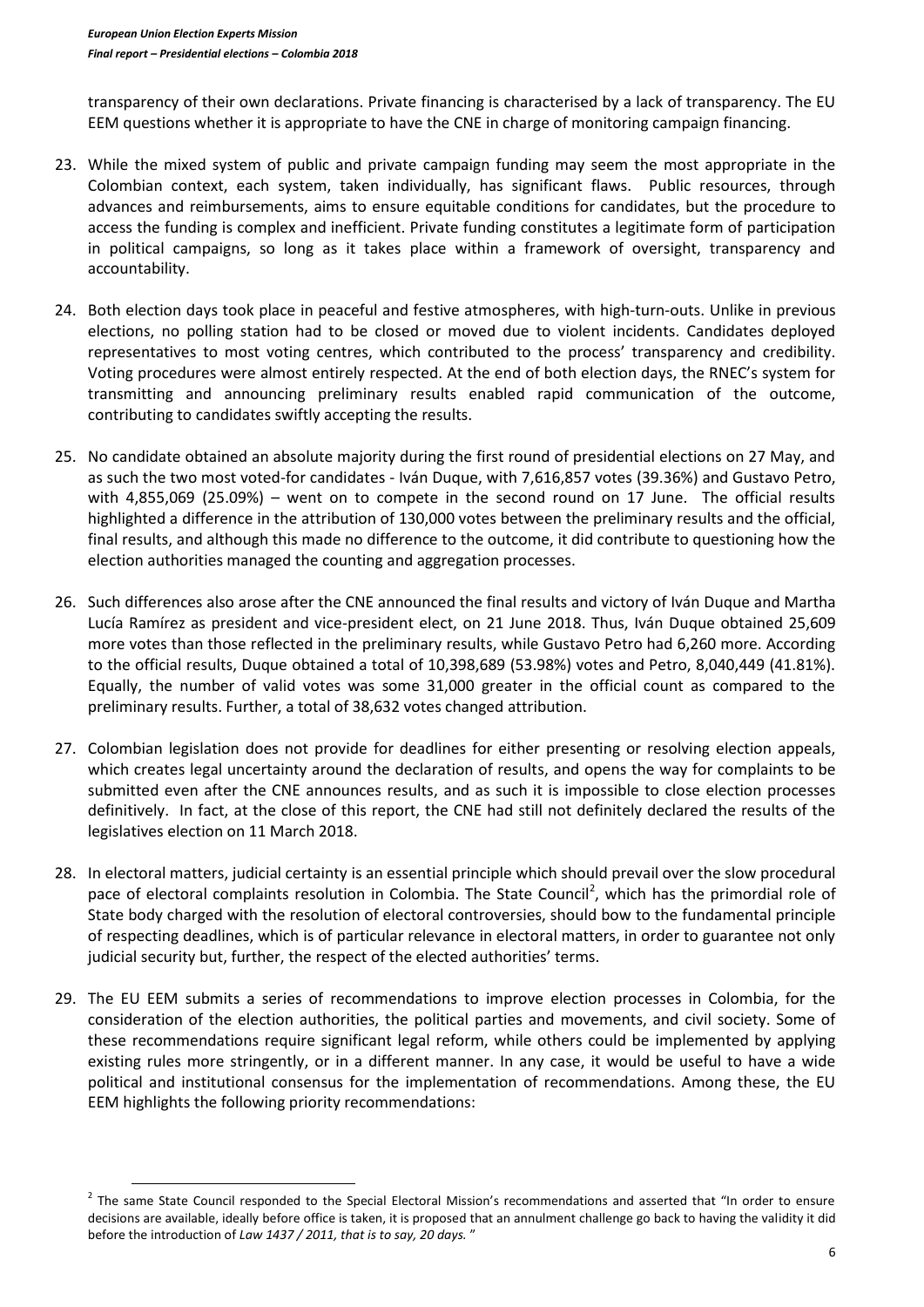#### *Institutional framework*

➢ *In order to reduce the politicisation of the selection and composition of the Consejo Nacional Electoral (CNE), the selection of its members could be carried out by in a process less determined by the parties represented in Congress, in which universities or other independent institutions could present candidates,*  including civil society groups. In addition, given the administrative and technical nature of the position, it *would be appropriate for those who aspire to CNE council membership to be qualified in related subjects, not to have carried out political party roles or been in elected office during at least the two previous legislative mandates. Further, in order to preserve the independence of CNE members from the legislative and executive branches of government, the CNE mandate periods should not coincide with legislative periods.*

# *Legal Framework*

➢ *It would be advisable to revise certain elements of Colombian legislation so that i) it fully adhere to the regional and international principles and obligations Colombia has committed to; ii) it resolve the current inconsistencies between the Constitution, the Electoral Code, (which predates the Magna Carta), and the other laws and regulations which apply to the election process; iii) the Electoral Code be updated and streamlined, producing a consolidated body; iv) certain legal gaps be filled, and v) that mechanisms be introduced to ensure effective application, oversight and control.* 

# *Election administration*

- 1. *The EU EEM considers that the RNEC should facilitate independent and comprehensive audit of its software, the scope and methodology of which should be agreed with political parties and movements. At the same time, and in line with the State Council's ruling, whether or not the use of the software is in-house or outsourced, the RNEC should maintain ownership and unlimited access to software, so that such crucial parts of the election process as are aggregation and announcement of final results not be exclusively in private hands.*
- ➢ *It would be recommendable that polling stations use a single results form (E-14), which would avoid staff having to copy out the results several times and could thereby help to avoid transcription mistakes. This single form could afterwards be used to the ends intended in the counting and aggregation procedures, including publication on the RNEC website and availability for party representatives. In addition, in order to improve security and prevent later manipulations, it would be opportune to have the numbers on forms written in words as well and in figures, as is currently done on the E-26 aggregation forms.*

# *Funding*

➢ *Although in the short term it would be useful to increase the resources available to the CNE's Fondo Nacional de Financiamiento Político, the EU EEM considers that in the long term it would be recommendable that a different State body be responsible for monitoring, oversight and sanctioning in matters of party funding. Given its role as controller of public finances, it would be appropriate for the General State Comptrollership (Contraloría General del Estado) to take on this crucial role in the election process, guaranteeing its independence and transparency, as well as benefitting from the fact that this body already has offices throughout the country.*

# *Announcement of results and challenges*

- ➢ *Given that the incremental system for challenging results already offers sufficient guarantees, the EU EEM considers that lawmakers limit the possible causes for annulment claims before the CNE, and that specific deadlines be established so that the entire legislative and presidential election processes are complete before the duly elected take office.*
- ➢ *The EU EEM recommends that legislation clearly include the State Council in the architecture of the election process, maintaining its competence in matters of oversight of electoral decisions and events, but imposing deadlines which will allow the election process to conclude before the newly-elected take office, thus ensuring that the electorate's choice is respected.*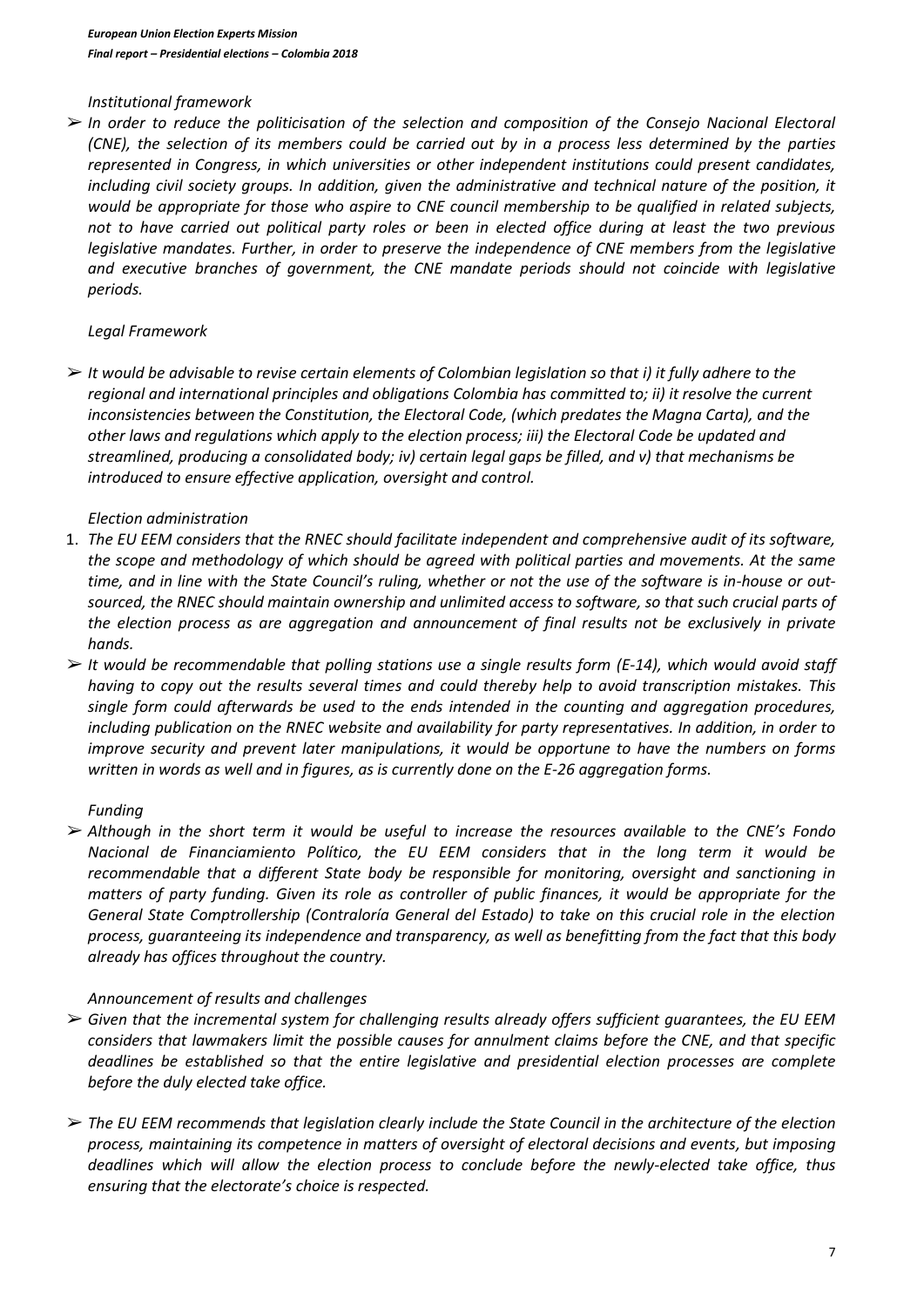#### **II. BACKGROUND**

Following an invitation by the National Election Council, the *Consejo Nacional Electoral* (CNE), the European Union (EU) deployed a two-member Election Experts Mission (EU EEM) to Colombia, in order to observe the 2018 presidential elections. The EEM's mandate was to assess whether the election process met with Colombia's commitments to regional and international standards for democratic elections, and to propose recommendations which aim to strengthen future electoral processes in Colombia.

The EU EEM met with the election administration, political organisations, candidates, media representatives, as well national and international observation groups, among others. On election days, the EU EEM visited a limited number of voting centres in Bogotá. The Mission made three field trips, to the departments of Antioquia, Valle del Cauca, Bolívar, Atlántico and Magdalena.

The Mission wishes to thank the Government of Colombia, the *Consejo Nacional Electoral* (CNE), the Civil Registry (*Registraduría Nacional del Estado Civil*, RNEC), the departmental election authorities, political parties and organisations, civil society organisations, the EU Delegation in Bogota, as well as the EU Member State Missions and other embassies, all of which offered cooperation and support. The EU EEM extends particular thanks to the *Misión de Observación Electoral* (MOE) and *Transparencia por Colombia*, for their constant collaboration with the Mission. Finally, the Mission thanks the Colombian citizens, for their warm welcome.

#### **III. CONTEXT OF THE PRESIDENTIAL ELECTIONS**

The results of the 2 October 2016 referendum on the Peace Accord between the Colombian Government and the *Fuerzas Armadas Revolucionarias de Colombia* (FARC) revealed an almost evenly divided opinion.<sup>3</sup> The 2018 legislative<sup>4</sup> and presidential elections were the first to be held after the eventual signing of the peace accord and they determined its implementation, which will now be the responsibility of Presidentelect Iván Duque.

Juan Manuel Santos, the current president of Colombia, acknowledged in May 2018 that the implementation of the peace process was facing significant delays. His government attributed these delays principally to cases of corruption, drug trafficking and the development of dissident groups following the demobilisation of the FARC. At the same time, civil society organisations and political figures criticised the State's inability to guarantee the security of FARC former guerrillas, and that of rural leaders and social leaders who continued to be targeted by armed groups over land ownership and crop substitution.

On 10 May 2018, the Government and the National Liberation Army (*Ejército de Liberación Nacional*, ELN) renewed the dialogue suspended in January 2018, and in Havana discussed with a view to agreeing a ceasefire before the 27 May elections. On 14 May, the ELN announced a unilateral ceasefire between 25 and 29 May, in order to enable adequate conditions for Colombians to turn out and vote in areas of ELN presence. On 11 June, the ELN announced another 5-day ceasefire, to facilitate the holding of the second round of presidential elections.

While the legislative elections were notable for the FARC's participation, the presidential elections were marked, particularly in the first round, by episodes of tension during the campaign period, and in some cases by verbal and physical confrontations between supporters of different candidates, as well as by threats made against certain candidates. Conversely, in the lead-up to the second round, the tone of the candidates' discourse was notably less aggressive.

 $3$  The NO vote, against the Peace Accord, won the referendum with 50.21% of the vote. The YES vote accrued 49.79%. With 34,899,945 registered voters, 13,066,047 (37,43%) took part in the consultation.

 $<sup>4</sup>$  See final report of the EU EEM to legislative elections of 11 March 2018.</sup>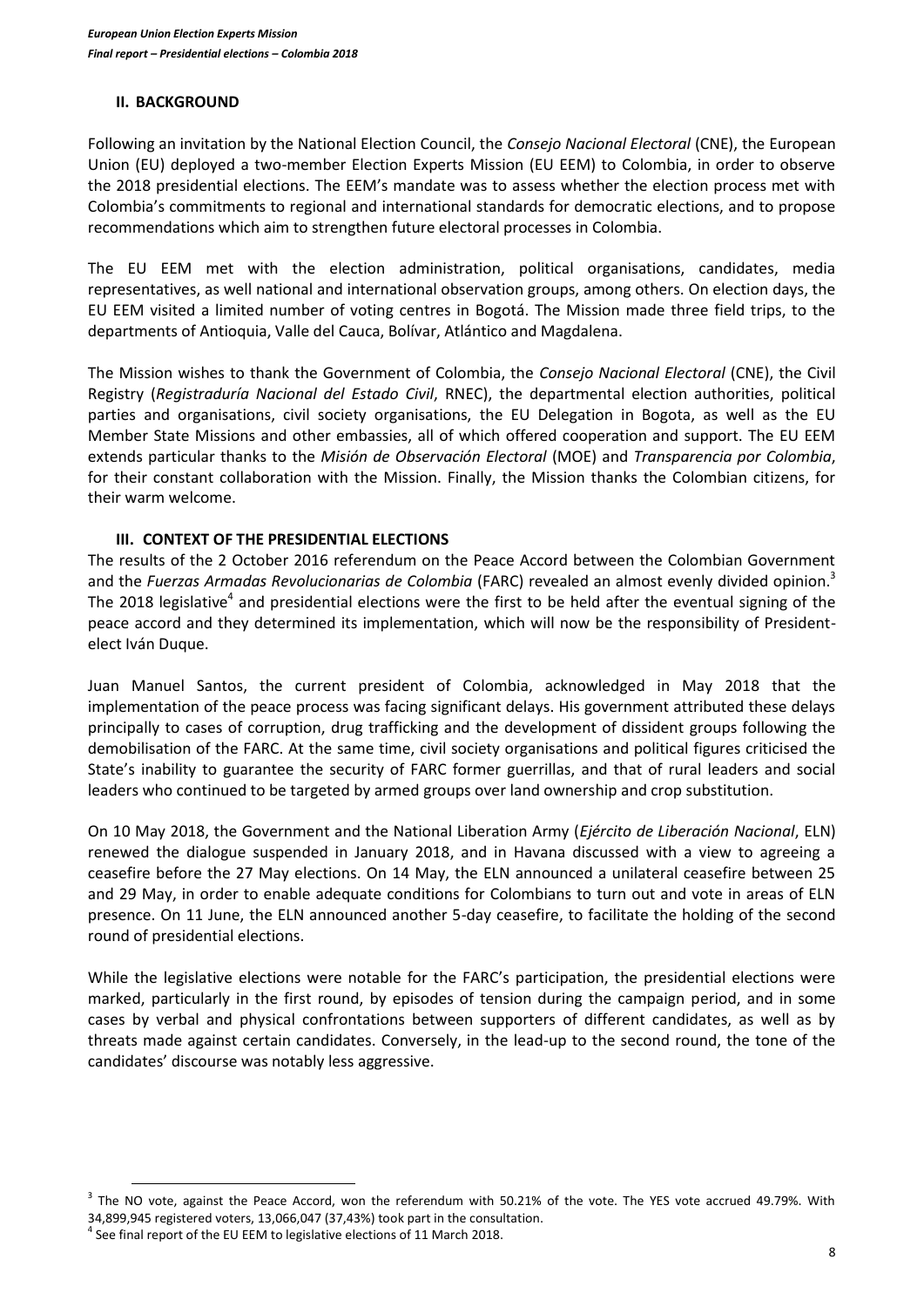#### **IV. LEGAL FRAMEWORK**

# *A. INTERNATIONAL AND REGIONAL INSTRUMENTS*

Colombia has ratified the most important international<sup>5</sup> and regional<sup>6</sup> treaties guaranteeing periodic and democratic elections, as well as non-discrimination in the exercise of political rights. In addition, Colombia recognises the competence of the Inter-American Court of Human Rights, the United Nations Human Rights Committee, and the Commission for the Elimination of all Forms of Discrimination against Women.

# *B. ELECTORAL LEGISLATION*

 $\overline{a}$ 

# *Colombia should seek to organise and streamline its national election legislation into a single body of law*

The Colombian legal framework for elections includes the 1991 Constitution, the 1986 Electoral Code (*Código Electoral de Colombia*, CEC), the 1475/2011 Law on Political Parties and Election Processes, the 996/2005 Law on the election of the President of the Republic, the 130/1994 Law on Political Parties and Movements, the 02/2015 Legislative Act on the reform of power distribution and institutional adjustment (*Acto Legislativo 02/2015 sobre la reforma de equilibrio de poderes y reajuste institucional)*, and the 1864/2017 Law, which added five new election offences to the 11 already established in the Penal Code. Together, these constitute a framework providing an adequate basis for democratic elections in accordance with regional and international standards on the matter.

Nonetheless, certain elements of Colombian legislation could be reviewed, notably i) national legislation's complete compliance with international and regional principles and commitments, ii) incongruities between the Constitution, the CEC and the other laws which are also applicable to the election process, iii) the numerous gaps in legislation which require resolution, and iv) the introduction of mechanisms to apply, monitor and control, to ensure full respect of the law.

Election legislation is dispersed across numerous laws, rulings by the Constitutional Court and the State Council, as well as administrative regulations and resolutions of the *Consejo Nacional Electoral* (CNE), making it difficult to be certain about which provisions are applicable, particularly with regard to those in the CEC, which was promulgated prior to the 1991 Constitution. This dispersal clearly affects the principle of legal certainty and significantly weakens the legal framework for elections. In addition, numerous amendments to the Colombian Constitution,<sup>7</sup> (which do not require a qualified majority to be passed), as well as the adoption of several statutory laws with Constitutional status, further contribute to the lack of clarity, harmony and stability in the electoral framework. This is particularly evident with regard to party and campaign funding, and as a result reference must be made to an administrative body (in this case, the CNE), to seek clarification.

In accordance with its ample regulatory powers, provided-for by the Constitution and the CEC, the CNE approved numerous resolutions between 2017 and 2018, regulating and interpreting technical and procedural aspects of the presidential elections, and this contributed to the dispersal of the legal framework.<sup>8</sup> In practice, the CNE made excessive recourse to its regulatory powers, using it not only to

<sup>&</sup>lt;sup>5</sup> International Covenant on Civil and Political Rights (ICCPR); The International Convention on Elimination of all Forms of Racial Discrimination (CERD); Convention on the Political Rights of Women; Convention on the Elimination of All Forms of Discrimination against Women (CEDAW); International Convention on the Protection of the Rights of All Migrant Workers and Members of their Families; United Nations Convention on Rights of Persons with Disabilities; Indigenous and Tribal Peoples Convention, (ILO c.169), United Nations Convention against Corruption.

<sup>&</sup>lt;sup>6</sup> The American Convention on Human Rights (ACHR); Inter-American Convention on the granting of political Rights to women; Inter-American Convention Against Corruption (IACAC); Inter-American Convention on the Elimination of All Forms of Discrimination Against Persons with Disabilities and the Inter-American Convention against Racism, Racial Discrimination and Related Forms of Intolerance (A-68), which Colombia signed in 2014 but has not yet ratified.

 $^7$  Between its entry into force in 1991 and January 2017, the Constitution has been amended 46 times. Of these, just five amendments have been ruled unconstitutional by the Constitutional Court. The power to reform the Constitution has been used without sufficient restraint, catalysing further changes to Colombian law, which in turn has generated a perception of legal instability.

<sup>8</sup> In its comments regarding the reform proposal made by the Special Electoral Mission (*Misión Electoral Especial*, MEE) the State Council underlined that, "Party and political movement representation in a body with regulatory powers related to electoral matters is not, per se, contrary to general interest. However, with regard to the functions of inspection, monitoring and oversight,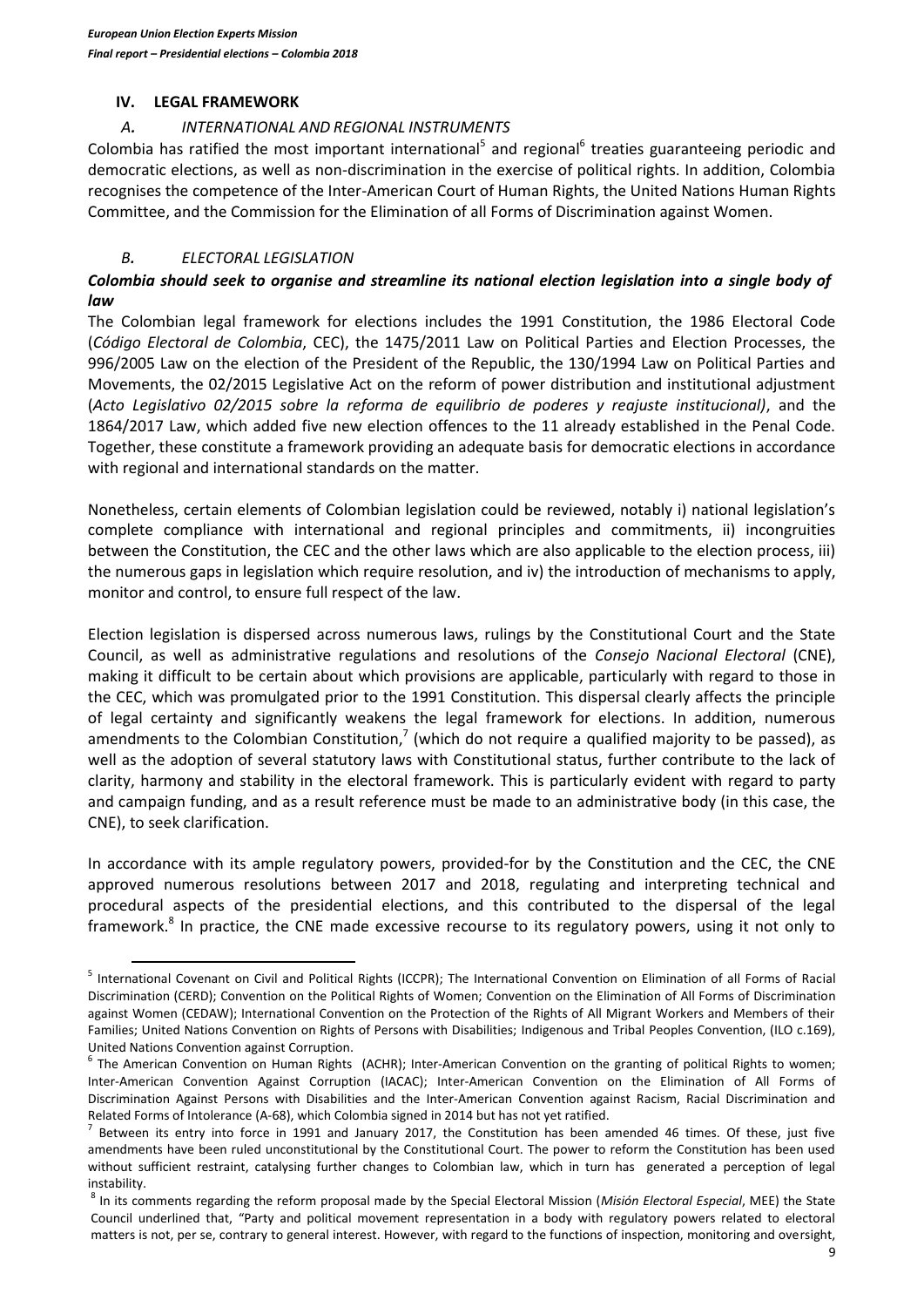provide necessary clarification where legislation was insufficiently specific, but also to resolve arising issues and several instances that were crucial to the election process. By such means, the CNE, which is politicallyformed<sup>9</sup>, in effect became an 'electoral legislator.'

Considering the normative hierarchy and the necessary stability of the law, as well as international good practices in electoral matters, the EU EEM wishes to underline that, beyond technical rules and details, which may be included in regulations and in resolutions of the election administration, the fundamental rules regulating elections should have at least the status of law, and regulations which complement them should always respect provisions from instruments which take precedence. <sup>10</sup> In no instance can regulatory powers be exceeded by infringing on the legal or Constitutional jurisdiction.

Unfortunately, many of the CNE's resolutions are not available or are difficult to find. The CNE's website is not updated and only through USAID support has a search facility been installed, to facilitate finding part of the Council's resolutions and records.<sup>11</sup> These resolutions are only occasionally published on the Council's Twitter account.

According to EU EEM interlocutors, an important opportunity was missed when Congress did not approve the electoral reform put forward by the Government in November 2017. Indeed, it would seem that the current historical context, in a crucial stage of the implementation of the Peace Accord, probably was a unique opportunity for this reform and specifically to approve a new legal framework for elections. In this regard, Colombia will need to endeavour to organise and streamline its national election legislation into a single body of law, possibly before the local elections due to be held in October 2019.<sup>12</sup>

# *C. ELECTION SYSTEM*

The President and Vice-President of Colombia are elected for a period of four years, with an absolute majority of valid votes, which include blank votes. If no candidacy obtains 50% of the valid votes, the two candidacies with most votes compete in a run-off, which takes place three weeks after the first round.<sup>13</sup> The 1991 Constitution was amended in 2004, to enable presidential re-election for one further term,<sup>14</sup> this amendment was repealed by Legislative Act 02/2015, which re-introduced a prohibition on re-election. The same 2015 Act<sup>15</sup> grants a seat in the Senate to the presidential candidate who comes second. The runner-up vice-presidential candidate is granted a seat in the House of Representatives.

**.** 

it is essential that all political forces be represented and that those who reach the National Election Council be neutral and impartial, as their role demands, and in addition, that they be personally and professionally qualified to face the challenges inherent to their post." Source: State Council Proposal, 11 May 2017.

<sup>&</sup>lt;sup>9</sup> As noted by the MEE, charging the Congress with selecting CNE members (rather than the State Council, as was the case prior to 2003) has resulted in increased influence of political parties, and has generated mistrust in the electoral authority's independence, particular with regard to the CNE's oversight of the very same parties and political movements. Regardless of whether the selection process actually impedes the CNE's independence, it remains the MEE's view that it affects the CNE's credibility and highlights the great influence parties have over the Council, as well as the difficulties entailed in reaching agreement and taking decisions which affect political parties which selected CNE members. Source: Political and Electoral Reform Proposals, April 2017.

 $10$  The Constitutional Court has clarified that regulatory powers are ordinary, derived, limited and permanent and, in particular, " they are limited, because their sphere of influence is limited by the law and the Constitution, and for that reason they cannot alter or modify the content or the spirit of the law, nor can they address or regulate laws which are not executed by the administration, nor regulate areas which are reserved for legislature." Const. Court Ruling C-805, 1 August 2001; Const. Court Auto 049, 20 February 2008; Const Court Corte rulings C-734/03 and C-852/05.

<sup>&</sup>lt;sup>11</sup> [http://relatoria.cne.gov.co.](http://relatoria.cne.gov.co/) The website has been live since 2017 but it is not regularly updated, and the majority of 2018 resolutions cannot be found there.

<sup>12</sup> Article 7, *Acto Legislativo* 2/2002.

<sup>&</sup>lt;sup>13</sup> Article 190, Constitution.

<sup>14</sup> Article 2, *Acto Legislativo* 02/2004.

<sup>15</sup> Article 1, *Acto Legislativo* 02/2015: The candidate who obtains the greatest number of votes after the person declared winner by the electoral authorities for the post of President and Vice-President of the Republic, Departmental Governor, District or Municipal Mayor, will have the right to take up a seat in the Senate, House of Representatives, Departmental Assembly, District or Municipal Council, respectively, for the duration of the elected body's mandate. Seats assigned in this manner to the Senate of the Republic and the House of Representatives will be in addition to those provided-for in article 171 and 176. Remaining seats will not increase the number of members of said bodies. In case the seat in the territorial bodies is declined, it will be assigned in accordance with the general rule on seat assignation provided-for in article 263.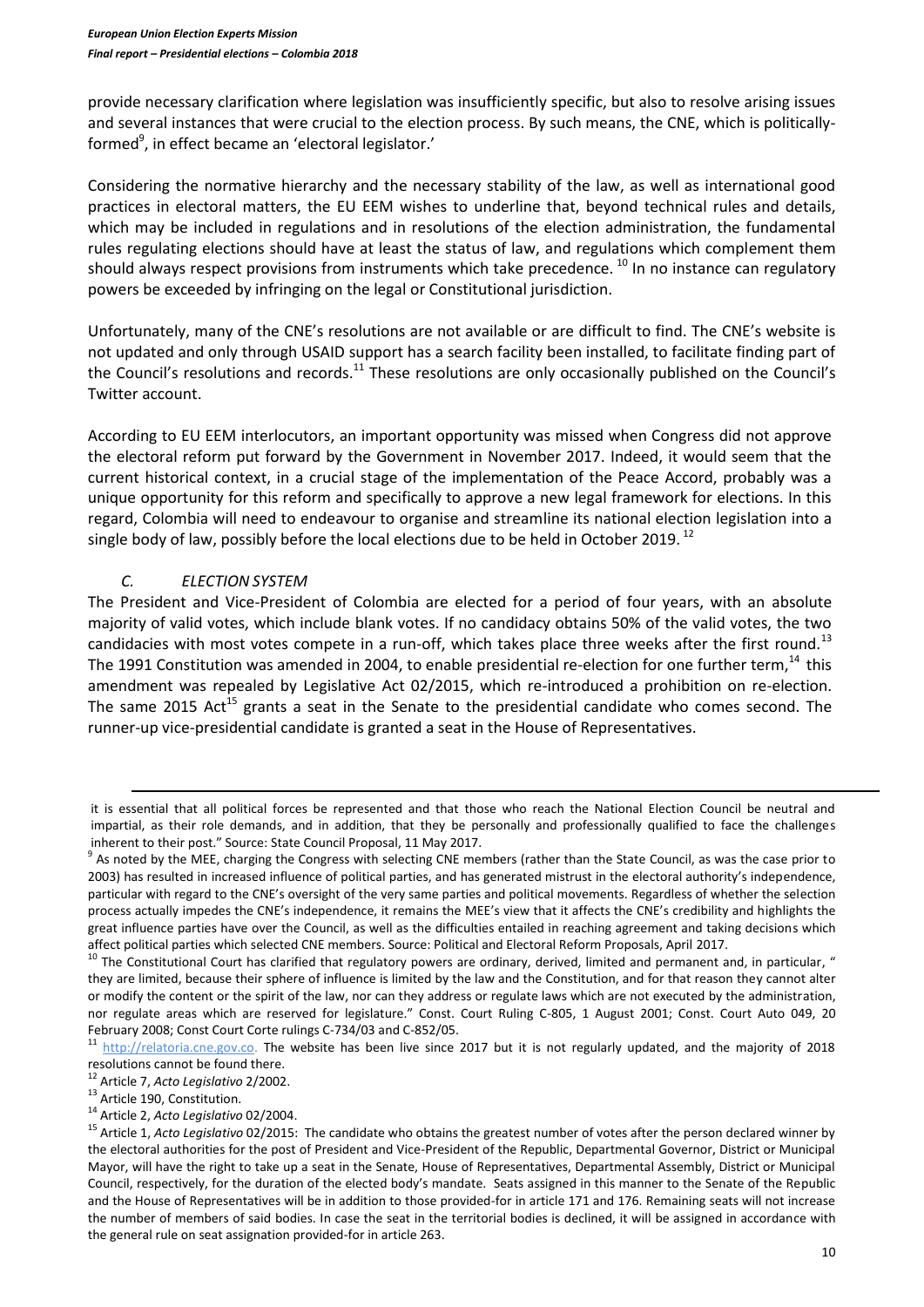# **V. ELECTION ADMINISTRATION**

# *A. GENERAL OVERVIEW*

Two bodies administer and organise elections in Colombia: the National Election Council (*Consejo Nacional Electoral*, CNE) and the National Civil Registry (*Registraduría Nacional del Estado Civil*, RNEC). Although the CNE's members are called magistrates and have the same rights and incompatibility criteria as magistrates of the Supreme Court of Justice, the CNE is an administrative body charged with administrating and overseeing the electoral process. Among its functions are that of registering candidates, parties and movements running in the election, aggregating votes at departmental and national level, as well as votes from abroad, declaring results and, within the administrative channel, to act as last recourse on appeals, challenges and complaints.

The RNEC is charged with organising all logistical aspects of elections, from updating the voter register to selecting polling station staff, transmitting and announcing preliminary results, and organising Aggregation Commissions (*comisiones escrutadoras*). The RNEC has permanent offices in the departments and municipalities, which provide logistical support to organising the elections. The RNEC is also responsible for maintaining the civil registry and producing identity cards, which makes it logical that for the past 70 years, the body has been granted electoral responsibilities.

At the lowest level of the electoral pyramid, polling station workers are organised in groups of maximum six members per polling station. In addition, to aggregate results, for these elections 2,080 Aggregation Commissions were formed at zonal, municipal and departmental levels, composed of judges and solicitors, as well as RNEC employees who act as secretaries, and CNE employees at departmental level.

Finally, the Fifth Chamber of the State Council, the highest instance of administrative justice in Colombia, determines appeals against the CNE, including those concerning election results. Other State organs such as those that function as the Office of the Attorney General (*Procuraduría General de la Nación*, PGN), and the Office of the Prosecutor General (*Fiscalía General de la Nación*, FGN), the National Ombusdman (*Defensoría del Pueblo*), the Ministry of Interior, the army and the police, among others, all have relevant roles in the organisation and oversight of the electoral process, and participated in election-related decisions. This electoral structure can be confusing, particularly given the fact that some of the large number of public bodies involved in the elections share the same responsibilities.

Election Monitoring Committees and Sub-committees (*Comités y subcomités de Seguimiento Electoral)* were created at national, departmental and municipal levels, charged with coordinating and determining security and logistics activities. They were composed of representatives from electoral and governmental bodies, political parties, presidential candidacies, as well as the Colombian election observation organisation, *Misión de Observación Electoral* (MOE).<sup>16</sup>

At national level, the committee is presided by the Minister of Interior, while at other levels, they are presided by departmental and municipal authorities. On exceptional occasions, the National Committee is presided by the President of the Republic. The EU EEM was invited to all four of the National Committee meetings which took place during the election period, two prior to each election day. These committee meetings were extremely useful, not only for sharing information and proposing initiatives to improve the election process, but also to assuage concerns about the credibility of the process in a highly polarised political environment.

# *B. COMPOSITION OF THE ELECTION ADMINISTRATION*

# *i. THE NATIONAL ELECTION COUNCIL (CONSEJO NACIONAL ELECTORAL, CNE)*

The CNE is composed of nine magistrates elected for a period of four years by the parties in the Congress, through a system of proportional representation established by the Constitution.<sup>17</sup> The current CNE magistrates took office in 2014 and their mandates will end on 31 August 2018. The new Congress will have

 $\overline{a}$ <sup>16</sup> Decree 2821 (2013)

<sup>17</sup> Article 264, amended by article 14 *Acto Legislativo 1 de 2003*.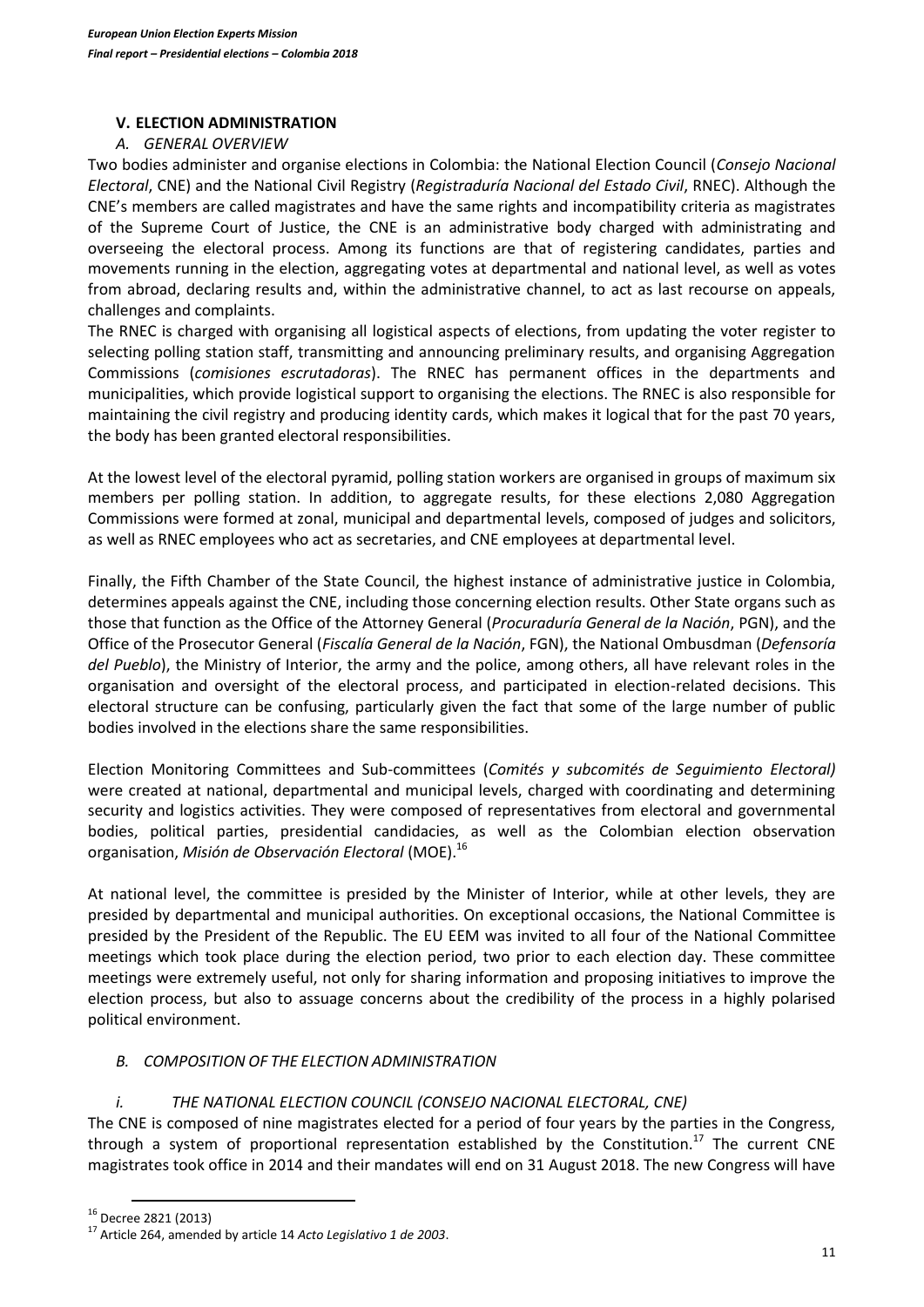to elect the new CNE very shortly after it is formed. The fact that the CNE's and Congress' terms will be almost the same could constrain the Council's independence. Although the Constitution guarantees the CNE's administrative and budgetary independence, in practice its budget is managed by the RNEC and it has no offices outside of Bogotá, which makes it difficult for the CNE to fulfil its role as overseer of the elections. These difficulties are particularly evident during the local and Congressional elections, when it would be appropriate for there to be a CNE representative in each department and municipality, to carry out CNE duties on site. To a lesser degree, this also applies during presidential elections.

However, the CNE's limitations, as identified by the EU EEM which observed the legislative elections in March 2018, are also due to the fact that the Council's composition, absolutely party-political, results in its independence being questioned, particularly regarding issues which directly affect parties' campaigns, such as oversight of election campaigns and their funding, and striking off candidacies and disqualifications from office *(see Section IX Campaign Funding)*. In addition, the CNE's composition sometimes generates functional obstacles: for example, for almost the entire electoral period of 2018, the CNE only had interim presidents because magistrates were unable to agree on who should hold the post.<sup>18</sup> The CNE's efficiency was negatively affected by this circumstance, compounded by the lack of a real administrative structure and executive branch to carry out the Council's tasks. These weaknesses affect the decision-making capacity of a body which, by its nature and composition, should be eminently collegial.

# *ii. THE NATIONAL CIVIL REGISTRY (REGISTRADURÍA NACIONAL DEL ESTADO CIVIL, RNEC)*

The RNEC is led by the National Registrar, who is selected on merit by the presidents of the Constitutional Court, the Supreme Court of Justice, and State Council, for a period of four years.<sup>19</sup> The RNEC is responsible for determining the location of polling stations in accordance with provisions of the Electoral Code, as well as the selection of polling staff and accreditation of party and candidate representatives in polling stations and aggregation commissions.

The RNEC established 96,724 polling stations in 11,233 voting centres. This constituted a reduction of 6,419 polling stations as compared to March, when there were 103,143. In order to accommodate the increase in registered voters, the maximum number of voters per station was raised from 360 to 390. The RNEC justified this decision on the grounds that voting procedures are simpler for presidential elections than for legislative elections, and polling stations could therefore process more people with ease.

Just as it did in March, the RNEC concentrated large number of polling stations in massive voting centres in the most densely-populated cities. As such, 53% of registered Colombians were allocated polling stations in 11% of all voting centres. <sup>20</sup> In contrast, many rural areas continued to lack polling stations within proximity of voters' residences.<sup>21</sup> Those departments with the greatest number of municipalities with difficult-toaccess polling stations registered notably lower turn-outs than the national average.<sup>22</sup> Both the dense concentration of people in large voting centres and the distance between voting centres in rural areas tended to limit access to centres for citizens, and as such could have limited free exercise of suffrage. While the RNEC has the power to reduce the size of the biggest voting centres, increasing the number of voting centres in rural areas would depend on changing Colombia's administrative divisions. This is because the

<sup>&</sup>lt;sup>18</sup> Article 11 of the CNE's Internal Regulations (Resolution 65, 1996) provides that its president be elected for one year, by at least two thirds of its members. The last CNE president's mandate expired in August 2017, and since then, the election of a new president has been on the order of business in all of the Council's plenary sessions, but magistrates have not been able to reach agreement. As a temporary solution, the magistrates approved a resolution according to which the Interim Presidency would be held by a rotation of members, in alphabetical order. However, after the last rotation in November 2017, when the Interim Presidency was held by Magistrate Idayris Yolima Carrillo, no further rotations have taken place. On 9 July 2018, the CNE plenary elected Carrillo as President of the CNE. Source: CNE press release 205.

<sup>19</sup> Article 266 of the Constitution, amended by article 15 of *Acto Legislativo 1 de 2003*.

<sup>&</sup>lt;sup>20</sup> A total de 19,315,861 people voted in 1,552 centres which had more than 20 polling stations. Of these, 88 centres had more than 50 polling stations and 6 had more than 90, as was the case for one voting centre in Bogotá (the *puesto censo*, with 394 polling stations), and for the centre in the Colombian consulate in Caracas (97 polling stations).

<sup>&</sup>lt;sup>21</sup> Of Colombia's 1,112 municipalities, 360 have difficult-to-access polling stations. Source: MOE.

<sup>&</sup>lt;sup>22</sup> In those departments which the MOE asserted more than 70% of polling stations are difficult to access, turn-out was less than half the national average in both rounds.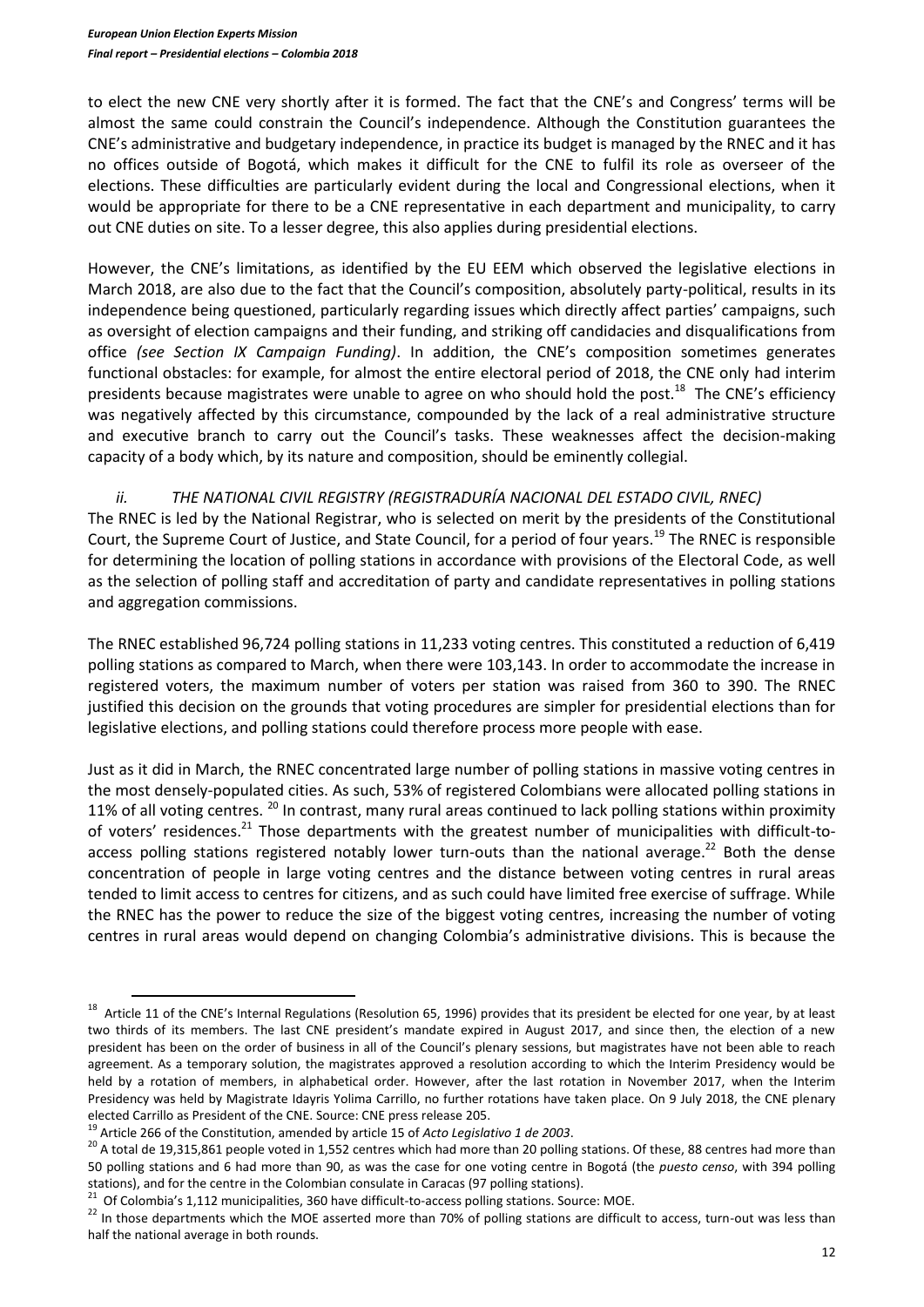Electoral Code establishes a maximum of one voting centre per subdivision of a municipality, regardless of its size or population.<sup>23</sup>

#### *iii. POLLING STATION STAFF AND CANDIDATE REPRESENTATIVES*

The RNEC selected 641,739 people, of whom 370,633 (57,75%) women and 27,106 (42,25%) men to staff polling stations, based on lists provided by public bodies, private businesses and political parties, and in accordance with criteria which stipulate that no political party or movement may hold all the posts at any given polling station.<sup>24</sup> According to the RNEC, 30,561 public and private bodies proposed 2,158,981 of whom almost 1.5 million were randomly selected. Of these, some 4000 were proposed by political parties. Polling station duty is considered a civic duty and cannot be declined.<sup>25</sup> However, it is not obligatory to attend training sessions. According to the RNEC, more than 20% of poll workers were not trained, $^{26}$  which contributed to poor understanding of voting and counting procedures on both election days. This phenomenon was particularly highlighted by the MOE and civil society representatives in the departments of Atlántico, Bolívar and Magdalena. The Office of the Attorney General (*Procuraduría General de la Nación,* PGN) identified weaknesses in staff training during its monitoring of the March elections and suggested that improvements focus on counting procedures and the completion of results forms.<sup>27</sup>

Although selection of polling workers is supposed to be random in order to ensure independence and freedom from undue influence, the EU EEM received reports that in Bogotá and Medellín some polling workers knew each other before working together, which could indicate that the selection was not sufficiently random. Concerns about staff selection were fuelled when, 10 days before the first round, Senator Armando Benedetti (*Partido de la U*) denounced that at least 4000 poll workers selected for the legislative elections did not appear as employees of the companies that had proposed them in State records such a Social Security data.<sup>28</sup> Doubts about nominations and insufficient oversight over the selection process were heightened between the two presidential rounds, when social networks published numerous results forms with corrections, which suggested that there had been intentional alterations of the results of the first round. (*See Evaluation of Election Organisation.)*

The Electoral Code grants parties, political movements and presidential candidacies the right to one representative (testigo electoral) in each polling station and aggregation committee.<sup>29</sup> These were nominated by the political organisations and accredited by the RNEC. For both election rounds, the RNEC extended its deadline to submit representatives' names until 22 hours before election day, and permitted up to three reserve representatives per voting centre for each candidacy.<sup>30</sup> In any case, given the proximity of polling stations in large voting centres, a single party representative could monitor several stations at a time. Although, contrary to best practice, Colombian legislation does not provide for party representatives to receive a copy of results forms, they were allowed to take photograph the forms. That said,

<sup>&</sup>lt;sup>23</sup> Article 99 of the Electoral Code states that " polling stations must be established in the municipal capitals and municipal subdivisions [*corregimientos]* and judicial subdivisions *[inspecciones de policía]* which have a certain number of people living away from the capital, or which is more than five kilometres from said capital, or which has more than 400 registered voters. In order to establish polling stations in a *corregimiento* or *inspección de policía*, it is necessary to do so no less than six months before election day."

<sup>&</sup>lt;sup>24</sup> Procedures for application and selecting polling station staff are detailed in article 5 of Law 163 of 1994.

<sup>&</sup>lt;sup>25</sup> Article 105, Electoral Code.

<sup>&</sup>lt;sup>26</sup> This percentage was higher in some Pacific and Caribbean departments such as Bolívar (44,54%), Atlántico (39,25%), Chocó (37,17%), La Guajira (35,05%), Cesar (28,69%) and Magdalena (28,14%).

<sup>27</sup> In a letter of 30 April addressed to the National Registrar, the Office of the Attorney General suggested to the RNEC that it improve the reliability of results transmission and aggregation, in order to reduce differences between the preliminary and the final, official results. Document CNCAE-0392.

<sup>28</sup> According to the complaint, some of these companies were created for the sole purpose of proposing citizens as polling staff who could influence the election results. The RNEC rejected these accusations, alleging that many of the people concerned were students, which explained why they did not appear in any database. The RNEC explanations did not satisfy some parties, candidates and civil society organisations.

<sup>&</sup>lt;sup>29</sup> Article 121, Electoral Code. RNEC Circular 039, 23 February 2018.

<sup>&</sup>lt;sup>30</sup> CNE Resolution 1358 / 2018. These measures were aimed at facilitating the presence of party representatives during voting and counting. On election day for the first round, the RNEC accredited 192,142 representatives for six of the presidential candidates: Gustavo Petro and Iván Duque had 58.549 and 58.319,respectively. Germán Vargas Lleras nominated 45.412 representatives, while Sergio Fajardo and Humberto de la Calle had 16.248 and 14.811 respectively. For the second round, Iván Duque y Gustavo Petro had 55.116 and 61.858 representatives respectively in polling stations and aggregation commissions.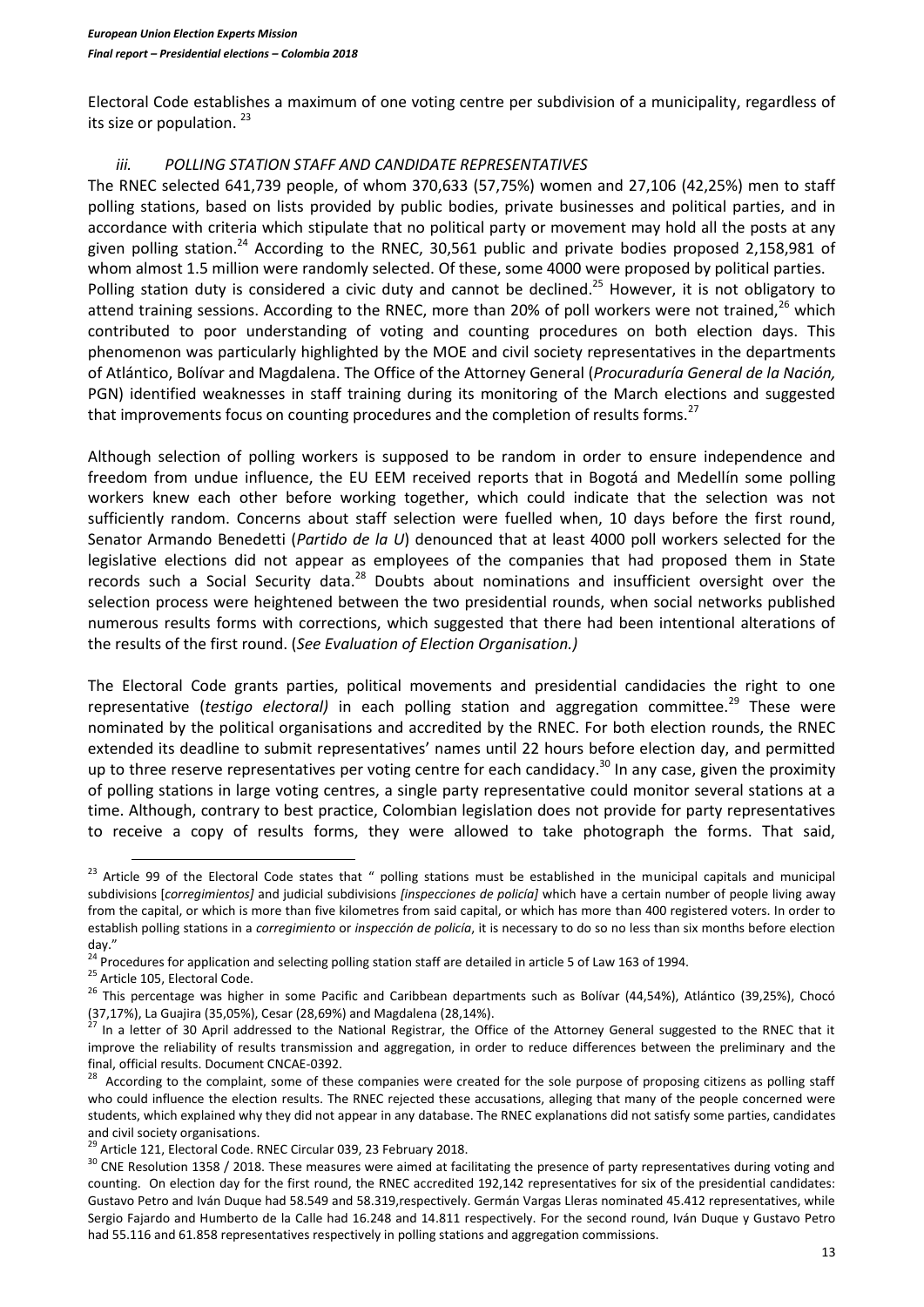implementation of this facility in the first round was the subject of confusion in some cases, since the law prohibits the use of cameras and mobile telephones in polling stations. This apparent contradiction was corrected for the second round, by way of a RNEC instruction included in all polling station materials packs.

# *C. EVALUATION OF THE ORGANISATION OF THE ELECTIONS*

In terms of management and logistics, the presidential elections were organised in an efficient and professional manner, which ensured that both election days took place without incident and in a peaceful environment. The calm atmosphere was maintained thanks to the clear and timely manner in which the RNEC announced preliminary results for both rounds (*see Section XIII Election Days).* However, just as for the legislative elections in March 2018, some candidates' confidence in the RNEC and CNE (particularly Gustavo Petro's), and that of civil society organisations, was affected by a series of organisational and procedural faults. Although these had no impact on the final results of the elections, such faults could put the Colombian electoral authorities in a more serious predicament in future polls, should the results be so close that only a small number of votes could determine the outcome of a seat in Congress or local council. The credibility of the CNE and RNEC was particularly harmed by a ruling by the State Council on 8 February 2018, concerning a call for annulment presented by the MIRA party following the 2014 legislative elections: the ruling determined that three Senate seats which has been attributed to other parties should in fact be given to MIRA. $31$  In addition, organisational flaws during the March legislative elections resulted in there being insufficient ballots for one of the two elections in some locations.<sup>32</sup> Furthermore, parties and civil society organisations complained that people who voted in the primary elections were recorded in a special voter list for each election, which constituted an indication of their political inclinations. The RNEC destroyed these lists some two months after the primary elections, following several requests to do so, notably by the Office of the Prosecutor General and the MOE.<sup>33</sup>

Another controversy was caused when the final version of Gustavo Petro's logo was not included in the ballot for the first round of elections, despite the fact that the change had been authorised by the CNE<sup>34</sup> and that comparable changes for other candidates had been implemented by the RNEC.<sup>35</sup> Mistrust was heightened by a letter from the Office of the Attorney General to the National Registrar<sup>36</sup>, asserting "unexplained quantitative differences" of more than 170,000 votes between the results forms and aggregation forms for the legislative elections in March and suggesting measures during the aggregation stage such as external audits and better access for parties to the computer systems used by the RNEC for processing the preliminary and official results. Finally, no international audit was made of the software used, despite a request to that effect by the Attorney General to the CNE and RNEC in early April. Such an audit could have provided an independent voice that could have contributed to confidence in the process.<sup>37</sup>

Some civil society organisations and presidential candidates – particularly Gustavo Petro – expressed their concern that such irregularities could take place during the first presidential round, and questioned the computerised processes for the transmission and announcement of preliminary results, which the RNEC had contracted out to private companies, and they demanded increased oversight and auditing of the

 $31$  The State Council ruling revealed that during the 2014 elections, there were unexplained differences between results forms and consolidation forms, irregularities in the voting and transmission of results system, and negligent custody of election materials, which the State Council stated was the CNE's and RNEC's fault. The ruling stated that these anomalies "violated the constitutionally-guaranteed right to elect and be elected" and " negatively affected the principles of transparency, equality and freedom of the electoral system, subverting the purity of the vote and the effectiveness of suffrage. " The ruling can be consulted at[: https://goo.gl/6MUVqu](https://goo.gl/6MUVqu)

<sup>&</sup>lt;sup>32</sup> On this occasion, and citing financial difficulties, the RNEC printed half as many ballots as there were registered voters for one of the two elections, resulting in a lack of ballots in some places, particularly for the *Gran Consulta por Colombia.* (*See section 16 of the EU EEM Final report on the legislative elections*.)

<sup>&</sup>lt;sup>33</sup> Letters dated 20 and 22 March, respectively.

<sup>&</sup>lt;sup>34</sup> CNE Resolution 0904, 10 April 2018. This resolution was communicated to the RNEC.

<sup>&</sup>lt;sup>35</sup> The CNE also authorised changes to German Vargas Lleras' logo, as well as a new photo for his vice-presidential candidate Juan Carlos Pinzón, and these changes were reflected in the final version of the ballot.

 $^5$  Document CNCAE-0392.

<sup>&</sup>lt;sup>37</sup> Document DP00097. In his 3 April letter, the Attorney General suggested to the CNE and RNEC that they invite the International Foundation for Electoral Systems (IFES) to carry out the audit. However, the CNE did not extend the invitation until 9 May, little more than 2 weeks prior to the elections, which was not sufficient to carry out an adequate audit. On 16 May, IFES declined the invitation.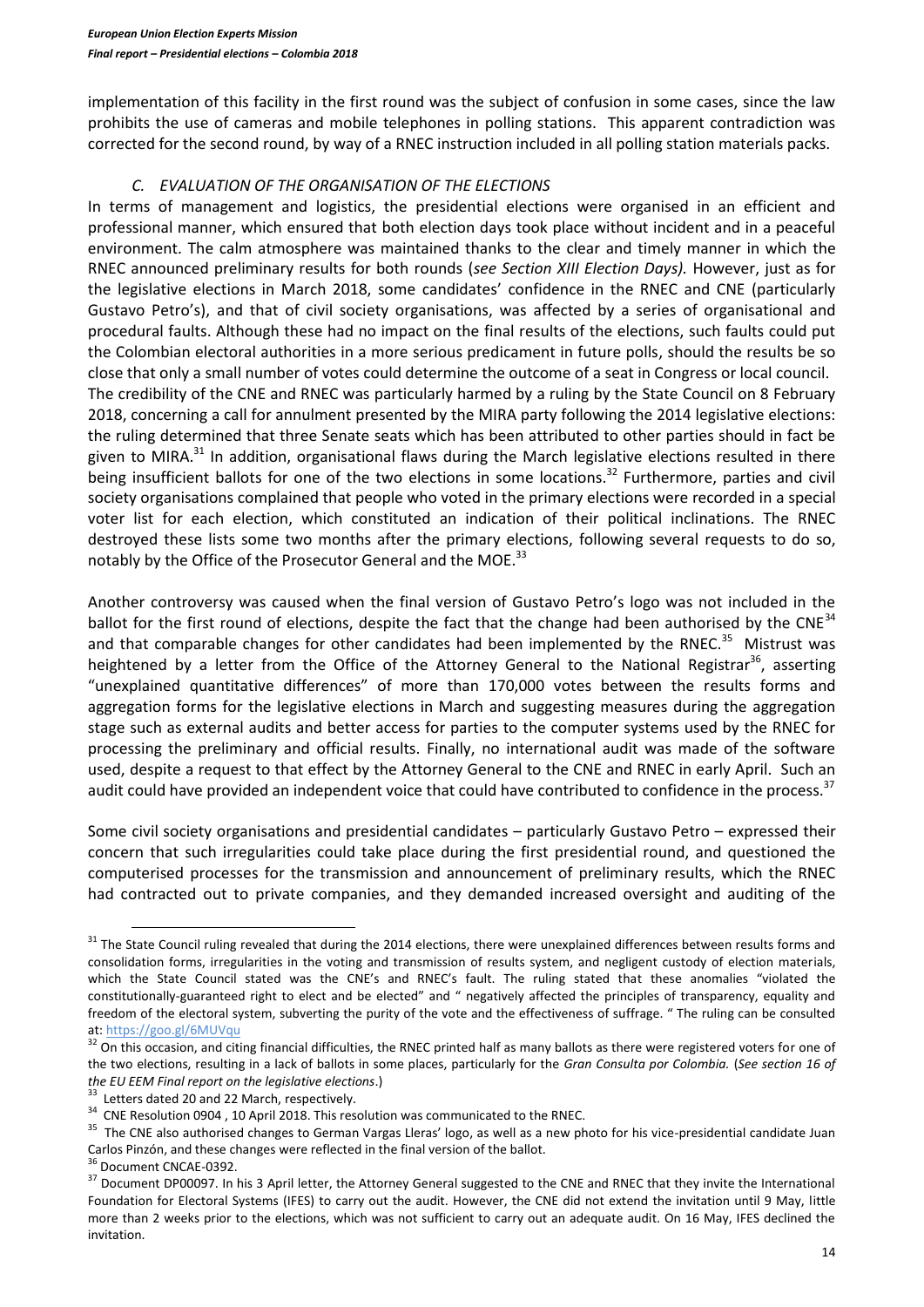aggregation software. One week before the 27 May elections, Petro referred to these concerns as he warned of a possible fraud.

In an attempt to offer guarantees of a clean election process, the President of the Republic convened an extraordinary meeting of the National Election Monitoring Committee on 23 May, which served to reassure both candidates and citizens, largely by explaining the measures adopted by the RNEC and the CNE to boost confidence in the process<sup>38</sup>, including the extension of the deadline for accreditation of party representatives, and better access for candidates to the results forms which would be used in the official consolidation.

In the period between the two rounds, doubts re-emerged about the credibility of counting and aggregation processes, as well as regarding the training for polling staff. Had the first round results been closer, which would have catalysed a greater number of complaints, this could have jeopardised the organisation of the elections, given the short time (three weeks) between the first and second rounds.<sup>39</sup>

In the week following the first round, some 200 results forms from the RNEC website, which had allegedly been altered, were circulated on social networks. The forms showed amendments and cross-outs which apparently resulted in an increase in votes for Iván Duque. The RNEC reacted quickly to the suspicions aroused, explaining that the forms with amendments were those submitted to the RNEC for publication on its website (known as *E-14 delegados*), while the official forms (*E-14 claveros*) showed no signs of alterations. The apparent alterations were due to the fact that, following RNEC instructions, polling staff had marked empty fields on the results forms with a hyphen (-), making it possible to modify them and turn them into figures. In a further attempt to allay concerns, the Minister of Interior convened an extraordinary meeting of the Electoral Monitoring Committee, during which the RNEC explained that the modifications seen on the forms were due to mistakes by polling staff which had affected all candidates.

The MOE carried out an analysis which concluded that the modifications affected 3.2% of the official results forms, and 2.8% of the forms used for data entry (*delegados forms)* and that the alterations affected all candidates equally. The MOE nonetheless pointed out that such rates of alterations would have had an impact on the results of Congressional or local elections.

The problem was primarily due to the fact that polling staff had to complete a form in three parts. Although candidates and civil society organisations had asked the RNEC to simplify the results form, in order to minimise mistakes and avoid tarnishing the credibility of the election process, the RNEC maintained the three components of the form for the second round and expressed no intention of revising them prior to future elections. However, in order to avoid the errors committed in the first round, the RNEC issued new instructions on the correct completion of the firms, in which it was also emphasised that party representatives could photograph all parts of the form, once completed by polling staff.

# **VI. VOTER REGISTER**

# *A. THE RIGHT TO VOTE*

Citizenship and voting rights begin from the age of eighteen. Active members of the armed and police forces cannot vote, and nor can those who are subjects of a judicial sentence suspending their right to vote. The Constitution establishes that participation in public maters is a civic duty, but voting is not obligatory in Colombia.<sup>40</sup> For the presidential elections, 36,227,267 people were registered to vote, of whom 18,725,205 (51,69%) were women and 17,502,062 (48,31%) were men. There was a slight increase (0.55%) in registered voters since the legislative elections in March 2018 (by 201,949 voters). Inclusion in the voter register is automatic once an identity card is issued, and assignation to a voting centre close to the declared

<sup>&</sup>lt;sup>38</sup> On 22 May, the CNE approved two resolutions. The first (Resolution 1368/2018) allowed party representatives to observe counting and consolidation processes, have access to data entry, verify software sources and receive voter register files. The second (Resolution 1364/2018) called on the RNEC and the aggregation commissions to give electronic copies of the official results and consolidation forms (E-14 and E-24), which would enable them to detect any possible differences between them. The resolutions were however approved too late to have adequate impact.

<sup>&</sup>lt;sup>39</sup> Article 190, Constitution.

<sup>&</sup>lt;sup>40</sup> Articles 40, 98, 219 and 258 of the Constitution.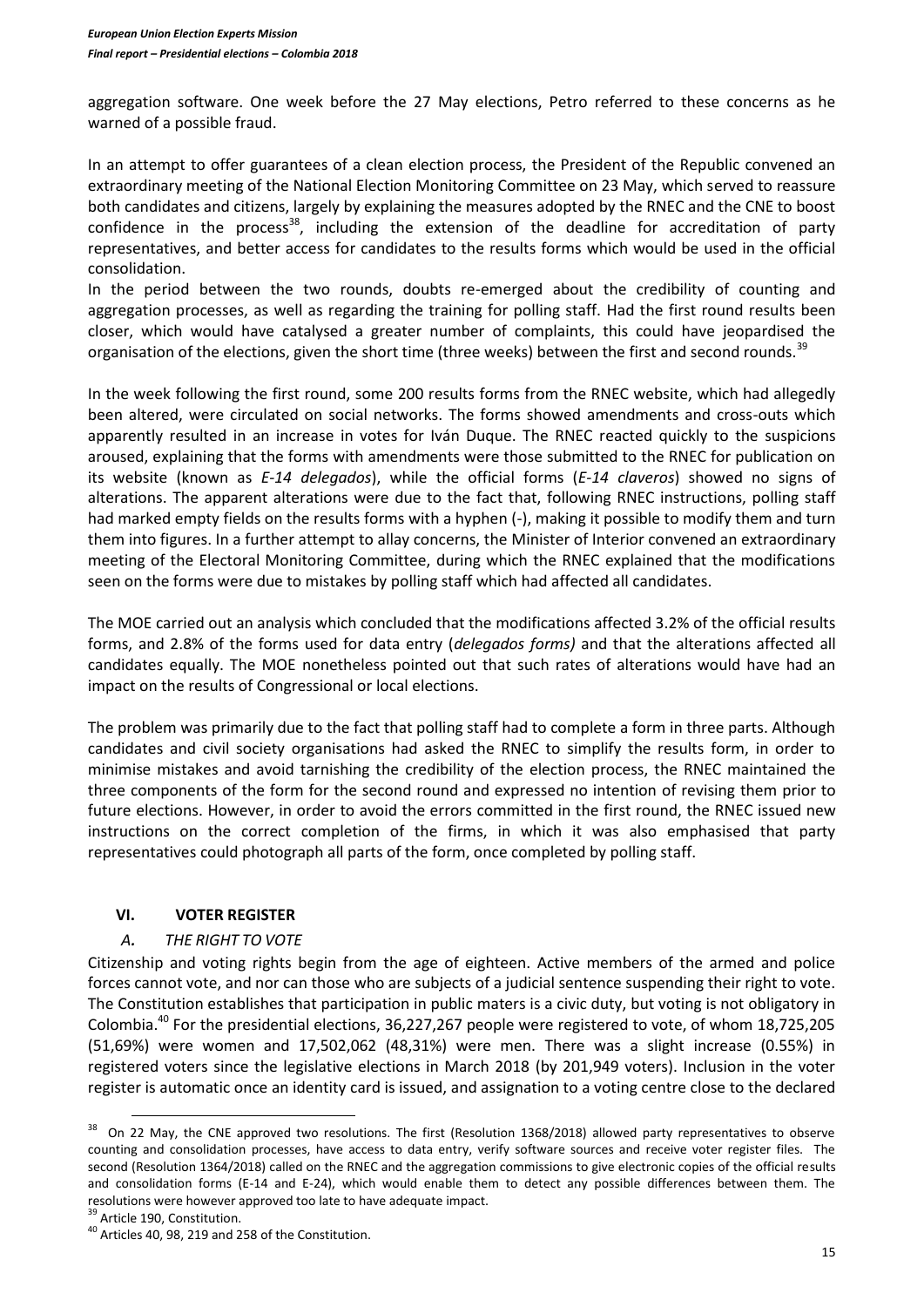residence takes places at the same time. The only exception to this concerns those who received their identity cards between 1998 and 2003, who were assigned voting centres known as *puestos-censo*, that is, Register Centres. The national identity card must be produced in order to vote.

Law 1475 of 2011 established that the voter register should be closed two months before an election.<sup>41</sup> Since citizens cannot obtain an identity card until they turn 18, those who reach this age in the two months prior to an election are not included in the voter register and cannot vote, which is not in line with international best practice.

# *B. CHANGING REGISTERED RESIDENCE (INSCRIPCIÓN DE CÉDULAS)*

Colombian legislation permits changes of registered residence, a process known as *inscripción de cédula*, during the year prior to elections, up to the two months before election day. <sup>42</sup> The citizen must declare in good faith that they live in the place where they wish to vote, and does not have to provide any supporting evidence. The residence change period for the presidential elections (27 May 2017 to 27 March 2018) overlapped with the corresponding period for the legislative elections (11 March 2017 to 11 January 2018). During the last two months or so of the presidential election residence change period, when the corresponding period for legislative elections had ended, (12 January to 27 March 2018)<sup>43</sup> 1,368,851 voters changed their registered address, five times more than those who did so prior to the 2014 electoral cycle.<sup>44</sup>

Some EU EEM interlocutors considered that this increase was due to heightened interest in the election, and presaged a high turn-out. However, residence changes can be linked to fraudulent practices, increasing the voter register in particular areas, with a view to altering election results. This practice, known in Colombia as electoral migration, is principally associated with vote-buying in legislative or municipal elections, where a small number of votes can affect the results of a small constituency. Some EU EEM interlocutors indeed suspected that many of the residence changes were requested with an eye on the municipal elections planned for October 2019, since such changes have no effect on presidential elections, which have a single, national constituency.

Since August 2017,<sup>45</sup> fraudulent residence changes constitute an offence punishable by four to nine months imprisonment for those who, by whatever means, are responsible for "people eligible to vote who register their citizenship documents to a village, municipality or district which is not where they were born or currently reside, for the purposes of gaining electoral advantage." The offence also extends to those who fraudulently change their identity card for the purposes of benefit for themselves or for third parties. From this date onwards, according to the Office of the Prosecutor General (*Fiscalía General de la Nación,* FGN), at least one ex candidate to a local council has been sentenced for such practices.<sup>46</sup>

Although legislation has become tougher, investigation of such practices remains difficult, as the CNE can only act after the registration change and when it has suspicions of fraud, by consulting national Social Security databases or those of social programmes beneficiaries. Furthermore, Colombia does not require municipal registration, which would have provided a reliable database of resident citizens against which electoral residency changes could be checked.

 $41$  Article 48, Law 1475 / 2011.

<sup>&</sup>lt;sup>42</sup> Article 49, Law 1475 / 2011. Article 4 of Law 163/ 1994 also notes that "residence shall be considered the address at which the vote is registered on the voter register. Upon registering /amending his address, the vote swears under oath that he resides in the municipality in question."

<sup>&</sup>lt;sup>43</sup> The RNEC reported that 1,925,024 residence changes were registered during the period to do so prior to the legislative elections. *See Final Report of the EU EEM for the legislative elections*. 44

More than 280,000 voters changed their registered address during that period. Source: RNEC.

<sup>&</sup>lt;sup>45</sup> Decree 1864 / 2017 added five new electoral offences to the existing 11 ones, including fraudulent residency changes. As well as prison sentences, the offence is sanctioned with fines of up to 200 minimum monthly salaries (approx. 46.000 euros).

<sup>&</sup>lt;sup>46</sup> In March 2018, the former candidate to the Council of Yumbo (Valle del Cauca), Adolfo León Serna Giraldo, was sentenced to four years in prison, for his involvement in the fraudulent change of residencies prior to the 2015 elections.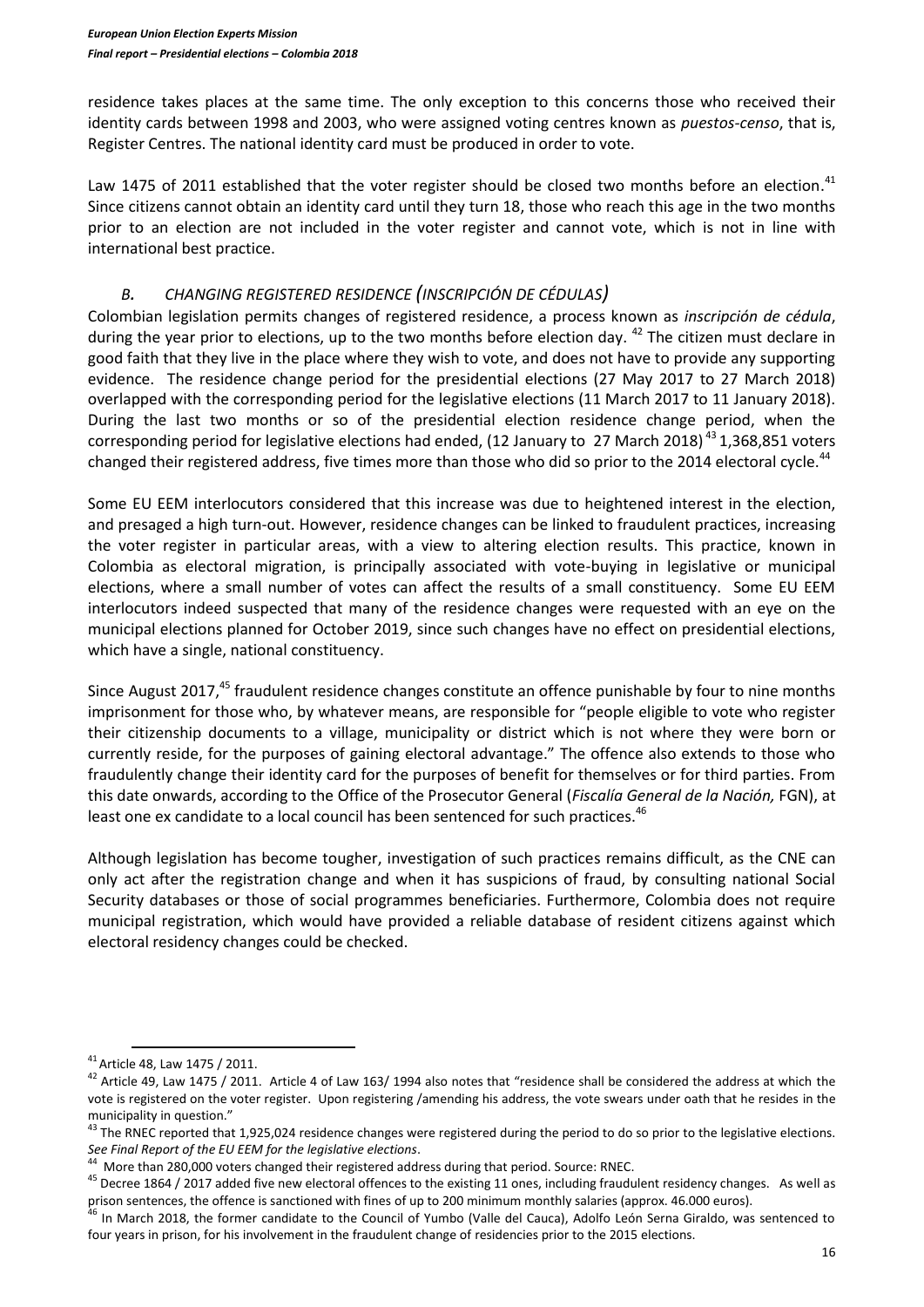#### *C. OUT-OF-COUNTRY VOTING*

Colombians who wish to vote from abroad can register at embassies and consulates up to two months before the elections.<sup>47</sup> For the presidential elections, the register of voters abroad had 819.398 entries, which constitutes a 12.09% increase as compared to the legislative elections in March.<sup>48</sup> For these elections, the RNEC prepared 1,500 polling stations in 69 countries.

#### **VII. CANDIDATE REGISTRATION**

Six presidential candidates, all men, ran in the elections of 27 May. They and their respective vicepresidential candidates were the following: Gustavo Petro and Ángela María Robledo, for the *Coalición Petro Presidente*; Iván Duque and Martha Lucía Ramírez, candidates for the *Partido Centro Democrático*; Humberto de la Calle with Clara López Obregón, for the *Coalición Partido Liberal de Colombia* and the *Alianza Social Independiente* (ASI); Jorge Antonio Trujillo Sarmiento and Fredy Obando Pinillo, for the l *Movimiento Todos Somos Colombia*; Sergio Fajardo and Claudia López, for *Coalición Colombia*, and Germán Vargas Lleras with Juan Carlos Pinzón, for the *Coalición #Mejor Vargas Lleras-Ante Todo Colombia*.

Two registered candidates withdrew from the race: Viviane Morales, for the *Somos* party, and Piedad Córdoba, for *Poder Ciudadano*. After her withdrawal, Viviane Morales backed Iván Duque's candidacy, while her vice-presidential candidate, Jorge Leyva, supported Germán Vargas Lleras. Viviane Morales and Piedad Córdoba had been the only women presidential candidates. Four women ran as vice-presidential candidates. It is the first time in Colombian history that the Vice-Presidency will be held by a woman, Martha Lucía Ramírez, leader of the *Partido Conservador*.

For the first time, coalitions were allowed for the legislative and presidential elections. Registration of coalitions caused controversy at the CNE because the constitutional provisions defining permissible coalitions were not detailed by law. In the case of the presidential elections, coalitions can cause confusion for voters, as some candidates had in the past been belonged to alliances other than those they ran with for these elections. For example, Gustavo Petro's vice-presidential candidate, Ángela María Robledo, had been a member of the House of Representatives under the banner of the *Alianza Verde,* which went on to be part of the Sergio Fajardo's *Coalición Colombia*. In the same vein, Clara López Obregón, De la Calle's vicepresidential candidate, also belonged to *Coalición Colombia*.

Political parties and movements can register candidates for the presidential elections either individually or within a coalition. In addition, social movements and groups can register candidates with the RNEC, although they have to present support signatures equivalent in number to 3% of the valid votes in the previous presidential elections.<sup>49</sup> Just 11 of the 49 committees for aspiring presidential candidates presented sufficient signatures to support their candidates and they reached more than 16 million signatures. The RNEC rejected over 8 million signatures (almost 50%) due to missing or inconsistent information.<sup>50</sup> In the end, just 8 of the 11 aspiring candidates obtained the necessary number signatures.<sup>51</sup>

In line with the law and RNEC regulation, registration of presidential candidates begins four months before election day and lasts 30 working days. Candidacies can be modified within the five following working days. In the case of the 2018 presidential elections, the deadline for those candidates who had not taken part in

<sup>47</sup> Article 50, Law 1745 / 2011.

 $^{48}$  The register for voters abroad was made up of 720,259 voters, for the legislative elections on 11 March 2018.

<sup>49</sup> There were 12,871,600 valid votes in the 2014 presidential elections, and 3% of these represent the 386,148 signatures required. <sup>50</sup> Just 2,752,287 (48%) of the 5,222,088 signatures presented by candidate Germán Vargas Lleras were validated by the RNEC. Candidate Gustavo Petro presented 852,345 signatures, 64,6% of which were accepted by the RNEC. Of the 16,154,288 signatures presented by the 11 would-be candidates, 7,961,453 were invalidated (49,3%).

<sup>51</sup> Article 7 of Law 996/2005: Registration for candidates for the Presidency of the Republic. Registered parties and political movements may register a candidate for the Presidency of the Republic, either individually or in alliances. The registration will have to be underwritten by the party or movement's legal representative. Social movements or groups can register a presidential candidate. In order to do so, they must present to the *Registraduría Nacional del Estado Civil* a number of signatures not inferior to 3% of the valid votes cast in the previous presidential elections. These signatures must be presented to the RNEC at least 30 days before the candidate registration period begins. The RNEC must certify the number of signatures required eight days before said registration period begins.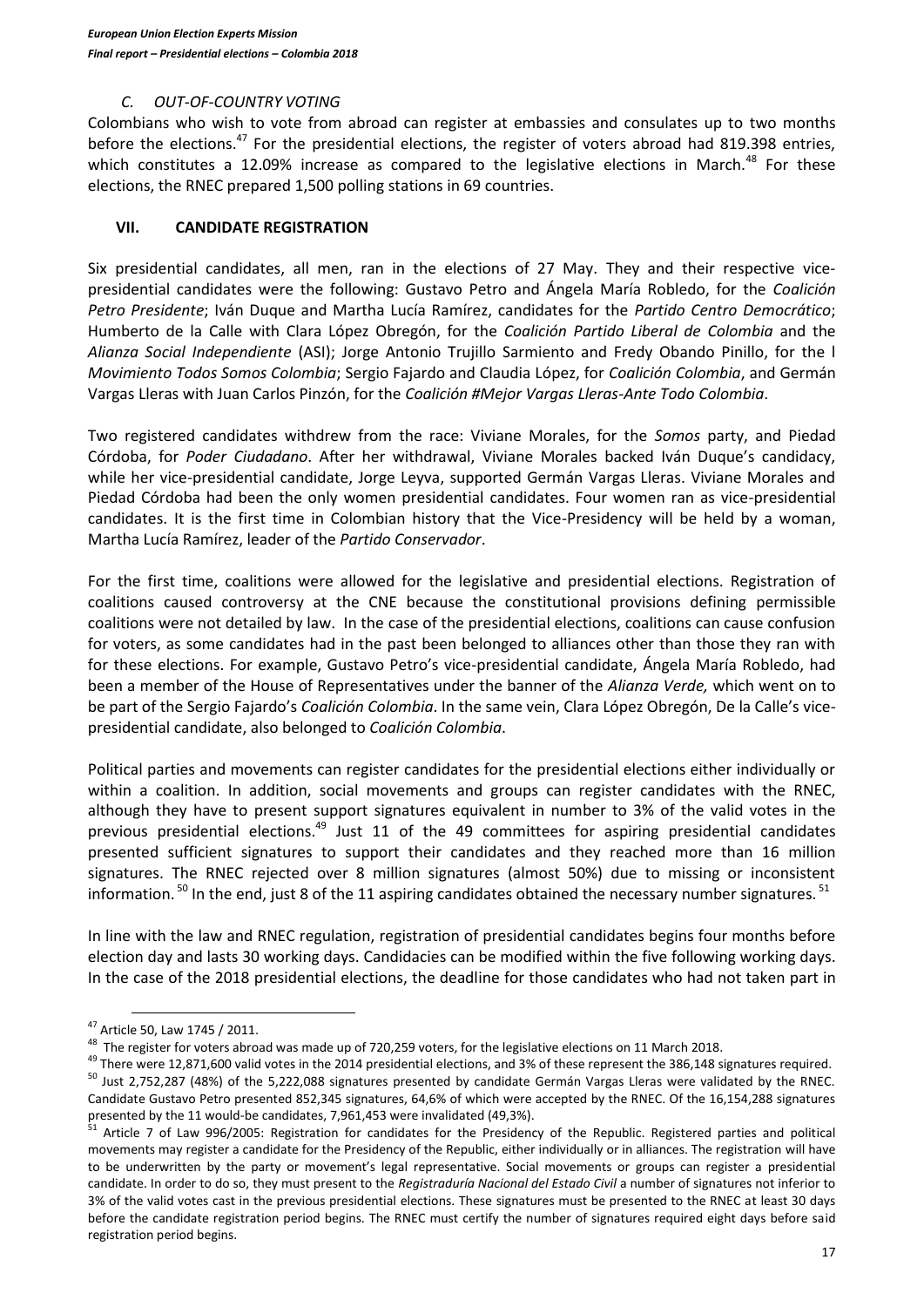the primary elections was set on 9 March 2018. For those who had competed in primary elections on 11 March, the deadline was set five days later (16 March). $52$ 

Once registration was concluded, the CNE announced eight presidential candidate teams. Two candidates, Piedad Córdoba and Viviane Morales, withdrew on 9 April and 2 May respectively. Although the RNEC was able to remove Córdoba from the ballot, Morales withdrew after ballots had been printed. The RNEC confirmed to the EU EEM that votes cast for Morales were only recorded for statistical purposes: even if she had reached the threshold of 4%, she would not have been entitled to any electoral reimbursements.  $53$ 

#### *The status and role of blank votes in Colombia*

Colombian legislation explicitly offers voters the option of casting a blank vote, so ballots include an option for a blank vote, and such votes are considered valid. As such, blank votes can reduce the chances of a presidential candidate winning in the first round by absolute majority. For the same reason, blank votes may also make it more difficult for some candidates to reach the 4% threshold required to have campaign costs reimbursed.<sup>54</sup> In addition, parties or political movements may promote blank votes in any election, for which they need to register in the same way as parties who are putting forward candidates. In this case, they will appear on the ballot as promoters of the blank vote.<sup>55</sup> For the first time in Colombian presidential elections, a political party, the *Partido de Reivindicación Étnica* (PRE), actively promoted the blank vote and registered for that purpose. As such, the PRE appeared on the ballot, with their logo and a checkbox for a blank vote.<sup>56</sup> Votes for PRE were counted separately from the 'standard' blank vote option, in order to ascertain whether the party had reached the 4% threshold. Should blank votes (whether 'standard' or 'promoted') ever gain an absolute majority in a presidential, legislative or local election, then elections must be re-run, with new candidates.<sup>57</sup> Unmarked ballots are considered invalid.

#### **VIII. ELECTION CAMPAIGN**

#### *A. LEGAL FRAMEWORK FOR PRESIDENTIAL ELECTIONS*

In line with Law 996/2005,<sup>58</sup> the campaign for the presidential elections began on 27 January 2018, four months before polling day, and lasted until the day before voting. The campaign for the second round was relaunched the day after first round polling, and lasted until 16 June. In fact, both Iván Duque and Gustavo Petro made their first speeches for the second round campaign on the night of the elections on 27 May.

Although in Colombia the campaign continues until the day before polling, during the last week of campaigning there may be no events in public spaces, in accordance with article 2 of Law 996/2005. Thus, between 21 and 28 May, for the first round, and between 11 and 18 May for the second round, the only permitted events are behind closed doors. Although these periods of times are clearly defined in the Ministry of Interior's Public Order Decree.<sup>59</sup> article 22 of the cited law limits broadcasting and equal access to the broadcast media for candidates activities for up to eight days before polling. In principle, and as confirmed by several members of the CNE, a candidate is allowed to campaign in public areas up until the

<sup>&</sup>lt;sup>52</sup> Two primary elections were held on the same day as the legislative elections on 11 March 2018. Both included candidates from different parties or movements. The *Gran Consulta por Colombia* included Senator Iván Duque from the *Centro Democrático*, the former minister Marta Lucía Ramírez and the former attorney general Alejandro Ordóñez. This primary was won by Iván Duque, with 4,044,509 votes (67,76%). For its part, the *Consulta Inclusión Social por la Paz* was contested by two leftwing candidates: the former mayor of Bogotá, Gustavo Petro, who won with 2,853,731 votes (84,7%), and the former mayor of Santa Marta, Carlos Caicedo.

<sup>&</sup>lt;sup>53</sup> Viviane Morales obtained 36,138 votes (0,19%) in the first round of the presidential elections.

<sup>&</sup>lt;sup>54</sup> In the first round of the 2014 presidential elections, 770,543 (5.98%) of all valid votes were blank votes and in the second round, they accounted for 618,759 votes (4,02%). In 2018, blank votes accounted for 338.581 (1,75%) of all valid votes, and in the second round, 807.924 (4.2%) of all valid votes.

<sup>&</sup>lt;sup>55</sup> In Colombia, blank votes are considered a political expression of dissatisfaction with the options available and are considered, equally, to be a form of protection for voters' freedom to choose. As such, the Constitution grants blank votes a decisive role in election processes. (Article 258 of the Constitution and Constitutional Court ruling C-490 / 2011.)

<sup>&</sup>lt;sup>56</sup> Active promotion of blank votes was introduced in Law 1475/2011. The specific provisions are also found in CNE Resolution 0920/2011.

<sup>57</sup> Article 9, *Acto Legislativo* 01/2009 which amends article 258 of the Constitution.

<sup>&</sup>lt;sup>58</sup> Article 2 of Law 996/2005, regulating the election of the President of the Republic, in line with sub-section f) of article 152 of the Constitution, and in line with Acto Legislativo 02/2004 and other provisions.

<sup>59</sup> Decree n°847/2018, 18 May 2018.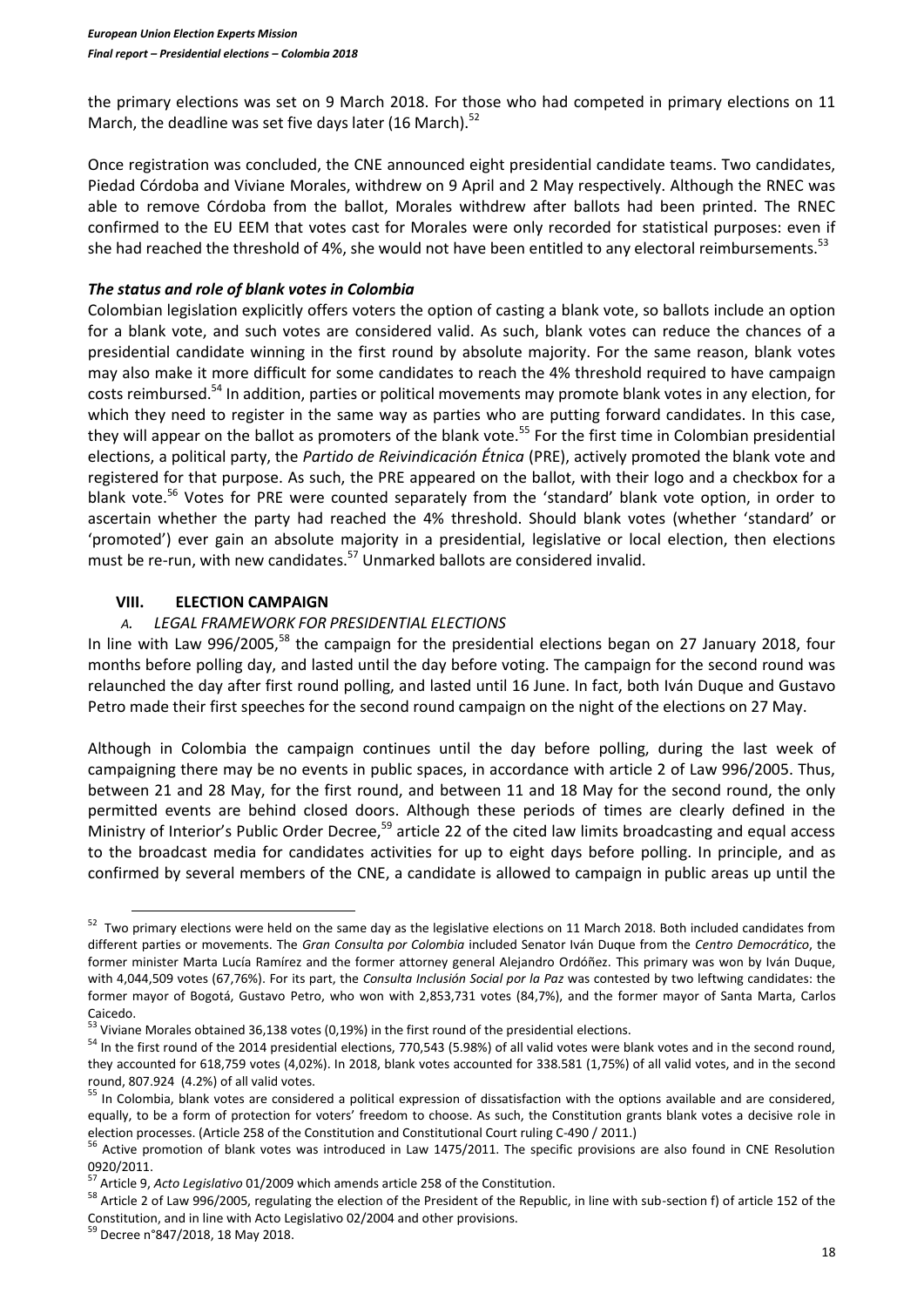day before polling. In practice, all candidates respected the Interior Ministry's decree in both the first and second rounds.

The presidential and legislative campaigns overlapped for over six weeks, which facilitated coordination and holding joint events for candidates from the two races. Before holding rallies, demonstrations or other campaign events in public spaces, the authorities must be notified, in line with article 53 of the National Police Code (Law 1801/2016). The same code and some local regulations outline further regulatory requirements which must be complied with.

# *B. CAMPAIGN ENVIRONMENT*

The 2018 presidential campaign was noticeably different from previous campaigns in that a greater number of events were held, whereas in the past the rights to expression and association were limited by chronic violence. Some candidates, such as Gustavo Petro, and to a lesser extent, Sergio Fajardo and Humberto de la Calle, particularly emphasised direct contact with their supporters through public events with high impact and visibility.

The campaign in Bogotá and big cities such as Medellín and Cali was discreet, because most events and activities took place on television and on social networks. During the campaign, the presidential candidates took part in several thematic debates, which were broadcast live on television and/or on social networks. *(See Section X Media)*

For the first time in many years the armed conflict and guerrilla groups were not main campaign topics and candidates debated about corruption, education, healthcare, poverty reduction and the use of alternative energy sources. The current crisis in Venezuela, the constant arrival of refugees and the re-election of President Nicolás Maduro became campaign issues.

# *The massive use of social networks for dissemination of messages of political intolerance tarnished the campaign and exacerbated polarisation*

Media coverage and the information shared with the EU EEM indicated that in general the fundamental freedoms related to campaigning were respected, although there were some isolated incidents of political intolerance which affected presidential candidates and their parties. (See Final Report by EU EEM for Congress elections). Nonetheless, Mission interlocutors defined the campaign as the harshest and most polarised in recent history in Colombia, wherein the use of social networks generated episodes of political intolerance, false news and personal attacks against candidates. A survey carried out by the Ministry of Education between January and March 2018 found that about 20% of campaign-related messages in social networks included language which indicated political intolerance or polarisation.

The election campaign for the first round was characterised by a growing polarisation of the candidates. Gustavo Petro, for the *Coalición Petro Presidente*, raised his tone and the content of his discourse during the last two weeks of the campaign. While at the start of his campaign, his message denigrated other candidates, particularly Iván Duque and German Vargas Lleras, later he focused his attacks on the RNEC and President Juan Manuel Santos.<sup>60</sup>

In particular, Petro alerted his supporters to the risk of fraud against his candidacy on 27 May, making reference to the RNEC and CNE's late invitation to IFES to audit the software prepared for counting and aggregation, and the general lack of trust in the system for processing election results. Petro further accused the president, Juan Manuel Santos, of blocking a study of the software algorithm by a so-called 'European Union Technical Electoral Commission.'<sup>61</sup>

 $\overline{a}$ <sup>60</sup> <https://twitter.com/petrogustavo/status/997885119728898048> .

<sup>&</sup>lt;sup>61</sup>This accusation was made during Gustavo Petros's closing campaign event in Bogotá on 17 May. <https://twitter.com/petrogustavo/status/997904216193630208> On 19 May, the Presidency of the Republic released a message explaining that the President of the Republic was not responsible for inviting or authorising national or international observation missions, since this was the competence of the RNEC and the CNE. The message also stated that the EU EEM had been in the country since 4 May, after the European Union accepted the invitation extended by the Colombian electoral authorities. <http://es.presidencia.gov.co/noticia/180519-Comunicado-de-Prensa> . On 20 May, the RNEC issued a press release confirming that the EU EEM had been present since 4 May and had attended three practice runs for the results software, as arranged by the RNEC on 8, 12 and 19 May 2018. [www.registraduria.gov.co/COMUNICADO-A-LA-OPINION-PUBLICA,25880.html](http://www.registraduria.gov.co/COMUNICADO-A-LA-OPINION-PUBLICA,25880.html) . On the same day, Gustavo Petro declared in a press conference that the European Union had been poised to send a technical mission to audit the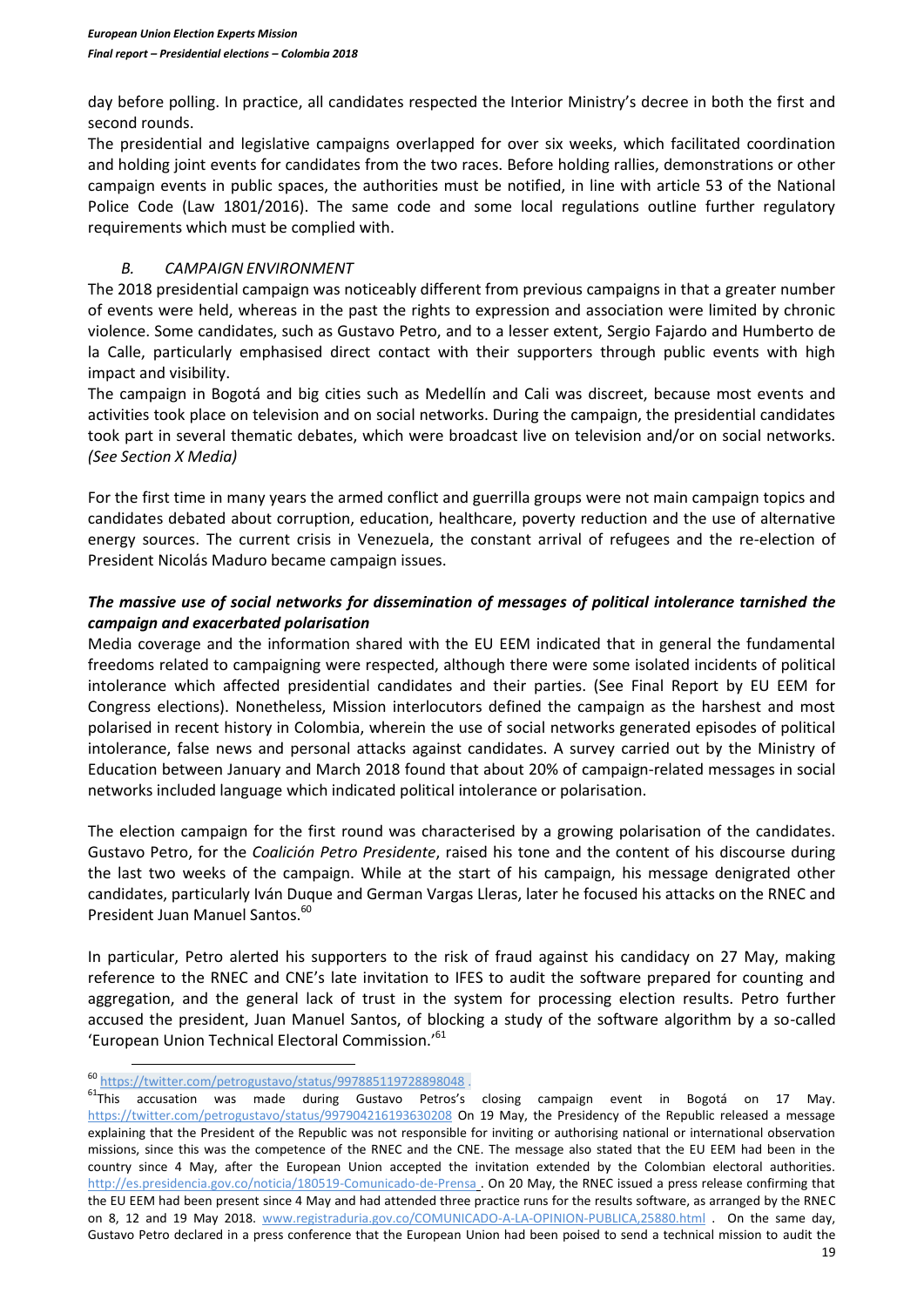Iván Duque avoided responding to Petro's accusations and focused on his governmental programme. Nonetheless, he asserted that "Petro's accusations are very dangerous and risk destabilising the country, which could also lead to violent events if he decides not to accept the results and calls on his supporters to come into the streets."

Sergio Fajardo (*Coalición Colombia*) successfully promoted a campaign which focused on education and a prosperous future for Colombia, emphasising his youth. For his part, Humberto de La Calle used his recent past as a statesman and government negotiator for the Peace Accord, to concentrated his message on the promotion and implementation of said agreement. Finally, German Vargas Lleras promoted the 27 pillars of his governmental programme, with a view to renovating the main axes of Colombian society, including reforms of the justice and system systems, as well as education, healthcare and the mining sector.

#### *The second round election campaign: strategic alliances but little enthusiasm and no candidate debate*

While the first round election campaign was characterised by polarisation and featured 37 debates as well as numerous public events, the campaign for the second round was notable for the lack of any debate between the contenders and Colombians' general lack of enthusiasm *(see section X Media)*. Petro's campaign strategy for the second round did not include public events, unlike in the first round, when his massive rallies struck a strong emotional chord with his supporters. Iván Duque continued the line he began in the first round, and focused his campaign on promoting his governmental programme, and avoiding direct confrontation with his presidential rival.

# *Electoral alliances for the second round of presidential elections*

In the week following the first round, the two winning candidates, Iván Duque y Gustavo Petro, were backed by various political parties and movements. Duque received the support of the majority of the *Partido Liberal* and the *Partido Conservador*. In the days prior to the second round polling day, Duque's campaign team and the *Centro Democrático* discussed forming a wider alliance in Congress with the *Partido Cambio Radical* and its presidential candidate Germán Vargas Llleras, who supported Duque's candidacy, despite opposition from some of his party's Congress members. President Santos' *Partido de la U* did not back any candidate, but 15 Congress members from this party did endorse Duque's candidacy.

Once their candidate Sergio Fajardo fell out of the race, the *Polo Democrático* party announced its support for Gustavo Petro and his running mate Ángela María Robledo. Nonetheless, a branch of *Polo Democrático*, headed by Senator Jorge Enrique Robledo and which obtained the largest number of votes in the most recent elections to the Senate, opposed this endorsement and instead supported the option of the blank vote.

On 6 June, Gustavo Petro and Ángela María Robledo launched the *Gran Coalición por la Paz,* with the support of various Colombian political figures. Petro began to court moderate voters and abandoned his proposal for a constituent assembly, a move which also enabled him to receive support from the Senatorelect for the *Alianza Verde* and former mayor of Bogotá Antanas Mockus, as well as Claudia López, senator for the same party. On 8 June, Mockus and López officially backed Gustavo Petro.

Although some members of *Fuerza Alternativa Democrática del Común* (FARC) party unofficially supported Gustavo Petro, none did so publicly. On 4 June, the FARC leader, Rodrigo Londoño "Timochenko", stated that he did not support the blank vote option and that he would vote for a candidate, and that the FARC had to support the candidate who could guarantee implementation of the Havana Peace accord.

# *C. VOTE-BUYING*

**.** 

The perpetual suspicions around vote-buying in Colombian election processes materialised on 21 June when the Office of the Prosecutor General denounced the existence of a nationwide network dedicated to vote-buying, involving more than 2000 people, and working in favour of different candidacies for Congress

RNEC software but that the Presidency did not authorise it and so the mission had been cancelled. A few hours after Petro's statement, the Ministry of Interior stated that the Colombian government had never been opposed to any EU mission. The minister emphasised that the format of any mission was up to the EU, and not the Colombian authorities.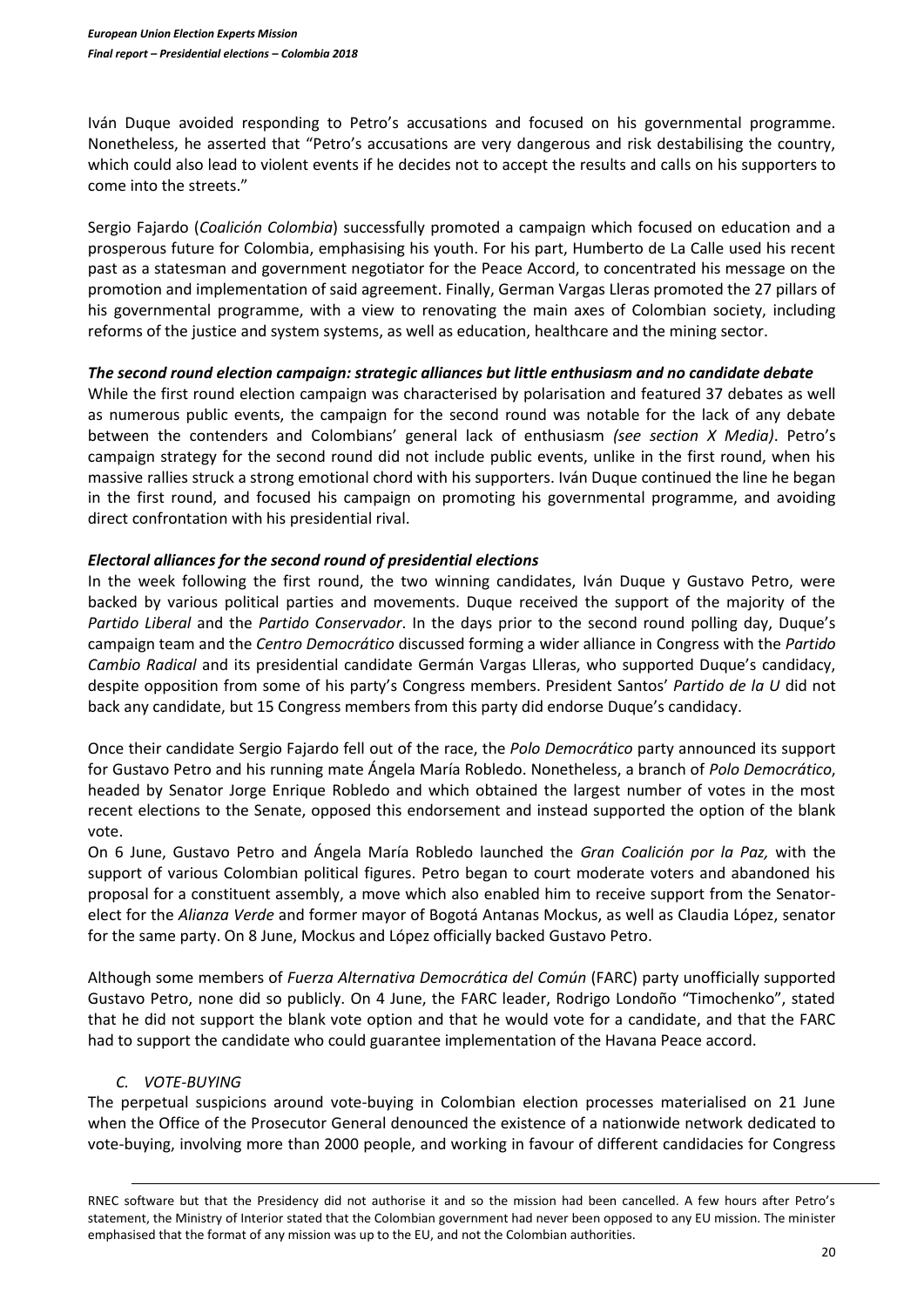in the concluded March legislative elections. The network was alleged to have offered gifts and money in exchange to voters as a means of influencing their choice. The network was said to include two candidates to the House of Representatives, Lilibeth Llinas (*Cambio Radical*) and Margarita Restrepo (*Centro Democrático*). Prior to this announcement, investigations were already underway regarding the senator for the department of Atlántico, Aida Merlano (*Partido Conservador*), accused of vote-buying and in pretrial detention since 19 April as well as temporarily suspended from her functions by the Office of the Attorney General. The Prosecutor General's accusations even extended to RNEC civil servants who were accused of changing the composition of polling staff in Soledad (Atlántico). Although the Prosecutor General's investigations focused on the department of Atlántico, vote-buying networks were also alleged in other departments, such as Cauca, Antioquia, and the capital, Bogotá.

The Prosecutor General's investigations substantiated suspicions expressed to the EU EEM by civil society organisations and political parties in the departments Atlántico and Magdalena, where vote-buying practices are compounded by high rates of electoral migration, closely-related phenomena. ( *see EU EEM Final Report on Legislative Elections*). Indeed, in places such as Ciénaga (Magdalena), the EU EEM was informed of several cases of vote-buying during the legislative elections and the first round of presidential elections, involving people known as "*mochileros*" (in reference to carrying a backpack) in close proximity to voting centres, offering cash to voters in exchange for their showing their voting certificate, a document given to people who have voted. Other clientelistic practices consisted of offering money in exchange for registering an identity card at a particular polling station and then a further reward at the end of election day. According to some interlocutors in these departments, vote-buying schemes involved some party representatives, who sought to see voters' choices and check that they voted for the candidate their support had been bought for.

Vote-buying is an offence in Colombia, classified as corruption of voters, and is punishable with up to eight years' imprisonment and fines of up to 1000 minimum salaries (approx. 231.000 euros).

# *D. ELECTION-RELATED VIOLENCE*

All of the EU EEM's interlocutors agreed levels of violence had significantly decreased since the Peace Accord was signed by the Government of Colombia and the *Fuerzas Armadas Revolucionarias de Colombia* (FARC) in November 2016, and that this had enabled candidates to campaign more freely and in a more peaceful atmosphere than in previous presidential elections. In fact, these were the first elections for which it was possible to vote everywhere in the country, and for which there was no need to close or change polling station locations because of acts of violence. However, the accord had not put an end to all violence in Colombia, and there continue to be armed groups in the country. Still, the trend towards less violence was supported by two suspensions of activity by the *Ejército de Liberación Nacional* (ELN) on the two election days. (*See Background section*.)

Although a comparison between the election processes in 2014 and 2018 reveals a significant decrease in violence, in the weeks leading up to the first round the MOE reported an increase in assaults against civil society leaders and after the second round on 17 June, the MOE added that it in terms of social violence, it could not confirm that the 2018 elections had been more peaceful than those in 2014.

Between the end of 2017 and mid-June 2018, the MOE recorded 189 acts of political and social violence during the legislative and presidential election campaigns. One example concerned a debate organised in Manizales (Caldas) on 18 April, which four candidates took part in (Iván Duque, Gustavo Petro, Germán Vargas Lleras and Humberto de la Calle), and which had to be suspended due to confrontations between supporters of the various candidacies in the surrounding area. In addition, seven candidates to Congress were assaulted in the departments of Antioquia, Arauca, Boyacá, Caquetá, Santander and the district capital of Bogotá. During the presidential campaign, incidents of political intolerance of presidential candidates or their supporters, including one murder, nine attacks (of which three were against party or campaign headquarters) and five cases of threats. Three of these incidents affected Gustavo Petro's campaign, two were aimed at the campaigns of Iván Duque and Germán Vargas Lleras, respectively.

Some of the most notable attacks perpetrated against candidates were those which targeted Gustavo Petro in Cúcuta (Norte de Santander) on 2 March (*see EU EEM Final Report on legislative elections)* or that aimed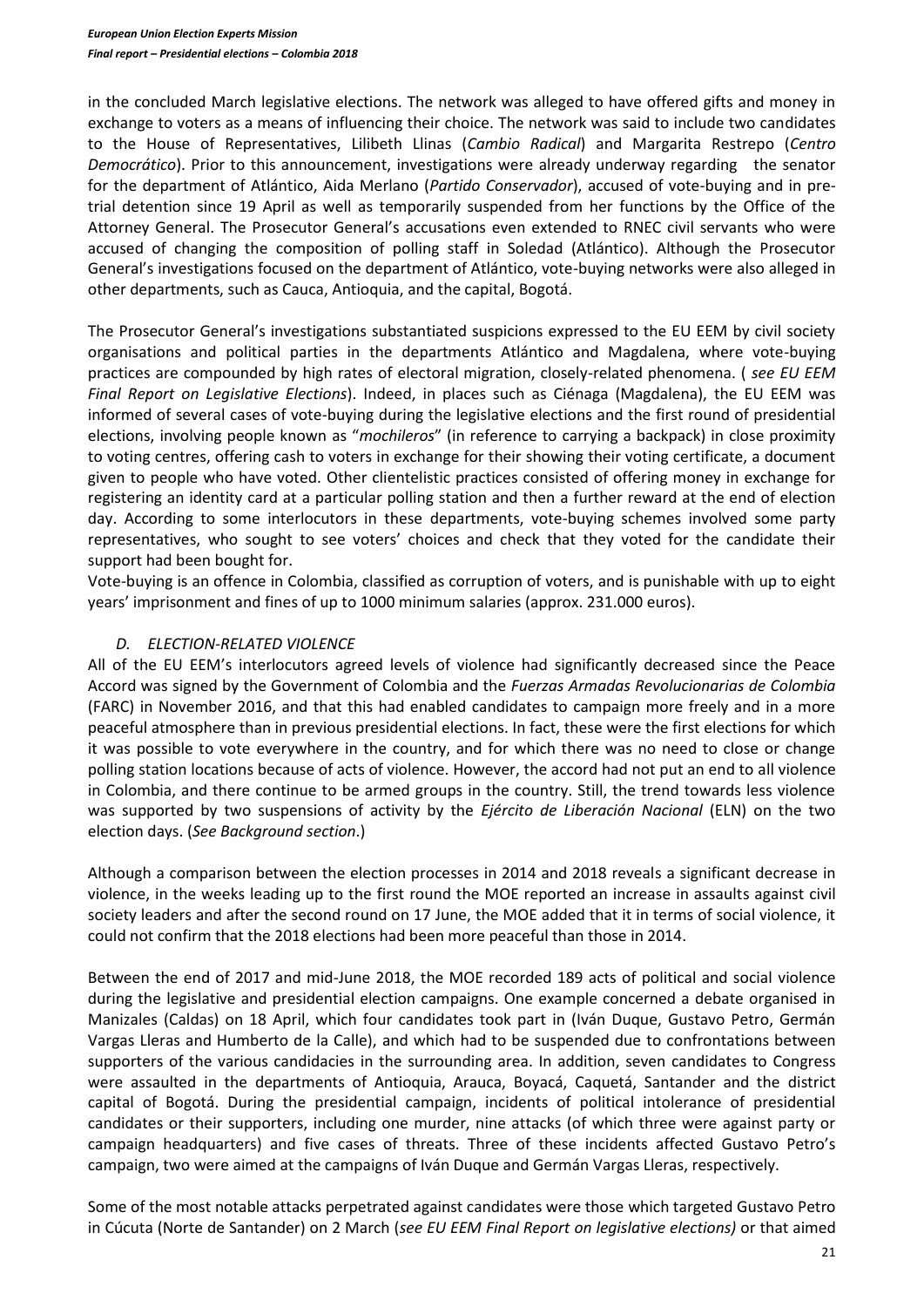at his campaign offices in Valledupar (Cesar), as well as the death threat made against Petro on Twitter by a former hitman associated with drug cartels. In addition, the MOE identified 76 municipalities in 17 departments at risk of election-related violence during the presidential elections and asserted that since the legislative elections on 11 March, they had recorded 143 acts of violence by armed groups in different parts of the country (in the departments of Chocó, Arauca, Guaviare and Catatumbo, as well as in the southern parts of Bolívar and the north of Antioquia), where the ELN continues to operate, as well as FARC dissidents and criminal gangs related to drug trafficking.

Violence continued to affect civil society leaders. The Colombian Office of the UN High Commission on Human Rights (OHCHR) reported a total of 441 attacks on social leaders in 2017: 84 murders of human rights defenders, and 23 murders of members of social organisations, among whom 14 women and three LGBTI activists. Since the beginning of the year, 16 alleged murders of social leaders have been recorded in the region of Urabá and the departments of Antioquia and Córdoba, which the Colombian office of the OHCHR is in the process of verifying at the time of this report's completion. If confirmed, this would constitute a significant increase on the same period of 2017.

# **IX. CAMPAIGN FUNDING**

# *A. LEGAL FRAMEWORK FOR CAMPAIGN FUNDING*

# *Campaign funding: a complex system without effective oversight*

As mentioned in the EU EEM final report on the legislative elections, one of the biggest problems in Colombian election processes concerns the funding of political parties and election campaigns. According to numerous EU EEM interlocutors, campaign funding can be a form of corruption of the political system, particularly given that the systems for oversight and control are insufficiently robust to counter possible irregularities. In addition, the dispersal of a large number of legal provisions contributes to a lack of judicial clarity and order, a circumstance which has been actively exploited by political parties in order to avoid being sanctioned.<sup>62</sup> In fact, applicable provisions regarding political funding are spread across 11 laws, 4 decrees, 14 CNE resolutions and 11 CNE notes. $^{63}$  Furthermore, the fact that there are two laws regulating political parties - the 1994 Law 130 and the 2011 Law - results in varying interpretations on which sanctions are applicable.

Colombia has a mixed system of private and public funding. Private funding for presidential election campaigns includes the candidate's own resources, income from public events, and loans, so long as these do not exceed the established spending limits. For presidential elections, contributions from corporate entities are not allowed, while contributions from private individuals cannot exceed 20% of total spending. Furthermore, presidential campaigns cannot receive any individual donation above 2% of the spending limited fixed by the CNE. <sup>64</sup>

Public funding, for its part, is based on a system of reimbursement for each vote obtained, alongside a system of advances determined by the CNE, depending on budget availability. These two mechanisms make up the direct public funding in Colombia, while indirect public funding is granted through subsidies for the purposes of achieving media access.

<sup>63</sup> Although these last are not binding, they define the scope and interpretation of certain provisions.

 $62$  Constitution, [Law 57 de 1887,](http://www.alcaldiabogota.gov.co/sisjur/normas/Norma1.jsp?i=39535) [Law 130 de 1994,](http://www.alcaldiabogota.gov.co/sisjur/normas/Norma1.jsp?i=4814) [Law 136 de 1994,](http://www.alcaldiabogota.gov.co/sisjur/normas/Norma1.jsp?i=329) [Law 996](http://www.alcaldiabogota.gov.co/sisjur/normas/Norma1.jsp?i=18232) de 2005, [Law 1437 de 2011,](http://www.secretariasenado.gov.co/senado/basedoc/ley_1437_2011.html) [Law 144 de 1994,](http://www.secretariasenado.gov.co/senado/basedoc/ley_0144_1994.html) Law [1474 de 2011,](http://www.secretariasenado.gov.co/senado/basedoc/ley_1474_2011.html) [Law 1475 de 2011 Law 1712 de 2014,](http://www.secretariasenado.gov.co/senado/basedoc/ley_1475_2011.html) [Law 1757 de 2015,](http://www.alcaldiabogota.gov.co/sisjur/normas/Norma1.jsp?i=62230) [Law 1778 de 2016,](http://es.presidencia.gov.co/normativa/normativa/LEY%201778%20DEL%2002%20DE%20FEBRERO%20DE%202016.pdf) Law 1864 de 2017, [Decree 2241 de](http://www.alcaldiabogota.gov.co/sisjur/normas/Norma1.jsp?i=9029)  [1986,](http://www.alcaldiabogota.gov.co/sisjur/normas/Norma1.jsp?i=9029) [Decree 2547 de 1989,](https://www.redjurista.com/Documents/decreto_2547_de_1989_ministerio_de_gobierno.aspx#/) [Decree 624 de 1989,](http://www.alcaldiabogota.gov.co/sisjur/normas/Norma1.jsp?i=6533) [Decree 863 de 2006,](http://www.alcaldiabogota.gov.co/sisjur/normas/Norma1.jsp?i=19828) CNE Resolution 2007-0330, CNE Resolution 2010-0285, CNE Resolution 2013-1586, CNE Resolution 2013-2544, CNE Resolution 2013-3097, CNE Resolution 2013-3619, CNE Resolution 2014- 0004, CNE Resolution 2015-0865, CNE Resolution 2017- 0172, CNE Resolution 2017- 0173, CNE Resolution 2017- 0174, CNE Resolution 2017- 0175, CNE Resolution 2017-0170, CNE Resolution 2017-0171, CNE Note 2011-15897, CNE Note 2013-3270, CNE Note 2014-0124, CNE Note 2014-1513, CNE Note 2015-2096, CNE Note 2015-4140, CNE Note 2015-4394, CNE Note 2015-7546, CNE Note 2016-0982, DANE Certification – 2016, CNE Circular- PGN 2015-017, External circular 2014-029 *SuperFinanciera* and Note 2014001896-001 *SuperFinanciera*.

<sup>&</sup>lt;sup>64</sup> Article 14 of Law 996/2005.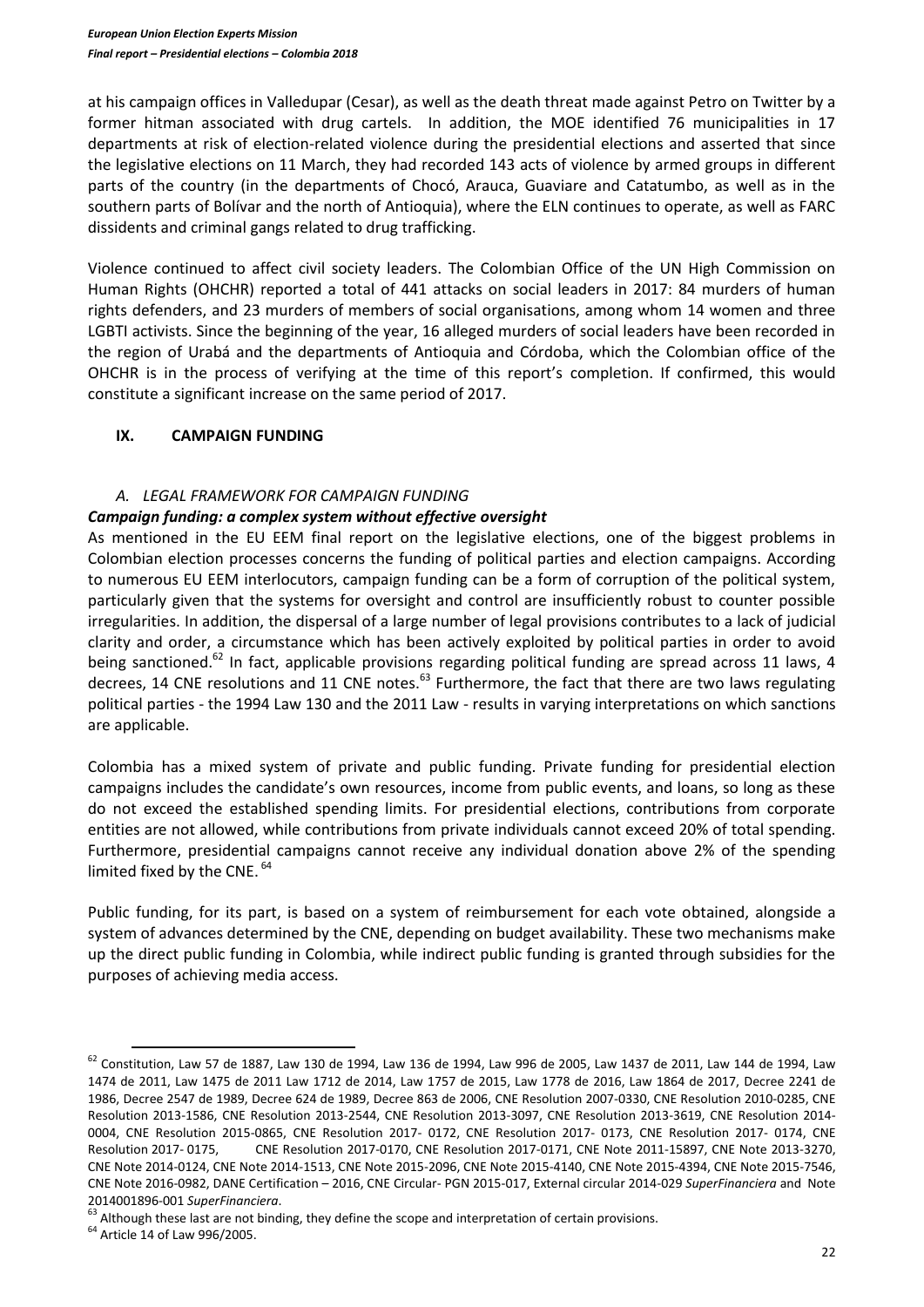The CNE is the body responsible for oversight of campaign spending, which is regulated by means of complex legislation which establishes mechanisms to ensure equitable resources and a cap on campaign spending, alongside a system of advances and reimbursements, and a range of sanctions for noncompliance. In order to improve transparency, in 2011 the CNE launched an online system, called *Cuentas Claras* ('Clear Accounts'), which political parties and candidates must use to declare their income and spending. Although the system has enabled better knowledge about campaign funding, political parties' spending reports tends to be late and incomplete, while the CNE has tended to study and act on information in an inefficient way, mainly due to lack of human and material resources. The MOE considers that the funding system is not fit for purpose, given that it is not obliging parties to report the amount, source and use of their income, and therefore leaves the door open for illegal funding or spending above the established limits.

As stated in the EU EEM in its final report on the legislative elections, the CNE supervises political parties' financial reports. Sanctions provided-for by law include warnings, fines, suspension or cancellation of State funding, removal from elected office and suspension or cancellation of a party's registration. Although the law grants the CNE the right to audit income and spending at any time, in practice it does not have the technical, operational or budgetary resources to do so. Another obstacle in the way of investigating the source of parties' income is the fact that most spending is in cash, and many donations are in kind, with a reference value far below the normal market value. Lastly, the CNE does not have the power to lift banking secrecy.

The CNE's supervision is limited to reviewing parties' financial reports, without carrying out any investigation. The CNE's difficulty in acting independently of the parties which nominated its members acts as a further limit on its supervisory tasks. Finally, current legislation does not specify any deadline by which parties can correct their reports in funding and spending, which negatively affects the process of certifying the reports, and limits the transparency and efficiency of certification itself. The CNE Unit charged with overseeing parties' compliance with funding and spending regulations, the *Fondo Nacional de*  Financiamiento Político<sup>65</sup>, suffers from management and efficiency problems as a result of inadequate human and material resources. For the reasons above, the EU EEM is unconvinced that it is useful to maintain scrutiny of party finances within the CNE framework.

Since the approval of Law 1475/2011, no sanctions have been applied to any candidate or party for infringement of finance regulation in the context of legislative or presidential elections. EU EEM interlocutors assert that the lack of sanctions encourages financial irregularities.

Lastly, in an attempt to improve the transparency of election campaign funding, Law 1864/2017 introduced five new electoral offences. These offences include financing campaigns with illicit sources, violating spending caps, and omitting information about contributors to campaign funds. The EU EEM hopes that implementation of this new legislation may lead to a greater number of investigations and the application of applicable sanctions.

# *B. ELECTION CAMPAIGN FUNDING AND SPENDING*

 $\overline{a}$ 

# *Campaign funding: insufficient traceability of candidates' campaign spending*

CNE Resolution 2586/2017 set the ceiling on spending for the 2018 presidential campaign at 24,235,554,964 pesos for the first round (approximately 7,150,000 euros). For the second round, the limit is set at 11,335,756,166 pesos (approximately 3,350,000 euros). In both cases, the spending limit includes both private and public funding.

Presidential candidates who met the requirements established by laws /2005 and 1475/2011, were able to ask for an advance of 6,598,628,518 pesos (1,950,000 euros approximately). Of these, 4,528,470.552 pesos (approximately 1,318,000 euros) are intended for propaganda and the remaining 2,070,157.966 are for other campaign costs (approximately 600.000 euros). In case of a second round, the two candidates receive an advance, should they ask for it, of 3,962,411.733 pesos (approximately 1,170,000 euros). Two campaigns asked for advances in the first round: Iván Duque's and Humberto de la Calle's. Between 21 and 25 May,

<sup>65</sup> Article 38 of Law 130/1994, established the *Fondo Nacional de Financiación Política*, as an auditing system dependent on the CNE. See also CNE Resolution n°3619/2013, 12 December 2013.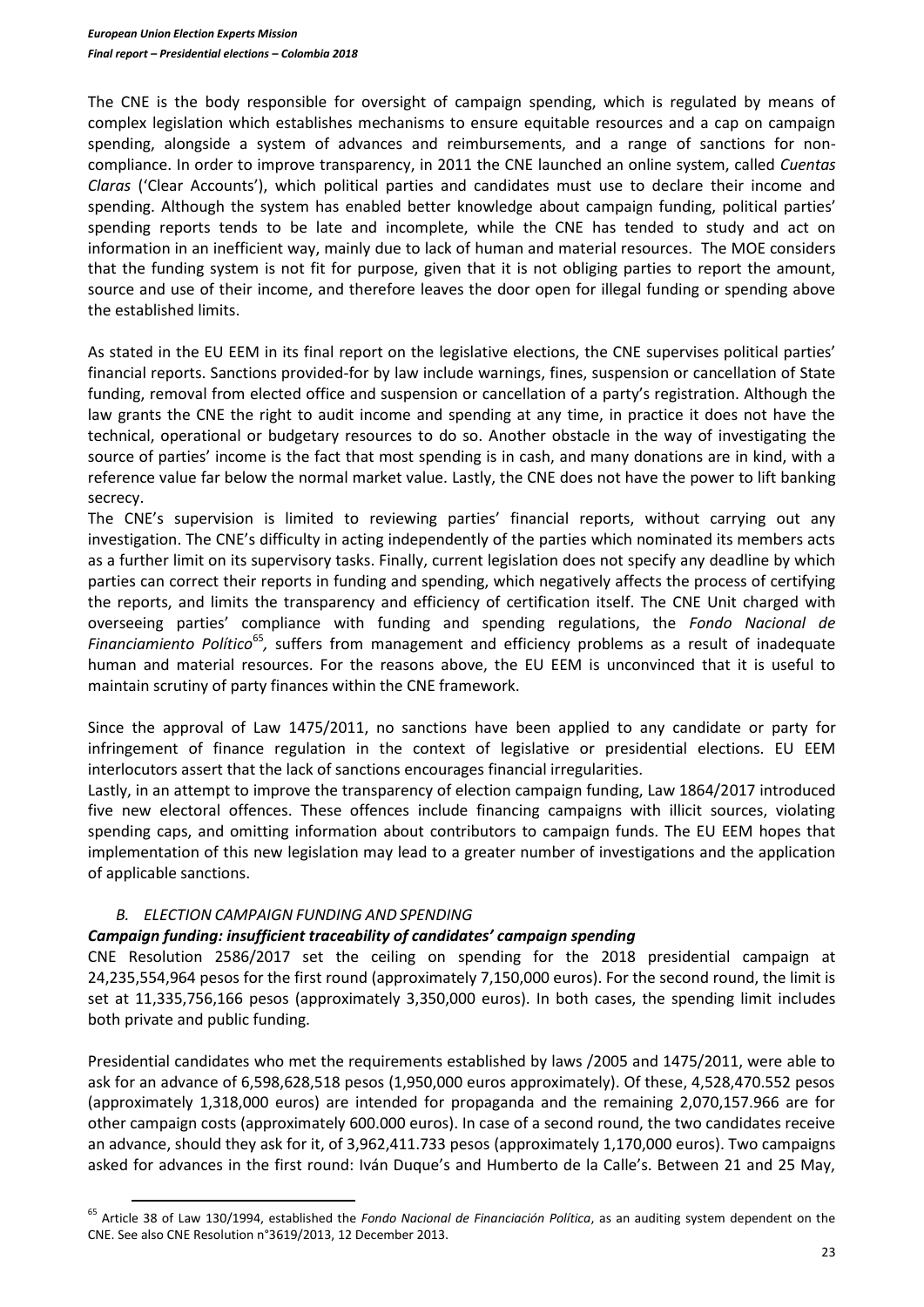Humberto de la Calle requested a further advance of 10% (2,423,555,496 pesos), raising his advance from 6,598,628,518 pesos to 9,022,184,014 pesos (approximately 2.710.000 euros). Iván Duque also requested a State advance of 6,598,628,518 pesos (approximately 1,980,500 euros).<sup>66</sup>

The second component of public funding provided-for by law is the cost-replacement for all valid votes, which begins after elections have taken place. Every year, the CNE defines the cost of election campaigns, and on that basis fixes the value of each vote obtained, as well as fixing the campaign spending limits. For the 2018 presidential elections, for those candidates who requested an advance, reimbursement of costs was established at 2,760 pesos per valid vote (approximately 0.80 euros) for the first round, and 1,378 pesos (approximately 0.40 euros) for the second round. In the case of candidates who did not request any advance, the reimbursement was established at 5,625 pesos per valid vote (approximately 1.65 euros).

It is important to note that a candidate will not receive more than they have declared as campaign spending costs, even if the figure based on vote reimbursement is higher. Secondly, as indicated above, the value attributed to each valid vote is greater if the candidate does not request any advance payment. The following tables enable an approximate calculation of what Iván Duque and Gustavo Petro will receive in public reimbursement for campaign spending, based on their declared spending in the first and second rounds.

| <b>CANDIDATE</b>               | <b>TOTAL SPEND</b><br>(12 JUNE) | <b>TOTAL VOTES</b><br>(CNE Res.<br>1413) | <b>COST</b><br><b>OF</b><br><b>EACH</b><br><b>VOTE</b> | <b>REPLACEMENT</b><br><b>VALUE OF EACH</b><br><b>VOTE</b>         | <b>AMOUNT DUE THROUGH VOTE</b><br><b>COST REPLACEMENT *</b>                                                                                                                                                   |
|--------------------------------|---------------------------------|------------------------------------------|--------------------------------------------------------|-------------------------------------------------------------------|---------------------------------------------------------------------------------------------------------------------------------------------------------------------------------------------------------------|
| <b>GUSTAVO</b><br><b>PETRO</b> | \$12,105,685,082                | 4,855,069                                | \$2,493                                                | \$5,625<br>The candidate <b>didn't</b><br>request any<br>advance. | \$27,309,763,125<br>*Although<br>this is the<br>figure<br>multiplying<br>obtained<br>by<br>votes<br>obtained with the assigned value,<br>the campaign will not receive more<br>than it has declared as spent. |
| <b>IVAN</b><br><b>DUQUE</b>    | \$23,820,640,320                | 7,616,857                                | \$3,127                                                | \$2,760<br>The candidate did<br>request an advance.               | \$21,022,525,320<br>*Advances must be deducted from<br>this amount.<br>*Given the campaign received<br>\$6.598.628.518 in advance, the<br>actual amount due is<br>\$14.423.894.802                            |

#### **Amounts due through vote cost-replacement (first round)**

 **Source:** *Transparencia por Colombia* **(report updated to 20 June 2018)**

 $\overline{a}$ 

#### **Amounts due through vote cost-replacement (second round)**

| <b>CANDIDATE</b>               | <b>TOTAL SPEND</b><br>(19 JUNE) | <b>TOTAL VOTES</b><br>(Prelim results)<br>19 June, RNEC) | <b>COST</b><br><b>OF</b><br><b>EACH</b><br><b>VOTE</b> | <b>REPLACEMENT</b><br><b>VALUE OF EACH</b><br><b>VOTE</b>         | <b>AMOUNT DUE THROUGH VOTE</b><br><b>COST REPLACEMENT *</b>                                                                                                              |
|--------------------------------|---------------------------------|----------------------------------------------------------|--------------------------------------------------------|-------------------------------------------------------------------|--------------------------------------------------------------------------------------------------------------------------------------------------------------------------|
| <b>GUSTAVO</b><br><b>PETRO</b> | \$670,370,056                   | 8,034,189                                                | \$83                                                   | \$5,625<br>The candidate <b>didn't</b><br>request any<br>advance. | \$45,192,313,125<br>*Although this is the figure obtained<br>by multiplying votes obtained with<br>the assigned value, the campaign<br>will not receive more than it has |

<sup>66</sup> According to EEM interlocutors during the last week of the campaign, Duque requested the advance to cover spending campaign costs, even if this meant receiving less reimbursement alter the elections.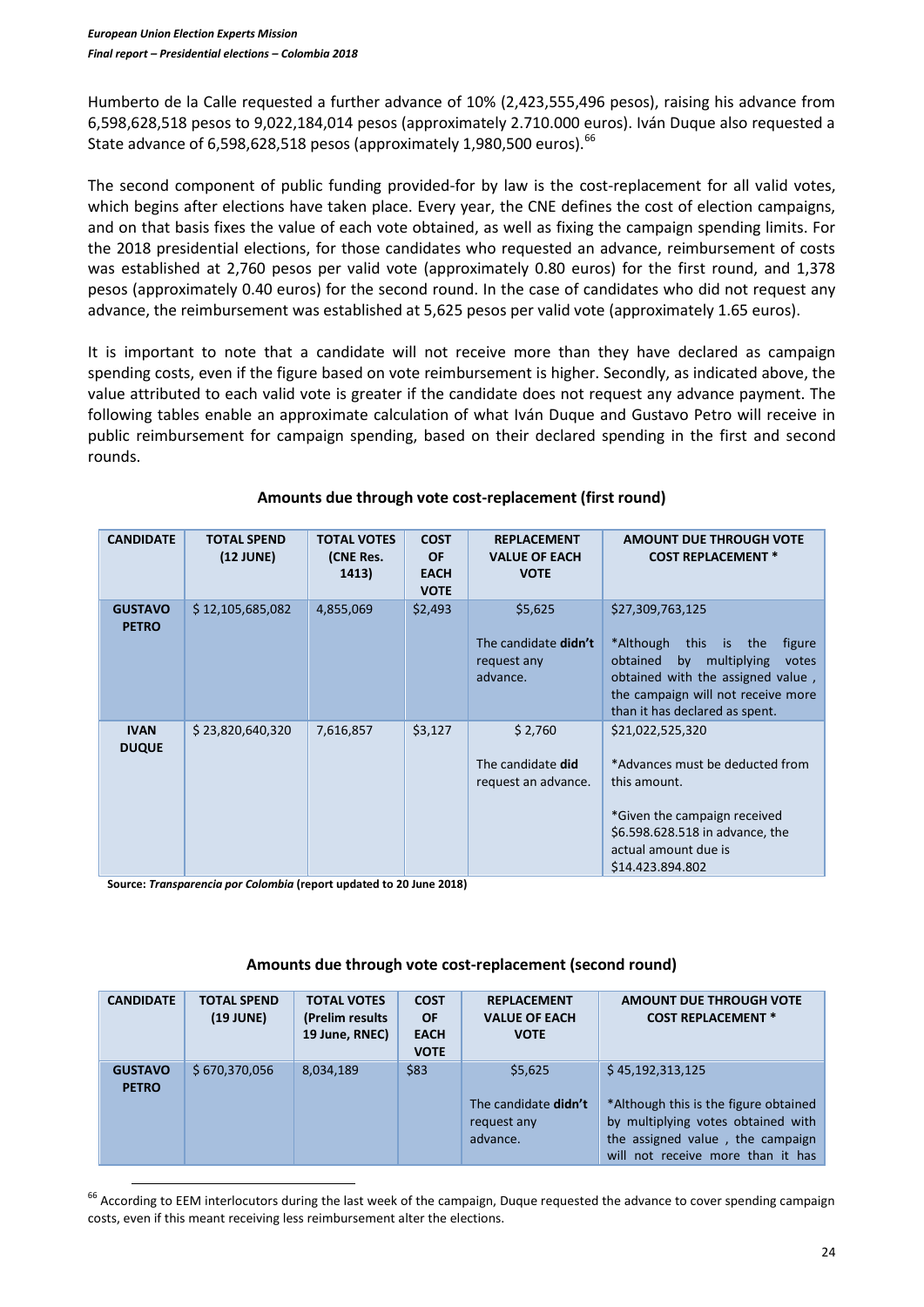|                             |                 |            |       |                                                     | declared as spent.                                                                                                                                                                                                                                                                                                                                                                  |
|-----------------------------|-----------------|------------|-------|-----------------------------------------------------|-------------------------------------------------------------------------------------------------------------------------------------------------------------------------------------------------------------------------------------------------------------------------------------------------------------------------------------------------------------------------------------|
| <b>IVAN</b><br><b>DUQUE</b> | \$8,328,303,371 | 10,373,080 | \$803 | \$2,760<br>The candidate did<br>request an advance. | \$28,692,700,800<br>* This figure is obtained by<br>multiplying votes obtained with the<br>assigned value. However, the<br>calculated amount is greater than<br>the spending limit for the second<br>round and in any case, the amount<br>disbursed is not greater than the<br>declared spend (minus advances), so<br>the actual amount to be disbursed<br>comes to \$4.375.891.371 |

 **Source:** *Transparencia por Colombia* **(report updated to 20 June 2018)**

Although the system allows candidates to request advances, it penalises them if they do so. In addition, a CNE Resolution, in line with article 11 of Law 1476/2011 establishes that if the candidate requests an advance, and reaches the threshold of 4% of valid votes, the reimbursement will be significantly less than had he not asked for an advance. Furthermore, candidates receive advances with delays, which does not help ensure that all candidates compete on a level playing field. In fact, the large parties have no interest in requesting advances, preferring to benefit from the full reimbursement after the elections.

According to EU EEM interlocutors, the cost-replacement system has a limited impact on the electoral process, given that in Colombia candidates must inevitably resort to private sources of funding, if available. The fact that some candidates present transparent reports on their spending does not contribute to a reasonable level of political competition, since those who have significant resources, or indeed personal wealth, are *de facto* in an advantageous position as compared to their competitors.

Private funding is characterised by lack of transparency. All EU EEM interlocutors confirmed that political actors do not report on all the private contributions they receive, and this constitutes the biggest problem in the context of finance. Fundamentally, since it is not possible to know the total amounts provided to candidate in private contributions, it is impossible to ascertain the origin of contributions. This in turn facilitates the entry of illegal money in campaigns.

*Transparencia por Colombia* verified the campaign reports submitted to the *Clear Accounts* application. At the time of this report's closing, the available information was updated to 20 June 2018. The candidates who took part in the first round of the presidential elections have until 28 June to consolidate all campaign spending information in Clear Accounts. For their part, the campaigns for Iván Duque y Gustavo Petro, who competed in the second round, the deadline to consolidate information in Clear Accounts is 18 July 2018. With regard to first round spending limits, Iván Duque spent 98% of the maximum amount, German Vargas Lleras 62%, Gustavo Petro 50%, Humberto de la Calle 44%, Sergio Fajardo 33%, Viviane Morales 10%, Jorge Antonio Trujillo 0,5%, Piedad Córdoba 0,1%. The *Comité promotor del voto en blanco, Partido de Reivindicación Étnica-PRE*, appear as registered in the Clear Accounts application, but to date have not reported any income or campaign spending.

| <b>CANDIDATE</b>                                                      | <b>TOTAL INCOME</b> | <b>TOTAL SPEND</b> | <b>SPENDING AS % OF MAXIMUM</b><br><b>ALLOWED</b> |
|-----------------------------------------------------------------------|---------------------|--------------------|---------------------------------------------------|
| <b>IVAN DUQUE</b><br>Partido Centro Democrático                       | \$23.377.537.249    | \$23.820.640.320   | 98%                                               |
| <b>GERMÁN VARGAS</b><br>Mejor Vargas Lleras<br>Partido Cambio Radical | \$15.718.700.000    | \$15.091.414.702   | 62%                                               |
| <b>GUSTAVO PETRO</b><br>G.S.C. Colombia Humana                        | \$14.468.357.000    | \$12.205.685.082   | 50%                                               |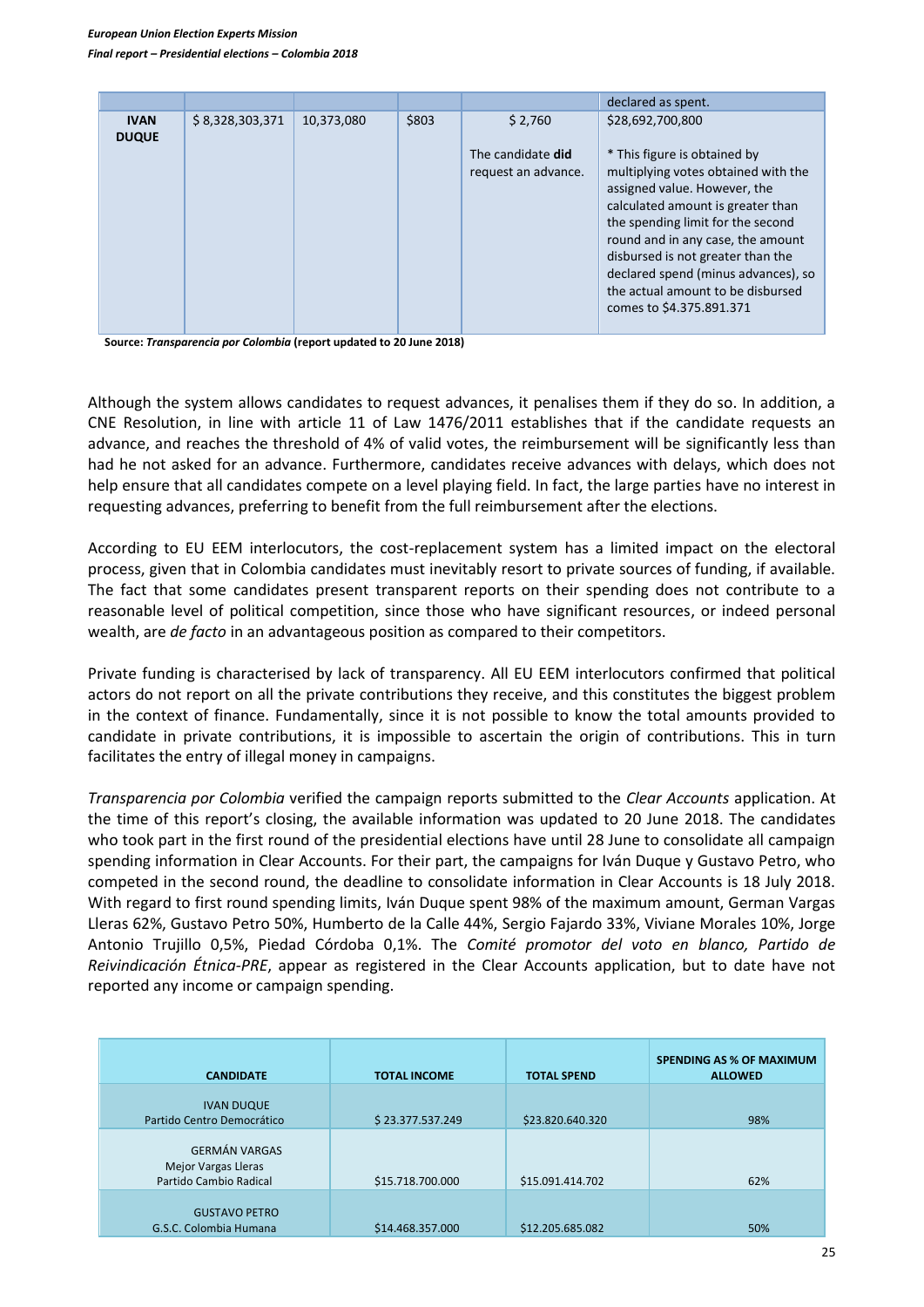#### *European Union Election Experts Mission Final report – Presidential elections – Colombia 2018*

| <b>HUMBERTO DE LA CALLE</b><br>Partido Liberal Colombiano                    | \$10.608.971.895 | \$10.616.239.595 | 44%  |
|------------------------------------------------------------------------------|------------------|------------------|------|
| <b>SERGIO FAJARDO</b><br>Coalición Colombia                                  | \$8.767.902.546  | \$8.107.934.047  | 33%  |
| <b>VIVIANE MORALES</b><br>Partido Somos (ALAS)                               | \$241.558.183    | \$241.558.183    | 10%  |
| <b>JORGE ANTONIO TRUJILLO</b><br>Movimiento Político Todos<br>Somos Colombia | \$120.582.000    | \$120.581.765    | 0.5% |
| PIEDAD CORDOBA<br><b>GSC Poder Ciudadano</b>                                 | \$30.000.000     | \$24.636.101     | 0.1% |
| <b>TOTAL</b>                                                                 | \$73.333.608.873 | \$70.228.698.795 |      |

**Source:** *Transparencia por Colombia* **(report updated to 12 June 2018)**

Campaigns' greatest costs were incurred on propaganda, transport and public events, followed by administrative costs. Although presidential campaigns cannot receive direct contributions from corporate entities, this prohibition is somewhat circumvented by the fact that political parties may contribute up to 20% of a campaign's maximum spend, and there are no restrictions on corporate donations to parties.<sup>67</sup> The CNE clarified<sup>68</sup> that that only parties with legal status could make contributions to the presidential candidates they had put forward or were supporting. Given that political parties do not have to report where they receive private contributions from, a party's donation to a campaign is very difficult to trace.<sup>69</sup> The CNE confirmed to the EU EEM and to *Transparencia por Colombia* that the Clear Accounts application would soon be updated to include this fundamental element of traceability, which would enable greater transparency of the private funding system for campaigns. The EU EEM considers that this change should be a priority and should be reflected in legislation.

#### *Campaign income and spending for the second round: an uncertain account balance*

Based on the criteria established by Law 996/2005, CNE Resolution 2586/2017 fixed the ceiling on campaign spending for the second round.<sup>70</sup>

According to the information available, as updated to 20 June 2018, Iván Duque declared income of 10,152,412,000 pesos (approximately 2,990,000 euros), and spending of 8,328,303,371 pesos (approximately 2,450,000 euros), amounting to 73% of the maximum allowed spending. Contrary to the first round, the Duque campaign has not reported any donations from individuals for the second round. As happened in the first round, the Duque campaign asked for an advance, of 3,952,412,000 pesos (approximately 1,160,000 euros). Seventy-one percent of the reported costs were spent on propaganda on the radio and television. For his part, Gustavo Petro has not yet reported any income, although he has declared that his campaign spent 670,370,056 pesos (about 198,000 euros). So far, 86% of the reported costs were related to electoral publicity. Surprisingly, the Petro campaign, which never asked for any advance, reports having spent just 6% of the maximum amount allowed.

 $\overline{a}$ 

 $70$  In line with article 4 of CNE resolution 2586/2017 del CNE, where an advance is requested, 50% of it must be spent on political propaganda and the rest on other costs related to campaign activities.

<sup>&</sup>lt;sup>67</sup> Constitucional Court decision n° C-1153/2005.

<sup>68</sup> CNE Resolution n°0989/2018.

<sup>69</sup> As *Transparencia por Colombia* reported in its report updated to 20 June, "*the Iván Duque presidential campaign arranged several loans with the Centro Democrático party, which to date jointly amount to \$3.400.000.000 (\$2.700.000.000 pesos in the first round and 700.000.000 in the second). Faced with this reality, it remains necessary to establish the origin of these resources. As noted in previous reports, these monies do not belong to the political organisation, indicating that other persons or corporations have contributed to the campaign via the party. It is therefore important that the Duque campaign specify the details of the loan agreements, including agreed interests.*"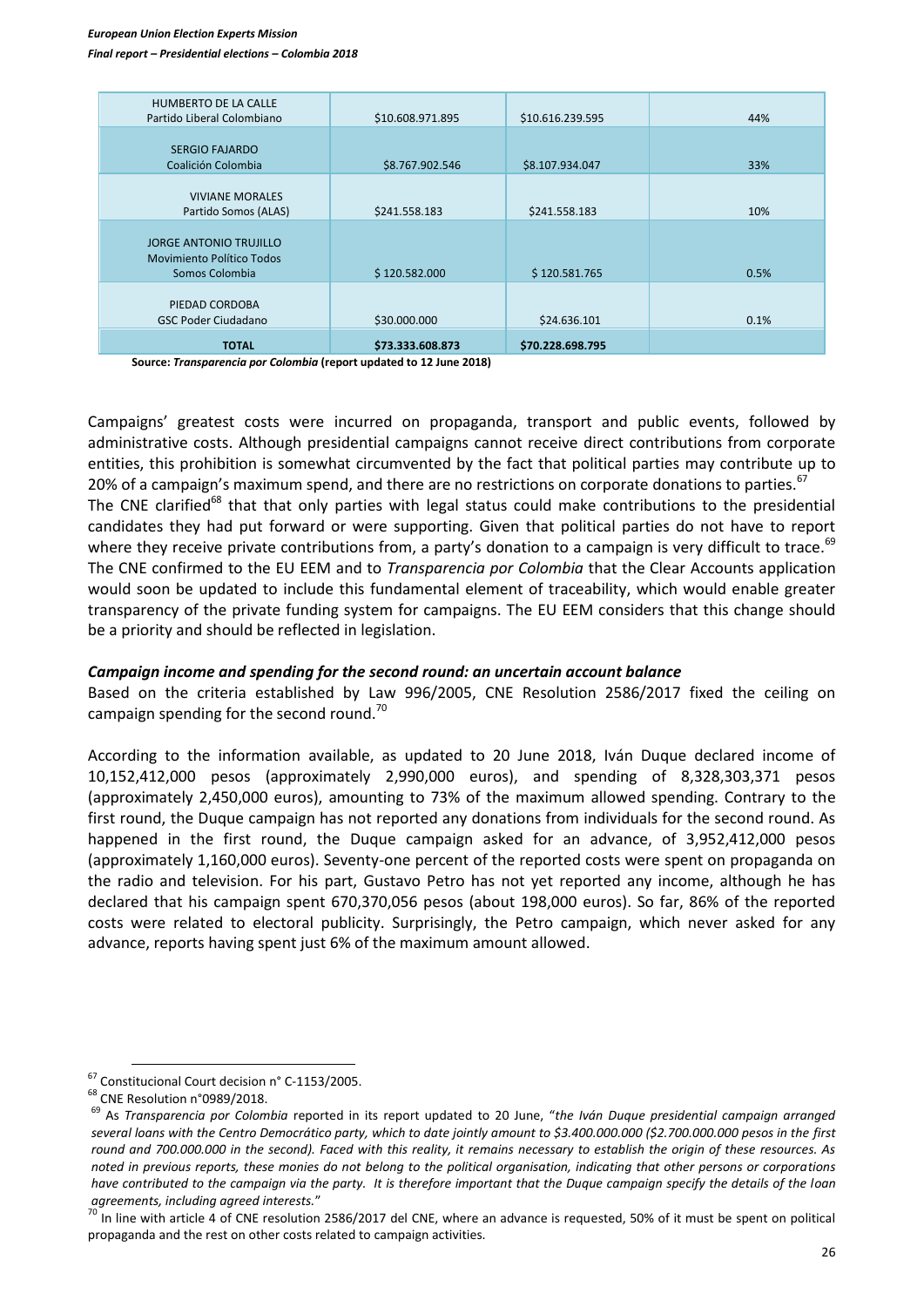#### *European Union Election Experts Mission Final report – Presidential elections – Colombia 2018*

| Candidate            | Total income                 | <b>Total spending</b> | % of the maximum        | <b>Advance request</b>        |
|----------------------|------------------------------|-----------------------|-------------------------|-------------------------------|
|                      | (updated to 20 June)         | (updated to 20 June)  | campaign spending       | for the 2 <sup>nd</sup> round |
|                      |                              |                       | allowed (11.335.756.166 |                               |
|                      |                              |                       | pesos)                  |                               |
| Iván Duque           | \$10.152.412.000             | \$8.328.303.371       | 73%                     | YES                           |
|                      | (\$6.200.000 from private    |                       |                         | (53.952.412.000)              |
|                      | resources and \$3.952.412 as |                       |                         |                               |
|                      | advance)                     |                       |                         |                               |
| <b>Gustavo Petro</b> | S 0                          | \$670,370,056         | 6%                      | <b>NO</b>                     |

**Source:** *Transparencia por Colombia* **(report updated to 20 June 2018)**

# *Campaign funding: dispersal of legal provisions and lack of detail cause different interpretations, once again*

Since Humberto de la Calle did not reach the required threshold (set at 4% of the valid votes), he does not meet the criteria for receiving public funding $<sup>71</sup>$  and should therefore return the advance he received.</sup> However, the applicable legislation is contradictory and imprecise regarding the obligation to return monies obtained. In fact, according to article 11 of Law 996/2005, all advances must be returned if the candidate did not reach the 4% threshold. In contrast, article 22 of Law 1475/2011 establishes that the beneficiary of any advance must return it in its entirety within three months of the declaration of results, except in the case of presidential elections. In this case, the candidate would not be obliged to return what was received as an advance, so long as it was spent in accordance with the law.

Although the CNE magistrates did not take a common position on the subject, a majority of those with whom the EU EEM discussed the subject tended to be in favour of the provision which favoured the candidate (as established in article 22 of Law 1475/2011). In any case, deciding on this subject will be the responsibility of the next CNE which will be nominated by the incoming Congress in September 2018. In the meantime, de la Calle cannot know if he will receive reimbursement or not, and in addition to his State advance, he had taken out a private loan of 1,500,000,000 pesos (approximately 450,000 euros). A crowdfunding campaign (*#UnaVacaPorDeLaCalle*) was launched to cover his debt, which raised 728,136,388 pesos (approximately 215,000 euros) before it closed on 19 June.<sup>72</sup>

#### **X. MEDIA**

 $\overline{a}$ 

# *A. MEDIA LANDSCAPE*

The Colombian Constitution guarantees freedoms of expression and of information (in its articles 16 and 20), as well as the freedom of association (in article 38) and freedom for journalism (article 73). The legal framework regulating the media is established by a collection of laws and regulations which provide the framework for audiovisual media and telecommunications. Among these, most noteworthy are Law 72/1989 on the right to public broadcast media, Law 14/1991 regulating broadcast media and Law 335/1996 on the establishment of private television. It is generally considered that the legal framework within which these media carry out their activities generally provides all necessary guarantees for journalists, professional media associations, and groups defending freedom of the press.

As highlighted in the EU EEM report on the legislative elections, Colombia has an extensive range of media including two national daily newspapers, local press in the main cities, public and private radio and television broadcasters at national, departmental and municipal levels, and numerous websites with political content.

# *B. FREEDOM OF EXPRESSION AND WORKING CONDITIONS FOR JOURNALISTS*

In general, conditions are difficult for the media and journalists throughout the country have to face high levels of violence, including physical assaults and threats. (*see EU EEM Final Report on legislative elections).* At local level, threats tend to be more frequent and dangerous. Politicians and parties regularly demand censorship and defame journalists. Given the fear generated by such situations, self-censorship is common.

<sup>71</sup> Article 11 of Law 996/2005 establishes that *"In order to qualify for the reimbursement of vote costs, a presidential candidate must have obtained at least 4% of all valid votes cast. Whoever does not reach this threshold will not be entitled to State campaign funding through the vote-reimbursement system, and will have to return all State funding obtained."* <sup>72</sup> [https://vaki.co/vaki/UnaVacaPorDeLaCalle.](https://vaki.co/vaki/UnaVacaPorDeLaCalle)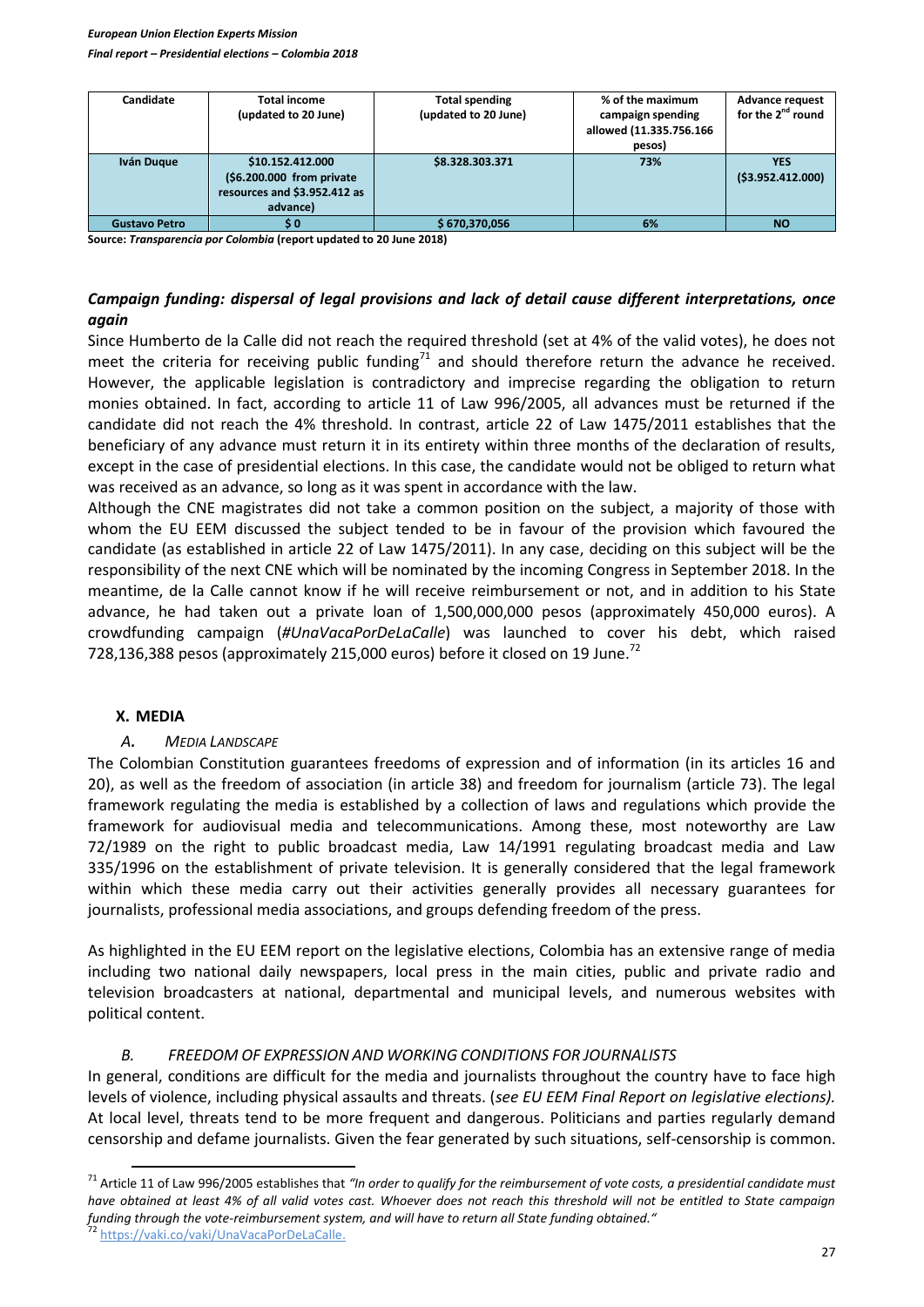In a positive development, threats and violent incidents have diminished since the signing of Peace Accord. False news is constantly spread through Whatsapp and Twitter, and contaminates Colombian public opinion, particularly during campaign periods.

# *C. ACCESS TO THE MEDIA IN ELECTORAL PERIODS*

In order to make their programmes known and generate support, presidential candidates have the right to carry out various propaganda activities, both in public space and in the media. These dispositions can be found in Law 130/1994, Law 996/2005, Law 1475/ 2011 and some CNE resolutions. Presidential candidates' rights regarding access to the media include i) free airtime on private radio and television ii) free airtime on public radio and television iii) paid-for space on radio and television and in the printed press. In order to disseminate their manifestos, for one month starting not sooner than 60 days before the elections and ending not later than 8 days before polling, presidential candidates have the right to free airtime in private radio and television channels, paid for by the State, and allocated by a CNE draw. Finally, paid-for television services such as cable subscription companies may not broadcast any election propaganda related to the presidential race, even if they are transmitted by foreign channels.

For the first time, the CNE granted daily two-minute spots on primetime television to all presidential candidates and to the registered committee promoting blank votes, for one month between 9 April and 9 May.  $^{73}$  On 9 April 2018, the candidates and the blank vote promoting committee all produced a fiveminute spot which were to be broadcast across all State, public and private radio and television channels, to maximise the opportunity to transmit their government programmes. On 16 May, the presidential candidates and blank vote promoting committee appeared for 10 minutes each to close their campaign, and again these appearances were to be transmitted across all radio and television channels.

On 1 June 2018,<sup>74</sup> the CNE drew lots to assign television airtime to the two second round candidates. The assigned airtime was to be broadcast between 5 and 15 June by the four national television channels, the eight public regional television channels and the 21 local television channels. On 7 June, the two candidates were offered five minute appearances to present their programme, and on 15 June they were granted 10 minutes each to close the campaign.

# *D. CANDIDATE DEBATES*

The first round election campaign included 37 debates between candidates, as well as over 80 public events which most candidates took part in. During the second round campaign period, both candidates were invited to three television debates, including a final face-to-face, which was due to be held by private television Caracol TV on 15 June. However, the candidates did not confirm their attendance at any of these debates, so eight public regional stations<sup>75</sup> invited the contenders to a debate on 14 June, extending the invitation to the three most important private national television stations, Caracol, Canal 1 and RCN. The three television stations accepted the proposal, as did Gustavo Petro.

Gustavo Petro stated, on 7 June, that Iván Duque had cancelled all the debates and that his behaviour was "*always the same, and due to fear of an in-depth debate about the situation in Colombia."* On the same day, Duque responded from Barranquilla stating he was ready for the debates, as he had been during the four months of the earlier campaign. However he did not officially confirm his attendance at any future debate.

On 13 June, the eight public regional television stations cancelled the debate given there was no agreement between the two candidates, as well as due to technical and logistical difficulties due to short notice and the lack of confirmation of attendance from one of the participants. The television channels explained that

 $\overline{a}$ <sup>73</sup> CNE Resolution n° 0887/2018, 27 March 2018.

<sup>&</sup>lt;sup>74</sup> CNE press release 1 June n°196. [https://twitter.com/CNE\\_COLOMBIA/status/1002655768619966466](https://twitter.com/CNE_COLOMBIA/status/1002655768619966466).

<sup>&</sup>lt;sup>75</sup> Teleantioquia, Telecaribe, Telecafé, Teleislas, Canal TRO, Telepacífico, Canal Trece and Canal Capital. The debate was due to take place in the studios of Canal Capital en Bogotá.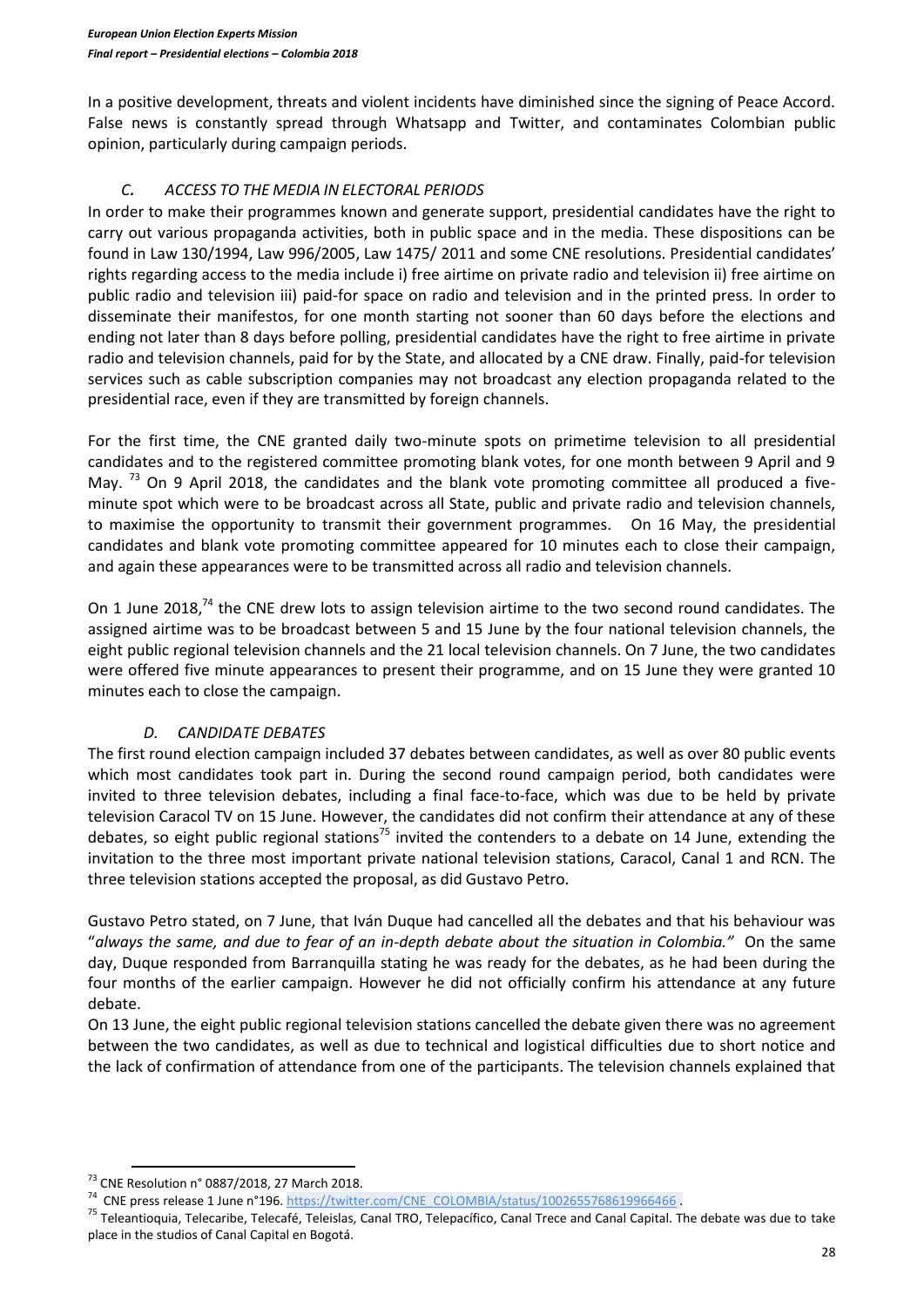they had a duty to neutrality, pluralism and impartiality and that the presidential debate could only be held if both candidates agreed to take part.<sup>76</sup>

On 14 June, the President of *Coalición Petro Presidente* and the Minister of Interior<sup>77</sup> asked the CNE to decide whether Gustavo Petro had the right to demand a debate even if Iván Duque did not take part. The same day, the CNE failed to reach a decision by majority vote<sup>78</sup>, and dropped the issue without a resolution.

From a strictly legal perspective, article 23 of Law 996/2005 establishes that during the presidential campaign, the political parties or movements, social movements or groups which register a candidate for the Presidency of the Republic, have the right to take part in three debates of 60 minutes each, at the request of all or some presidential candidates, covering the topics and following the agreement outline in the request.

Furthermore, the Constitutional Court stated that this obligation does not apply merely to the first round but also to the second round, since the law makes no distinction between them.<sup>79</sup> Taking these elements into account, the EU EEM takes the view, as publicly expressed by the MOE, that while Iván Duque has the right to not participate in a debate, his absence cannot infringe on candidate Gustavo Petro's right to insist that a debate be arranged by a public television station in accordance with article 23 and as interpreted by the Constitutional Court.

The Mission is not convinced of the need to ask the CNE to take a position, given that the Constitutional Court had already expressed itself clearly on the matter. In addition, the CNE's failure to decide created greater uncertainty regarding the application of the existing legislation on debates, and since it did not make use of its ample regulatory powers to comply with the law's provisions, it failed to support the aim of the debates, which is to inform voters about the political options and the competing candidates.

This high degree of uncertainty resulted in Gustavo Petro being present at the *Canal Institutional* television studios on the day before the second round of the presidential elections and, noting, after waiting for 15 minutes, that Iván Duque was not coming. Petro then carried out a discussion with some journalists present, as well as with some members of his campaign team, and this conversation was transmitted through the candidate's Facebook and Twitter pages. It is important to note that *Canal Institucional* did not broadcast the exchange, but rather, it continued to broadcast the pre-recorded spots prepared by both candidates. At the same time, Iván Duque and Martha Lucía broadcast from Duque's Facebook page, discussing their government programme for the following four years.

The EU EEM considers that debates between numerous candidates prior to the first round, and those between just two candidates before the second round, cannot be put into the same category. A debate between the two final candidates would have enabled people to be better informed when casting their vote in the second round. The EU EEM considers that this subject merits regulatory reform so that there be clarity in the future, and no CNE interpretation may affect that definite provision, which will naturally have to respect campaigning candidates' rights and responsibilities.

In conclusion, the EU EEM considers that the main aim of debates is to provide citizens with information about their electoral options and that, as such, this aim should take precedence over other considerations. In this respect, the media should have provided the facilities to enable the debates, leaving it to each candidate whether they choose to take part or not.

 $76$  The same day, former minister Carlos Holmes Trujillo, a member of Duque's campaign team asserted that the debate was unnecessary. In his opinion, voters had taken the opportunity to listen to all candidates during the 37 debates of the first round campaign and it was not necessary at this stage to listen to them individually.

<sup>&</sup>lt;sup>77</sup> Speaking as President of the Election Monitoring and Standards Commission

<sup>78</sup> CEC article 20: " Modified. *Law 96 of 1985, Article 7º. In CNE meetings, the quorum shall me half plus one of all members, and decisions in all cases shall be adopted by two thirds of all members."*

<sup>79</sup> Constitutional Court ruling C-1153/05, 11 November 2005.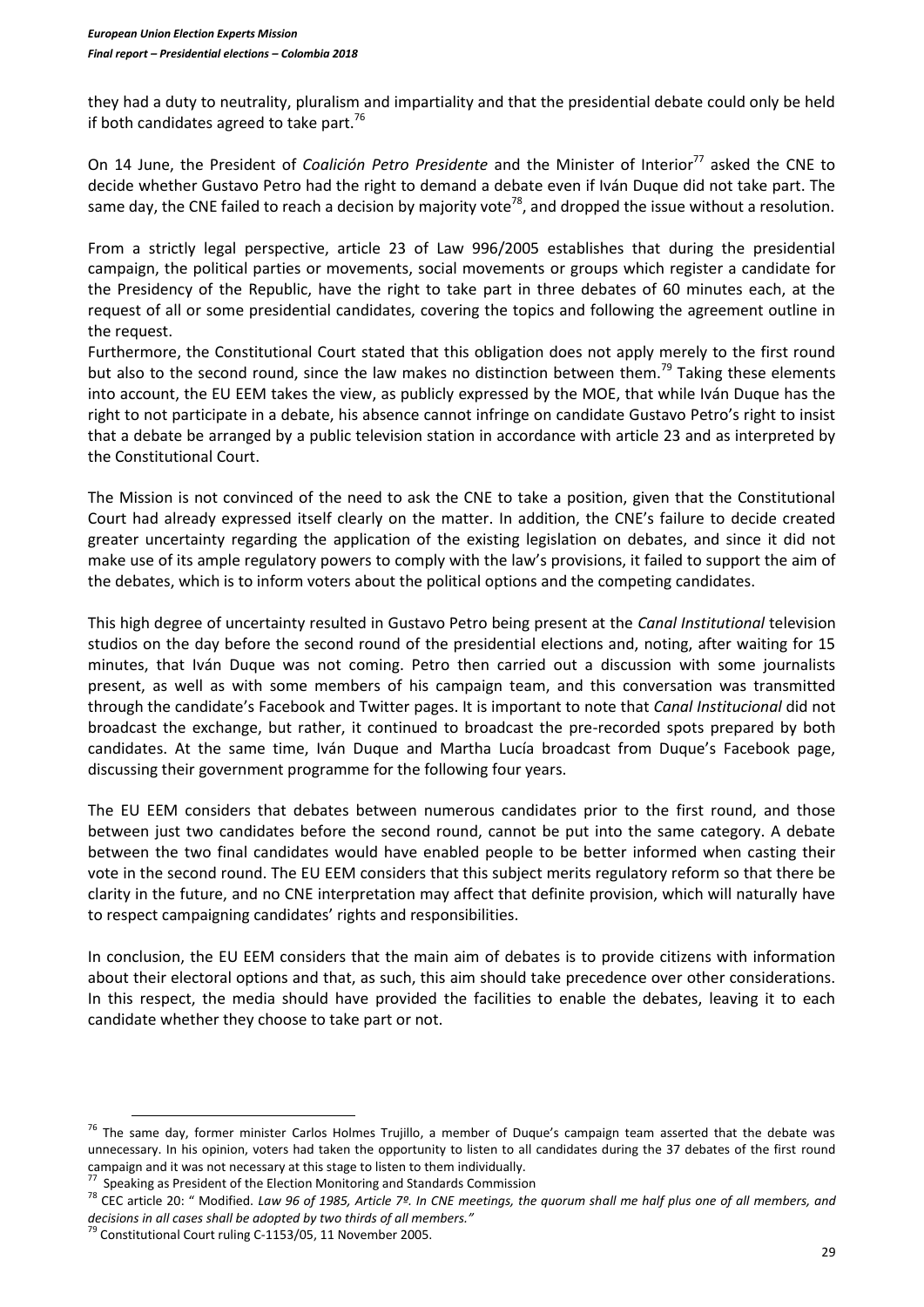#### **XI. PARTICIPATION OF VULNERABLE GROUPS**

Colombia has signed and ratified the vast majority of international and regional conventions against discrimination against women, ethnic minorities, and people with disabilities. These include the International Convention on Elimination of all Forms of Racial Discrimination (CERD, 1996), Convention on the Elimination of All Forms of Discrimination against Women (CEDAW, 1979) and the Convention on Rights of Persons with Disabilities (2006), among other international instruments. In the regional context, Colombia is a signatory to and has ratified Inter-American Convention on the granting of political Rights to women (1948), the Inter-American Convention on the Elimination of All Forms of Discrimination Against Persons with Disabilities and the Inter-American Convention against Racism, Racial Discrimination and Related Forms of Intolerance (A-68, 2013).<sup>80</sup>

The 1991 Constitution recognises that all Colombians are equal before the law and have the right to be free of discrimination for reasons of gender or race, and it gives the State the responsibility of taking measures which promote equality for groups which have been discriminated against or marginalised, as well as to protect people with physical or mental disabilities.<sup>81</sup>

#### *A. WOMEN'S PARTICIPATION*

The Colombian voter register includes 18,725,205 women (50.81% of all entries). Although the proportion of women on the register is slightly higher than of men, matched against the most recent census data $^{82}$  in 11 of the 32 departments and in Bogotá, more men were registered than women, which could indicate under-registration of women in these locations.<sup>83</sup> Given that eight of these 11 departments have overall low registration rates, it could be inferred that sub-registration concerns women more than men.<sup>84</sup> Nonetheless, it is not possible to establish what proportion of women turned out to vote as the RNEC has not provided data disaggregated by gender.

For the first time in Colombian history, the Vice-President of the country will be a woman - Martha Lucía Ramírez. Of the six candidacies in the first round of the presidential elections, three included women as candidates for Vice-President. Indeed, as well as Ramírez (*Centro de Democrático*), Ángela María Robledo ran with *Coalición Petro Presidente*, Claudia López ran for *Coalición Colombia Humana,* and Clara López for *Partido Liberal-ASI*.

Two women, Piedad Córdoba (*Movimiento Poder Ciudadano*) and Viviane Morales (*Partido Somos*) withdrew their candidacies on 9 April and 2 May respectively, removing the opportunity for Colombians to vote for a woman in the presidential election. Piedad Córdoba cited personal reasons for her withdrawal, while Viviane Morales referred to financial reasons. Both agreed that the media had discriminated against their candidacies, for example not inviting them to the presidential debates held in Barranquilla y Medellín.<sup>85</sup>

#### *B. PARTICIPATION OF INDIGENOUS AND AFRO-COLOMBIAN PEOPLE*

Colombians who declare themselves to be indigenous or Afro-Colombian make up 4% and 11% of the population respectively. <sup>86</sup>

 $80$  Colombia signed the A-68 in September 2014, but has not ratified it yet.

<sup>81</sup> Article 13. Article 43 specifically emphasises the equal rights of men and women.

<sup>82</sup> According to projections by the *Departamento Nacional de Estadística* (DANE), Colombia has a population of 48,203,405 people, of whom 24,130,117 (50.16%) are women. Colombia is currently carrying out a census, the first since 2005. [https://goo.gl/3ikLB3.](https://goo.gl/3ikLB3)

<sup>&</sup>lt;sup>83</sup> These departments are: Amazonas, Arauca, Caquetá, Casanare, Guainía, Guaviare, Magdalena, Putumayo, Sucre, Vaupés and Vichada. Source: RNEC.

<sup>84</sup> Page 225. Maps and electoral risks, MOE, February 2018.

 $85$  After she withdrew from the race, Morales backed Iván Duque's candidacy. Morales withdrew so late in the race – little more than 3 weeks before the first round - that ballots were being printed and she appeared on them. The RNEC decided that votes for Morales would be recorded for purely statistical purposes. Piedad Córdoba did not support any of the candidates who remained in the running. Se[e https://goo.gl/MYBiPK](https://goo.gl/MYBiPK) an[d https://goo.gl/evVczU.](https://goo.gl/evVczU)

<sup>&</sup>lt;sup>86</sup> Figures from the 2005 census, which included a checkbox for self-declaring ethnic origin. Other studies estimate that Afro-Colombians to make up closer to 30% of the population. The census currently underway also includes a checkbox for declaring ethnic origin.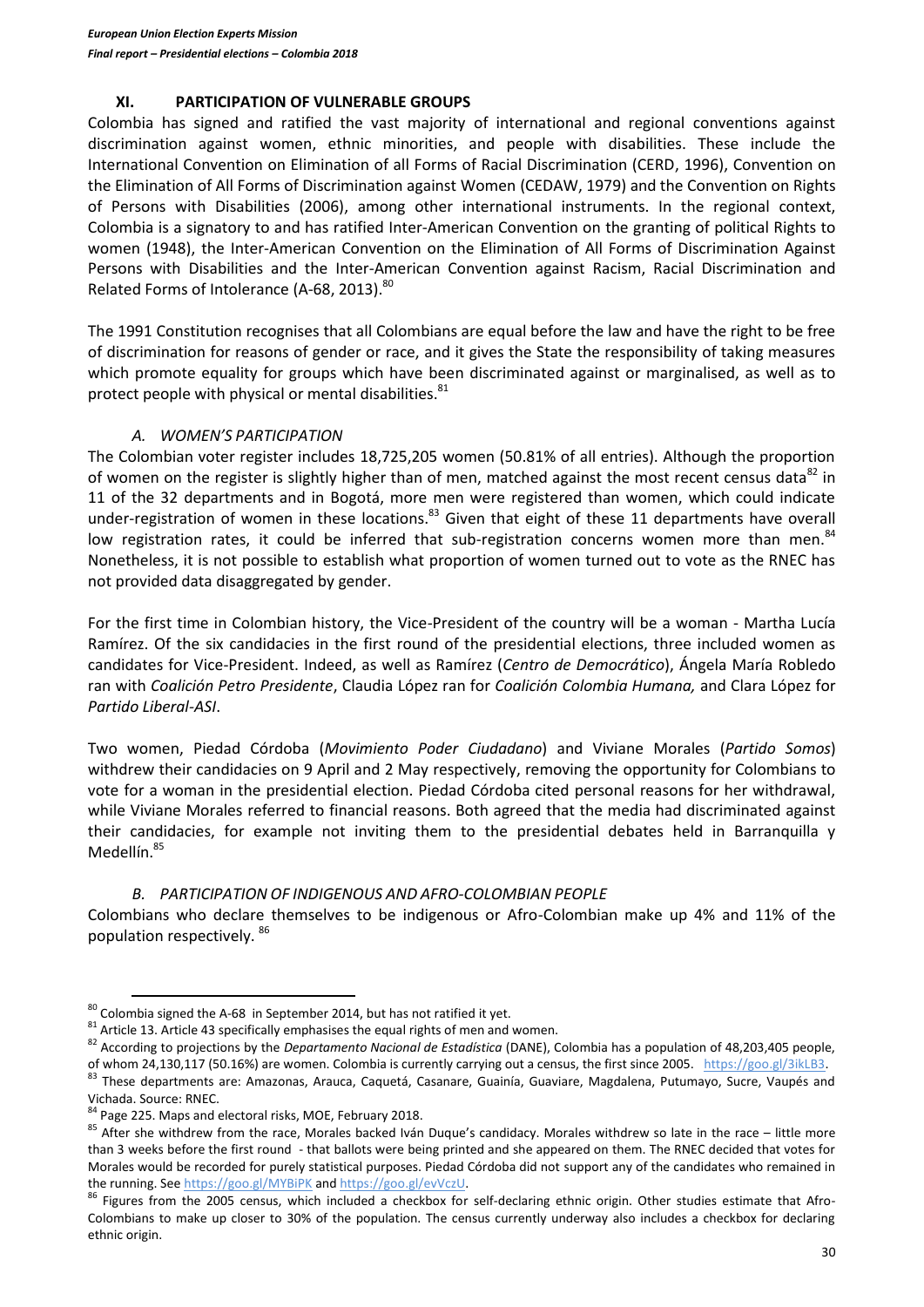Of the six candidate teams competing in the elections, only the *Todos Somos Colombia* movement put forward an Afro-Colombian candidate, Freddy Obando Pinillo, who ran as a candidate for the Vice-Presidency. Piedad Córdoba, of Afro-Colombian origins, asserted that her ethnicity had contributed to the reasons for her withdrawal.<sup>87</sup>

In general, the obstacles faced by indigenous and Afro-Colombian communities, who traditionally experience high rates of poverty and marginalisation,<sup>88</sup> were not addressed by the presidential campaign agendas, beyond declarations made by the candidates. $89$  In general, indigenous groups were better represented by Gustavo Petro's candidacy than others, as his coalition, *Petro Presidente*, included the indigenous party *Movimiento Alternativo Indígena y Social* (MAIS), and further, received the support of the *Organización Nacional Indígena de Colombia* (ONIC), one of the main indigenous institutions in the country.<sup>90</sup>

#### *Congressional election results in indigenous and Afro-Colombian constituencies*

The indigenous and Afro-Colombian communities have special constituencies in the Senate and the House of Representatives, in which candidates with the corresponding ethnic origin compete, after they have been approved by the legally-constituted institutions of these communities (*see section 11.2 Participation of Indigenous and Afro-Colombian communities in the EU EEM Final Report on legislative elections).*  Because the voter register does not differentiate between ethnicities and there is no specific ballot for these constituencies, voters choose themselves whether to vote for the special constituencies for indigenous people and Afro-Colombians or for the ordinary House and Senate constituencies. This approach could impact the representativeness of indigenous and Afro-Colombians, since any voter, regardless of ethnicity, can vote for the special constituencies, and at the same time, voters for the special constituencies are not able to vote for the ordinary constituencies, which is not in line with international best practice in this area.<sup>91</sup> The combined effect of these two factors tends to distort the electorate which has the right to vote in the special indigenous and Afro-Colombian constituencies in the House and the Senate.<sup>92</sup>

In past legislative elections, the blank vote has tended to be the most voted-for option in indigenous constituencies for the Senate (68,19%) and the House of Representatives (58,96%). Given that the Constitution provides for elections to be repeated if the blank vote wins a majority<sup>93</sup> it is arguable that the CNE should organise fresh elections in these constituencies, in application of this legal provision. Some EU EEM interlocutors have argued, however, that repeat elections are only due if the blank vote wins a majority in the whole elected body, not just in two constituencies. Others, in contrast, point to the particular nature of these constituencies and suggest this provides justification for holding new elections. At the timing of writing this final report, the CNE had not pronounced itself on the subject. Regardless of the decision taken, the EU EEM considers that a repeated election would highlight the weaknesses of existing provisions for ensuring representation of indigenous and Afro-Colombian communities, as it could be expected that all Colombians would be invited to vote in these hypothetical elections.

# *C. PARTICIPATION OF PEOPLE WITH DISABILITIES*

The Electoral Code states that voters who require assistance may be helped by a person of their choice. Polling staff, party representatives, RNEC employees and public forces may not assist voters. The law does not limit how many people may be assisted by the same person, which may leave open an opportunity for possible coercion of people with a disability, and violations of their right to a secret vote.

 $\overline{a}$ 

93 Article 258, Constitution.

<sup>87</sup> See [https://goo.gl/YQTX4t.](https://goo.gl/YQTX4t)

<sup>88</sup> See [https://goo.gl/HSiwvK.](https://goo.gl/HSiwvK)

<sup>89</sup> See [https://goo.gl/v8EhUf.](https://goo.gl/v8EhUf) 

<sup>90</sup> See https://goo.gl/YxLgEb.

<sup>&</sup>lt;sup>91</sup> "...It may also be foreseen that people belonging to national minorities have the right to vote for both general and national minority lists." Paragraph 23, Code of Good Practice in Electoral Matters. Venice Commission 2002.

<sup>92</sup> The Senate has one indigenous-reserved constituency (two representatives) and the House of Representatives has another. Afro-Colombians have a special constituency in the House, with two representatives.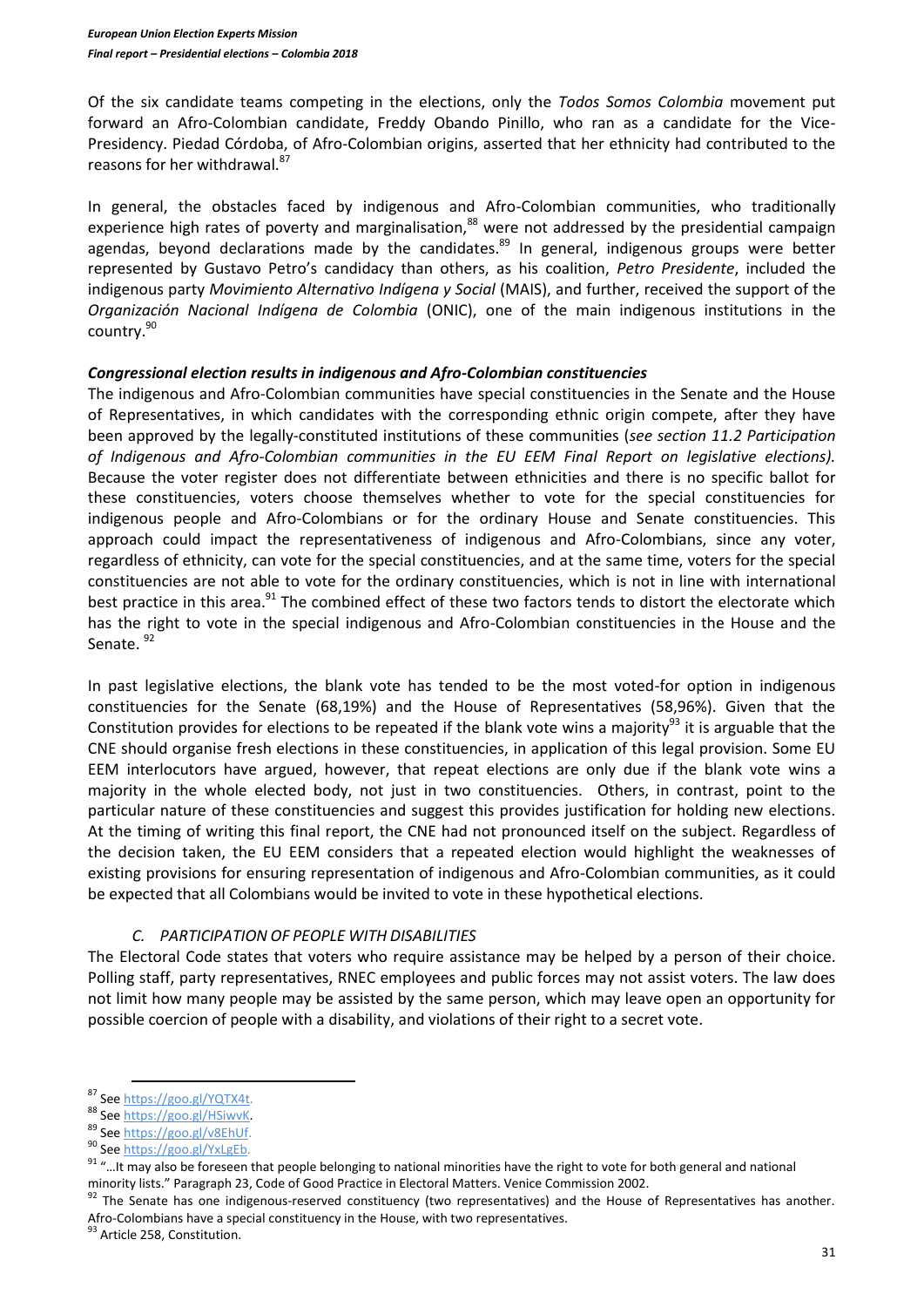Some 1.2 million voters with a visual disability had the opportunity to vote without assistance, using ballots written in Braille, thanks to an agreement between the National Institute for Blind People *(Instituto Nacional de Ciegos,* INCI*)* and the RNEC. Braille ballots were available for voters who requested them in the voting centres, both in the first and second round of elections. According to the INCI, some 90,000 Braille ballots were distributed.

As happened in the legislative elections on 11 March, many voting centres were difficult to access for people with mobility restrictions. The authorities have not fully implemented the recommendations made to Colombia by the UN Committee on the Rights of People with Disabilities94 the objective of which was to ensure that all election procedures, buildings and materials were accessible to all voters, whether in urban or rural areas.

## *D. PARTICIPATION OF LGBTI PEOPLE*

Colombian society has a high degree of tolerance regarding sexual diversity, which is reflected in legislation which guarantees rights to political participation for LGBTI people, including the right to make gender amendments to the Civil Register and identity cards.<sup>95</sup> Although no candidate expressed negative views regarding the interests of LGBTI groups, some members of these groups expressed their concern to the EU EEM that a Duque victory could lead to reversals of some of the freedoms and guarantees achieved, given that Duque was supported by political parties and personalities of a conservative nature.

#### **XII. NATIONAL AND INTERNATIONAL ELECTION OBSERVATION**

Election observation in Colombia is regulated by CNE Resolution 447/1997, which establishes election observers' rights and responsibilities, and their requirement to be accredited by the CNE in order to carry out their duties. In addition, article 45 of the 2011 Law 1745 makes reference to observation organisations' right to monitor election processes in Colombia.

A network of civil society organisations committed to improving democratic processes exists in Colombia. A notable example concerns the *Misión de Observación Electoral* (MOE), which carried out long-term observation and published reports on the various stages of the election process. The MOE also actively participated in the Election Monitoring Committees at national and departmental level. For the first round election day, the MOE deployed 3,524 short-term observers to 523 municipalities, and for the second round on 17 June, it deployed 3,414 observers. The MOE observations contributed to generating trust in the process among political actors and, particularly, to dispelling suspicions of a possible fraud around the results forms, which affected the electoral mood between the two rounds. For its part, *Transparencia por Colombia* is dedicated to combating corruption and whose activities include drawing up reports on compliance with campaign financing policies.

The CNE accredited international missions from the European Union, the Organisation of American States (OAS), the Carter Center and UNASUR, among others. The OAS deployed 35 observers for each of the election rounds. Its preliminary statement following the second election day, the OAS highlighted the high turn-out and the lack of any candidate debates prior to the second round, and recommended that electionrelated legislation be better organised, and that deadlines be established for the submission of electoral appeals.

The CNE and RNEC also invited members of election administrations and other people connected to election observation, politics<sup>96</sup> and academia, to attend the two election rounds. These guests worked under the auspices of the *Misión de Observación Internacional*, which deployed two days before election days and whose activities were largely directed by the CNE and the RNEC, as well as receiving significant media coverage and institutional support. The EU EEM considers that the organisation and financial

95 Decree 1227 de 2015. Ministry of Interior.

 $\ddot{\phantom{a}}$ 

<sup>&</sup>lt;sup>94</sup> Final observations on initial report on Colombia, Committee on Rights of People with Disabilities, August 2016.

<sup>&</sup>lt;sup>96</sup> On 14 May, the CNE revoked the accreditation of one of its invited guests, Lorena Ruiz-Huerta, member of a regional parliament from Spain, for having clearly expressed her support for one of the two candidates in the second round. (Resolution 1439 /2018) [https://goo.gl/GYRHRV.](https://goo.gl/GYRHRV) Participation of politicians inexperienced in election observation has opened a debate about how appropriate it is to include them as members of international observation missions.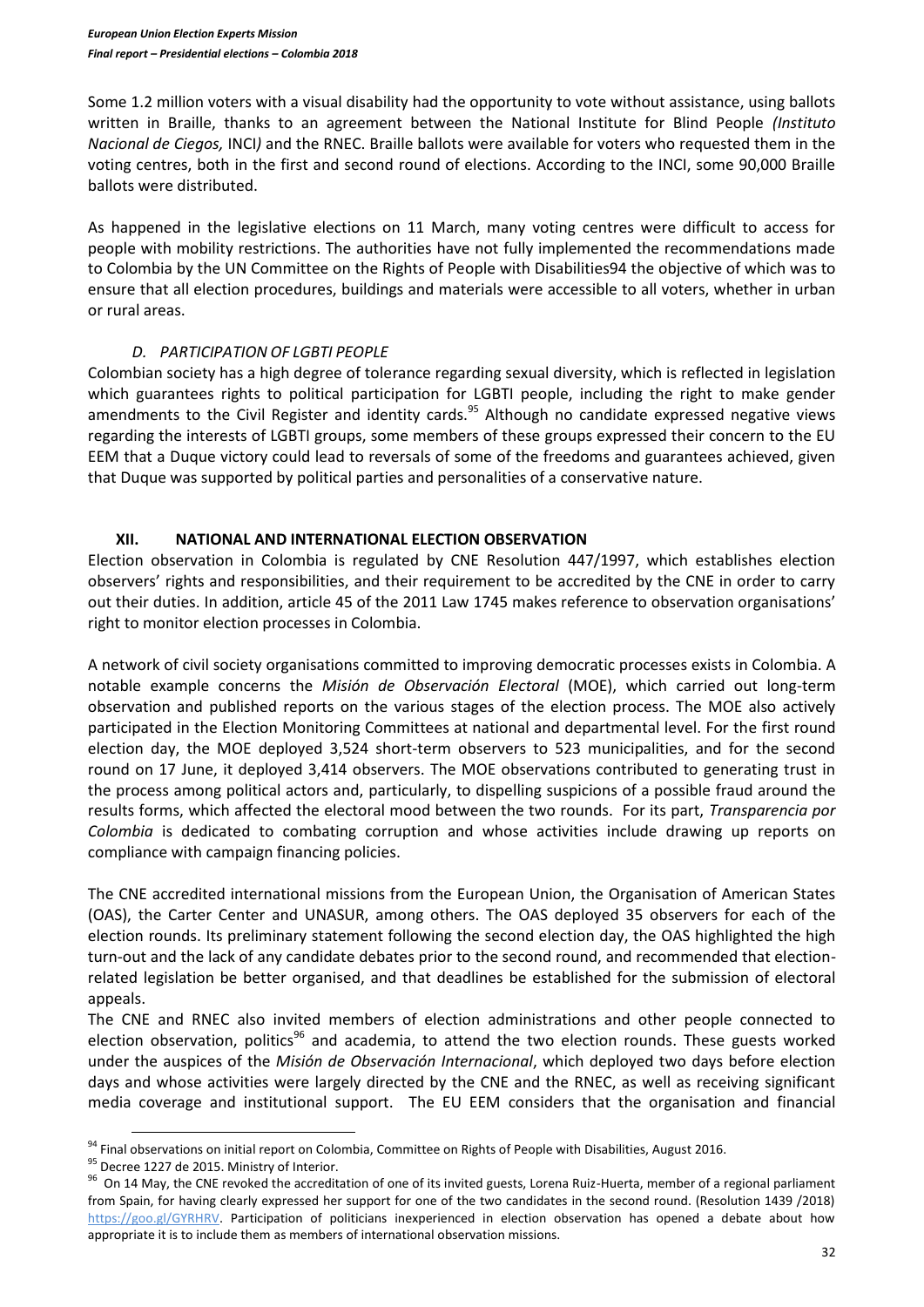support of an election observation mission by the election authorities is misleading regarding the objectives of independent election observation, in line with the Declaration of Principles for International Election Observation and the Code of Conduct for International Election Observers, which have been signed by the pain international organisations with experience in this area.

## **XIII. ELECTION DAYS AND RESULTS ANNOUNCEMENTS (FIRST AND SECOND ROUNDS)**

The EU EEM did not carry out systematic observation on the election days, although it did visit several voting centres and aggregation commissions in Bogotá and its outskirts, where it observed voting, counting and results consolidation processes. Both on the first and second election day, the Mission was present in the Joint Control Room (*Puesto de Mando Unificado*, PMU) at the Ministry of Interior, from where security and logistics activities were coordinated and where updates on the process were received regarding how voting was proceeding, as well as in the RNEC and CNE information centre, where (preliminary) results were collected and announced. Both election days were supported by 116,000 members of the police and the army, coordinated by the Ministries of Interior and Defence, "*Plan Democracia 2018*", the main aim of which was to ensure that the elections could take place without disruption.

For both election days, the RNEC installed biometric verification devices in 4,714 voting centres in 15 locations, principally in the Caribbean region. These devices enabled identification of voters and prevented impersonation. Voting took place over the course of eight hours (from eight in the morning until four in the afternoon), and, contrary to good electoral practices, there was no provision to allow people still queuing at closing time to vote.

Just as in the March elections, the RNEC launched a system implemented by subcontracted companies to collate and announce preliminary results within a few hours of the close of voting, based on results forms at the 96,724 polling stations in the country and abroad. Information was communicated by telephone to national data processing centres. The preliminary results only had informative value and could not be considered official, unlike the results processed by the aggregation commissions at municipal, departmental and national levels.

Nonetheless, the preliminary count enabled voters and candidates alike to be swiftly informed about which candidates would pass to the second round, and who won the presidential elections. The RNEC invested significant financial and human resources in the preliminary count. Thus, within a few minutes of the close of polling in both rounds, a clear election result was available, which provided a degree of certainty and clarity to the elections. In contrast, the official results, which are the basis of the proclamation of results and any appeals, receive much less attention and resources. In fact, at the time of writing, the CNE has still not declared either the results nor the winning candidates from the March legislative elections (*see section XIV Election Appeals).*

## *First round (27 May 2018)*

## *A. OPENING AND VOTING*

Voting took place in a calm atmosphere throughout the country, and according to the information provided by the Ministry of Interior, there were no incidents worth mentioning. The vast majority of polling stations opened at the time foreseen, (08:00), although there were some slight delays in Ituango and Turbo (Antioquia) and Aguachica (Cesar). About 400 polling stations had to be moved due to weather conditions, in the departments of Amazonas, Antioquia, Arauca, Bolívar, Boyacá, Casanare, Caldas, Cesar, Huila, Magdalena, Meta, Risaralda, Santander and Norte de Santander.

In the voting centres visited by the EU EEM, a festive atmosphere and sense of democratic maturity prevailed, and a great number of voters were present: together with the high number of consultations on the RNEC internet page with information about where to vote, this presaged a high turn-out.

The RNEC accredited 194,142 candidate representatives, of whom 58,549 represented Iván Duque, 58,319 represented Gustavo Petro, 45,152 were present for Vargas Lleras, 16,248 for Sergio Fajardo and 14,811 for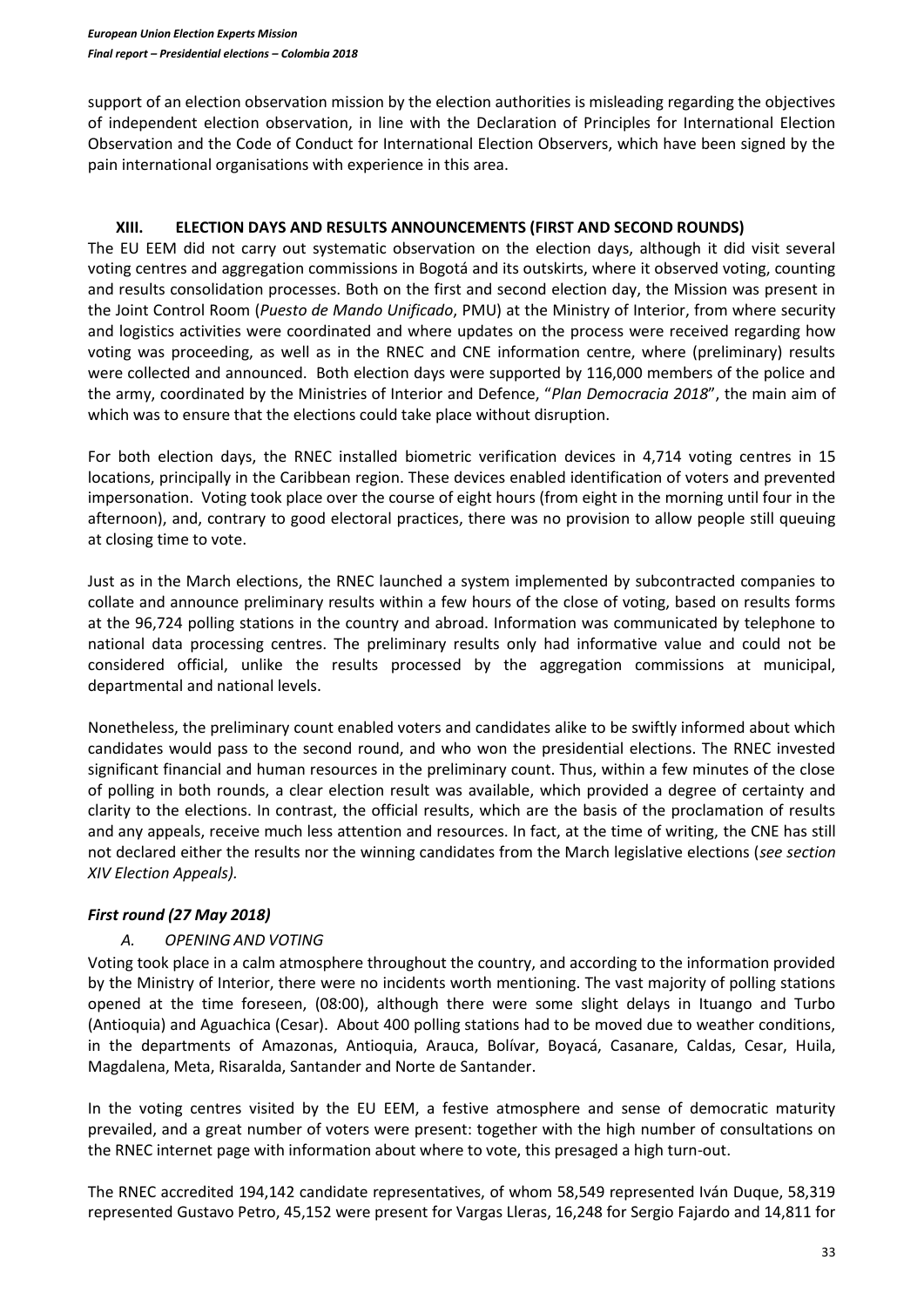Humberto de la Calle. Although no candidate was able to place representatives in all 95,224 polling stations in the country, the fact that most of these were in large voting centres meant that representatives were able to monitor more than one polling station each, thus guaranteeing the candidates' right to be present during voting and counting. MOE observers, who observed throughout the day, found that candidate representatives were present in 72% of polling stations they visited.

The EU EEM noted that in the polling stations visited, the layout of the polling station and the location of he voting cubicles did not sufficiently ensure privacy when marking ballots. Although this was an inadvertent mistake, on some occasions vote secrecy was compromised. Polling station workers, some of whom had previous experience, demonstrated sound knowledge of their duties, although some did not sign the back of ballots as procedures require.

## *B. COUNTING AND ANNOUNCEMENT OF PRELIMINARY RESULTS*

Polling staff began counting votes at four in the afternoon, once the polling stations were closed. Although procedures were followed in the majority of polling stations visited, the EU EEM noticed that a large number of ballots were annulled when voters had marked all checkboxes for a blank vote (one for each constituency). These errors cannot be attributed to either the voters or polling staff, who applied procedures correctly, but rather to the confusing layout of the ballot papers. Once counting was complete at polling stations, the municipal aggregation commission began the aggregation of results.

In parallel, the transmission and announcement of preliminary results began, based on the figures on results forms. Within just 90 minutes of closing, results based on 95% of polling stations were available, and three hours later, at 21.15, results from 100% of the polling stations were available.

## *Second round (17 June 2018)*

## *A. OPENING AND VOTING*

As in the first round election day, the atmosphere in voting centres was calm and festive. Due to weather conditions, some 230 polling stations had to be moved in the departments of Antioquia, Meta and Cauca. Polling station staff generally followed procedures correctly, indicating a good understanding. However, problems with the layout of polling stations and the voting cubicles persisted, potentially compromising secrecy of vote. The MOE, which deployed a similar number of observers as in the first round, evaluated opening and voting procedures negatively in 106 polling stations observed, due to electoral materials packs that arrived open, ballots that went unsigned on the back, and minor issues concerning observer accreditations.

Candidates deployed 102,202 representatives to polling stations and aggregation commissions. Of these, 61,858 represented Petro and the remaining 55,116 represented Duque. Just as on 27 May, no candidate was able to send representatives to all polling stations and commissions, although the MOE noted a significant increase in their overall presence, finding there were representatives in 87% of polling stations visited.

## *B. COUNTING AND ANNOUNCEMENT OF PRELIMINARY RESULTS*

On this occasion, the RNEC issued a new instruction detailing the correct way to complete results forms, so as to avoid a repetition of the errors and corrections which had occurred in the first round. The instruction also reminded polling staff that they should allow candidate representatives to photograph the three parts of results forms (*E-14 claveros, E-14 delegados* and *E-14 transmisión*). Counting at polling stations was swift and procedures were generally followed in the polling stations visited by the EU EEM.

As in the first round, the system for transmitting and announcing preliminary results made it possible to announce the winner and President-elect of Colombia in a record time of 45 minutes from the close of polling, with 95% of stations counted. By nine in the evening, the RNEC announced the results based on 100% of polling stations.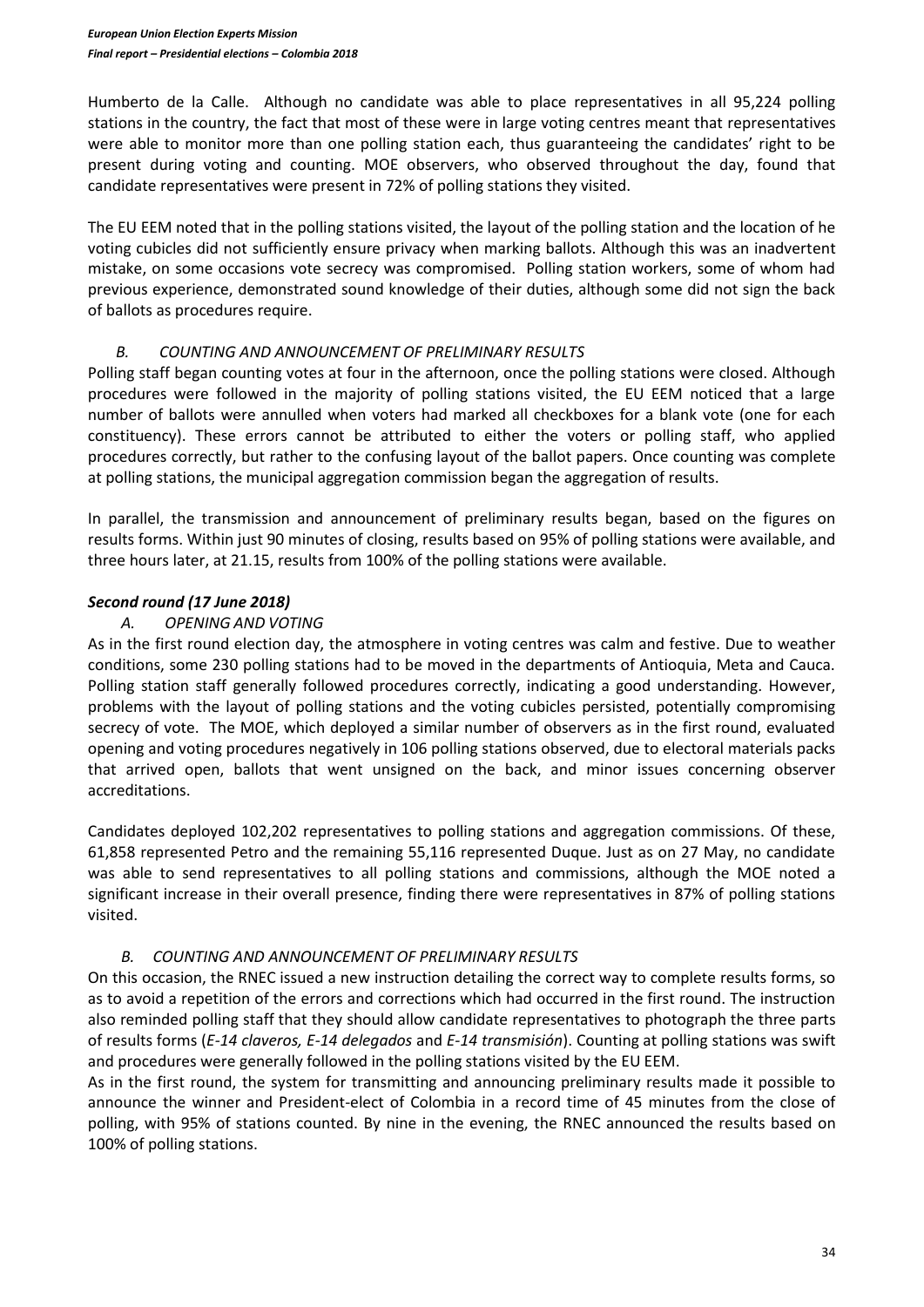#### **XIV. ELECTION COMPLAINTS AND APPEALS**

#### *A. ELECTION APPEALS*

The institutions responsible for determining election appeals are the CNE and the Fifth Section of the State Council.<sup>97</sup> The Electoral Code and CNE resolutions guarantee the right to contest issues regarding voter and candidates registration, voting and counting procedures, and the official declaration of results by the CNE. Since the CNE is an administrative body, its decisions can be appealed before the Fifth Section of the State Council, which is the court of last resort.

Complaints regarding the vote and counting at a polling station must be presented in writing by a political party or the representative of a political movement at the polling station concerned. Such complaints must be resolved at the polling station after counting is concluded. Complaints may also be submitted while aggregation is being carried out by the district, municipal or auxiliary aggregation commissions or during the general aggregation carried out by CNE agents. Candidates or their representatives can demand a recount. If the aggregation commission at municipal level refuses to carry out a recount, an appeal can be presented to the departmental aggregation commission, in accordance with the provisions of the CEC. The departmental aggregation commission cannot refuse the recount if there is a difference of at least 10% in the aggregation form. The CNE has jurisdiction to decide on complaints regarding decisions by municipal and departmental aggregation commissions.

As the CNE has clarified on several occasions through its resolutions, the aggregation process is an incremental and preclusive administrative process, whereby complaints and petitions are heard at each stage, and the results can be adjusted or corrected in line with said complaints before the aggregation passes to the next level and, finally, to the CNE to declare. It is worth highlighting that aggregation commissions are composed of judges, which increases the rigor of decisions during the municipal and departmental aggregation stages.

In principle, the complaints system provides clear guarantees and ensures that only consolidated results (form E-26) are presented to the CNE in the final phase. However, the fact that results are presented in consolidated form removes records of any changes made by aggregation commissions at municipal or departmental level, thus limiting traceability. Indeed, the fact that 130,540 votes were redistributed among several candidates in the first round and 38,632 were redistributed in the second round, is a clear indication that the CNE needs to clarify where and how these changes took place, and that candidates should have access to the documents which record said changes. In an election with very tight results, such changes could determine the attribution of an elected seat. For these reasons, the EU EEM urges the CNE to make further efforts to improve the transparency of the results consolidation process.

Despite the system of preclusion applied in Colombia, it remains that in every election, the CNE receives a large number of complaints which it must resolve.<sup>98</sup> For example, following the legislative elections on 11 March, more than 4000 complaints were received, which resulted in over 300,000 amendments on aggregation forms.

On 6 June, during the declaration of results for the first round, the *Coalición Petro Presidente* presented 27 complaints to the CNE alleging discrepancies between results forms (E-14) and consolidation forms (E-24) from 1,705 polling stations in 27 of the country's departments. On 8 June, the CNE examined the forms, found discrepancies in 84 of them, and ordered that 238 votes be added to Gustavo Petro's tally and that 257 be removed from Duque's. The CNE found no inconsistencies in the remaining forms. The CNE concluded in its 8 June Resolution n°1412/2018 that the complaints had no impact on the first round final results and declared the results in Resolution n°1413/2018 on the same day. No complaints were presented regarding the second round results and the CNE declared the results on 21 June, in Resolution n°1453/2018.

 $\overline{a}$ 

 $^{97}$  Articles 237 and 265 of the Constitution. Article 6 of Law 163/1994, and article 187 of the CEC.

<sup>98</sup> Article 192 of the CEC. The CNE is the competent body for resolving complaints which are based on any of the circumstances outlined in article 192, with reference to the facts and the law, so long as the complaints were presented in writing during the stage of the process in question by the candidates or their legally registered representative.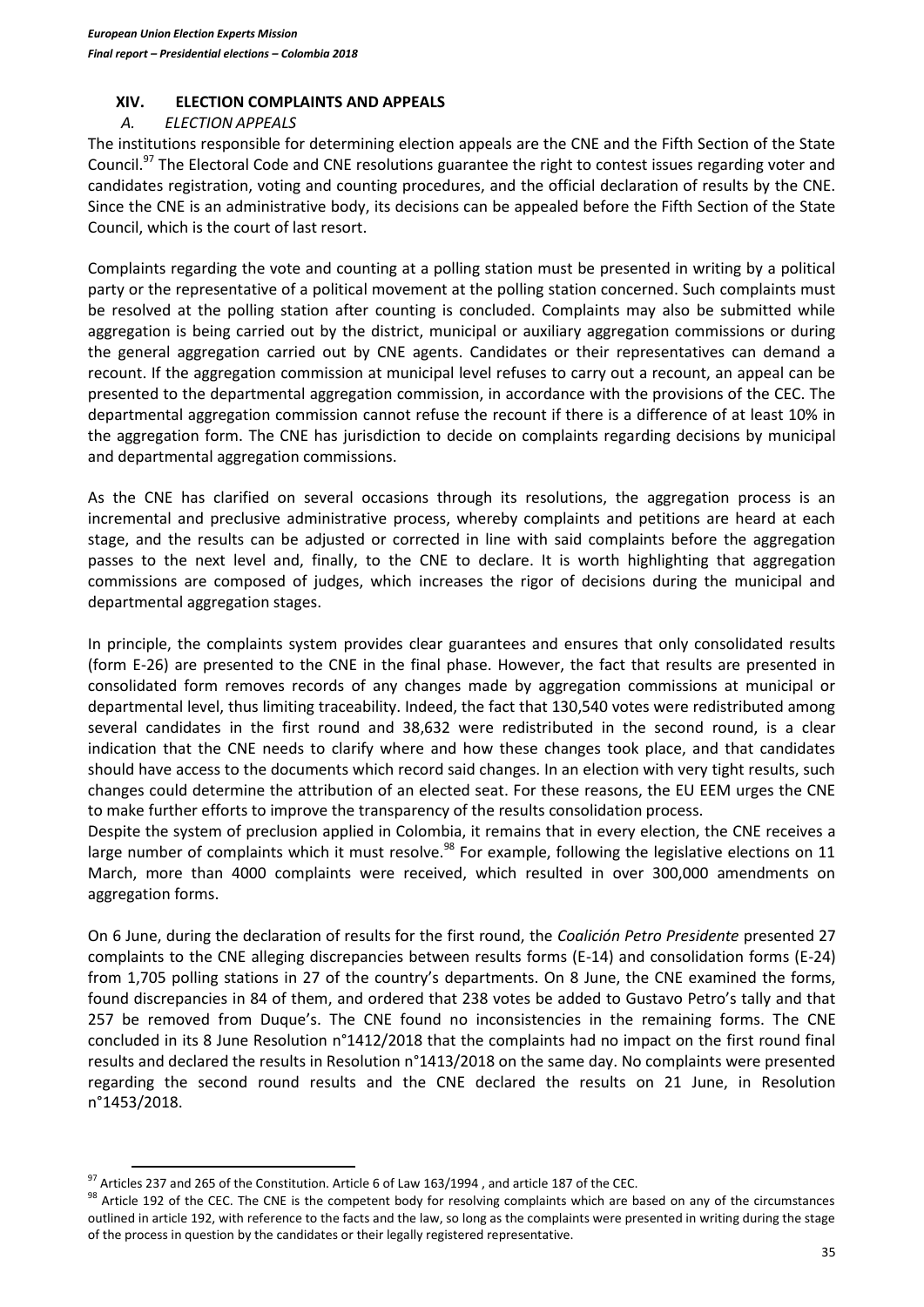$\overline{a}$ 

From a purely procedural perspective, applicable legislation presents structural problems which merit attention. The State Council itself has pronounced its view on the viability of establishing deadlines for presenting complaints to the CNE. Surprisingly, existing legislation does not foresee deadlines within which complaints must be submitted on the grounds established in article 192 of the CEC. The lack of a timeframe for submitting complaints leaves the results declaration process in limbo, as new complaints may be submitted at any time, thus preventing the conclusion of the administrative process.

For this reason, by means of Resolutions n°744/2018 and 1399/2018, the CNE established a protocol for national elections in which it is stipulated that any complaint based on article 192 of the CEC must be presented and evidenced in writing within the day following the posting of consolidated results forms. Once this deadline passes, the CNE will convene to analyse the evidence considered necessary to resolve the complaints.

Although this protocol solves one of the main procedural problems inherent to the complaints system, it stipulates a deadline only for the complainant, and does not limit the time in which the CNE must resolve the case, in theory allowing the matter to run past the dates provided-for in the Constitution for the inauguration of the President of the Republic (7 August) and opening of the new Congress (20 July). In practice, legislative and presidential elections follow the calendar dictated by the Constitution, and thus, the election administration has to adapt its resolutions to this calendar.

A bizarre side-effect of this asymmetrical timeframe for complaints is that the CNE must suspend its examination of complaints related to the legislative elections – traditionally very numerous – in order to concentrate on complaints related to the presidential elections, not least those that arise from the first round of the elections. Still, it took just 27 complaints, submitted by Gustavo Petro following the first presidential round, to block the CNE's complaints administration, as was reported by the body's own president during a session of the National Election Monitoring Commission. As a result, the CNE was obliged to declare the official results of the first round on 8 June, just three days before the start of voting from abroad. Although the second round was held three weeks after the first according to the Constitution, this time-gap is in fact reduced to two and a half weeks, given that voting from abroad begins on the Monday prior to election day in Colombia.

For this reason, it is crucial that the law-makers not only modify and possibly limit the bases upon which challenges to the results may be submitted to the CNE, considering that the incremental system already offers sufficient guarantees, but also that they establish clear deadlines for both election processes to conclude, before the respective inaugurations. The problem is so evident that, at the close of this report in 11 July 2018, the CNE had still not declared the official results of the legislative elections of 11 March 2018, and further, that only the clear and incontestable results of the second round of presidential elections ensured there was no overlap between the two complaints processes.

In Colombia, judicial oversight of decisions related to the election process is under the jurisdiction of administrative appeals, headed by the Fifth Section of the State Council. The Council exercises control over the criteria for annulment, acting as an administrative jurisdiction rather than an electoral one, given that CNE declarations of results are, *per se,* an administrative decision. Although article 264 of the Constitution provides that the administrative appeals jurisdiction determine challenges to annul results within a year, in practice some cases are resolved by the Fifth Section in a period of time which is incompatible with the principles of electoral justice which, as the State Council itself has asserted in its rulings, depend on swiftness and timeliness.<sup>99</sup> These principles require that there be certainty regarding the legality or

<sup>99</sup> State Council's 8 February 2018 ruling n° 11001-03-28-00-2014-00117-00 on the call to annul submitted by the MIRA party in 2014. The MOE identified, alongside the MIRA case, other cases on which the State Council ruled with significant delay: i) For the 2002 – 2006 elections, a decision was only issued in July 2005, three years after the inauguration of the Congress; ii) 2006-2010 period, a decision was issued in July 2009, three years later. The State Council annulled the certificates declaring the Senate election results and, on that basis, called for a public hearing in order to hold new elections iii) 2010- 2014 period, a decision was issued in May 2013, again three years later. As in the previous case, the Council annulled the Senate's election and called a public hearing to arrange new elections iv) 2014- 2018 period, the decision was communicated on 8 February 2018, one month before the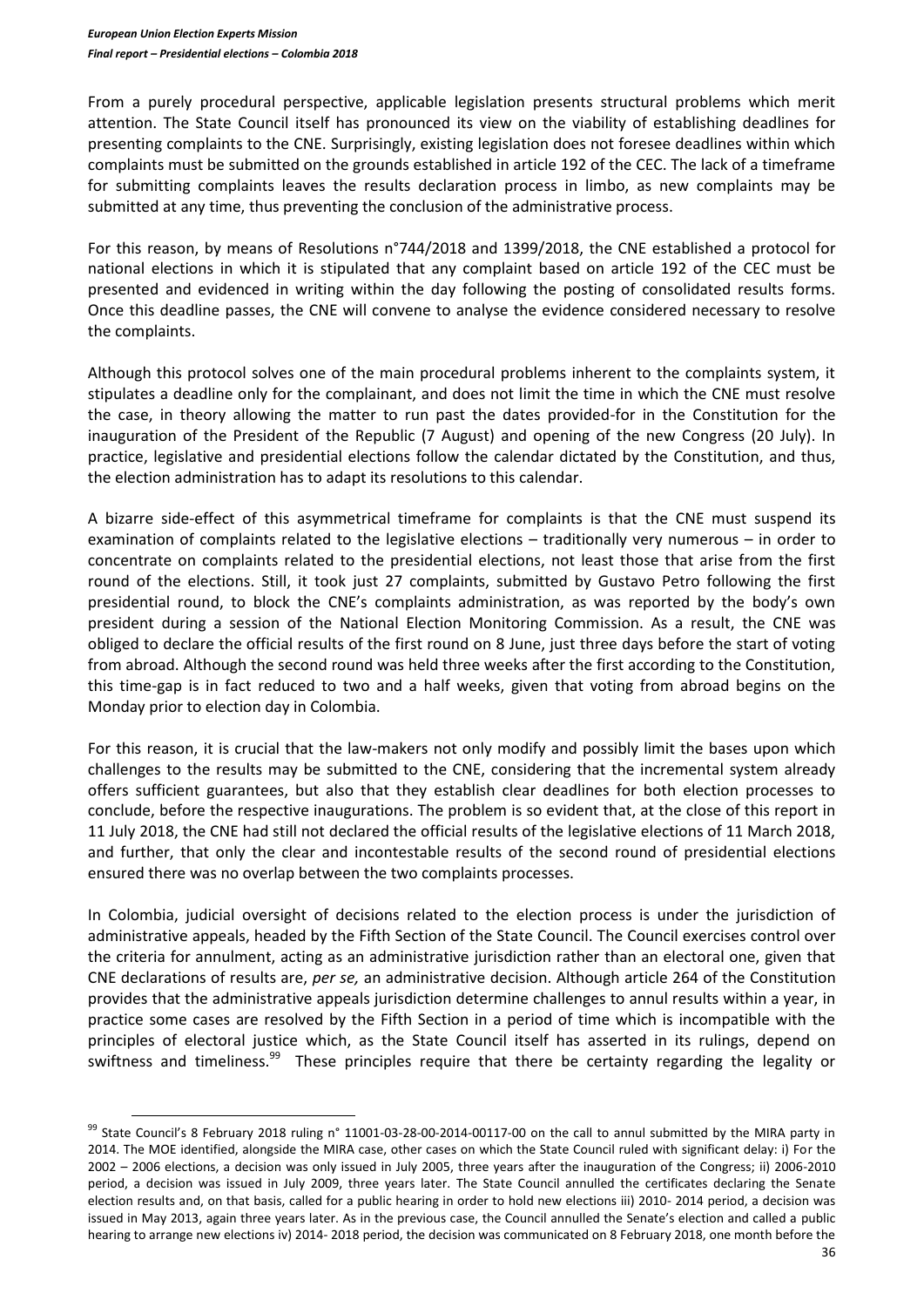otherwise of electoral decisions, not only for the sake of those elected, but also for the sake of people who exercised their right to choose their representatives.

In electoral matters, judicial certainty is an essential principle which should prevail over the slow procedural pace of electoral complaints resolution in Colombia. The State Council<sup>100</sup>, which is the State body charged with the resolution of electoral controversies, should bow to the fundamental principle of respecting deadlines, which is of particular relevance in electoral matters, in order to guarantee not only judicial security but, further, the respect of the elected authorities' terms.

Another problem in the Colombian electoral context concerns the question of injunction petitions. Injunctions are judicial orders restraining a person or authority from beginning or continuing an action threatening or invading the legal right of another, or compelling a person or authority to carry out a certain act.<sup>101</sup> From a purely analytical perspective, injunction petitions should not be applicable in electoral matters, and should only be used when the petitioner has no other means of having his rights respected, or in order to avert irreversible harm, in which case he should provide evidence that demonstrates the need for the intervention of the court. In order to avoid the capricious use of injunctions during election processes, $102$  the EU EEM considers it would be opportune, as the State Council has recommended,  $103$  to introduce the option of a petition for legal protection of fundamental rights, which would be final.

## *B. ELECTORAL OFFENCES*

 $\overline{\phantom{a}}$ 

As the EU EEM to the Congressional elections pointed out, the August 2017 reform of the Penal Code through 1864/2017 increased electoral offences from 11 to 16. This law was an important step in the fight against corruption in elections, giving the Office of the Attorney General (*Procuraduría General de la Nación,* PGN) and the Office of the Prosecutor General (*Fiscalía General de la Nación*, FGN) a new instrument for controlling and sanctioning irregularities and crimes.

The Immediate Reception Unit for Electoral Transparency (*Unidad de Recepción Inmediata para la Transparencia Electoral*, URIEL), the main existing body to receive election-related allegations, received, in the first round of presidential elections, 1,239 complaints during the course of election day, most of which concerned voter intimidation. The Office of the Attorney General received 130 complaints, alleging votebuying, voter intimidation, and public servants taking part in campaigning, among others. Most of these complaints were submitted in Bogotá, and in the departments Atlántico, Norte de Santander and Valle del Cauca. For its part, the Office of the Prosecutor General detained 110 people for alleged election-related offences.

During the second round, URIEL received 519 complaints during voting hours, most of which were concerned with voter intimidation and vote-buying. This is less than half the number of complaints submitted in the first round. The Office of the Attorney General received 160 allegations of vote-buying and public servant participation in campaign events among others. Most of these complaints were presented in Bogotá, Santander, Antioquia, Atlántico and Bolívar. The Office of the Prosecutor General detained eight

election of a new Congress and five months from the end of the Congress' constitutional mandate. The State Council decided to annul the election of three Congress members and attributed their seats to the MIRA party.

<sup>&</sup>lt;sup>100</sup> The same State Council responded to the Special Electoral Mission's recommendations and asserted that "In order to ensure decisions are available, ideally before office is taken, it is proposed that an annulment challenge go back to having the validity it did before the introduction of Law 1437 / 2011, that is to say, 20 days. "

<sup>&</sup>lt;sup>101</sup> Injunction petitions are provided-for by the Decree nº2591, of 19 November 1991, issued by President César Gaviria, by virtue of the powers granted by transitional article 5 of the Constitution. The Decree-Law was later regulated by Presidential Decree 306 of 19 February 1992, issued by virtue of the powers granted by article 189, paragraph 11 of the Constitution.

<sup>&</sup>lt;sup>102</sup> For example, on 25 June, just 48 hours before the second round, the Tribunal of Cundinamarca rejected the application for an injunction presented by a Colombian citizen who sought to have the blank vote checkbox removed from the second round ballot, and asked the RNEC to cancel the registration of Marta Lucia Ramírez as Iván Duque's vice-presidential candidate.

<sup>103</sup> The State Council stated that it would be opportune to *"create the special of action electoral protection, which would be provided-for in the Code of Administrative Procedure and Administrative (Código de Procedimiento Administrativo y de lo Contencioso Administrativo*) for decisions of electoral substance,- according to the authority which determines it – which within a limited timeframe would resolve the legality of administrative decisions issued by the electoral authority in such cases, which would be final, and issued before polling."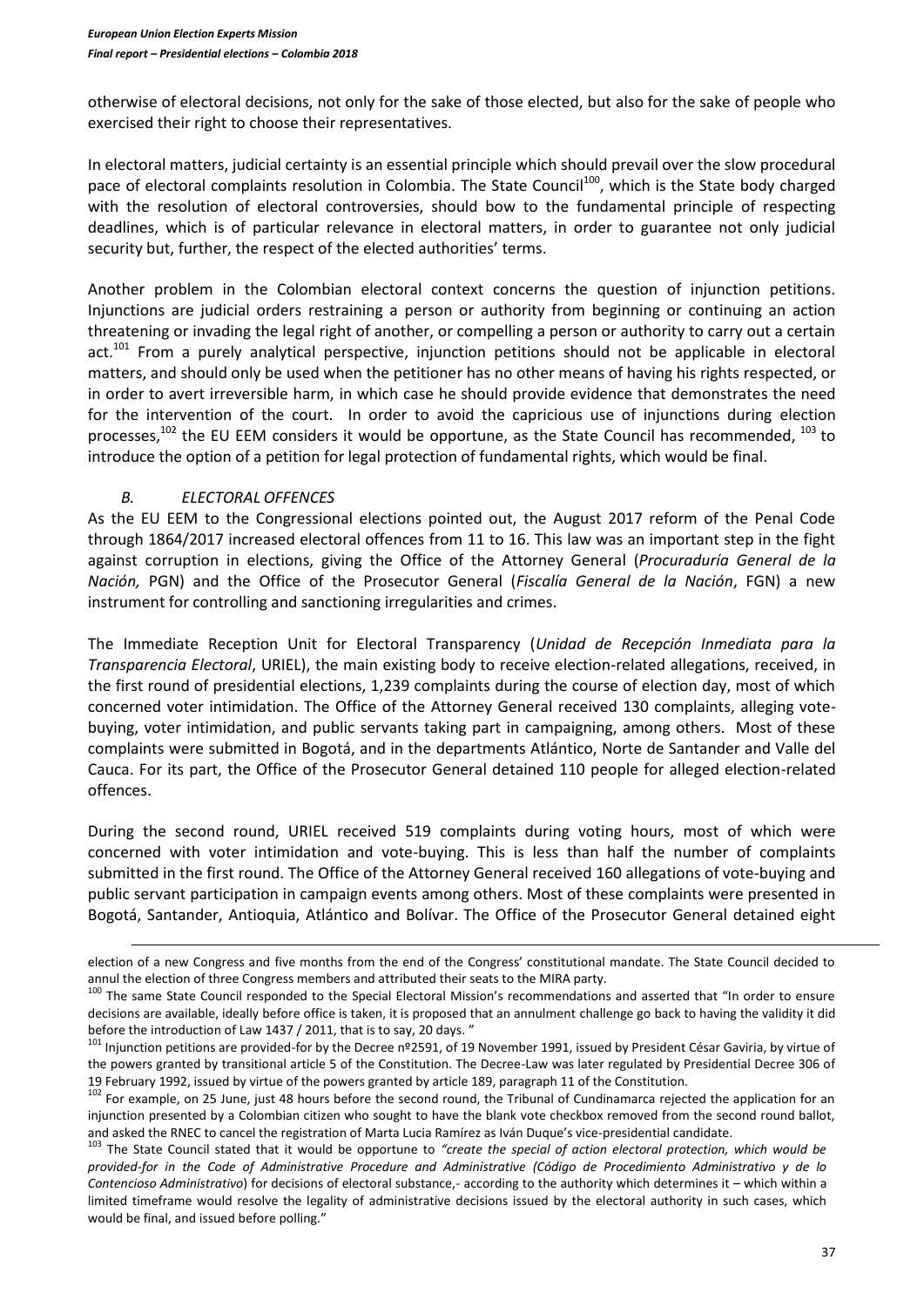people for alleged electoral offences in the departments of Bogotá, Antioquia, Tolima, Cauca y Arauca, and declared that these had been the most peaceful elections in recent years. In Santa Marta (Magdalena), the Office of the Prosecutor General investigated a case of more than 300 vehicles from the *Colombia Humana*  movement which had allegedly illegally transported a group of voters who supported Gustavo Petro. In Medellín (Antioquia), an agent for *Colombia Humana* was arrested with 36 previously-marked ballots, presumably used for training party representatives. The case is still under investigation.

#### **XV. ELECTION RESULTS**

# A. ANALYSIS OF THE PRESIDENTIAL ELECTION RESULTS

#### *First round (27 May 2018)*

The 27 May presidential elections were the first to be held in Colombia since the signing of the Peace Accord in November 2016. For the first time in an election of this type, it was possible to hold voting throughout the country, without the obstacles which conflict had posed in the past. This new circumstance, combined with the high degree of polarisation, the wide range of political choice and the increase in the voter register, led to the highest ever turn-out for presidential elections (54.22%) and, in absolute terms, 6.5 million new voters as compared to the same elections in 2014.

As the polls predicted, no candidate won an absolute majority of valid votes, as a result of which the two most voted-for candidates Iván Duque (*Centro Democrático*) with 39.36% and Gustavo Petro (*Coalición Petro Presidente*), with 25.09%, passed to the second round of elections. Next in the results were Fajardo (*Coalición Colombia*) with 23.78% (just over 250.000 fewer votes than Petro), Germán Vargas Lleras (*Coalición #Mejor Vargas Lleras Ante Todo Colombia*) with 7.30%, Humberto de la Calle (*Coalición Partido Liberal-ASI*) with 2.05%, Jorge Trujillo (*Todos Somos Colombia*) with 0.34%, and the promoters of the blank vote (*Partido de Reivindicación Étnica*, PRE), with 0.16% of the votes.

Duque won in 23 of the 33 administrative areas (32 departments and the district capital of Bogotá), principally in the valleys of the centre of the country, while Petro led in nine, principally in the Pacific and some Caribbean departments: Nariño, Cauca, Chocó, Putumayo, Sucre Vaupés, La Guajira and Atlántico. With regard to the main cities, Fajardo came first in Bogotá, with 33,77% of the vote, and in Cali (Valle del Cauca), with 32.55%. Duque won in Medellín (Antioquia) with 53.4% and Bucaramanga (Santander), with 39.67%. Petro won in Barranquilla (Atlántico) with 38,07%, and in Cartagena (Bolívar), with 45.37%.

Although all opinion polls predicted to some degree or other that there would be a second round with Duque and Petro, none predicted Fajardo's result, which was 8% higher than the polls had predicted, and extremely close to reaching the second round. With regard to Vargas Lleras, the good results garnered by his party *Cambio Radical* in the legislative elections did not extend to support for his candidacy, which can be explained by the tendency for presidential votes to be more free, and less subject to clientelist patterns than legislative or local elections.

Shortly after the RNEC preliminary results indicated an irreversible trend, all candidates accepted the results, including Gustavo Petro, who had in previous weeks doubted the credibility of the Colombian electoral institutions. Both Duque and Petro, aware of Fajardo's enormous volume of votes, rushed to congratulate him, in a move aimed at attracting his supporters in the second round. For his part, Humberto de la Calle expressed regret that he and Fajardo had not been able to come to an agreement before the first round, in order to avoid dividing their votes. Indeed, support for these two candidates together was slightly higher than that obtained by Petro.

#### *Second round (17 June 2018)*

Just as in the first round on 27 May, turn-out was record-breaking, and was the highest-ever recorded in a second presidential round since 1994, with 53.92% of voters casting a vote for either Iván Duque or Gustavo Petro, only 0.30 % lower than on 27 May.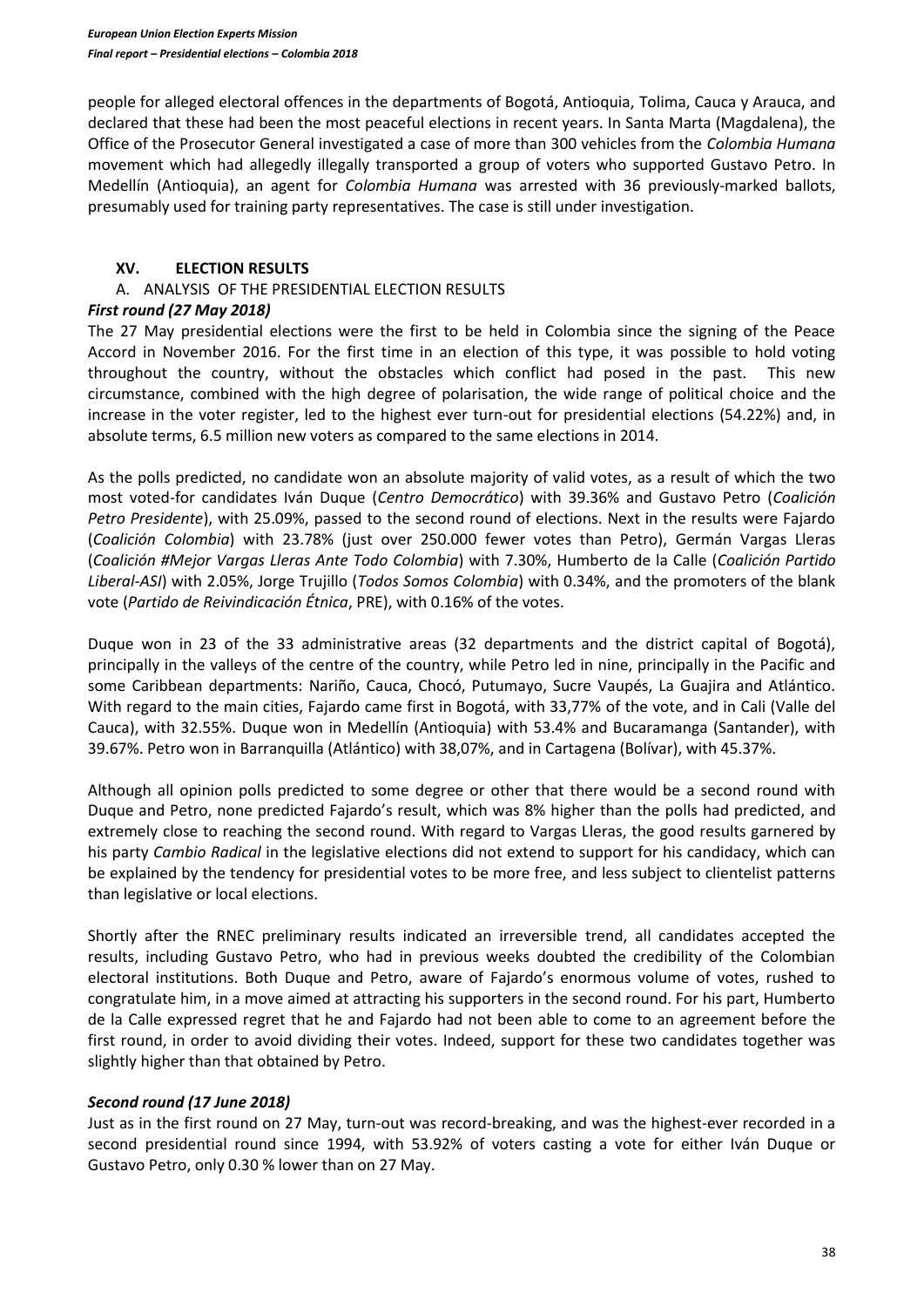Iván Duque clearly won the elections, with 54.03% of all valid votes, while Petro obtained 41.77%. The blank vote, supported by former candidates Sergio Fajardo and Humberto de la Calle, gained 4.2% of the vote, which indicates that the vast majority of voters in both rounds opted for one of the contenders.

Iván Duque won in 24 of the 33 administrative areas, almost the same ones as in the first round. Gustavo Petro won in eight departments in the Pacific and Caribbean regions. As for the most densely-populated areas, Petro won in Bogotá (53.35%) and in the Valle del Cauca (51.76), while Duque gained an incontestable victory in Antioquia (72.53%).

The large difference between Duque and Petro (2,358,240 votes, 12,26%) contributed to the swift acceptation of the results, as did the swift publication of preliminary results. Thus, 90 minutes after the close of polling, once the preliminary results showed an irreversible trend, Gustavo Petro recognised his defeat and Iván Duque's victory.

It is notable that Petro obtained 3,185,380 more votes than in the first round, which indicates that he was able to capture much of the support which had gone towards Sergio Fajardo and Humberto de la Calle. For his part, Iván Duque obtained 2,781,832 new votes, which can be attributed to the centre-right alliance he managed to create around himself. All the same, his results were not as robust as some political analysts and most polls had predicted.<sup>104</sup>

In addition, the blank vote (807,924, 4.20%) was not as great as expected, although it was double the proportion reached in the first round.<sup>105</sup> Fajardo and De la Calle's calls for blank vote were only partially heeded. Poll forecasts, which had predicted 10% for the blank vote, did not materialise.<sup>106</sup>

In his first speech as President-elect, Duque called for unity and made clear that Colombia should leave behind the previous months' polarisation. Duque asserted that his priority would be the fight against corruption and clientelism and qualified his respect for the peace accords, although he focused on their implementation on respect for the victims of the conflict and a reform of transitional justice. He also announced that his government would be gender-balanced. For the first time in Colombian history, the vice-president will be a woman, Martha Lucía Ramírez.

Gustavo Petro highlighted the political value of the more than eight million votes he obtained and announced he would take up his seat in the Senate to lead the opposition to Duque.<sup>107</sup> Petro also emphasised that after the 17 June elections, a 'real opposition' had been born and that he would work to consolidate his political movement with a view to winning presidential elections in 2022, as well as the local election in 2019. He also asserted that he would defend the peace and the implementation of the accords, and that he would oppose the judicial reform which Duque announced during the campaign.

## *B. DECLARATION OF OFFICIAL RESULTS*

On 8 June, 10 days after the first round election day, the CNE announced the official results<sup>108</sup> and declared Iván Duque, with 7,616,857 votes (39.36%) and Gustavo Petro, with 4,855,069 (25.09%), as the two candidates who would go on to compete in the second round of elections on 17 June. Sergio Fajardo obtained 4,602,916 votes (23.78%), Germán Vargas Lleras 1,412,392 (7.30%), Humberto de la Calle 396,151 (2.05%), Jorge Antonio Trujillo 65.767 (0.34%). Finally, those who promoted a blank vote (*Partido de Reivindicación Étnica*, PRE) received a total of 30,128 votes (0.16%) and Viviane Morales, who withdrew after the ballot papers were printed, obtained 36,138 votes (0.19%).

 $\ddot{\phantom{a}}$ 

<sup>&</sup>lt;sup>104</sup> Most opinion polls published between the two election rounds predicted a difference of 16.5 % and 20% between Duque y Petro.

 $105$  In the first round, there were 338,581 (1,75%) blank votes.

<sup>&</sup>lt;sup>106</sup> The eight opinion polls published between the two election rounds predicted an average of 10.48% of blank votes. (Max. 18,3% - min. 5,5%).

<sup>107</sup> Article 1 of the *Acto Legislativo* 02 / 2015 provides for the candidate who comes second in the presidential election to be granted a seat in the Senate, while the vice-presidential candidate who comes second is granted a seat in the House of Representatives.

<sup>108</sup> Resolution 1413, 8 June.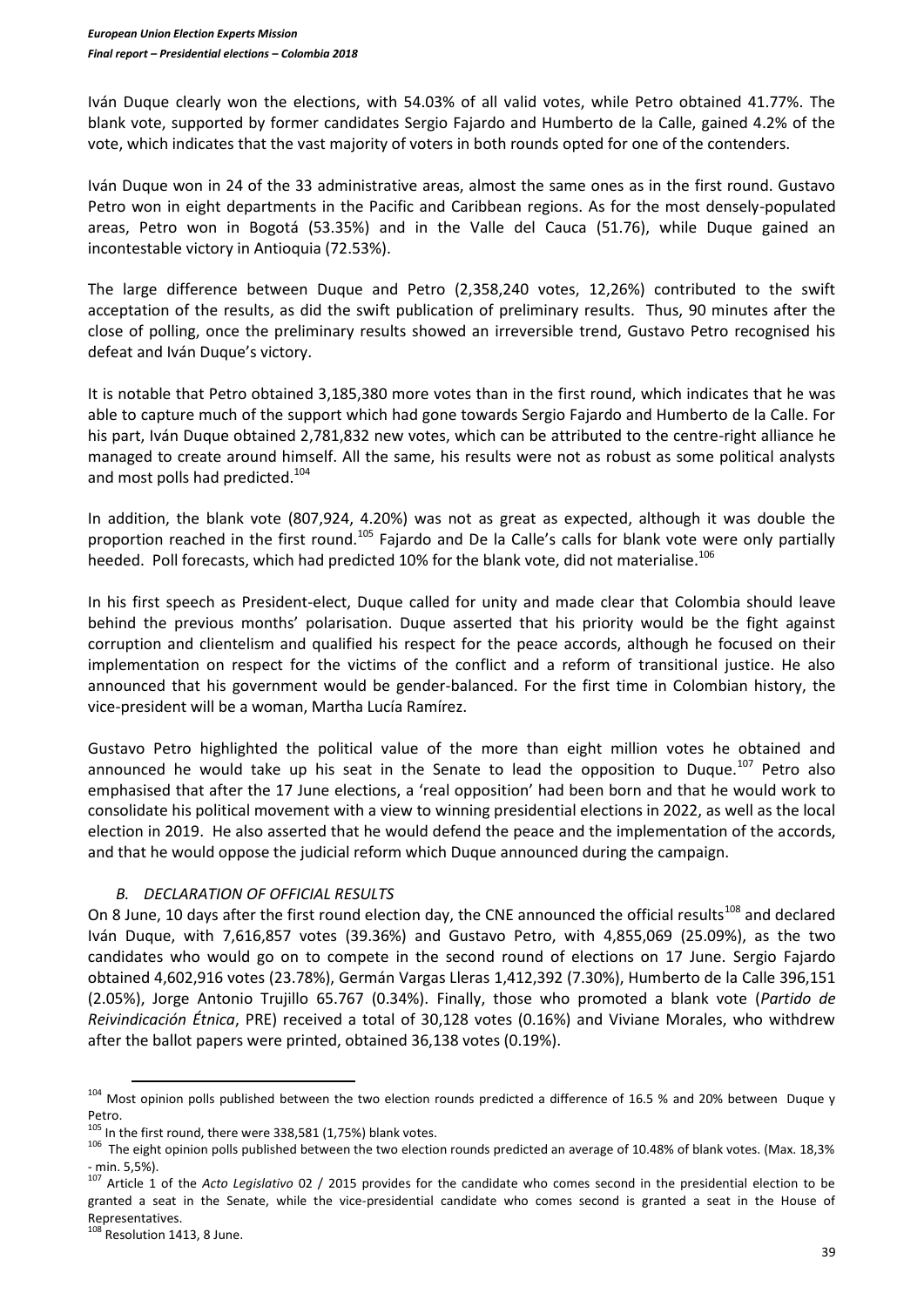There were notable differences between the preliminary results and the official CNE results, which resulted in 130.540 votes being re-attributed. Thus, the official results recorded that Duque, Petro and Fajardo obtained, respectively, 47,164, 3,815 and 13,220 more votes than in the preliminary count. Conversely, Humberto de la Calle and Jorge Trujillo received 3,029 and 9,847 fewer votes than in the preliminary results. The most notable case concerned the promoters of the blank vote, whose vote dropped by almost 50% (from 60,312 in the preliminary count to 30,128 in the official results.) According to a CNE statement, there were 17,865 more valid votes, 2,506 fewer blank votes, 1,643 fewer spoilt votes and 9,260 fewer unmarked ballots. Although these differences did not have any impact on the outcome, neither with regards to the two second-round contenders, nor on the 4% threshold which determines the right to campaign funding, they did nonetheless contribute to doubts regarding Colombia's method for counting and aggregating votes. In legislative or municipal elections, such variations would have been sufficient to change the attribution of seats.

The RNEC alluded to technical reasons to explain the more significant differences. Thus, the more than 47,000 votes which the CNE statement attributed to Duque and the more than 30,000 votes which it removed from the blank vote promoters were due, according to the RNEC, to errors in the completion of results forms and the preliminary results transmission forms. Although it is natural that the official results do not coincide 100% the with preliminary count, corrections and recounts undertaken later in aggregation commission in accordance with the law, $109$  the reasons give by the RNEC do not adequately explain the identified discrepancies.

In the same way, though to a lesser degree, differences also emerged after the CNE announced the official results and declared Iván Duque and Martha Lucía Ramírez President-elect and Vice-President-elect, on 21 June 2018.<sup>110</sup> Thus, Iván Duque obtained 25,609 more votes than those recorded in the preliminary count, while Gustavo Petro gained 6,260. According to the official results, Duque obtained 10,398,689 votes (53,98%) and Petro, 8,040,449 (41.81%). Equally, the total number of valid votes was greater in the official results: 19,247,062 in the official results, compared to the 19,215,637 in the preliminary count. The attribution of 38,632 votes was changed.

## **XVI. RECOMMENDATIONS**

The EU EEM submits the following recommendations to improve election processes in Colombia, for the consideration of the election authorities, the political parties and movements, and civil society. Some of these recommendations require significant legal reform, while others could be implemented by applying existing rules more stringently, or in a different manner. In any case, a wide political and institutional consensus for the implementation of recommendations would help ensure that the new rules and procedures be widely-accepted, efficient and long-lasting. The recommendations presented in this report were discussed with the election authorities and other political, institutional and civil society actors in Colombia, and were evaluated in light of their aims, as well as regional and international principles and good practices in electoral matters.

**The recommendations that the EU EEM considers to be of greatest priority are marked in bold.** 

## *Institutional framework*

*1. In order to reduce the politicisation of the selection and composition of the Consejo Nacional Electoral (CNE), the selection of its members could be carried out by in a process less determined by the parties represented in Congress, in which universities or other independent institutions could present candidates, including civil society groups. In addition, given the administrative and technical nature of the position, it would be appropriate for those who aspire to CNE council membership to be qualified in related subjects, not have carried out political party roles or been in elected office during at least the two previous legislative mandates. Further, in order to preserve the independence of CNE members from the legislative* 

 $\ddot{\phantom{a}}$ <sup>109</sup> The CNE reported that recounts of polling station took place in 18 departments.

<sup>110</sup> Resolution 1453, 21 June.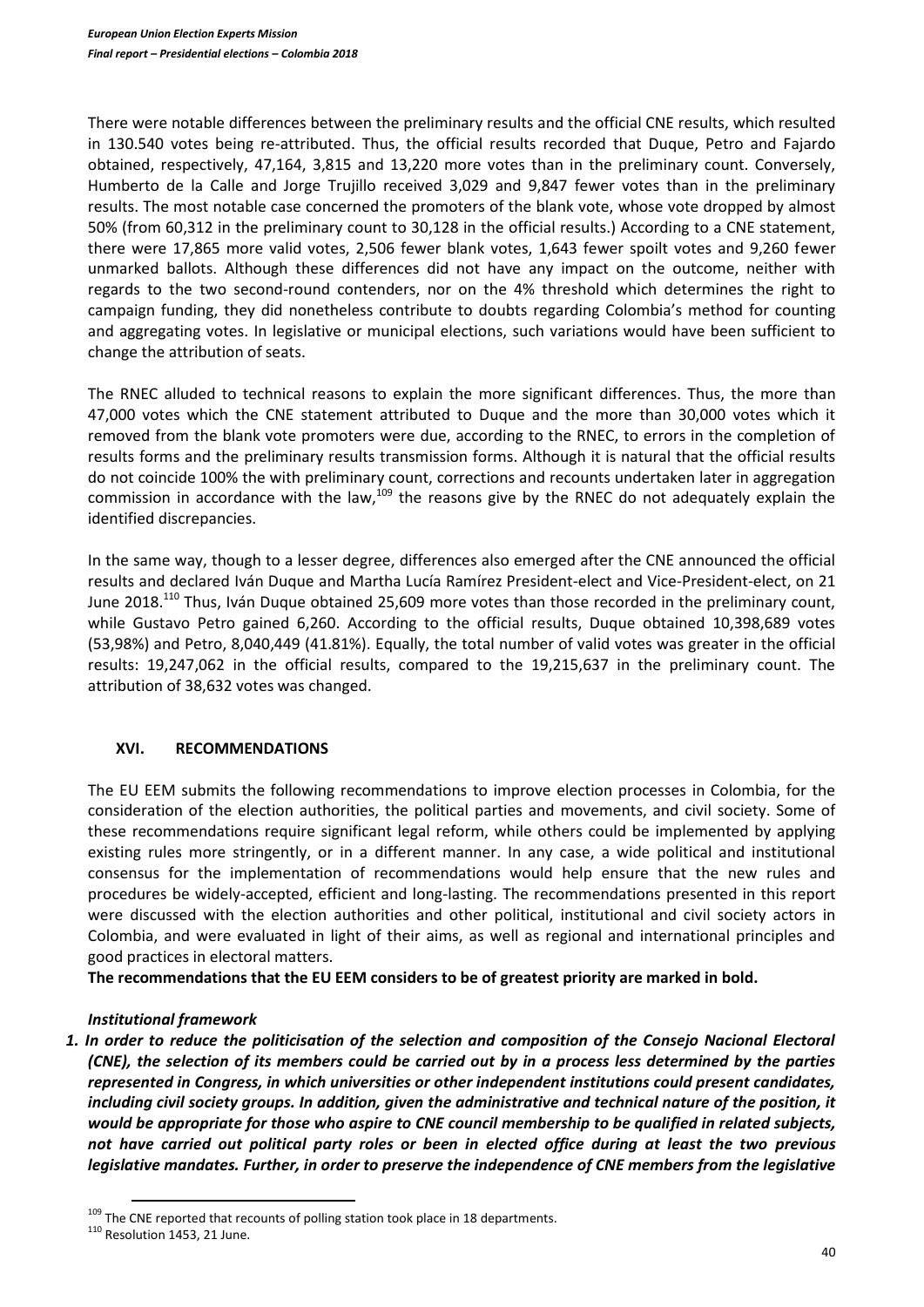*and executive branches of government, the CNE mandate periods should not coincide with legislative periods.*

## *Legal framework*

2. *It would be advisable to revise certain elements of Colombian legislation so that i) it fully adhere to the regional and international principles and obligations Colombia has committed to; ii) it resolve the current inconsistencies between the Constitution, the Electoral Code, (which predates the Magna Carta), and the other laws and regulations which apply to the election process; iii) the Electoral Code be updated and streamlined, producing a consolidated; iv) certain legal gaps be filled, and v) that mechanisms be introduced to ensure effective application, oversight and control.* 

## *Election administration*

- 3. *Considering that the law permits a polling station to be operative even when there are just two polling workers, the EU EEM suggests that the RNEC consider reducing the maximum permitted number of polling workers per polling station, and, at the same time, condition their work on having attended training sessions, in such a way as to reduce the number of polling workers who have not been trained. In parallel, given their particular responsibilities, the RNEC could consider special training for the presidents of polling stations, and, insofar as possible, consider selecting them separately from general polling staff. Finally, the fact that it is a civic duty to work as a polling worker should not prevent the duty from being subject to certain incentives, such as remuneration for duty served.*
- 4. *Given that the Constitution grants the CNE budgetary and administrative independence, it would be recommendable for the CNE to be provided with greater resources in order to ensure it can fulfil its duties. By the same token, the disparity between the RNEC's resources and the CNE's would be reduced.*
- 5. *It would be advisable to grant the CNE the necessary resources to function efficiently, including those necessary to establish delegations outside of Bogotá, and to strengthen its permanent staffing.*
- 6. *The EU EEM considers that the RNEC should facilitate independent and comprehensive audit of its software, the scope and methodology of which should be agreed with political parties and movements. At the same time, and in line with the State Council's ruling, whether or not the use of the software is inhouse or out-sourced, the RNEC should maintain the ownership and unlimited access to software, so that such crucial parts of the election process as are aggregation and announcement of final results not be exclusively in private hands.*
- 7. *It would be recommendable that polling stations use a single results form (E-14), which would avoid staff having to copy out the results several times and could thereby also help to avoid transcription mistakes. This single form could afterwards be used to the ends intended in the counting and aggregation procedures, including publication on the RNEC website and availability for party representatives. In addition, in order to improve security and prevent later manipulations, it would be opportune to have the numbers on forms written in words as well and in figures, as is currently done on the E-26 aggregation forms.*
- 8. *It would be useful to separate the creation of new voting centres from Colombia's administrative organisation, thereby enabling the RNEC to increase the number of voting centres in rural areas and facilitating access for voters. At the same time, the RNEC should consider increasing the number of urban voting centres, which would allow both them to be less densely filled, and to bring voting centres close to people's residences.*

## *Voter register*

9. *In order to ensure the most inclusive register possible, outreach programmes should be intensified to provide citizens with identity cards in those areas and segments of the population most affected by low rates of civil registration.*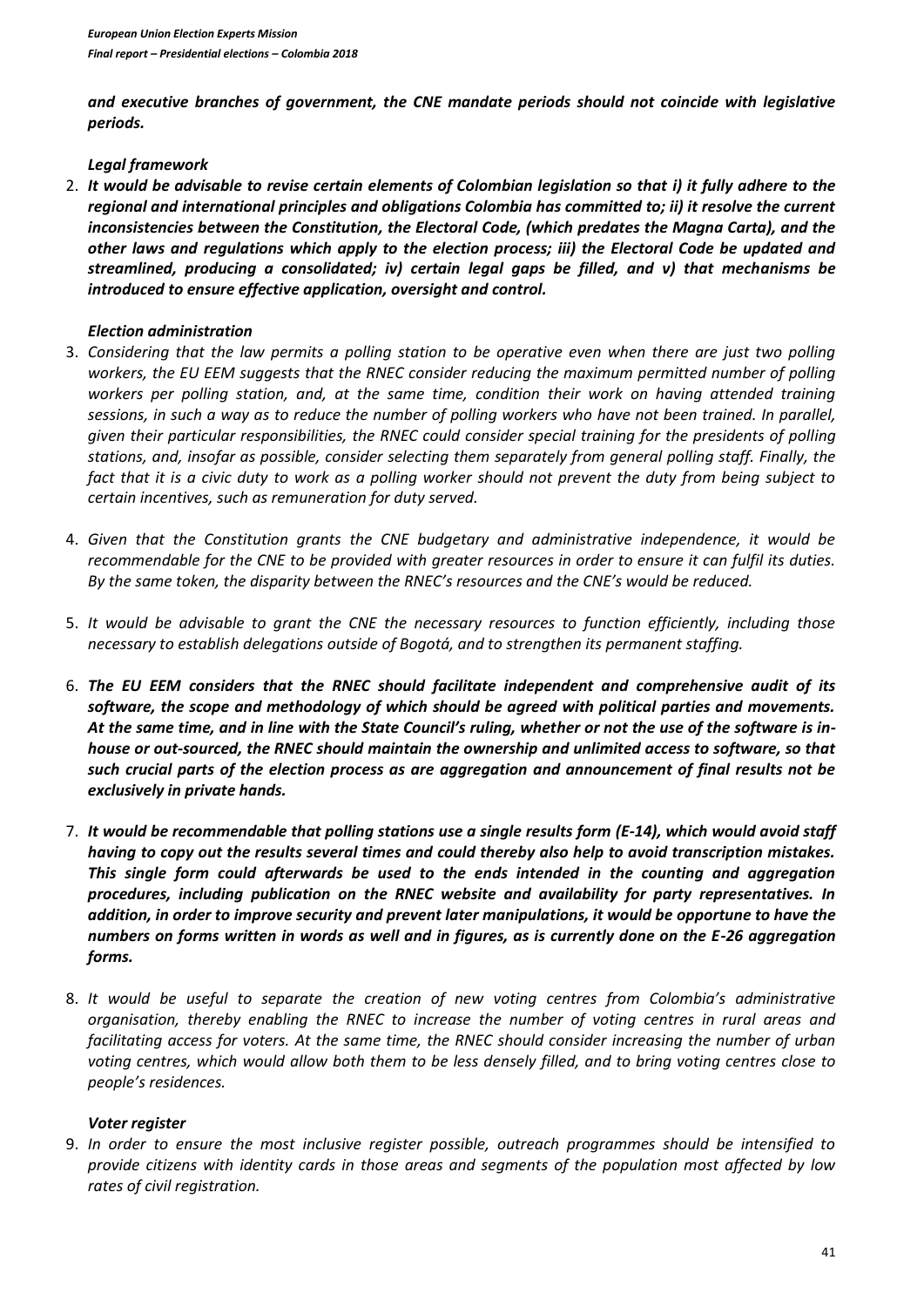10. *It would be useful to introduce technical and regulatory measures to enable all those eligible to be able to cast a vote, including those who turn 18 between the close of the register and polling day.* 

## *Funding*

- 11. *Although in the short term it would be useful to increase the resources available to the CNE's Fondo Nacional de Financiamiento Político, the EU EEM considers that in the long term it would be recommendable that a different State body be responsible for monitoring, oversight and sanctioning in matters of party funding. Given its role as controller of public finances, it would be appropriate for the General State Comptrollership (Contraloría General del Estado) to take on this crucial role in the election process, guaranteeing its independence and transparency, as well as benefitting from the fact that this body already has offices throughout the country.*
- 12. *In the EEM's view, it would be advisable and opportune to: i) strengthen direct public funding by providing the advance necessary for campaign activities, without incurring a penalty ii) increase indirect public funding by partial State funding of advertising in the media; iii) reduce and limit private funding, particularly in local elections where the influence of clientelist networks is greatest. For example, a limit could be introduced on the absolute value of donations from the candidates' own resources, private individuals and corporations, bank loans and political parties' own resources.*

#### *Media*

13. *The EU EEM considers that the matter of debates in the second presidential election round merits regulatory clarification, in order to make clear, without any CNE interpretation necessary, what the status of such debates is, taking into account the rights and responsibilities of political campaigns and the superior interest of the Colombian people to be able to cast a well-informed vote.* 

#### *Polls*

14. *The publication of a technical datasheet would enable better evaluation of opinion polls' reliability. The media would therefore be in a position to submit to self-regulation regarding the publication of opinion polls during the campaign, including the obligation to reveal not only the most basic data (sample type and size, dates, margin of error) but also other information such as geographic spread, rate of response, number of attempts made by interviewers, and whether interviews were supervised. Media organs could sign a code of conduct prior to the campaign, wherein they committed to publishing the full technical information relating to opinion polls.*

#### *Vulnerable groups*

15. *It would be advisable to guarantee the rights of indigenous and Afro-Colombian communities to vote for their constituencies. For this purpose, it would be useful to establish a voter register exclusively for the special constituencies, without prejudice to indigenous and Afro-Colombians' right to vote in ordinary constituencies, in line with international best practice in democratic elections.*

#### *Election day*

16. *It would be opportune to extend voting hours and, in line with best practice, to introduce regulation that ensures people already queuing at closing time be able to vote. Both measures would reinforce the effective exercise of right to vote.* 

## *Election results*

17. *It would be advisable to systematically verify the procedures in place for the counting and aggregation of preliminary and official results, in order to dispel the doubts that arise when there are differences between the two sets of results, which in principle should only occur if aggregation commissions (escrutadores) carry out recounts or revisions of results forms.* 

## *Declaration of results and challenges to results*

18.*Given that the incremental system for challenging results already offers sufficient guarantees, the EU EEM recommends that lawmakers limit the possible causes for annulment claims before the CNE, and*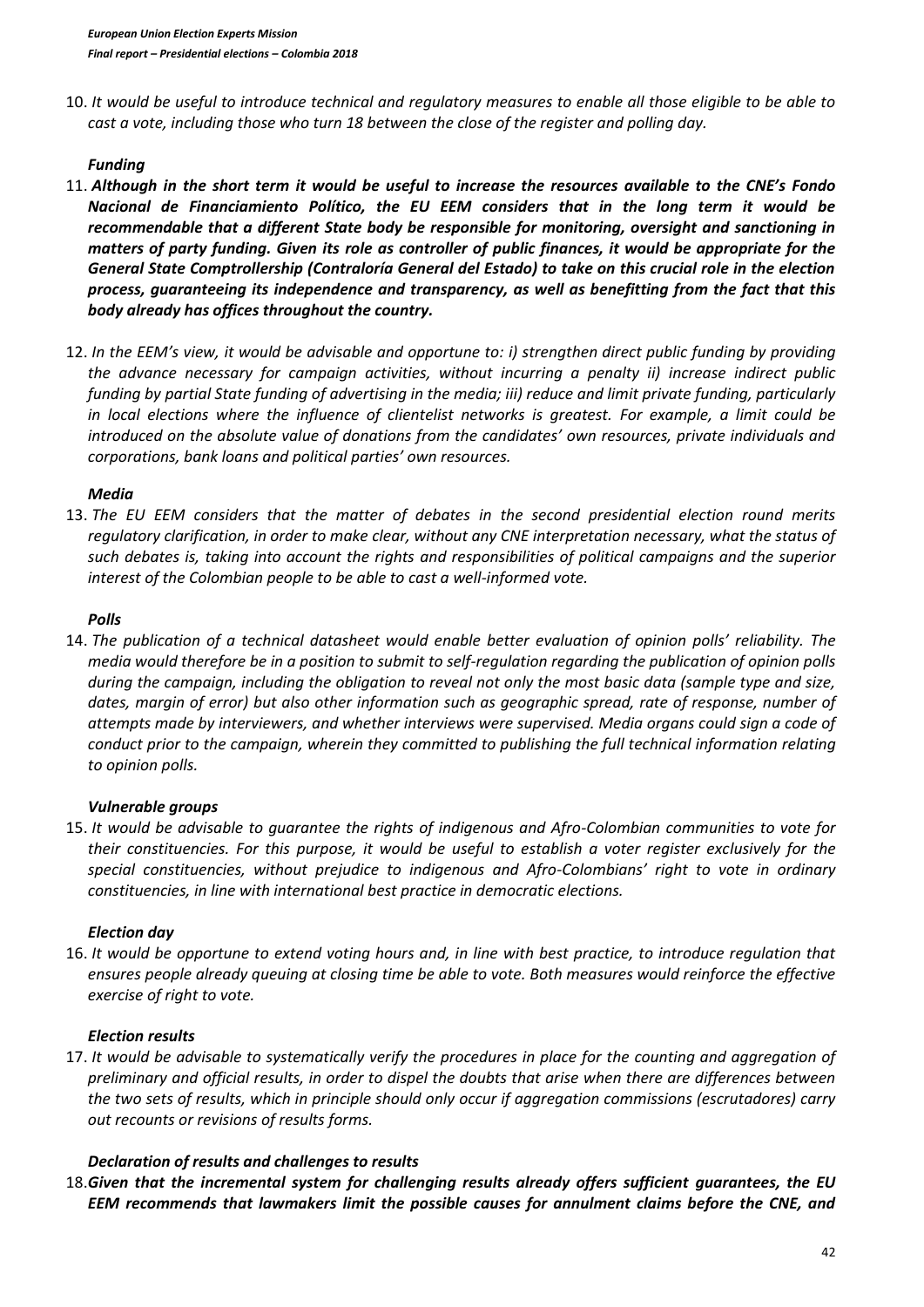*that specific deadlines be established so that the entire legislative and presidential election processes are complete before the duly elected take office.* 

- 19.*The EU EEM recommends that legislation clearly include the State Council in the architecture of the election process, maintaining its competence in matters of oversight of electoral decisions and events, but imposing deadlines which will allow the election process to conclude before the newly-elected take office, thus ensuring that the electorate's choice is respected.*
- 20. In order to avoid the capricious use of injunctions in election processes, the EU EEM consider it would be useful to introduce the option of a petition for legal protection of fundamental rights, which would be final.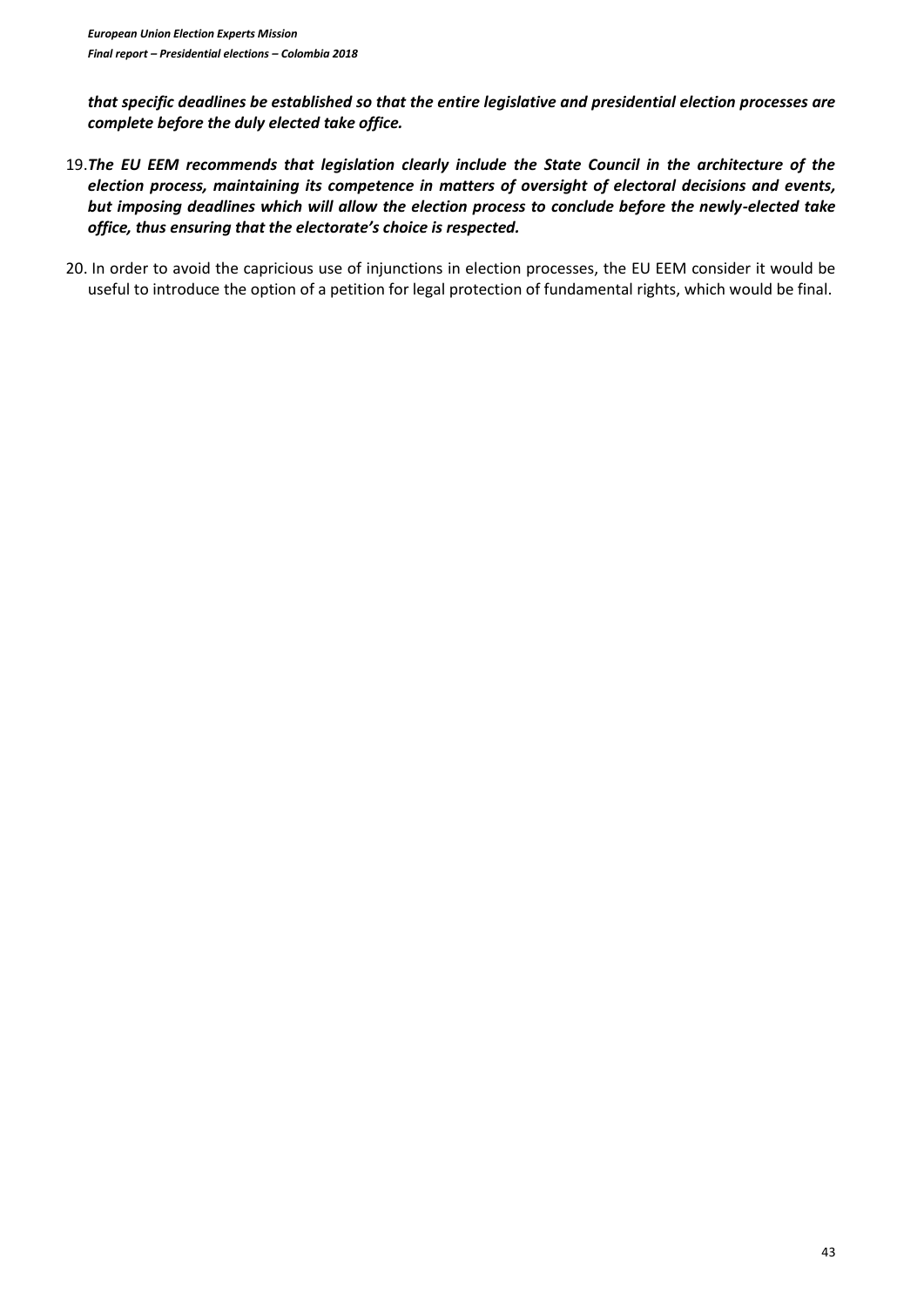#### **XVII. LIST OF ABBREVIATIONS**

**CCC.** Corte Constitucional de Colombia - *Constitutional Court of Colombia*

**CEC.** Código Electoral de Colombia - *Colombian Electoral Code*

**CIDH**. Comisión Interamericana de Derechos Humanos - *Inter-American Court of Human Rights*

**CNE.** Consejo Nacional Electoral – *National Election Council*

**CSJ.** Corte Suprema de Justicia – *Supreme Court of Justice*

**EEAS.** European External Action Service

**EEM.** Election Expert Mission

**ELN.** *Ejército de Liberación Nacional* - *National Liberation Army*

**EPL.** Ejército de Liberación Popular - *Popular Liberation Army*

**EU.** European Union

**FARC.** Fuerzas Armadas Revolucionarias de Colombia – *Revolutionary Armed Forces of Colombia*

**FARC.** Fuerza Alternativa Revolucionaria del Común – *People's Alternative Revolutionary Force*

**FGN**. Fiscalía General de la Nación - *Office of the Prosecutor General*

**FLIP.** Fundación para la libertad de Prensa – *Free Press Foundation*

**MOE.** Misión de Observación Electoral - *Election Observation Mission*

**MIRA.** Movimiento Independiente de Renovación Absoluta - *Independent Movement of Absolute Renovation*

**OAS.** Organization of American States

**PGN.** Procuraduría General de la Nación – *Office of the Attorney General*

**RNEC.** Registraduría del Estado Civil – *Civil Registry* 

**UNIORE**. Unión Interamericana de Organismos Electorales – *Inter-American Union of Electoral Bodies*

**URIEL.** Unidad de Recepción Inmediata para la Transparencia Electoral **-** *Immediate Reception Unit for Electoral Transparency*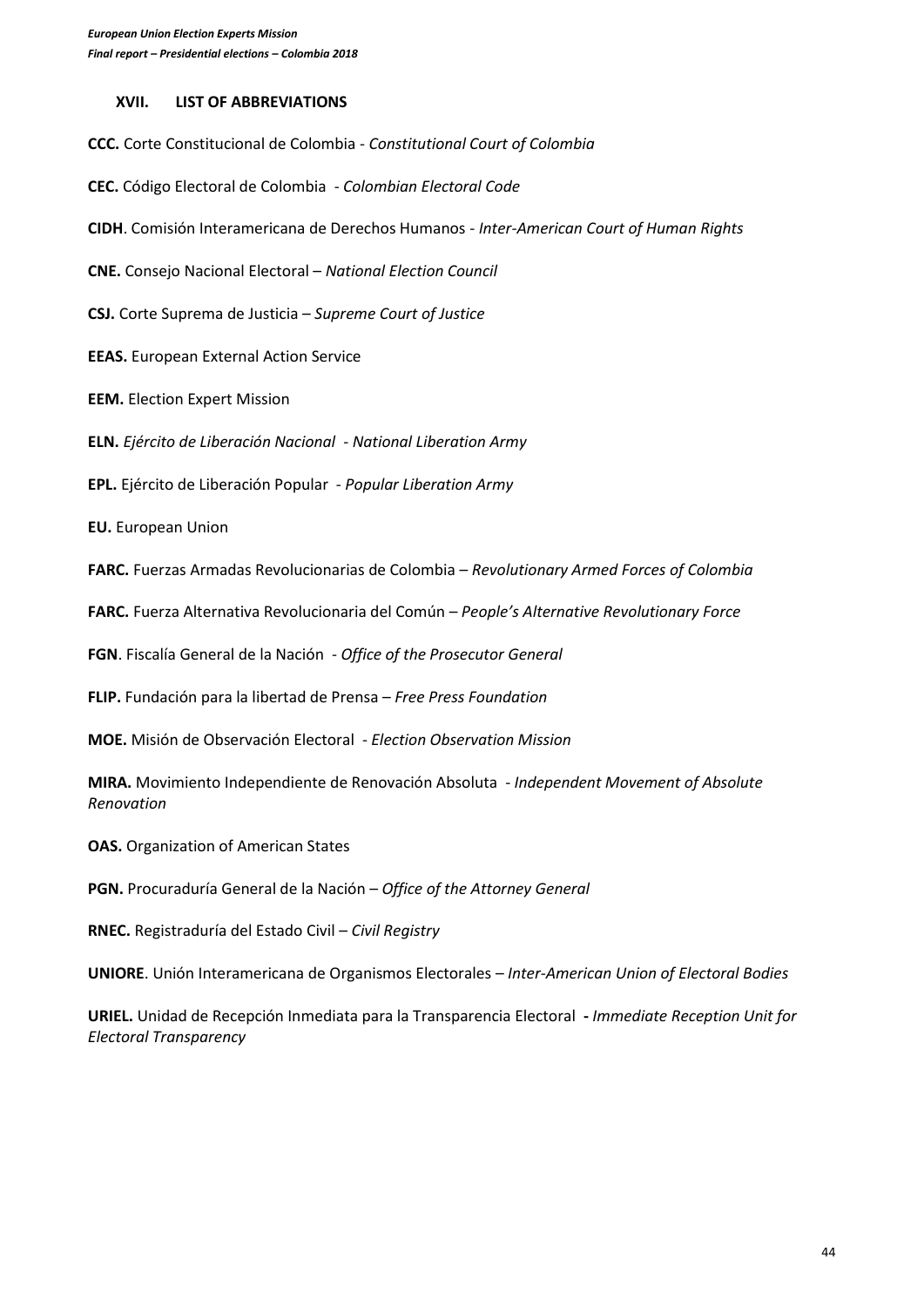#### **XVIII. ANNEXES**

#### **Annex I: Table of recommendations**

This table gathers the recommendations from the two Election Expert Missions deployed to Colombia for the legislative and presidential elections in 2018, submitted for the consideration of the national authorities, the electoral institutions, political parties and movements, and civil society organisations. To facilitate their identification, they are colour-coded:

- Recommendations exclusively concerning the legislative elections: **Pink**
- Recommendations exclusively concerning the presidential elections: **Orange**
- Recommendations concerning both elections **Blue**

| $N^{\circ}$ | <b>Reason</b>                                                                                                                                                                                                              | Recommendation                                                                                                                                                                                                                                                                                                                                                                                                                                                                                                                                                                                                                                                                                                                                                                                                          | Is legislative<br>reform<br>required?<br>YES/NO                                                                                                                                                                                                                   | <b>Applicable international and</b><br>regional instruments applicable<br>/best practice (BP)                                                                                                                                                                                                                                                                                                                                                     | <b>Legal</b><br><b>Framework</b><br>provisions<br>affected                          | <b>Institution to</b><br>which<br>recommendation<br>is addressed |
|-------------|----------------------------------------------------------------------------------------------------------------------------------------------------------------------------------------------------------------------------|-------------------------------------------------------------------------------------------------------------------------------------------------------------------------------------------------------------------------------------------------------------------------------------------------------------------------------------------------------------------------------------------------------------------------------------------------------------------------------------------------------------------------------------------------------------------------------------------------------------------------------------------------------------------------------------------------------------------------------------------------------------------------------------------------------------------------|-------------------------------------------------------------------------------------------------------------------------------------------------------------------------------------------------------------------------------------------------------------------|---------------------------------------------------------------------------------------------------------------------------------------------------------------------------------------------------------------------------------------------------------------------------------------------------------------------------------------------------------------------------------------------------------------------------------------------------|-------------------------------------------------------------------------------------|------------------------------------------------------------------|
|             | Institutional framework (Recommendation n°1)                                                                                                                                                                               |                                                                                                                                                                                                                                                                                                                                                                                                                                                                                                                                                                                                                                                                                                                                                                                                                         |                                                                                                                                                                                                                                                                   |                                                                                                                                                                                                                                                                                                                                                                                                                                                   |                                                                                     |                                                                  |
|             | Reduce the politicisation of the nominations<br>process and of the composition of the Consejo<br>Nacional Electoral (CNE).<br>(pages 10, 11, 23, 24 and 25 EU EEM Final Report,<br><b>Presidential Elections Colombia)</b> | The selection of its members could be<br>carried out in a process less<br>determined by the parties represented<br>in Congress, in which universities or<br>other independent institutions could<br>present candidates, including civil<br>society groups. In addition, given the<br>administrative and technical nature of<br>the position, it would be appropriate<br>for those who aspire to CNE council<br>membership to be qualified in related<br>subjects, not to have carried out<br>political party roles or been in elected<br>office during at least the two previous<br>legislative mandates. Further, in order<br>to preserve the independence of CNE<br>members from the legislative and<br>executive branches of government, the<br>CNE mandate periods should not<br>coincide with legislative periods. | The part of the<br>recommendation<br>regarding the<br>selection and<br>nomination of<br><b>CNE</b> members<br><b>DOESN'T require</b><br>any legislative<br>changes.<br>The part referring<br>to the mandate<br>periods DOES<br>require<br>legislative<br>changes. | <b>United Nations International Covenant</b><br>on Civil and Political Rights (ICCPR)<br>Office of the High Commissioner for<br>Human Rights (OHCHR), General<br>Comment 25, paragraph 20: "An<br>independent electoral authority should<br>be established to supervise the electoral<br>process and to ensure that it is<br>conducted fairly, impartially and in<br>accordance with established laws which<br>are compatible with the Covenant." | Constitution:<br>articles 264<br>and 265.<br>Electoral<br>Code articles<br>9 to 25. | Congress<br><b>CNE</b>                                           |
|             | Legal framework (Recommendations n°2 and 3)                                                                                                                                                                                |                                                                                                                                                                                                                                                                                                                                                                                                                                                                                                                                                                                                                                                                                                                                                                                                                         |                                                                                                                                                                                                                                                                   |                                                                                                                                                                                                                                                                                                                                                                                                                                                   |                                                                                     |                                                                  |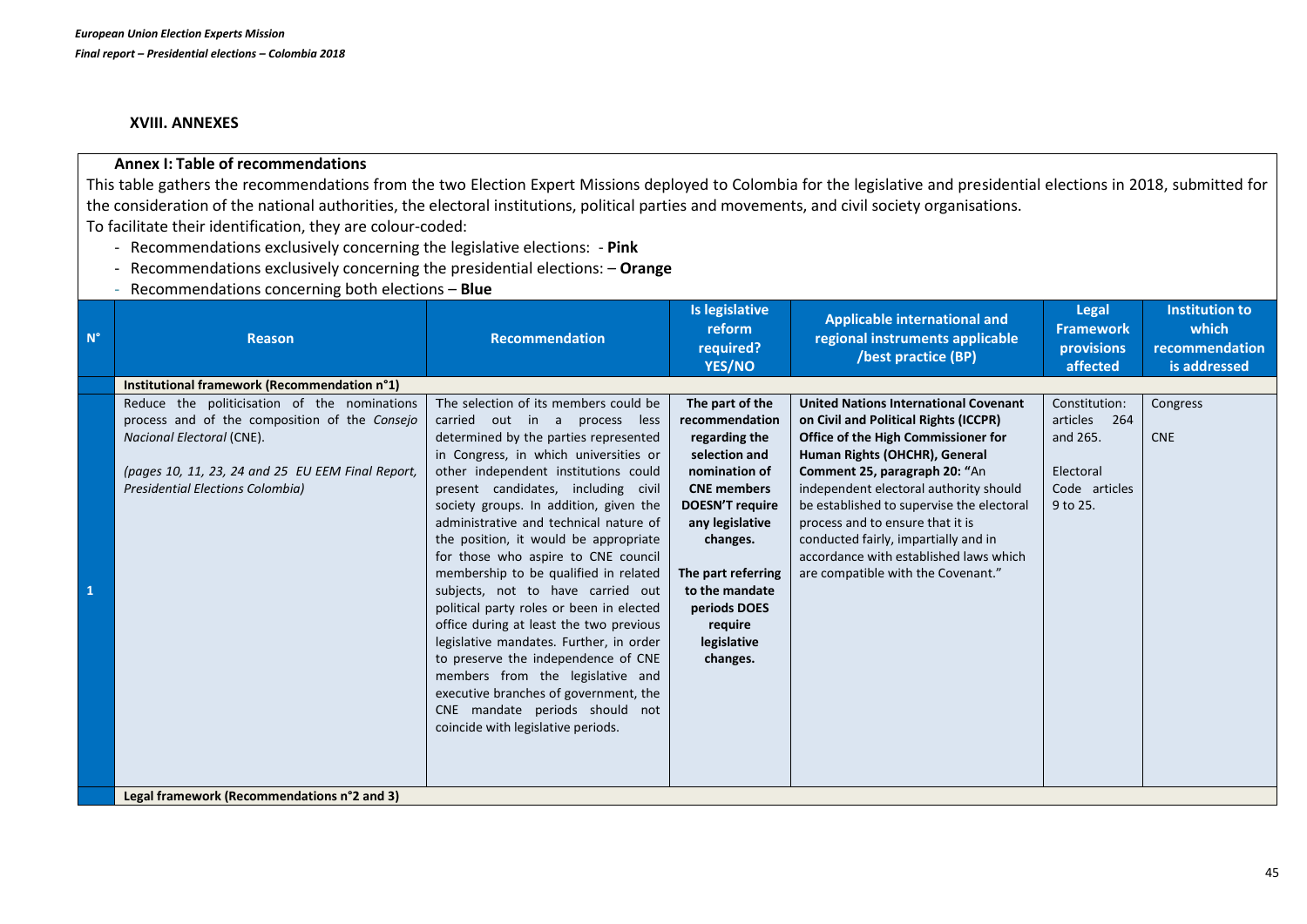| $\overline{2}$ | Despite the numerous political and electoral<br>reforms which have been approved in recent years,<br>none has achieved a complete revision of the legal<br>framework, resulting in distortions in the<br>functioning of the legal framework. Nonetheless,<br>electoral legislation is spread among several laws,<br>rulings by the Constitutional Court and the State<br>Council as well as administrative regulations and<br>resolutions by the election administration, the<br>Consejo Nacional Electoral (CNE), which can make<br>it difficult to be sure which legislation is applicable.<br>This dispersal clearly affects the principle of legal<br>certainty and as such constitutes a weakness in the<br>legal framework for elections.<br>(pages 8 and 9 EU EEM Final Report, Presidential<br>Elections Colombia)<br>(pages 23 and 24 EU EEM Final Report, Legislative<br>Elections Colombia) | $\rightarrow$ For these reasons, It would be<br>advisable to revise certain elements of<br>Colombian legislation so that<br>i) it fully adhere to the regional and<br>international principles and obligations<br>Colombia has committed to;<br>it resolve<br>ii)<br>the<br>current<br>inconsistencies<br>between<br>the<br>Constitution, the Electoral Code,<br>(which predates the Magna Carta), and<br>the other laws and regulations which<br>apply to the election process;<br>iii) the Electoral Code be updated and<br>streamlined, producing a consolidated;<br>iv) certain legal gaps be filled, and<br>v) that mechanisms be introduced to<br>ensure effective application, oversight<br>and control. | YES.<br>Constitutional<br>and legislative<br>reform.       | ICCPR, article 2.2: Where not already<br>provided for by existing legislative or<br>other measures, each State Party to the<br>present Covenant undertakes to take the<br>necessary steps, in accordance with its<br>constitutional processes and with the<br>provisions of the present Covenant, to<br>adopt such laws or other measures as<br>may be necessary to give effect to the<br>rights recognized in the present<br>Covenant."<br>UN Human Rights Council, Resolution<br>19/36 of 2012 (A/HRC/RES/19/36),<br>paragraph 16:<br>"Calls upon States to make continuous<br>efforts to strengthen the rule of law and<br>promote democracy by (c) Ensuring that<br>a sufficient degree of legal certainty and<br>predictability is provided in the<br>application of the law, in order to avoid<br>any arbitrariness."                                                                          | Constitution<br>Electoral<br>Code<br>Statutory<br>Laws<br><b>CNE</b><br><b>Resolutions</b> | <b>Constitutional Court</b><br>Congress<br><b>CNE</b><br><b>RNEC</b> |
|----------------|--------------------------------------------------------------------------------------------------------------------------------------------------------------------------------------------------------------------------------------------------------------------------------------------------------------------------------------------------------------------------------------------------------------------------------------------------------------------------------------------------------------------------------------------------------------------------------------------------------------------------------------------------------------------------------------------------------------------------------------------------------------------------------------------------------------------------------------------------------------------------------------------------------|-----------------------------------------------------------------------------------------------------------------------------------------------------------------------------------------------------------------------------------------------------------------------------------------------------------------------------------------------------------------------------------------------------------------------------------------------------------------------------------------------------------------------------------------------------------------------------------------------------------------------------------------------------------------------------------------------------------------|------------------------------------------------------------|------------------------------------------------------------------------------------------------------------------------------------------------------------------------------------------------------------------------------------------------------------------------------------------------------------------------------------------------------------------------------------------------------------------------------------------------------------------------------------------------------------------------------------------------------------------------------------------------------------------------------------------------------------------------------------------------------------------------------------------------------------------------------------------------------------------------------------------------------------------------------------------------------|--------------------------------------------------------------------------------------------|----------------------------------------------------------------------|
| $\overline{3}$ | The threshold for attributing seats in the House of<br>Representatives varies according to the number of<br>votes in each departmental constituency. Each of<br>these departments elects at least two members of<br>the House, and more in accordance with its<br>population.<br>In addition, there is a great disparity between the<br>number of voters per seat in the different<br>departments, which varies from 316,132 in Bogotá<br>and 10,799 in Vaupés, which could affect the<br>principle of equality of vote, as provided-for in<br>Colombia's International commitments on<br>democratic elections.<br>(page 6 EU EEM Final Report, Legislative Elections<br>Colombia)                                                                                                                                                                                                                     | $\rightarrow$ Measures could be considered in<br>order to better guarantee that votes<br>have an equal weight in the election of<br>the House of Representatives, in lines<br>Colombia's<br>with<br>International<br>commitments on democratic elections.                                                                                                                                                                                                                                                                                                                                                                                                                                                       | YES.<br><b>Constitutional</b><br>and legislative<br>reform | ICCPR, General Comment 25, paragraph<br>21: "Any system operating in a State<br>party must be compatible with the rights<br>protected by article 25 and must<br>guarantee and give effect to the free<br>expression of the will of the electors. The<br>principle of one person, one vote, must<br>apply, and within the framework of each<br>State's electoral system, the vote of one<br>elector should be equal to the vote of<br>another. The drawing of electoral<br>boundaries and the method of allocating<br>votes should not distort the distribution<br>of voters or discriminate against any<br>group and should not exclude or restrict<br>unreasonably the right of citizens to<br>choose their representatives freely."<br>Venice Commission. Code of Good<br>Practice in Electoral Matters (CDL-AD<br>(2002)023rev), paragraph 2.2 (iv) : "The<br>permissible departure from the norm | Constitution:<br>article176.<br>Legislative Act<br>$2/2015$ :<br>Article 6.                | Constitucional<br>Court<br>Congress                                  |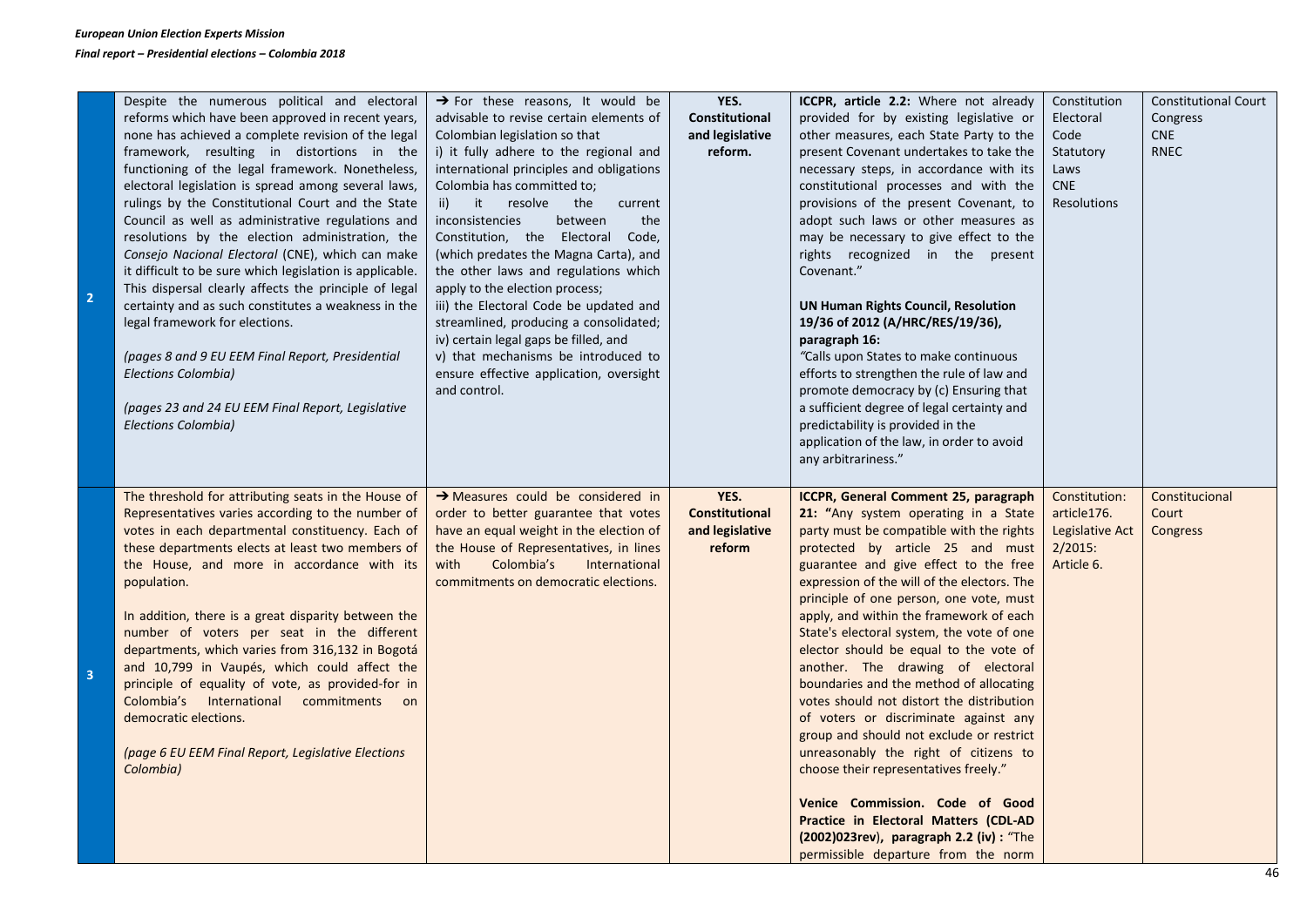|    |                                                                                                                                                                                                                                                                                                                                                                                                                                                                                                                                                                                                                                                 |                                                                                                                                                                                                                                                                                                                                                                                                                                                                                                                                                                                                                                                                                                                                                                                                                                                                                                                               |                                                                                                                    | should not be more than 10%, and<br>should certainly not exceed 15% except<br>in special circumstances (protection of a<br>concentrated<br>minority,<br>sparsely<br>populated administrative entity)                                                                                                                                                                                                                                                                                                                                                                                                                                                                                                                                                                                                                                                                                                                                                                                                                                                                                                                                                               |                                                                                                                                                                                                                                                                                         |                                |
|----|-------------------------------------------------------------------------------------------------------------------------------------------------------------------------------------------------------------------------------------------------------------------------------------------------------------------------------------------------------------------------------------------------------------------------------------------------------------------------------------------------------------------------------------------------------------------------------------------------------------------------------------------------|-------------------------------------------------------------------------------------------------------------------------------------------------------------------------------------------------------------------------------------------------------------------------------------------------------------------------------------------------------------------------------------------------------------------------------------------------------------------------------------------------------------------------------------------------------------------------------------------------------------------------------------------------------------------------------------------------------------------------------------------------------------------------------------------------------------------------------------------------------------------------------------------------------------------------------|--------------------------------------------------------------------------------------------------------------------|--------------------------------------------------------------------------------------------------------------------------------------------------------------------------------------------------------------------------------------------------------------------------------------------------------------------------------------------------------------------------------------------------------------------------------------------------------------------------------------------------------------------------------------------------------------------------------------------------------------------------------------------------------------------------------------------------------------------------------------------------------------------------------------------------------------------------------------------------------------------------------------------------------------------------------------------------------------------------------------------------------------------------------------------------------------------------------------------------------------------------------------------------------------------|-----------------------------------------------------------------------------------------------------------------------------------------------------------------------------------------------------------------------------------------------------------------------------------------|--------------------------------|
|    | Election administration (Recommendations n°4,5,6,7,8 and 9)                                                                                                                                                                                                                                                                                                                                                                                                                                                                                                                                                                                     |                                                                                                                                                                                                                                                                                                                                                                                                                                                                                                                                                                                                                                                                                                                                                                                                                                                                                                                               |                                                                                                                    |                                                                                                                                                                                                                                                                                                                                                                                                                                                                                                                                                                                                                                                                                                                                                                                                                                                                                                                                                                                                                                                                                                                                                                    |                                                                                                                                                                                                                                                                                         |                                |
| 4  | Polling station duty is considered a civic duty.<br>However, it is not obligatory to attend training<br>sessions. According to the RNEC, more than 20% of<br>poll workers were not trained, which contributed<br>to poor understanding of voting and counting<br>procedures on both election days. The selection of<br>the six polling workers for each polling station is<br>supposed to be random, so as to ensure that their<br>work is independent and free of undue influence.<br>(pages 12 and 13, EU EEM Final Report, Presidential<br>Elections Colombia)<br>(pages 18, 19 y 20 EU EEM Final Report, Legislative<br>Elections Colombia) | $\rightarrow$ Considering that the law permits a<br>polling station to be operative even<br>when there are just two polling<br>workers, the EU EEM suggests that the<br>RNEC consider reducing the maximum<br>permitted number of polling workers<br>per polling station, and, at the same<br>time, condition their participation on<br>having attended training sessions, in<br>such a way as to reduce the number of<br>polling workers who have not been<br>trained. In parallel, given their<br>particular responsibilities, the RNEC<br>could consider special training for the<br>presidents of polling stations, and,<br>insofar as it possible, consider selecting<br>them separately from general polling<br>staff. Finally, the fact that it is a civic<br>duty to work as a polling worker should<br>not prevent it from being subject to<br>incentives,<br>certain<br>such<br>as<br>remuneration for duty served. | <b>YES. RNEC</b><br><b>Resolution and</b><br>small<br>amendments to<br>some provisions<br>of the Electoral<br>Code | UN Assembly General Resolution<br>A/RES/68/164(2013), point 6: "The<br>Assembly General notes the importance<br>of adequate resources for the<br>administration<br>of efficient<br>and<br>transparent elections at the national and<br>local levels, and recommends that<br>Member States provide adequate<br>resources for those elections, including<br>considering the possibility of establishing<br>internal funding, where feasible."<br><b>UN Convention Against Corruption,</b><br>article 5.1: "Each State Party shall, in<br>accordance with the fundamental<br>principles of its legal system, develop<br>and implement or maintain effective,<br>coordinated anti-corruption policies that<br>promote the participation of society and<br>reflect the principles of the rule of law,<br>proper management of public affairs and<br>public property, integrity, transparency<br>and accountability."<br><b>Inter-American Convention</b><br>Against<br>Corruption (Art.III.12) recommends "the<br>study of further preventive measures<br>that take into account the relationship<br>between equitable compensation and<br>probity in public service. " | Electoral<br>Code articles<br>26, 33, 41, 48,<br>56, 60, 99,<br>101, 102, 104,<br>105, 112, 113,<br>114, 116, 122,<br>135, 136, 142,<br>151, 163, 164,<br>166, 172, 187,<br>192 and 200.<br>Law<br>163/1994:<br>article 5.<br>Decree Law<br>1010/2000,<br>article<br>5<br>paragraph 11. | Congress<br><b>RNEC</b>        |
| 5. | While the RNEC has significant resources at its<br>disposal in order to discharge its responsibilities,<br>the CNE lacks its own budget and administrative<br>autonomy, despite these being guaranteed by the<br>Constitution. This makes it difficult for the Council<br>to fulfil its mandate of overseeing the election<br>process, as well as aggregating and announcing the                                                                                                                                                                                                                                                                | $\rightarrow$ Given that the Constitution grants<br>the CNE budgetary and administrative<br>independence,<br>it<br>would<br>be<br>recommendable for the CNE to be<br>provided with greater resources in<br>order to ensure it can properly fulfil the<br>duties it is charged with by law. By the                                                                                                                                                                                                                                                                                                                                                                                                                                                                                                                                                                                                                             | NO, although<br>approval of<br>regulations<br>would be<br>necessary.                                               | ICCPR, article 2.2: "Where not already<br>provided for by existing legislative or<br>other measures, each State Party to the<br>present Covenant undertakes to take the<br>necessary steps, in accordance with its<br>constitutional processes and with the<br>provisions of the present Covenant, to                                                                                                                                                                                                                                                                                                                                                                                                                                                                                                                                                                                                                                                                                                                                                                                                                                                              | Constitution:<br>articles 264<br>and 265.<br>Electoral<br>Code: articles<br>11 to 25.                                                                                                                                                                                                   | Congress<br>RNEC<br><b>CNE</b> |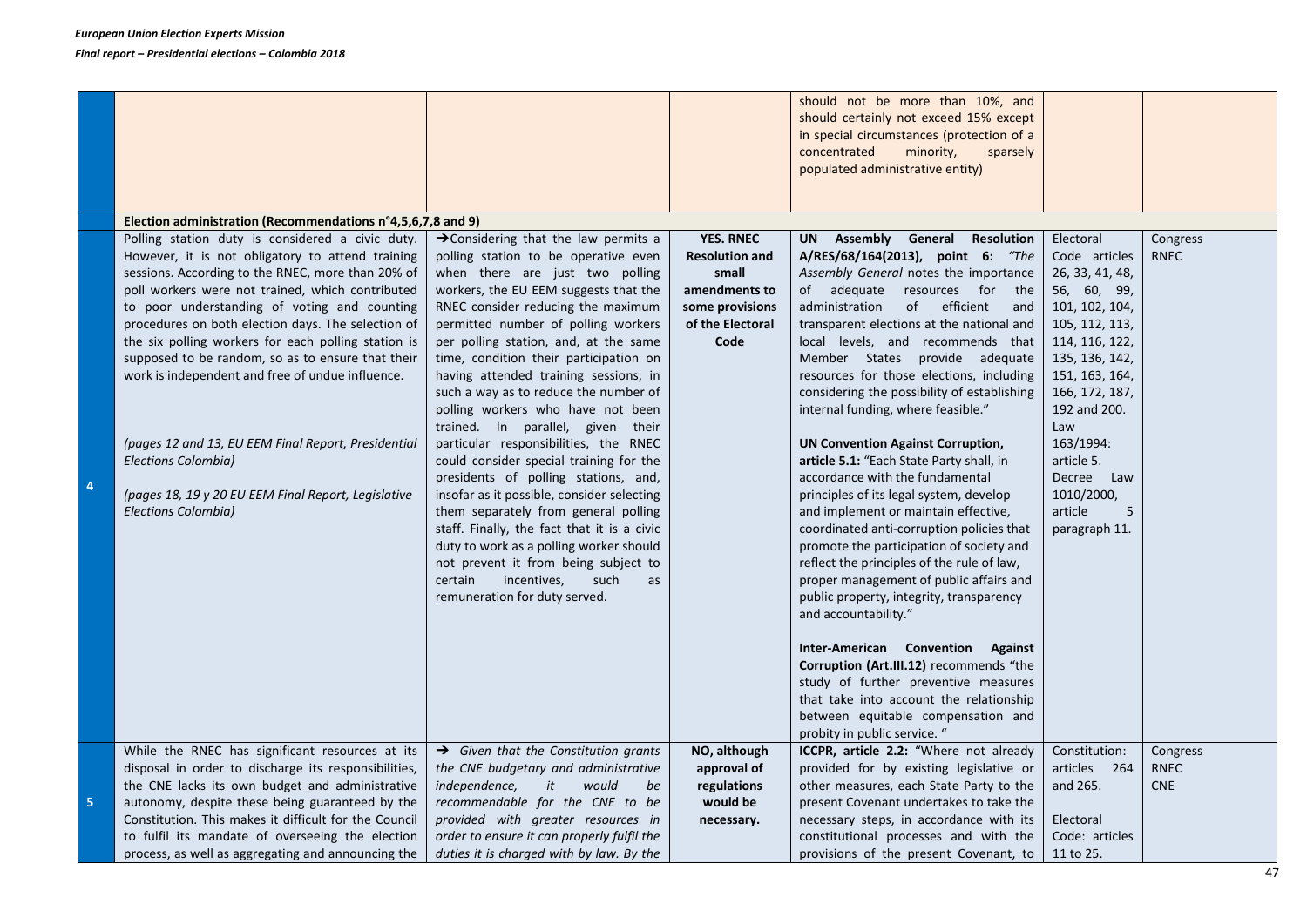#### *European Union Election Experts Mission Final report – Presidential elections – Colombia 2018*

|   | official results.<br>(pages 37, 38, 39 and 40, EU EEM Final Report,<br><b>Presidential Elections Colombia)</b><br>(pages 18, 19 and 20 EU EEM Final Report,<br>Legislative Elections Colombia)                                                                                                                                                                                                                                                                                                                                                                                                                                                                       | same token, the disparity between<br>different electoral authorities could be<br>reduced.                                                                                                                                                      |                                                                      | adopt such laws or other measures as<br>may be necessary to give effect to the<br>rights recognized in the present<br>Covenant."<br>ICCPR, article 25(b): "Every citizen shall<br>have the right and the opportunity,<br>without any of the distinctions<br>mentioned in article 2 and without<br>unreasonable restrictions: b) To vote and<br>to be elected at genuine periodic<br>elections which shall be by universal and<br>equal suffrage and shall be held by secret<br>ballot, guaranteeing the free expression<br>of the will of the electors."<br>UN Assembly General Resolution<br>A/RES/68/164(2013), point 6: "The<br>Assembly General notes the importance<br>of adequate resources for the<br>administration<br>of efficient<br>and<br>transparent elections at the national and<br>local levels, and recommends that<br>Member States provide adequate<br>resources for those elections, including<br>considering the possibility of establishing<br>internal funding, where feasible." |                                                                                       |                                       |
|---|----------------------------------------------------------------------------------------------------------------------------------------------------------------------------------------------------------------------------------------------------------------------------------------------------------------------------------------------------------------------------------------------------------------------------------------------------------------------------------------------------------------------------------------------------------------------------------------------------------------------------------------------------------------------|------------------------------------------------------------------------------------------------------------------------------------------------------------------------------------------------------------------------------------------------|----------------------------------------------------------------------|---------------------------------------------------------------------------------------------------------------------------------------------------------------------------------------------------------------------------------------------------------------------------------------------------------------------------------------------------------------------------------------------------------------------------------------------------------------------------------------------------------------------------------------------------------------------------------------------------------------------------------------------------------------------------------------------------------------------------------------------------------------------------------------------------------------------------------------------------------------------------------------------------------------------------------------------------------------------------------------------------------|---------------------------------------------------------------------------------------|---------------------------------------|
| 6 | The CNE has no offices outside of Bogotá, which<br>makes it difficult to fulfil its mandate of oversight.<br>These administrative difficulties are all the more<br>evident during legislative and local elections, when<br>the CNE should be present in the departments and<br>municipalities it is in charge of, and, to a lesser<br>degree, during presidential elections. In addition,<br>the CNE lacks a genuine administrative and<br>executive structure to carry out the Council's day-<br>to-day work.<br>(page 11, EU EEM Final Report, Presidential<br>Elections Colombia)<br>(pages 18, 19 and 20 EU EEM Final Report,<br>Legislative Elections Colombia) | $\rightarrow$ It would therefore be advisable to<br>grant the CNE the necessary resources<br>to function efficiently, including those<br>necessary to establish delegations<br>outside of Bogotá, and to strengthen<br>its permanent staffing. | NO, although<br>approval of<br>regulations<br>would be<br>necessary. | UN Assembly General Resolution<br>A/RES/68/164(2013), point 6: "The<br>Assembly General notes the importance<br>of adequate resources for the<br>administration<br>of efficient<br>and<br>transparent elections at the national and<br>local levels, and recommends that<br>Member States provide adequate<br>resources for those elections, including<br>considering the possibility of establishing<br>internal funding, where feasible."                                                                                                                                                                                                                                                                                                                                                                                                                                                                                                                                                             | Constitution:<br>articles 264<br>and 265.<br>Electoral<br>Code: articles<br>11 to 25. | Congress<br><b>RNEC</b><br><b>CNE</b> |
|   | The RNEC outsources the counting<br>and                                                                                                                                                                                                                                                                                                                                                                                                                                                                                                                                                                                                                              | $\rightarrow$ The EU EEM considers that the RNEC                                                                                                                                                                                               | <b>NO</b>                                                            | <b>UN</b><br>Assembly<br>General<br>Resolution                                                                                                                                                                                                                                                                                                                                                                                                                                                                                                                                                                                                                                                                                                                                                                                                                                                                                                                                                          | Electoral                                                                             | <b>RNEC</b>                           |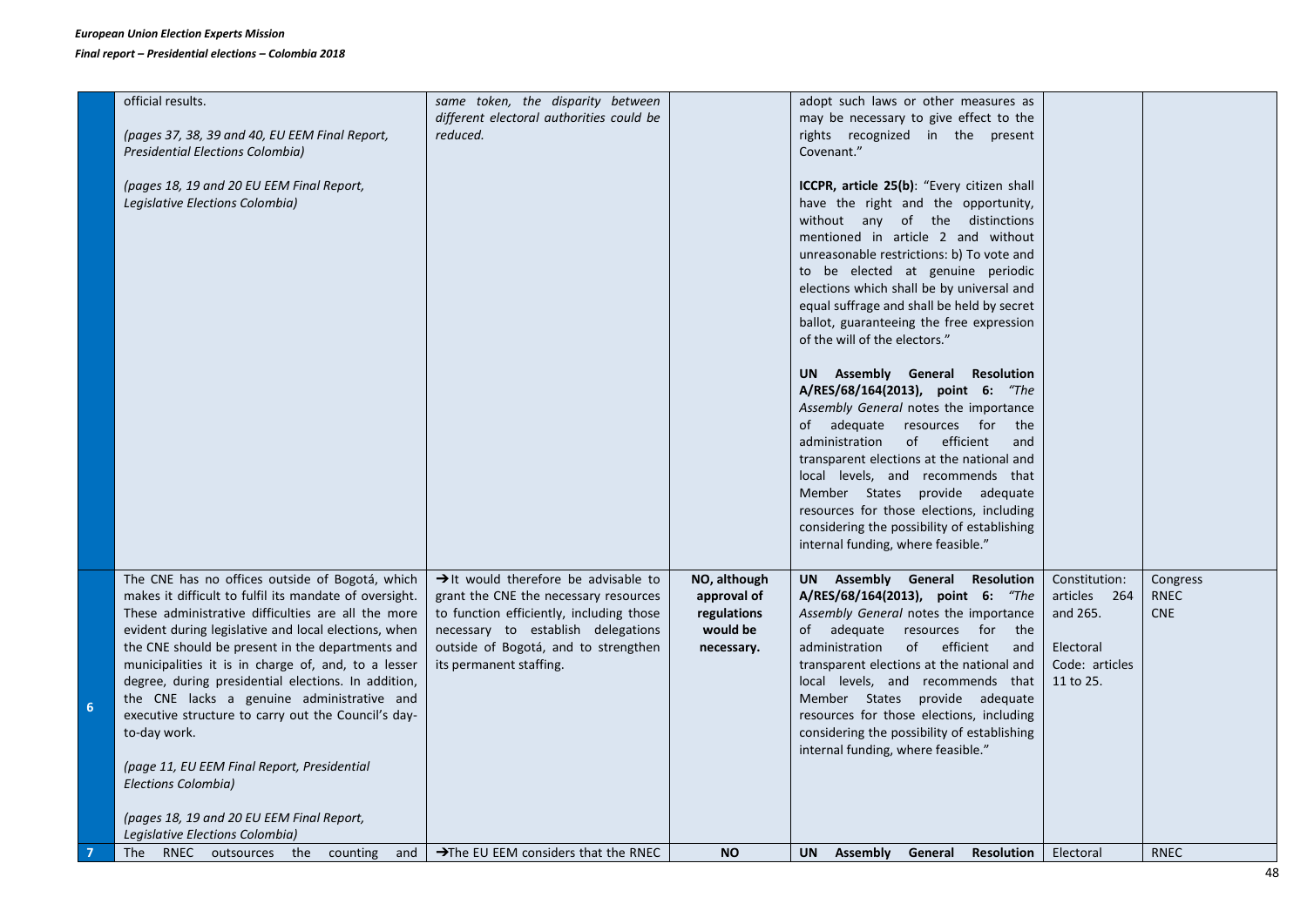**8**

| announcement of preliminary results to several<br>companies, including the software necessary for<br>these tasks. The RNEC dedicates significant<br>resources to this activity, while the official count,<br>the only one with legal validity, is provided with far<br>fewer resources. This disparity has been<br>highlighted by political parties and civil society<br>organisations, and they have also expressed<br>concern about the fact that many tools, such as the<br>software used for the transmission and<br>announcement of preliminary results, are the<br>property of private companies and not the RNEC<br>itself, leading to a gradual loss of confidence in the<br>electoral institutions' ability to provide reliable<br>results. Further, the State Council's ruling in the<br>'MIRA' case urged the RNEC to purchase the<br>necessary software to carry out these tasks, and<br>the lack of a genuine independent audit of the<br>system would have improved candidates'<br>confidence in said system.<br>(pages 11 and 12, 13, 14, 15 and 16, EU EEM Final<br>Report, Presidential Elections Colombia)<br>(pages 18, 19 y 20, EU EEM Final Report, Legislative<br>Elections Colombia) | should facilitate independent and<br>comprehensive audit of its software,<br>the scope and methodology of which<br>should be agreed with political parties<br>and movements. At the same time, and<br>in line with the State Council's ruling,<br>whether or not the use of the software<br>is in-house or out-sourced, the RNEC<br>should maintain the ownership and<br>unlimited access to software, so that<br>such crucial parts of the election<br>process as are aggregation and<br>announcement of final results not be<br>exclusively in private hands.                                                                                                                                               |           | A/RES/68/164(2013), point 6: "The<br>Assembly General notes the importance<br>of adequate resources for the<br>administration<br>of<br>efficient<br>and<br>transparent elections at the national and<br>local levels, and recommends that<br>Member States provide adequate<br>resources for those elections, including<br>considering the possibility of establishing<br>internal funding, where feasible."                                                                                                                                                                                                                               | Code: articles<br>26, 33 and 41<br>and contracts<br>with<br>the<br>companies<br>who currently<br>own<br>the<br>software. |             |
|-------------------------------------------------------------------------------------------------------------------------------------------------------------------------------------------------------------------------------------------------------------------------------------------------------------------------------------------------------------------------------------------------------------------------------------------------------------------------------------------------------------------------------------------------------------------------------------------------------------------------------------------------------------------------------------------------------------------------------------------------------------------------------------------------------------------------------------------------------------------------------------------------------------------------------------------------------------------------------------------------------------------------------------------------------------------------------------------------------------------------------------------------------------------------------------------------------------|---------------------------------------------------------------------------------------------------------------------------------------------------------------------------------------------------------------------------------------------------------------------------------------------------------------------------------------------------------------------------------------------------------------------------------------------------------------------------------------------------------------------------------------------------------------------------------------------------------------------------------------------------------------------------------------------------------------|-----------|--------------------------------------------------------------------------------------------------------------------------------------------------------------------------------------------------------------------------------------------------------------------------------------------------------------------------------------------------------------------------------------------------------------------------------------------------------------------------------------------------------------------------------------------------------------------------------------------------------------------------------------------|--------------------------------------------------------------------------------------------------------------------------|-------------|
| Election results are recorded in a form in three<br>parts: the first part, named E-14 Claveros, is sent to<br>the aggregation commission for consolidation and<br>is the only one of the three parts with legal validity.<br>The second part, known E-14 Delegados, is scanned<br>for the RNEC to publish on its website. The third<br>part, E-14 Transmisión, is handed to the companies<br>that carry out the preliminary results processing.<br>Thus, polling staff have to fill out the results three<br>time, resulting in transcription errors and,<br>thereafter, possible accusations of fraud, when the<br>three parts of the form do not coincide. This<br>situation is worse in the legislative and municipal<br>elections, when filling out the results forms is more<br>complicated.<br>(pages 13, 14, 15 y 16, EU EEM Final Report,<br>Presidential Elections Colombia)                                                                                                                                                                                                                                                                                                                       | $\rightarrow$ It would be recommendable that<br>polling stations use a single results<br>form (E-14), which would avoid staff<br>having to copy out the results several<br>times and could thereby also help to<br>avoid transcription mistakes. This<br>single form could afterwards be used<br>to the ends intended in the counting<br>and aggregation procedures, including<br>publication on the RNEC website and<br>availability for party representatives. In<br>addition, in order to improve security<br>and prevent later manipulations, it<br>would be opportune to have the<br>numbers on forms written in words as<br>well and in figures, as is currently done<br>on the E-26 aggregation forms. | <b>NO</b> | ICCPR, article 25(b): "Every citizen shall<br>have the right and the opportunity,<br>without any of the distinctions<br>mentioned in article 2 and without<br>unreasonable restrictions: b) To vote and<br>to be elected at genuine periodic<br>elections which shall be by universal and<br>equal suffrage and shall be held by secret<br>ballot, guaranteeing the free expression<br>of the will of the electors."<br>ICCPR, article 2.2: "Where not already<br>provided for by existing legislative or<br>other measures, each State Party to the<br>present Covenant undertakes to take the<br>necessary steps, in accordance with its | Constitution:<br>articles 152<br>part f and<br>266.<br>Electoral<br>Code: articles<br>142, 143, 144.                     | <b>RNEC</b> |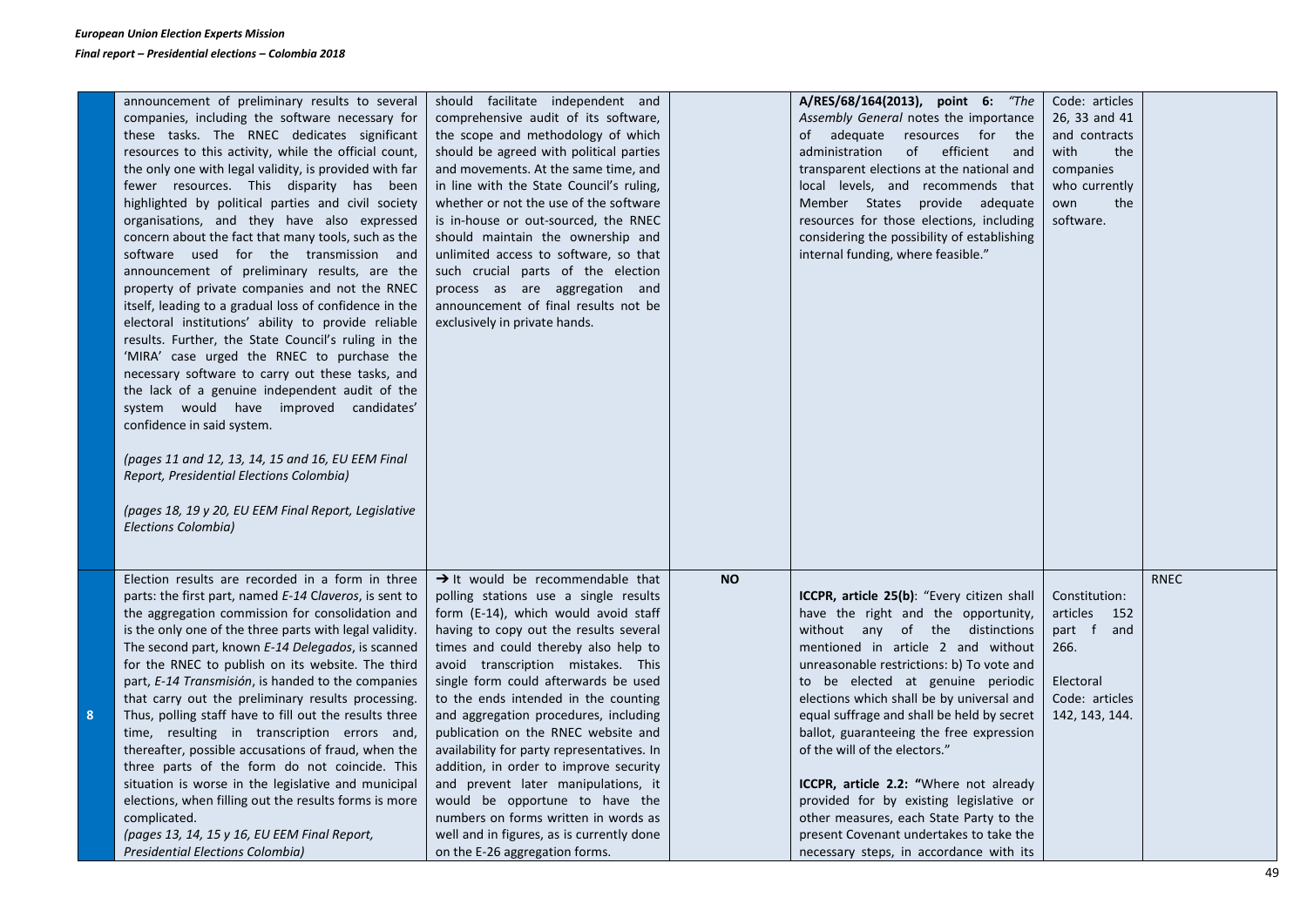*Final report – Presidential elections – Colombia 2018* 

|   | (pages 18, 19 y 20, EU EEM Final Report, Legislative<br>Elections Colombia)                                                                                                                                                                                                                                                                                                                                                                                                                                                                                                                                                                                                                                                                                                                                                                       |                                                                                                                                                                                                                                                                                                                                                                                                                                                                                                                          |                                    | constitutional processes and with the<br>provisions of the present Covenant, to<br>adopt such laws or other measures as<br>may be necessary to give effect to the<br>rights recognized in the present<br>Covenant."<br><b>ICCPR, article 19:</b> "Everyone shall have<br>the right to freedom of expression; this<br>right shall include freedom to seek,<br>receive and impart information and ideas<br>of all kinds, regardless of frontiers, either<br>orally, in writing or in print, in the form<br>of art, or through any other media of his<br>choice."                               |                                                                                                                                                                                                                                                                                                                                                                                 |                         |
|---|---------------------------------------------------------------------------------------------------------------------------------------------------------------------------------------------------------------------------------------------------------------------------------------------------------------------------------------------------------------------------------------------------------------------------------------------------------------------------------------------------------------------------------------------------------------------------------------------------------------------------------------------------------------------------------------------------------------------------------------------------------------------------------------------------------------------------------------------------|--------------------------------------------------------------------------------------------------------------------------------------------------------------------------------------------------------------------------------------------------------------------------------------------------------------------------------------------------------------------------------------------------------------------------------------------------------------------------------------------------------------------------|------------------------------------|----------------------------------------------------------------------------------------------------------------------------------------------------------------------------------------------------------------------------------------------------------------------------------------------------------------------------------------------------------------------------------------------------------------------------------------------------------------------------------------------------------------------------------------------------------------------------------------------|---------------------------------------------------------------------------------------------------------------------------------------------------------------------------------------------------------------------------------------------------------------------------------------------------------------------------------------------------------------------------------|-------------------------|
| 9 | The RNEC concentrated large number of polling<br>stations in massive voting centres in the most<br>densely-populated cities. In contrast, many rural<br>areas continued to lack polling stations within easy<br>reach of voters' residences and those departments<br>with the greatest number of municipalities with<br>difficult-to-access polling stations registered<br>notably lower turn-outs than the national average.<br>Both the dense concentration of people in large<br>voting centres and the distance between voting<br>centres in rural areas tended to limit access to<br>centres for citizens, and as such could have limited<br>free exercise of suffrage.<br>(pages 16 and 17 EU EEM Final Report, Presidential<br><b>Elections Colombia)</b><br>(pages 14, 15 and 16, EU EEM Final Report,<br>Legislative Elections Colombia) | $\rightarrow$ It would be useful to separate the<br>creation of new voting centres from<br>Colombia's<br>administrative<br>organisation, thereby enabling the<br>RNEC to increase the number of voting<br>centres in rural areas and improving<br>ease of access for voters. At the same<br>time, the RNEC should consider<br>increasing the number of urban voting<br>centres, which would allow both them<br>to be less densely filled, and also, in<br>fact, to bring voting centres close to<br>people's residences. | <b>YES. Legislative</b><br>reform. | ICCPR, article 25(b): "Every citizen shall<br>have the right and the opportunity,<br>without any of the distinctions<br>mentioned in article 2 and without<br>unreasonable restrictions: b) To vote and<br>to be elected at genuine periodic<br>elections which shall be by universal and<br>equal suffrage and shall be held by secret<br>ballot, guaranteeing the free expression<br>of the will of the electors."<br>ICCPR, General Comment 25, paragraph<br>11: "States must take effective measures<br>to ensure that all persons entitled to<br>vote are able to exercise that right." | Article 266 of<br>the<br>Constitution.<br>Statutory Law<br>1475/2011:<br>articles 5 and<br>6.<br>Electoral<br>Code: article<br>85.<br>Decree-Law<br>2241/1986<br>article<br>26<br>para 2 <sup>o</sup> , 89<br>and article 99.<br>Decree-Law<br>1010/2000:<br>articles 5 para<br>11 and article<br>25.<br><b>RNEC</b><br><b>Resolutions</b><br>n°5733/2018<br>and<br>n°2597/2018 | Congress<br><b>RNEC</b> |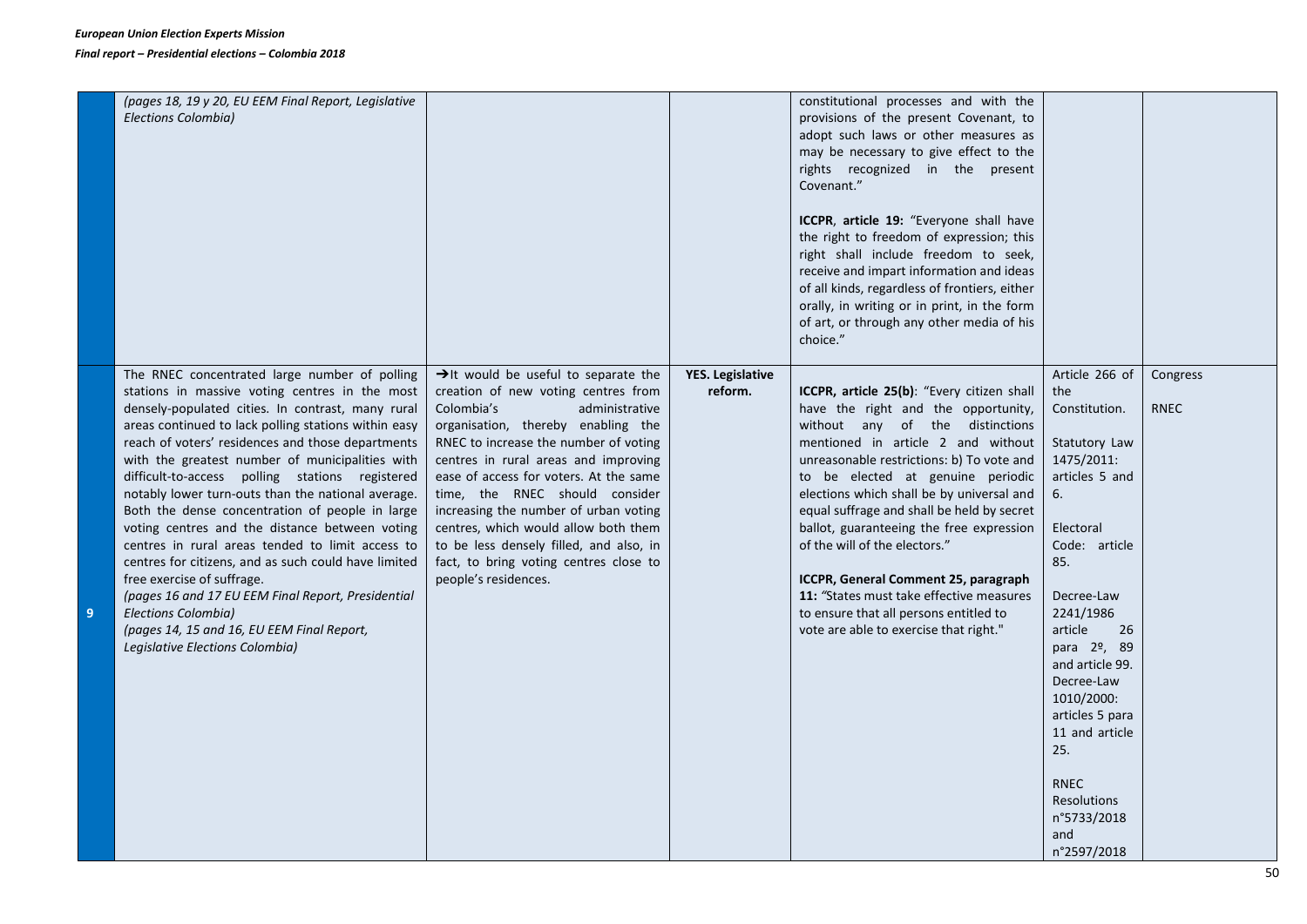|     | Voter register (Recommendations n°10, 11 and 12)                                                                                                                                                                                                                                                                                                                                                                         |                                                                                                                                                                                                                                                                                  |                                    |                                                                                                                                                                                                                                                                                                                                                                                                                                                                                                                                                                                                                                                                                                                                                                                                                                                                                                                                                           |                                                                                       |                         |
|-----|--------------------------------------------------------------------------------------------------------------------------------------------------------------------------------------------------------------------------------------------------------------------------------------------------------------------------------------------------------------------------------------------------------------------------|----------------------------------------------------------------------------------------------------------------------------------------------------------------------------------------------------------------------------------------------------------------------------------|------------------------------------|-----------------------------------------------------------------------------------------------------------------------------------------------------------------------------------------------------------------------------------------------------------------------------------------------------------------------------------------------------------------------------------------------------------------------------------------------------------------------------------------------------------------------------------------------------------------------------------------------------------------------------------------------------------------------------------------------------------------------------------------------------------------------------------------------------------------------------------------------------------------------------------------------------------------------------------------------------------|---------------------------------------------------------------------------------------|-------------------------|
| 10  | Although parties did not question the reliability of<br>the voter register, it nonetheless includes an<br>undetermined number of deceased and emigrants,<br>and does not include almost 800,000 people who<br>are not identity card holders.<br>(pages 16 y 17 EU EEM Final Report, Presidential<br>Elections Colombia)<br>(pages 14, 15 y 16, EU EEM Final Report, Legislative<br>Elections Colombia)                   | $\rightarrow$ In order to ensure the most inclusive<br>register<br>possible,<br>outreach<br>programmes should be intensified to<br>provide citizens with identity cards in<br>those areas and segments of the<br>population most affected by low rates<br>of civil registration. | <b>NO</b>                          | ICCPR, article 25(b): "Every citizen shall<br>have the right and the opportunity,<br>without any of the distinctions<br>mentioned in article 2 and without<br>unreasonable restrictions: b) To vote and<br>to be elected at genuine periodic<br>elections which shall be by universal and<br>equal suffrage and shall be held by secret<br>ballot, guaranteeing the free expression<br>of the will of the electors."<br>ICCPR, General Comment 25, paragraph<br>11: "States must take effective measures<br>to ensure that all persons entitled to<br>vote are able to exercise that right."<br><b>American Convention on Human Rights</b><br>(ACHR) article 23 (b) Every citizen shall<br>enjoy the following rights and<br>opportunities b. to vote and to be<br>elected in genuine periodic elections,<br>which shall be by universal and equal<br>suffrage and by secret ballot that<br>guarantees the free expression of the<br>will of the voters." | Electoral<br>Code: article<br>66 and 76 to<br>87.                                     | Congress<br>RNEC        |
| 11. | Since citizens cannot obtain an identity card until<br>they turn 18, those who reach this age in the two<br>months prior to an election, after the close of the<br>election register, are not included in the voter<br>register and therefore cannot vote.<br>(pages 16 and 17 EU EEM Final Report, Presidential<br>Elections Colombia)<br>(pages 14, 15 and 16, EU EEM Final Report,<br>Legislative Elections Colombia) | >In this respect, it would be useful to<br>introduce technical and regulatory<br>measures to enable all those eligible to<br>be able to cast a vote, including those<br>who turn 18 between the close of the<br>register and polling day.                                        | <b>YES. Legislative</b><br>reform. | ICCPR, article 25(b): "Every citizen shall<br>have the right and the opportunity,<br>without any of the distinctions<br>mentioned in article 2 and without<br>unreasonable restrictions: b) To vote and<br>to be elected at genuine periodic<br>elections which shall be by universal and<br>equal suffrage and shall be held by secret<br>ballot, guaranteeing the free expression<br>of the will of the electors."<br>ICCPR, General Comment 25, paragraph<br>11: "Voter education and registration<br>campaigns are necessary to ensure the<br>effective exercise of article 25 rights by<br>an informed community."<br><b>American Convention on Human Rights</b>                                                                                                                                                                                                                                                                                     | Constitution<br>Article 98.<br>Electoral<br>Code: articles<br>59, 66 and 76<br>to 87. | Congress<br><b>RNEC</b> |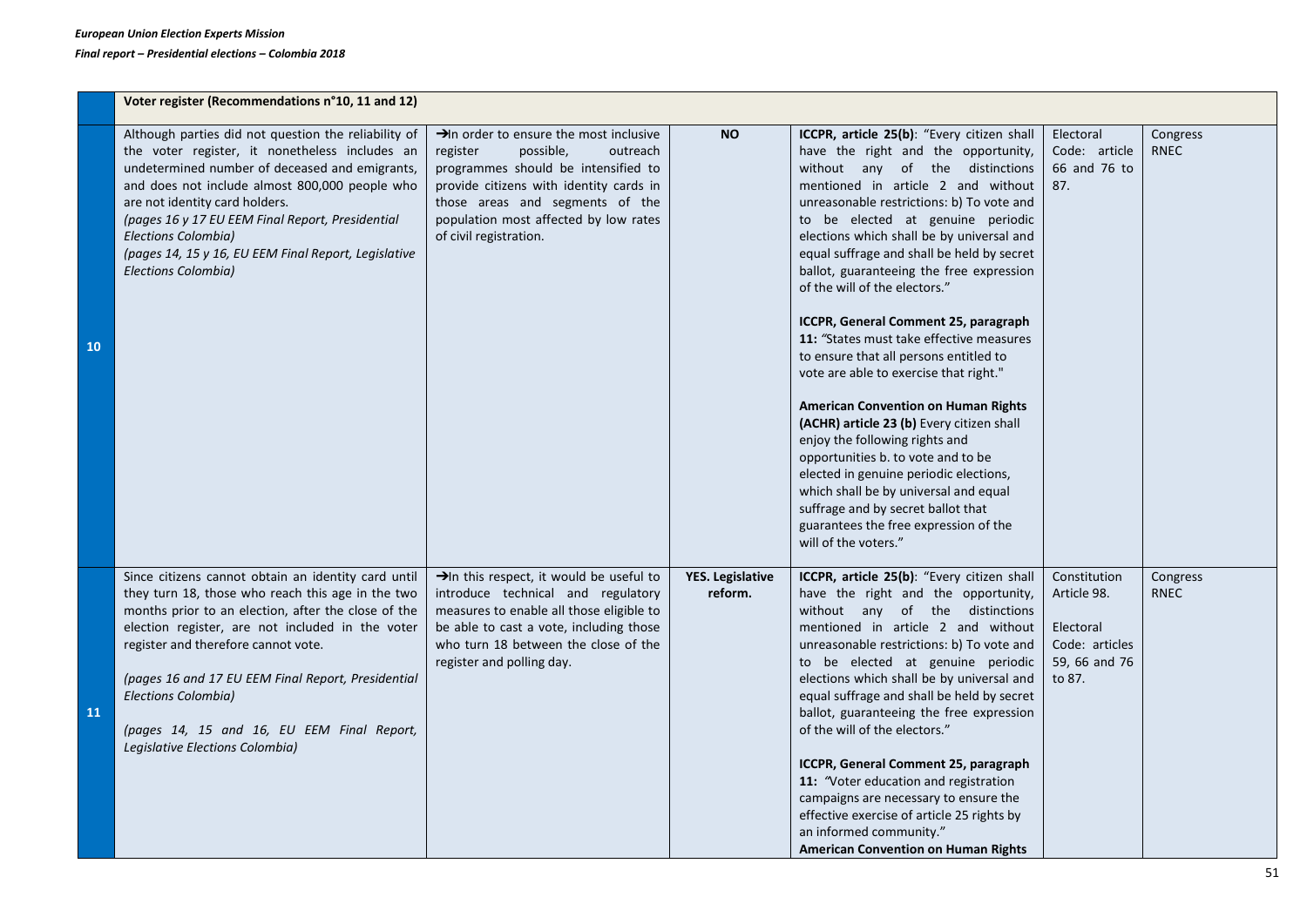|    |                                                                                                                                                                                                                                                                                                                                                                                                                                                                                                                                                                                                                                                                                                                                                             |                                                                                                                                                                                     |                                                                   | (ACHR) article 23 (b) Every citizen shall<br>enjoy the following rights and<br>opportunities b. to vote and to be<br>elected in genuine periodic elections,<br>which shall be by universal and equal<br>suffrage and by secret ballot that<br>guarantees the free expression of the<br>will of the voters."<br><b>Venice Commission. Code of Good</b><br><b>Practice in Electoral Matters (CDL-AD</b><br>(2002)023rev), paragraph 7 (vi): "A<br>supplementary register can enable<br>persons who have changed address or<br>reached the statutory voting age since<br>the final register was published to vote."                                       |                                                                                               |                                       |
|----|-------------------------------------------------------------------------------------------------------------------------------------------------------------------------------------------------------------------------------------------------------------------------------------------------------------------------------------------------------------------------------------------------------------------------------------------------------------------------------------------------------------------------------------------------------------------------------------------------------------------------------------------------------------------------------------------------------------------------------------------------------------|-------------------------------------------------------------------------------------------------------------------------------------------------------------------------------------|-------------------------------------------------------------------|--------------------------------------------------------------------------------------------------------------------------------------------------------------------------------------------------------------------------------------------------------------------------------------------------------------------------------------------------------------------------------------------------------------------------------------------------------------------------------------------------------------------------------------------------------------------------------------------------------------------------------------------------------|-----------------------------------------------------------------------------------------------|---------------------------------------|
| 12 | Given there is no clear definition of electoral<br>residence and that citizens do not have to provide<br>any particular evidence, changes of residence can<br>be linked to fraudulent practices. According to EEM<br>interlocutors, fraudulent changes of residence and,<br>by corollary, changes of voting centre, are linked to<br>vote-buying. The adscription of voters to relatively<br>small numbers of voting centres makes it easier to<br>monitor voters and make them dependent on<br>others to transport them to voting centres. This can<br>be exploited by those who would buy votes.<br>(pages 16 y 17 EU EEM Final Report, Presidential<br>Elections Colombia)<br>(pages 14, 15 y 16 EU EEM Final Report, Legislative<br>Elections Colombia) | Requests to change electoral<br>residence should include reasonable<br>evidence of genuine residence, such as<br>utility bills or a rental contract.                                | NO. Although<br>complementary<br>regulation would<br>be required. | ICCPR, article 25(b): "Every citizen shall<br>have the right and the opportunity,<br>without any of the distinctions<br>mentioned in article 2 and without<br>unreasonable restrictions: b) To vote and<br>to be elected at genuine periodic<br>elections which shall be by universal and<br>equal suffrage and shall be held by secret<br>ballot, guaranteeing the free expression<br>of the will of the electors."<br>ICCPR, General Comment 25, paragraph<br>11: "If residence requirements apply to<br>registration, they must be reasonable,<br>and should not be imposed in such a way<br>as to exclude the homeless from the<br>right to vote." | Electoral<br>Code: articles<br>76, 77 and 78<br>Law 163/94:<br>article 4<br>Law<br>1864/2017. | Congress<br><b>CNE</b><br><b>RNEC</b> |
|    | Candidate registration (Recommendations n°13, 14, 15 and 16)                                                                                                                                                                                                                                                                                                                                                                                                                                                                                                                                                                                                                                                                                                |                                                                                                                                                                                     |                                                                   |                                                                                                                                                                                                                                                                                                                                                                                                                                                                                                                                                                                                                                                        |                                                                                               |                                       |
| 13 | Political parties maintain their official registration<br>as a party by obtaining at least one seat on the<br>House of Representatives, or at least three per cent<br>of the votes to the Senate, a threshold which was<br>imposed in 2013 in a bid to reduce the number of<br>political parties. On this basis, a number of political<br>parties could lose their status as registered parties<br>following the legislative elections.                                                                                                                                                                                                                                                                                                                     | >The EU EEM considers it important<br>that the requirements to maintain legal<br>registration not be so demanding, as<br>this could discourage or limit political<br>participation. | <b>YES. Legislative</b><br>reform                                 | ICCPR, article 22.2: "No restrictions may<br>be placed on the exercise of [the right to<br>association] other than those which are<br>prescribed by law and which are<br>necessary in a democratic society in the<br>interests of national security or public<br>safety, public order (ordre public), the<br>protection of public health or morals or<br>the protection of the rights and                                                                                                                                                                                                                                                              | Legislative Act<br>$1/2003$ :<br>article 108.                                                 | Congress                              |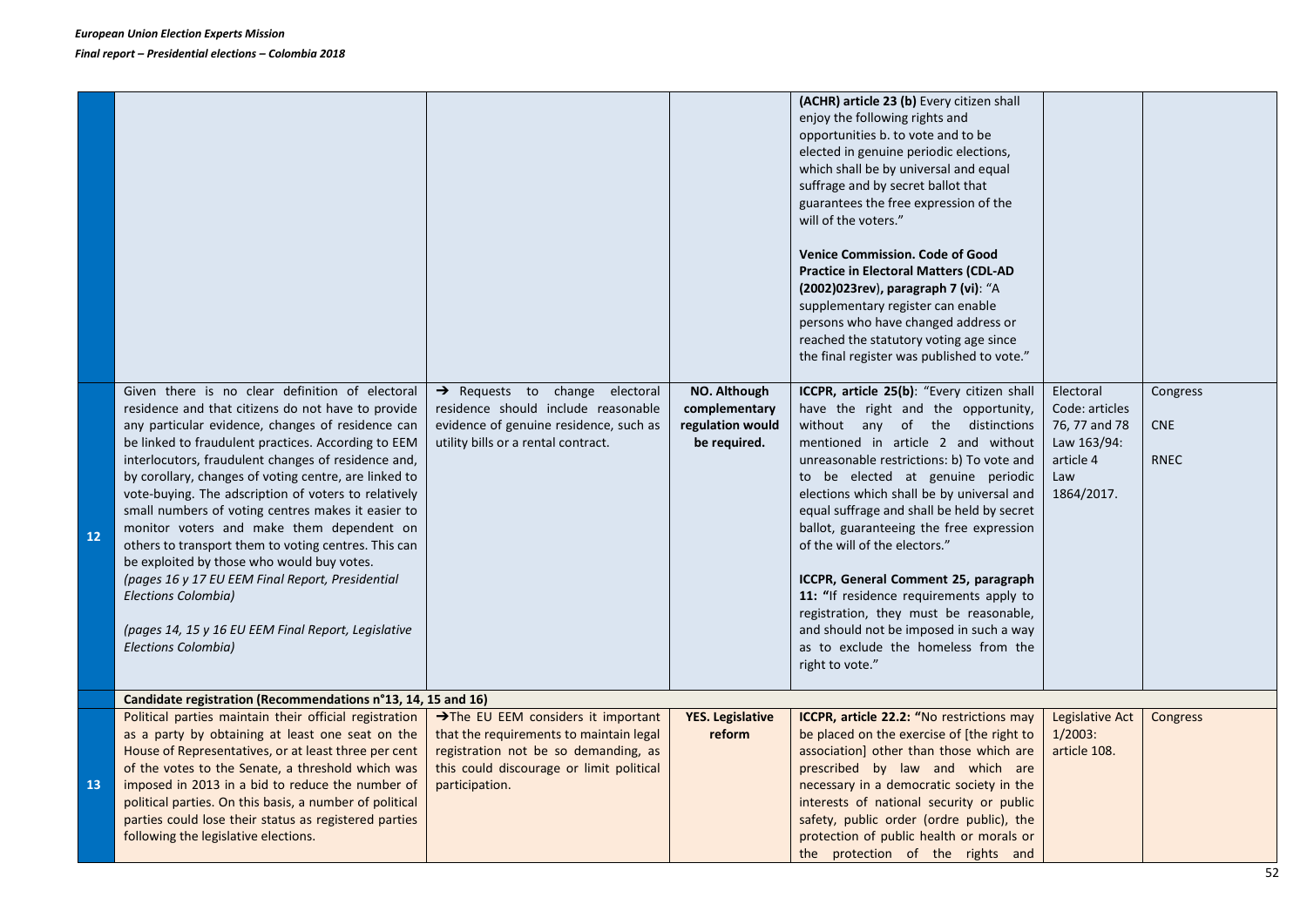*Final report – Presidential elections – Colombia 2018* 

|    | (pages 16, 17 and 18, EU EEM Final Report,<br>Legislative Elections Colombia)                                                                                                                                                                                                                                                                                                                                                                                                                                          |                                                                                                                                                           |                                    | freedoms of others."<br>ICCPR, General Comment 25, paragraph<br>26: "The right to freedom of association,<br>including the right to form and join<br>organizations<br>and<br>associations<br>concerned with political and public<br>affairs, is an essential adjunct to the<br>rights protected by article 25. Political<br>parties and membership in parties play a<br>significant role in the conduct of public<br>affairs and the election process."<br><b>Guidelines on Political Party Regulation,</b><br><b>Venice Commission and OSCE Office for</b><br>Democratic Institutions and Human<br>Rights, paragraph 88: "In some states, a<br>political party that does not meet a<br>minimum-results threshold in an election<br>loses its status as a registered political<br>party. This practice is far from ideal and<br>should not be included in relevant<br>legislation. If a party originally met all<br>requirements for registration, then it<br>should be able to continue party<br>activities outside of elections. |                                 |          |
|----|------------------------------------------------------------------------------------------------------------------------------------------------------------------------------------------------------------------------------------------------------------------------------------------------------------------------------------------------------------------------------------------------------------------------------------------------------------------------------------------------------------------------|-----------------------------------------------------------------------------------------------------------------------------------------------------------|------------------------------------|------------------------------------------------------------------------------------------------------------------------------------------------------------------------------------------------------------------------------------------------------------------------------------------------------------------------------------------------------------------------------------------------------------------------------------------------------------------------------------------------------------------------------------------------------------------------------------------------------------------------------------------------------------------------------------------------------------------------------------------------------------------------------------------------------------------------------------------------------------------------------------------------------------------------------------------------------------------------------------------------------------------------------------|---------------------------------|----------|
| 14 | Registration of coalitions for the legislative<br>elections generated debate at the CNE as the<br>Constitutional precept had not been developed in a<br>law. Revoking these coalitions would have implied<br>striking out 170 candidates, and the CNE ultimately<br>decided to register the coalitions. The EEM<br>considers that this decision was in line with<br>Colombia's international commitments regarding<br>the right to stand.<br>(pages 16 and 17, EU EEM Final Report, Legislative<br>Elections Colombia) | $\rightarrow$ It would be useful to regulate<br>coalitions between parties and political<br>movements at all levels of election<br>through statutory law. | <b>YES. Legislative</b><br>reform. | ICCPR, article 22.2: "No restrictions may<br>be placed on the exercise of [the right to<br>association] other than those which are<br>prescribed by law and which are<br>necessary in a democratic society in the<br>interests of national security or public<br>safety, public order (ordre public), the<br>protection of public health or morals or<br>the protection of the rights and<br>freedoms of others."                                                                                                                                                                                                                                                                                                                                                                                                                                                                                                                                                                                                                  | Law<br>1475/2011:<br>article 29 | Congress |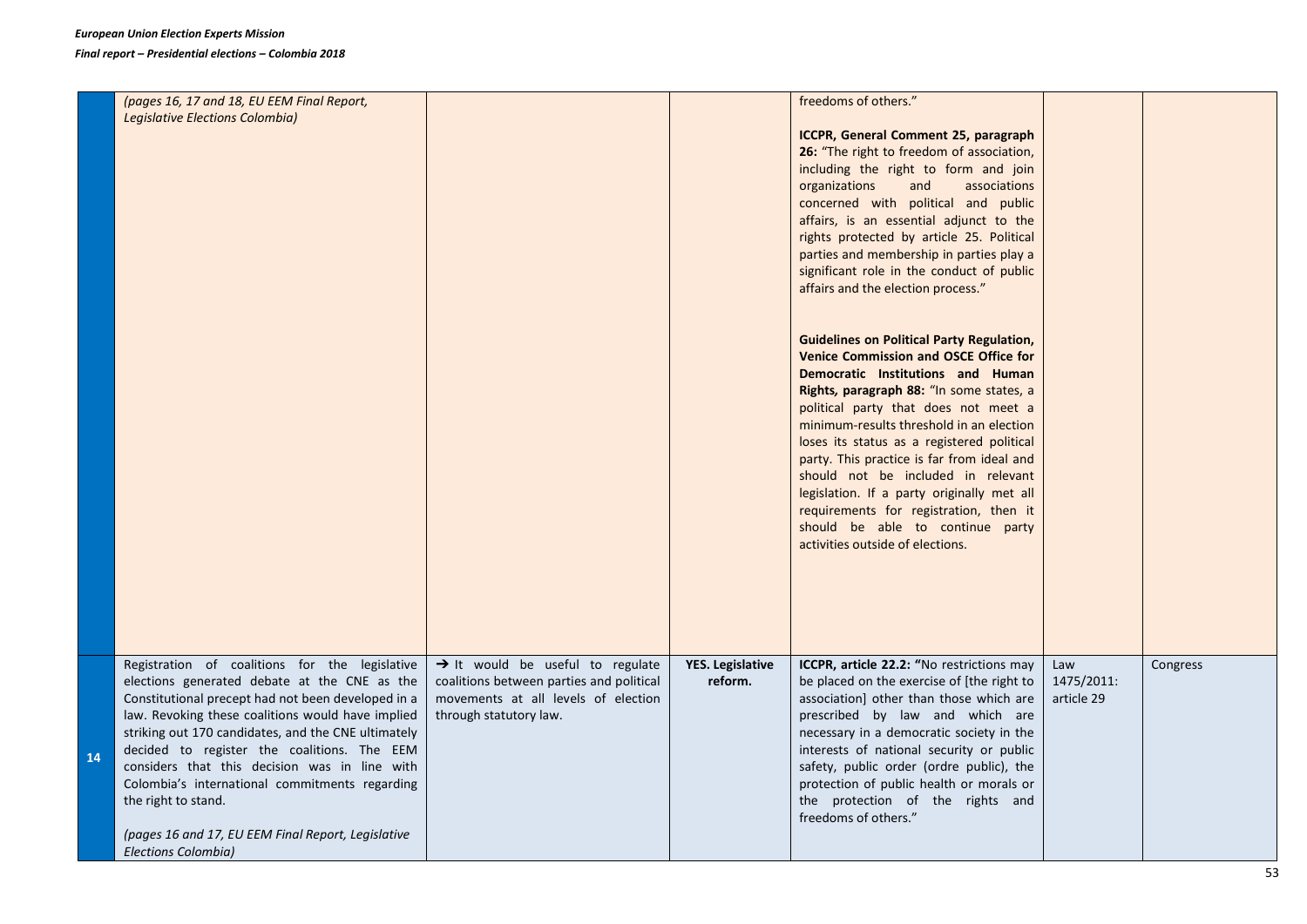|    | For the elections to Congress there were 140           | → Consideration could be given to        | <b>YES. Legislative</b> | ICCPR, article 25(b): "Every citizen shall  | Law            | Congress   |
|----|--------------------------------------------------------|------------------------------------------|-------------------------|---------------------------------------------|----------------|------------|
|    | applications for registration and just three were      | making registration requirements the     | reform.                 | have the right and the opportunity,         | 1475/2011:     |            |
|    | approved. Although the number of supporting            | same for Citizen Groups as for political |                         | without any of the distinctions             | articles 28 to | <b>CNE</b> |
|    | signatures varies in accordance with population        | parties.                                 |                         | mentioned in article 2 and without          | 33             |            |
|    | sizes, the greatest number of signatures required      |                                          |                         | unreasonable restrictions: b) To vote and   |                |            |
|    | to register a candidacy for Congress is 50,000, and    |                                          |                         | to be elected at genuine periodic           |                |            |
|    | this requisite is significantly more demanding for     |                                          |                         | elections which shall be by universal and   |                |            |
|    | Citizen Groups (Grupos Significativos de               |                                          |                         | equal suffrage and shall be held by secret  |                |            |
|    | Ciudadanos, GSC) than for parties.                     |                                          |                         | ballot, guaranteeing the free expression    |                |            |
|    |                                                        |                                          |                         | of the will of the electors."               |                |            |
|    | (pages 16 y 17, EU EEM Final Report, Legislative       |                                          |                         |                                             |                |            |
|    | Elections Colombia)                                    |                                          |                         | <b>ICCPR General Comment 25, paragraph</b>  |                |            |
|    |                                                        |                                          |                         | 16: "Conditions relating to nomination      |                |            |
| 15 |                                                        |                                          |                         | dates, fees or deposits should be           |                |            |
|    |                                                        |                                          |                         | reasonable and not discriminatory."         |                |            |
|    |                                                        |                                          |                         |                                             |                |            |
|    |                                                        |                                          |                         | ICCPR General Comment 25, paragraph         |                |            |
|    |                                                        |                                          |                         | 17: The right of persons to stand for       |                |            |
|    |                                                        |                                          |                         | election should not be limited              |                |            |
|    |                                                        |                                          |                         | unreasonably by requiring candidates to     |                |            |
|    |                                                        |                                          |                         | be members of parties or of specific        |                |            |
|    |                                                        |                                          |                         | parties. If a candidate is required to have |                |            |
|    |                                                        |                                          |                         | a minimum number of supporters for          |                |            |
|    |                                                        |                                          |                         | nomination this requirement should be       |                |            |
|    |                                                        |                                          |                         | reasonable and not act as a barrier to      |                |            |
|    |                                                        |                                          |                         | candidacy."                                 |                |            |
|    | A particularly high-profile case concerned the         | Although this subject highlights a       | <b>YES. Legislative</b> | ICCPR, article 25(b): "Every citizen shall  | Constitution   | Congress   |
|    | striking-off of a candidate registration for election  | general concern about nepotism in        | reform.                 | have the right and the opportunity,         | article. 179   |            |
|    | to the House of Representatives for Sucre, that of     | Colombian politics, this reasons for     |                         | without any of the distinctions             | Electoral      | <b>CNE</b> |
|    | Karina Espinosa, the Minister of Interior's sister, on | ineligibility could be questioned given  |                         | mentioned in article 2 and without          | Code: art. 204 |            |
|    | the grounds that the Constitution made her             | the interpretation of national law and   |                         | unreasonable restrictions: b) To vote and   |                |            |
|    | ineligible for reasons of family relations. This case  | in relation to Colombia's international  |                         | to be elected at genuine periodic           |                |            |
|    | opened a debate on the interpretation of this          | commitments on the right to stand. j     |                         | elections which shall be by universal and   |                |            |
|    | constitutional precept.                                |                                          |                         | equal suffrage and shall be held by secret  |                |            |
|    | (pages 29 and 30, EU EEM Final Report, Legislative     |                                          |                         | ballot, guaranteeing the free expression    |                |            |
| 16 | Elections Colombia)                                    |                                          |                         | of the will of the electors."               |                |            |
|    |                                                        |                                          |                         |                                             |                |            |
|    |                                                        |                                          |                         | ICCPR General Comment 25, paragraph         |                |            |
|    |                                                        |                                          |                         | 15: "The effective implementation of the    |                |            |
|    |                                                        |                                          |                         | right and the opportunity to stand for      |                |            |
|    |                                                        |                                          |                         | elective office ensures that persons        |                |            |
|    |                                                        |                                          |                         | entitled to vote have a free choice of      |                |            |
|    |                                                        |                                          |                         | candidates. Any restrictions on the right   |                |            |
|    |                                                        |                                          |                         | to stand for election, such as minimum      |                |            |
|    |                                                        |                                          |                         | age, must be justifiable on objective and   |                |            |
|    |                                                        |                                          |                         |                                             |                |            |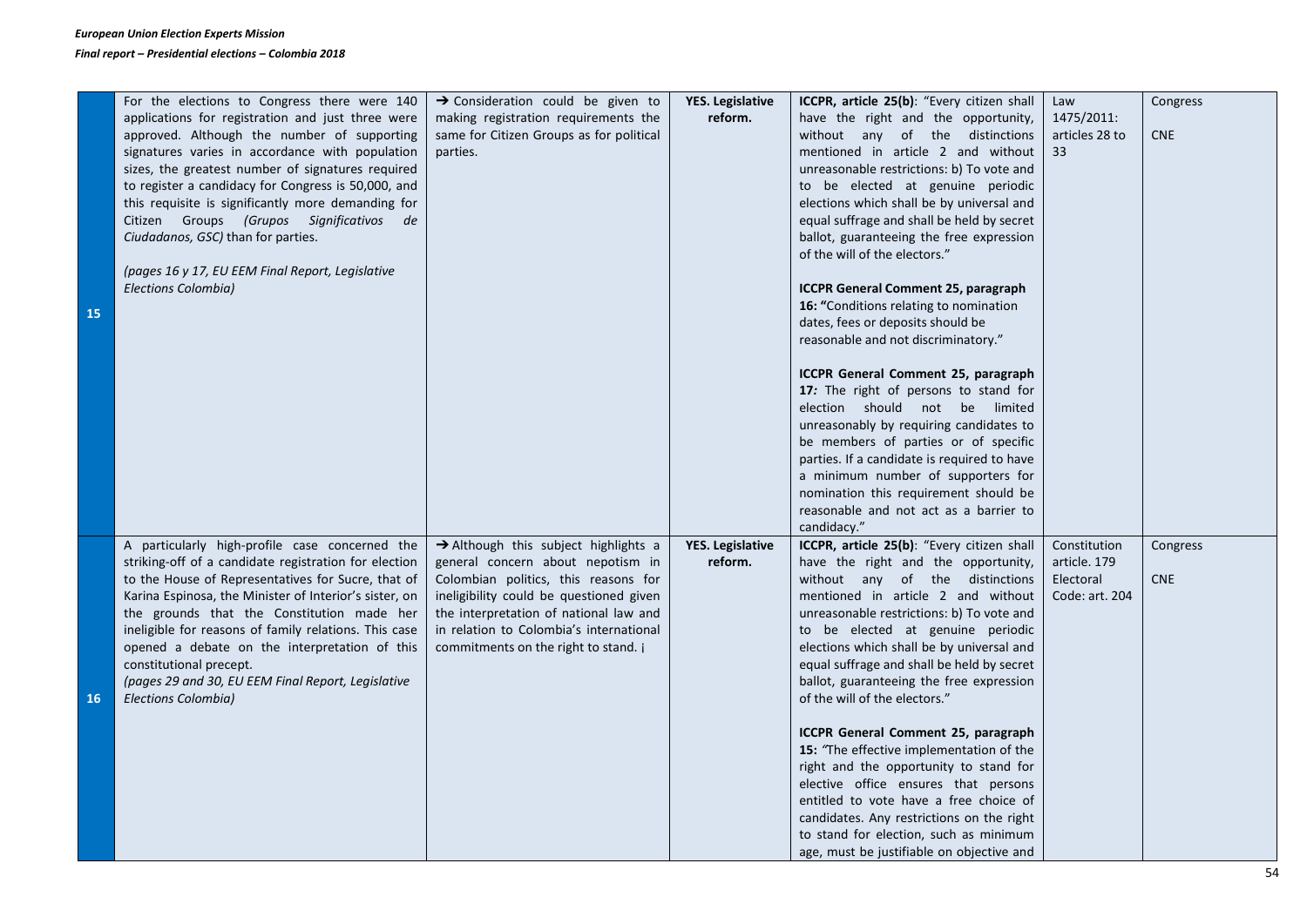|    |                                                                                                                                                                                                                                                                                                                                                                                                                                                                                                                                                                                                                                                                                                                                                                                                                                                                                                                                                          |                                                                                                                                                                                                                                                                                                                                                                                                                                                                                                                                                                                                                                                                                                                                                         |                                    | reasonable criteria. Persons who are<br>otherwise eligible to stand for election<br>should not be excluded by unreasonable<br>or discriminatory requirements such as<br>education, residence or descent, or by<br>reason of political affiliation. No person<br>should suffer discrimination or<br>disadvantage of any kind because of that<br>person's candidacy. States parties should<br>indicate and explain the legislative<br>provisions which exclude any group or<br>category of persons from elective office."                                                                                                                                                                                                                                                                                                                                                                                                                                   |                                                                                                                                                                                                                                                                                                                                                                                                                                                                                                                                                                                                                                                                                     |                                                             |
|----|----------------------------------------------------------------------------------------------------------------------------------------------------------------------------------------------------------------------------------------------------------------------------------------------------------------------------------------------------------------------------------------------------------------------------------------------------------------------------------------------------------------------------------------------------------------------------------------------------------------------------------------------------------------------------------------------------------------------------------------------------------------------------------------------------------------------------------------------------------------------------------------------------------------------------------------------------------|---------------------------------------------------------------------------------------------------------------------------------------------------------------------------------------------------------------------------------------------------------------------------------------------------------------------------------------------------------------------------------------------------------------------------------------------------------------------------------------------------------------------------------------------------------------------------------------------------------------------------------------------------------------------------------------------------------------------------------------------------------|------------------------------------|-----------------------------------------------------------------------------------------------------------------------------------------------------------------------------------------------------------------------------------------------------------------------------------------------------------------------------------------------------------------------------------------------------------------------------------------------------------------------------------------------------------------------------------------------------------------------------------------------------------------------------------------------------------------------------------------------------------------------------------------------------------------------------------------------------------------------------------------------------------------------------------------------------------------------------------------------------------|-------------------------------------------------------------------------------------------------------------------------------------------------------------------------------------------------------------------------------------------------------------------------------------------------------------------------------------------------------------------------------------------------------------------------------------------------------------------------------------------------------------------------------------------------------------------------------------------------------------------------------------------------------------------------------------|-------------------------------------------------------------|
| 17 | Campaign funding (Recommendations n°17 and 18)<br>Although an extensive legal framework provides<br>tools to monitor and sanction activities related to<br>campaign funding, the dispersal of regulatory texts<br>across many instruments creates a general disorder<br>which has been frequently exploited by political<br>parties to avoid being sanctioned.<br>In addition, the CNE has been characterised by<br>inefficiency and a lack of technical and budgetary<br>resources, impeding its ability to fulfil its duty of<br>auditing and sanctioning parties. This results in an<br>inefficient system and raises the question of<br>whether there are limits to the Council's<br>willingness to make objective decisions and to be<br>independent of political parties and Congress.<br>(pages 23 to 29 EU EEM Final Report, Presidential<br>Elections Colombia)<br>(pages 9, 10 and 11, EU EEM Final Report,<br>Legislative Elections Colombia) | $\rightarrow$ Although in the short term it would<br>be useful to increase the resources<br>available to the CNE's Fondo Nacional<br>de Financiamiento Político, the EU EEM<br>considers that in the long term it would<br>be recommendable that a different<br>State body be responsible for<br>monitoring, oversight and sanctioning<br>in matters of party funding. Given its<br>role as controller of public finances, it<br>would be appropriate for the General<br>State Comptrollership (Contraloría<br>General del Estado) to take on this<br>crucial role in the election process,<br>guaranteeing its independence and<br>transparency, as well as benefitting<br>from the fact that this body already has<br>offices throughout the country. | <b>YES. Legislative</b><br>reform. | ICCPR, article 2.2: "Where not already<br>provided for by existing legislative or<br>other measures, each State Party to the<br>present Covenant undertakes to take the<br>necessary steps, in accordance with its<br>constitutional processes and with the<br>provisions of the present Covenant, to<br>adopt such laws or other measures as<br>may be necessary to give effect to the<br>rights recognized in the present<br>Covenant."<br><b>UN Convention Against Corruption,</b><br>article 5.1: "Each State Party shall, in<br>accordance with the fundamental<br>principles of its legal system, develop<br>and implement or maintain effective,<br>coordinated anti-corruption policies that<br>promote the participation of society and<br>reflect the principles of the rule of law,<br>proper management of public affairs and<br>public property, integrity, transparency<br>and accountability."<br><b>UN Convention Against Corruption,</b> | Constitution, Law<br>57 de 1887, Law<br>130 of 1994, Law<br>136 of 1994, Law<br>996 de 2005, Law<br>1437 of 2011, Law<br>144 de 1994, Law<br>1474 of 2011, Law<br>1475 de 2011 Law<br>1712 of 2014, Law<br>1757 de 2015,<br>Law 1778 of 2016,<br>Law 1864 de<br>2017,<br>Decree<br>2241 of 1986,<br>Decree 2547 of<br>1989, Decree 624<br>of 1989, Decree<br>863 of 2006,<br>Resolution<br><b>CNE</b><br>2007-0330,<br>Resolution<br><b>CNE</b><br>2010-0285, CNE<br>Resolution2013-<br>1586,<br><b>CNE</b><br>Resolution2013-<br>2544,<br><b>CNE</b><br>Resolution2013-<br>3097,<br><b>CNE</b><br>Resolution2013-<br>3619,<br><b>CNE</b><br>Resolution2014-<br>0004,<br><b>CNE</b> | Congress<br><b>CNE</b><br>Contraloría General<br>del Estado |
|    |                                                                                                                                                                                                                                                                                                                                                                                                                                                                                                                                                                                                                                                                                                                                                                                                                                                                                                                                                          |                                                                                                                                                                                                                                                                                                                                                                                                                                                                                                                                                                                                                                                                                                                                                         |                                    | article 7.3: "Each State Party shall also<br>consider taking appropriate legislative<br>and administrative measures, consistent<br>with the objectives of this Convention<br>and in accordance with the fundamental<br>principles of its domestic law, to enhance                                                                                                                                                                                                                                                                                                                                                                                                                                                                                                                                                                                                                                                                                         | Resolution2015-<br>0865,<br><b>CNE</b><br>Resolution2017-<br>0172,<br><b>CNE</b><br>Resolution2017-<br>0173,<br><b>CNE</b><br>Resolution2017-                                                                                                                                                                                                                                                                                                                                                                                                                                                                                                                                       |                                                             |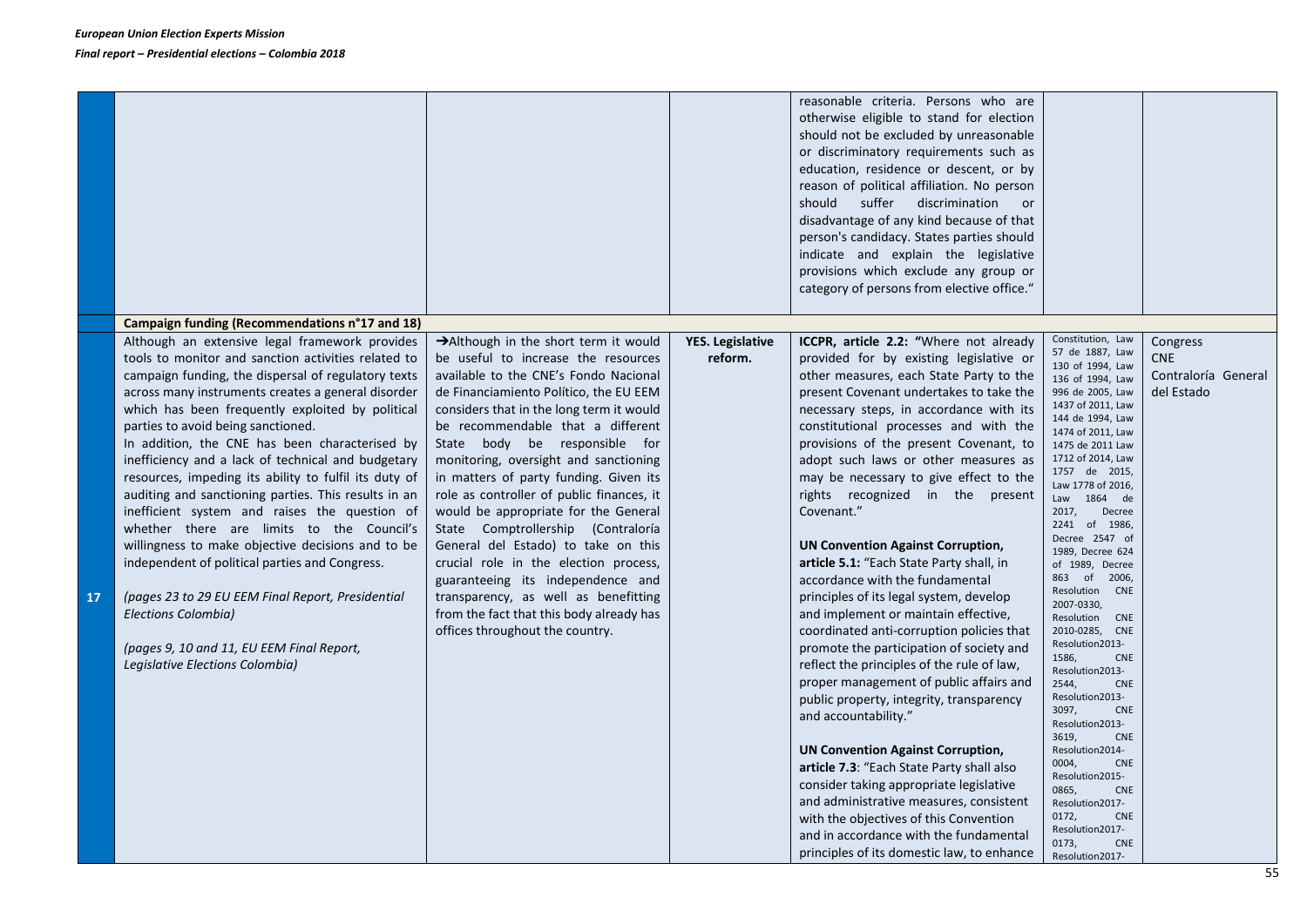|    |                                                                                                          |                                                                                     |                         | transparency in the funding of<br>candidatures for elected public office | 0174,<br><b>CNE</b><br>Resolution2017- |                      |
|----|----------------------------------------------------------------------------------------------------------|-------------------------------------------------------------------------------------|-------------------------|--------------------------------------------------------------------------|----------------------------------------|----------------------|
|    |                                                                                                          |                                                                                     |                         | and, where applicable, the funding of                                    | 0175,<br><b>CNE</b><br>Resolution2017- |                      |
|    |                                                                                                          |                                                                                     |                         | political parties."                                                      | 0170,<br><b>CNE</b>                    |                      |
|    |                                                                                                          |                                                                                     |                         |                                                                          | Resolution2017-<br>0171, Concepto      |                      |
|    |                                                                                                          |                                                                                     |                         | <b>UN Human Rights Council, Resolution</b>                               | CNE 2011-15897,                        |                      |
|    |                                                                                                          |                                                                                     |                         | 19/36 of 2012 (A/HRC/RES/19/36),                                         | Concepto<br><b>CNE</b><br>2013-3270,   |                      |
|    |                                                                                                          |                                                                                     |                         | paragraph 16:<br>"Calls upon States to make continuous                   | Concepto<br><b>CNE</b>                 |                      |
|    |                                                                                                          |                                                                                     |                         | efforts to strengthen the rule of law and                                | 2014-0124,                             |                      |
|    |                                                                                                          |                                                                                     |                         | promote democracy by (c) Ensuring that                                   | Concepto<br><b>CNE</b><br>2014-1513,   |                      |
|    |                                                                                                          |                                                                                     |                         | a sufficient degree of legal certainty and                               | Concepto<br><b>CNE</b>                 |                      |
|    |                                                                                                          |                                                                                     |                         | predictability is provided in the                                        | 2015-2096,<br>Concepto<br><b>CNE</b>   |                      |
|    |                                                                                                          |                                                                                     |                         | application of the law, in order to avoid                                | 2015-4140,                             |                      |
|    |                                                                                                          |                                                                                     |                         | any arbitrariness."                                                      | Concepto<br><b>CNE</b><br>2015-4394,   |                      |
|    |                                                                                                          |                                                                                     |                         |                                                                          | Concepto<br><b>CNE</b>                 |                      |
|    |                                                                                                          |                                                                                     |                         | Venice Commission (VC) Code of Good                                      | 2015-7546,                             |                      |
|    |                                                                                                          |                                                                                     |                         | practice in the Field of Political Parties                               | <b>CNE</b><br>Concepto<br>2016-0982,   |                      |
|    |                                                                                                          |                                                                                     |                         | CDL-AD (2009)021, (paragraphs 39, 40,<br>41, 42, 43 and 44)              | Certificación                          |                      |
|    |                                                                                                          |                                                                                     |                         |                                                                          | DANE - 2016,<br>Circular CNE- PGN      |                      |
|    |                                                                                                          |                                                                                     |                         |                                                                          | 2015-017, Circular                     |                      |
|    |                                                                                                          |                                                                                     |                         |                                                                          | externa 2014-029                       |                      |
|    |                                                                                                          |                                                                                     |                         |                                                                          | SuperFinanciera y<br>Concepto          |                      |
|    |                                                                                                          |                                                                                     |                         |                                                                          | 2014001896-001                         |                      |
|    | While the mixed system of public and private                                                             | $\rightarrow$ In the EEM's view, it would be                                        | <b>YES. Legislative</b> | <b>UN Convention Against Corruption,</b>                                 | SuperFinanciera.<br>Same               | Congress             |
|    | campaign funding may seem the most appropriate                                                           | advisable and opportune to:                                                         | reform.                 | article 7.3: "Each State Party shall also                                | regulation as                          | <b>CNE</b>           |
|    | in the Colombian context, each system, taken                                                             | i) strengthen direct public funding by                                              |                         | consider taking appropriate legislative                                  | in                                     | General<br>State     |
|    | individually, has significant flaws. Public resources,                                                   | providing the advance necessary for                                                 |                         | and administrative measures, consistent                                  | Recommenda                             | Comptrollership      |
|    | through advances and reimbursements, aims to                                                             | campaign activities, without incurring a                                            |                         | with the objectives of this Convention                                   | tion $n^{\circ}$ 17.                   | (Contraloría General |
|    | ensure equitable conditions for candidates, but the                                                      | penalty                                                                             |                         | and in accordance with the fundamental                                   |                                        | del Estado)          |
|    | procedures to access the funding is complex and                                                          | ii) increase indirect public funding by                                             |                         | principles of its domestic law, to enhance                               |                                        |                      |
|    | inefficient. Private funding constitutes a legitimate                                                    | partial State funding of advertising in                                             |                         | transparency in the funding of                                           |                                        |                      |
| 18 | form of participation in political campaigns, so long                                                    | the media;                                                                          |                         | candidatures for elected public office                                   |                                        |                      |
|    | as it takes place within a framework of oversight,<br>transparency and accountability. In Colombia, lack | iii) reduce and limit private funding,<br>particularly in local elections where the |                         | and, where applicable, the funding of<br>political parties."             |                                        |                      |
|    | of restrictions and effective controls carries several                                                   | influence of clientelist networks is                                                |                         |                                                                          |                                        |                      |
|    | risks, which affect equity, equality of opportunities                                                    | greatest. For example, a limit could be                                             |                         | Venice Commission (VC) Code of Good                                      |                                        |                      |
|    | and the transparency of the elections.                                                                   | introduced on the absolute value of                                                 |                         | practice in the Field of Political Parties                               |                                        |                      |
|    |                                                                                                          | donations from the candidates' own                                                  |                         | CDL-AD (2009)021, paragraphs 39, 40,                                     |                                        |                      |
|    |                                                                                                          | resources, private individuals and                                                  |                         | 41, 42, 43 y 44)                                                         |                                        |                      |
|    | (pages 23 to 29 EU EEM Final Report, Presidential                                                        | corporations, bank loans and political                                              |                         |                                                                          |                                        |                      |
|    | Elections Colombia)                                                                                      | parties' own resources.                                                             |                         |                                                                          |                                        |                      |
|    | (pages 9, 10 and 11, EU EEM Final Report,                                                                |                                                                                     |                         |                                                                          |                                        |                      |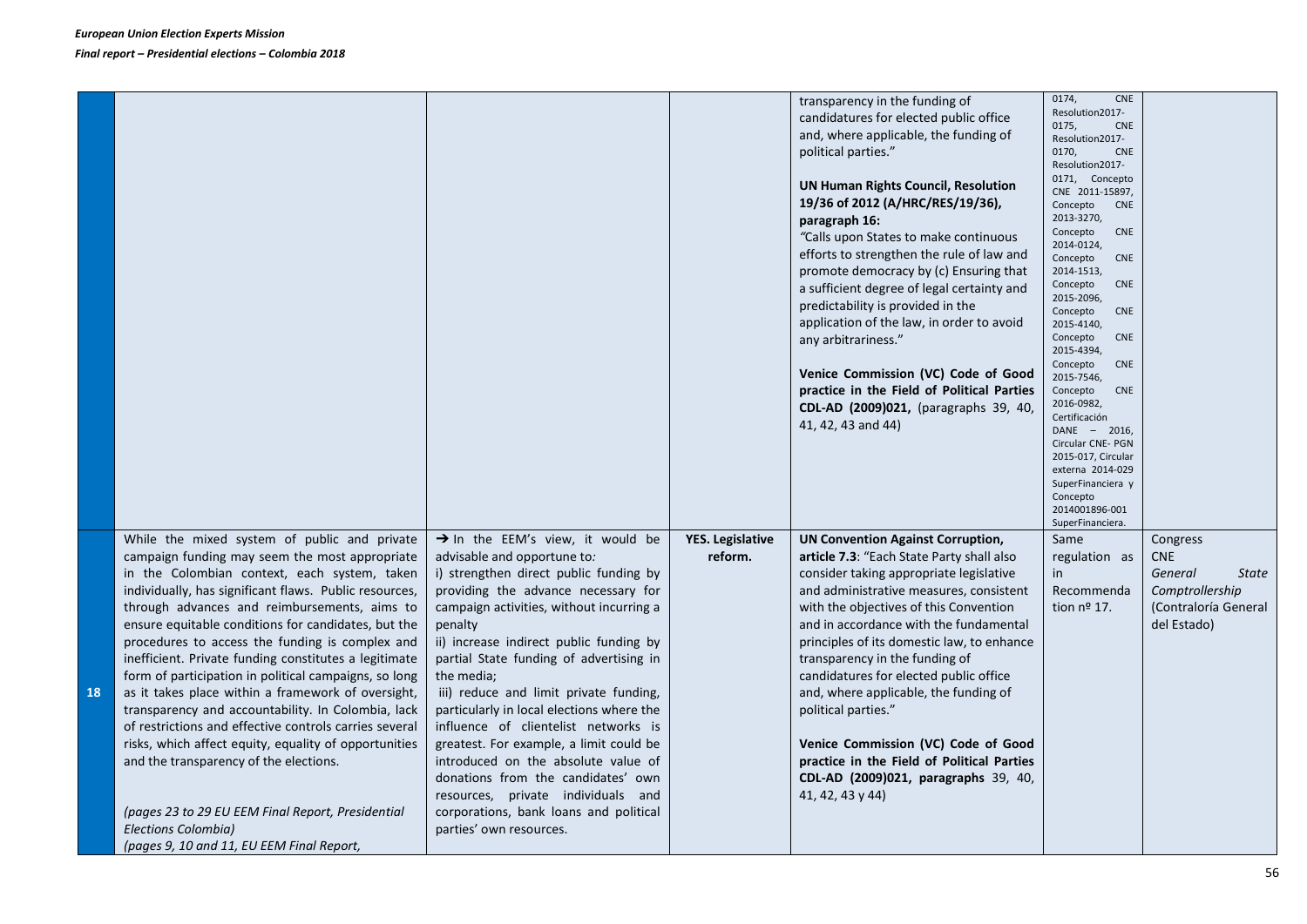|    | Legislative Elections Colombia)                                                                                                                                                                                                                                                                                                                                                                                                                                                                                                                                                                                                                                                                                                                                                                                |                                                                                                                                                                                                                                                                                                                                                                                                                                                    |                                                                                   |                                                                                                                                                                                                                                                                                                                                                                                                                                                                                                                                                                                                                                                                                                                                                                                                                                                                                                                                                                                                                                                                                                                                                                                                                                                                                                                                                                                                                                                                                                                                                                                                                                                                                                |                                                                                                                  |                                 |
|----|----------------------------------------------------------------------------------------------------------------------------------------------------------------------------------------------------------------------------------------------------------------------------------------------------------------------------------------------------------------------------------------------------------------------------------------------------------------------------------------------------------------------------------------------------------------------------------------------------------------------------------------------------------------------------------------------------------------------------------------------------------------------------------------------------------------|----------------------------------------------------------------------------------------------------------------------------------------------------------------------------------------------------------------------------------------------------------------------------------------------------------------------------------------------------------------------------------------------------------------------------------------------------|-----------------------------------------------------------------------------------|------------------------------------------------------------------------------------------------------------------------------------------------------------------------------------------------------------------------------------------------------------------------------------------------------------------------------------------------------------------------------------------------------------------------------------------------------------------------------------------------------------------------------------------------------------------------------------------------------------------------------------------------------------------------------------------------------------------------------------------------------------------------------------------------------------------------------------------------------------------------------------------------------------------------------------------------------------------------------------------------------------------------------------------------------------------------------------------------------------------------------------------------------------------------------------------------------------------------------------------------------------------------------------------------------------------------------------------------------------------------------------------------------------------------------------------------------------------------------------------------------------------------------------------------------------------------------------------------------------------------------------------------------------------------------------------------|------------------------------------------------------------------------------------------------------------------|---------------------------------|
|    | Media (Recommendations n°19 and 20)                                                                                                                                                                                                                                                                                                                                                                                                                                                                                                                                                                                                                                                                                                                                                                            |                                                                                                                                                                                                                                                                                                                                                                                                                                                    |                                                                                   |                                                                                                                                                                                                                                                                                                                                                                                                                                                                                                                                                                                                                                                                                                                                                                                                                                                                                                                                                                                                                                                                                                                                                                                                                                                                                                                                                                                                                                                                                                                                                                                                                                                                                                |                                                                                                                  |                                 |
| 19 | While the campaign for the first round of the<br>presidential election included 37 debates between<br>candidates, as well as over 80 public events, there<br>was no debate during the second round campaign.<br>Considering the existing legal provisions and the<br>Constitutional Court's interpretation of these, the<br>EU EEM considers that, while no-one can be forced<br>to participate in a debate, nor should another<br>candidate's right to have a debate be over-ridden<br>by another's absence. In fact, the pertinent<br>question is whether a mere political calculation<br>should prevail over Colombian citizens' right to be<br>informed about the candidates' political and<br>governmental proposals.<br>(pages 30 and 31 EU EEM Final Report, Presidential<br><b>Elections Colombia)</b> | $\rightarrow$ The EU EEM considers that the<br>matter of debates in the second<br>presidential election round merits<br>regulatory clarification, in order to<br>make clear, without any CNE<br>interpretation necessary, what the<br>status of such debates is, taking into<br>account the rights and responsibilities<br>of political campaigns and the superior<br>interest of the Colombian people to be<br>able to cast a well-informed vote. | <b>NO. Possibly a</b><br>minor<br>clarification of<br>the existing<br>regulations | <b>ICCPR General Comment 34, paragraph</b><br>13: "The free communication of<br>information and ideas about public and<br>political issues between citizens,<br>candidates and elected representatives is<br>essential. This implies a free press and<br>other media able to comment on public<br>issues without censorship or restraint<br>and to inform public opinion. The public<br>also has a corresponding right to receive<br>media output."<br>ICCPR, article 19: "Everyone shall have<br>the right to freedom of expression; this<br>right shall include freedom to seek,<br>receive and impart information and ideas<br>of all kinds, regardless of frontiers, either<br>orally, in writing or in print, in the form<br>of art, or through any other media of his<br>choice."<br><b>American Convention on Human Rights</b><br>(ACHR) article 13.1: Everyone has the<br>right to freedom of thought and<br>expression. This right includes freedom<br>to seek, receive, and impart information<br>and ideas of all kinds, regardless of<br>frontiers, either orally, in writing, in<br>print, in the form of art, or through any<br>other medium of one's choice."<br>Report of the Special Rapporteur on the<br>protection and promotion of the right to<br>freedom of opinion and expression Doc.<br>E/CN.4/1999/64, article 17.1 "in pre-<br>election periods, and in the interest of<br>ensuring the most fully informed<br>electorate possible, the State must<br>ensure that media are given the widest<br>possible latitude. This can be best<br>achieved when, inter alia: Media inform<br>the public about the political parties,<br>candidates, campaign issues and voting | Law<br>996/2005:<br>article 23.<br>Constitutional<br>Court ruling<br>$C-1153/05, 11$<br><b>November</b><br>2005. | <b>Congress</b><br><b>Media</b> |
|    |                                                                                                                                                                                                                                                                                                                                                                                                                                                                                                                                                                                                                                                                                                                                                                                                                |                                                                                                                                                                                                                                                                                                                                                                                                                                                    |                                                                                   |                                                                                                                                                                                                                                                                                                                                                                                                                                                                                                                                                                                                                                                                                                                                                                                                                                                                                                                                                                                                                                                                                                                                                                                                                                                                                                                                                                                                                                                                                                                                                                                                                                                                                                |                                                                                                                  | 57                              |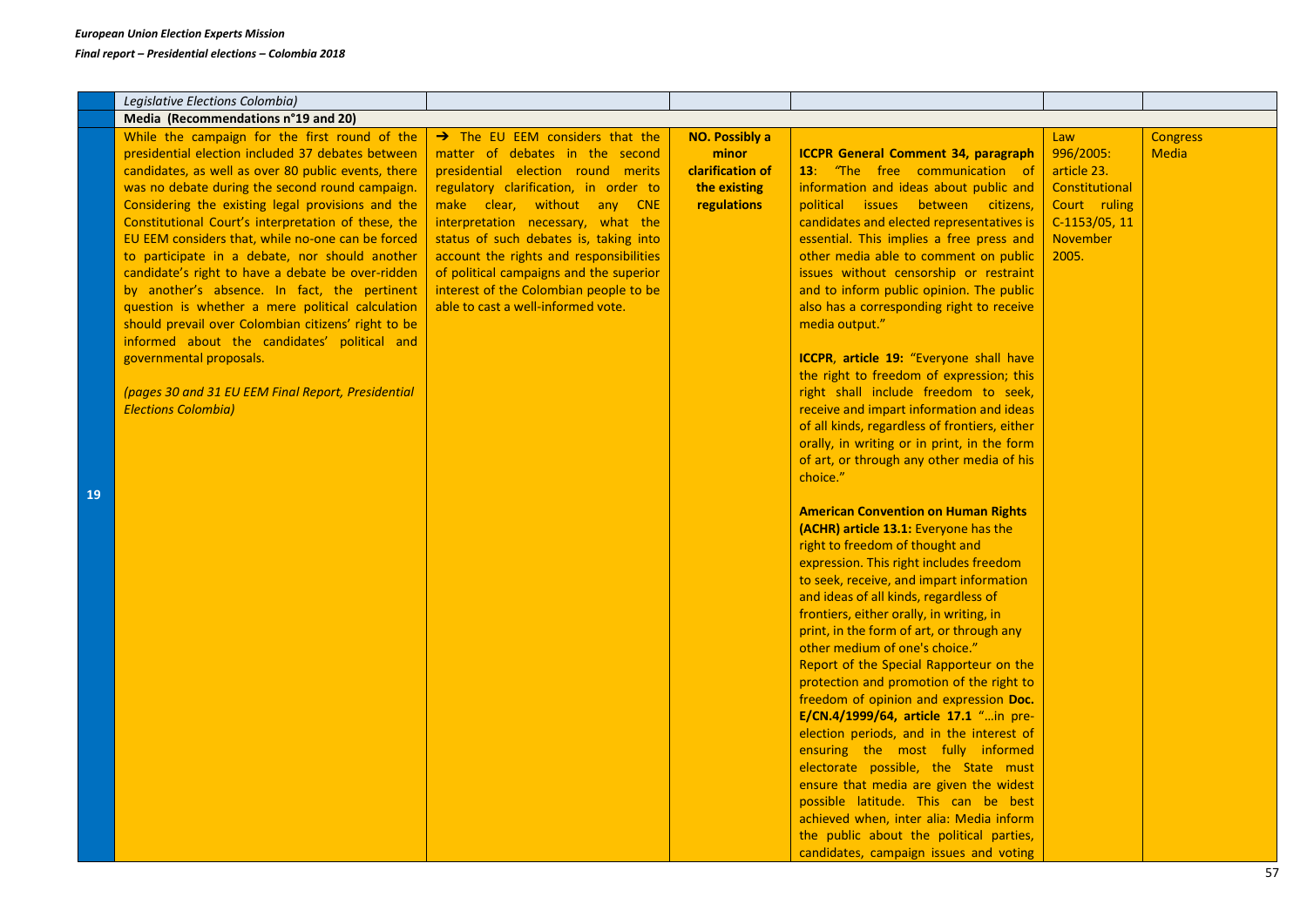| communication, such as internet service<br>providers or search engines, are only | 20 | Several media outlets dedicated email addresses or<br>social network accounts to citizen reporting for the<br>purposes of fact-checking. Such initiatives are<br>laudable, but insufficient given the dimensions of<br>the problem.<br>(pages 13 and 14, EU EEM Final Report, Legislative<br>Elections Colombia)                                                                      | $\rightarrow$ It would be advisable for the public<br>authorities, particularly the electoral<br>authorities, to carry out educational<br>campaigns, perhaps in collaboration<br>with the Ministry of Technology and<br>Communications, to teach internet<br>users, particularly the youngest, the<br>keys to distinguishing between true<br>and false information, and thus avoid<br>further dissemination of false<br>information and enabling falsehoods to<br>take hold in public opinion. | <b>NO</b> | processes; government media are<br>balanced and impartial in election<br>reporting, do not discriminate against<br>any political party or candidate in<br>granting access to air time and ensure<br>that news, interviews and information<br>programmes are not biased in favour of,<br>or against, any party or candidate."<br><b>ICCPR General Comment 34, paragraph</b><br>21: "Paragraph 3 expressly states that<br>the exercise of the right to freedom of<br>expression carries with it special duties<br>and responsibilities. For this reason two<br>limitative areas of restrictions on the<br>right are permitted, which may relate<br>either to respect of the rights or<br>reputations of others or to the<br>protection of national security or of<br>public order (ordre public) or of public<br>health or morals."<br>ICCPR General Comment 34, paragraph<br>43: "Any restrictions on the operation of<br>websites, blogs or any other internet-<br>based, electronic or other such<br>information dissemination system,<br>including systems to support such |                                                                                                                          | Government of<br>Colombia<br><b>State Institutions</b> |
|----------------------------------------------------------------------------------|----|---------------------------------------------------------------------------------------------------------------------------------------------------------------------------------------------------------------------------------------------------------------------------------------------------------------------------------------------------------------------------------------|------------------------------------------------------------------------------------------------------------------------------------------------------------------------------------------------------------------------------------------------------------------------------------------------------------------------------------------------------------------------------------------------------------------------------------------------------------------------------------------------|-----------|------------------------------------------------------------------------------------------------------------------------------------------------------------------------------------------------------------------------------------------------------------------------------------------------------------------------------------------------------------------------------------------------------------------------------------------------------------------------------------------------------------------------------------------------------------------------------------------------------------------------------------------------------------------------------------------------------------------------------------------------------------------------------------------------------------------------------------------------------------------------------------------------------------------------------------------------------------------------------------------------------------------------------------------------------------------------------|--------------------------------------------------------------------------------------------------------------------------|--------------------------------------------------------|
|                                                                                  |    | Polls (Recommendation n°21)                                                                                                                                                                                                                                                                                                                                                           |                                                                                                                                                                                                                                                                                                                                                                                                                                                                                                |           |                                                                                                                                                                                                                                                                                                                                                                                                                                                                                                                                                                                                                                                                                                                                                                                                                                                                                                                                                                                                                                                                              |                                                                                                                          |                                                        |
|                                                                                  | 21 | Polls constitute a fallible tool to measure voting<br>intentions at the time that the poll is carried out,<br>and within a certain margin of error. In Colombia,<br>the use of polls in general and their reliability in<br>particular are questioned by candidates and<br>political parties.<br>(pages 41, 42 and 43 EU EEM Final Report,<br><b>Presidential Elections Colombia)</b> | $\rightarrow$ The publication of a technical<br>datasheet would enable<br>better<br>evaluation of opinion polls' reliability.<br>The media would therefore be in a<br>position to submit to self-regulation<br>regarding the publication of opinion<br>polls during the campaign, including<br>the obligation to reveal not only the<br>most basic data (sample type and size,                                                                                                                 | <b>NO</b> | ICCPR, article 19: "Everyone shall have<br>the right to freedom of expression; this<br>right shall include freedom to seek,<br>receive and impart information and ideas<br>of all kinds, regardless of frontiers, either<br>orally, in writing or in print, in the form<br>of art, or through any other media of his<br>choice."                                                                                                                                                                                                                                                                                                                                                                                                                                                                                                                                                                                                                                                                                                                                             | Electoral<br>code: article<br>28.<br>Law<br>996/2006:<br>article 28<br>CNE Circular<br>001-2018<br><b>CNE Clarifying</b> | <b>CNE</b><br>Media                                    |
|                                                                                  |    |                                                                                                                                                                                                                                                                                                                                                                                       | dates, margin of error) but also other<br>information such as geographic spread,                                                                                                                                                                                                                                                                                                                                                                                                               |           | <b>ESOMAR</b><br><b>Guidelines</b><br>Code<br>and<br>(European Society for Opinion and                                                                                                                                                                                                                                                                                                                                                                                                                                                                                                                                                                                                                                                                                                                                                                                                                                                                                                                                                                                       | note<br>$001 -$<br>2018                                                                                                  |                                                        |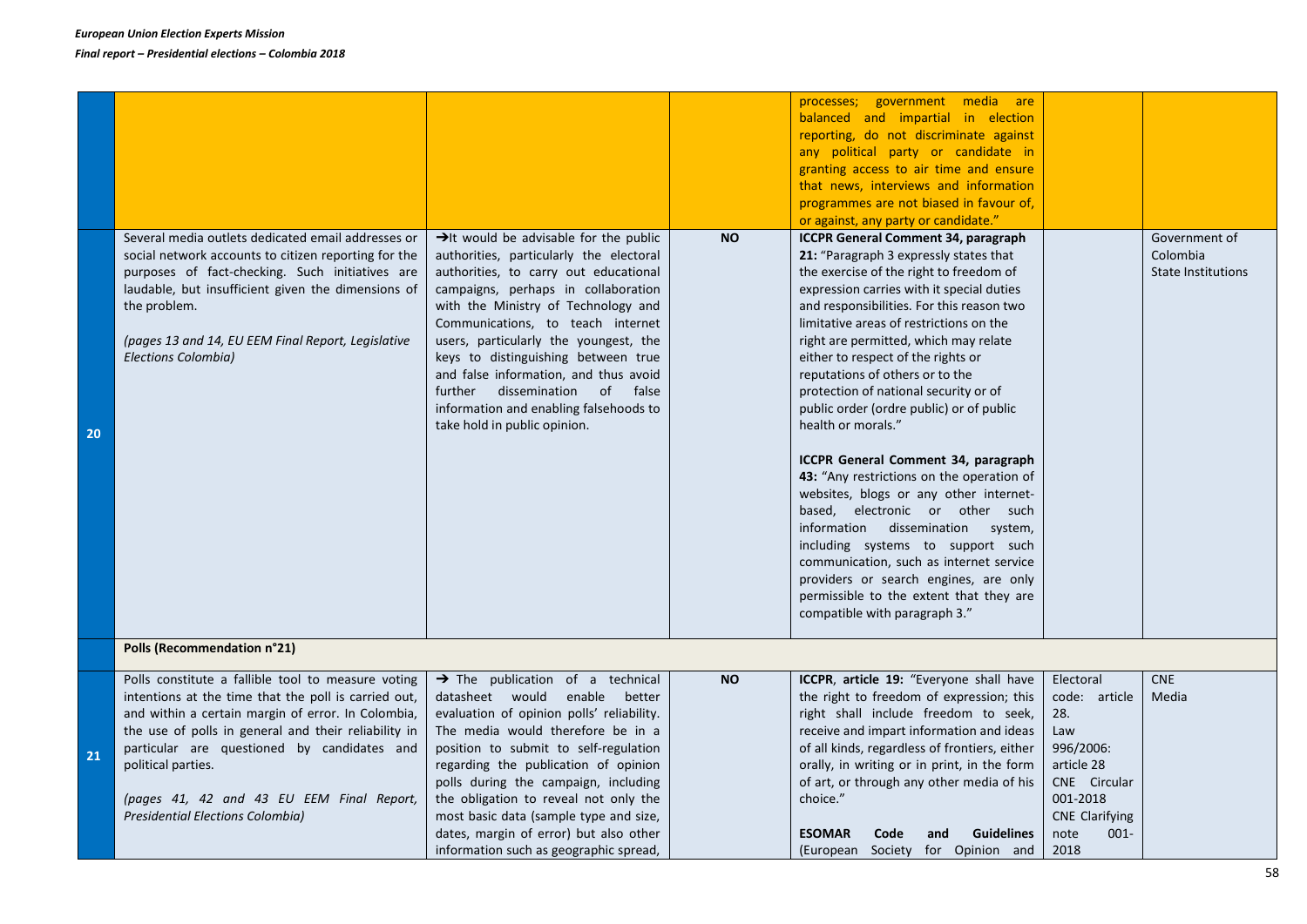|    |                                                      | rate of response, number of attempts                |            | Marketing Research) and <b>WAPOR</b> (World  | CNE Circular    |          |
|----|------------------------------------------------------|-----------------------------------------------------|------------|----------------------------------------------|-----------------|----------|
|    |                                                      | made by interviewers, and whether                   |            | Association for Public Opinion Research)     | 007-2018        |          |
|    |                                                      | interviews were supervised. Media                   |            |                                              |                 |          |
|    |                                                      |                                                     |            |                                              |                 |          |
|    |                                                      | organs could sign a code of conduct                 |            |                                              |                 |          |
|    |                                                      | prior to the campaign, wherein they                 |            |                                              |                 |          |
|    |                                                      | committed to publishing the full                    |            |                                              |                 |          |
|    |                                                      | technical information relating to                   |            |                                              |                 |          |
|    |                                                      | opinion polls.                                      |            |                                              |                 |          |
|    | Vulnerable groups (Recommendations n°22, 23 and 24)  |                                                     |            |                                              |                 |          |
|    | Political organisations are legally required to      | $\rightarrow$ The authorities should redouble their | <b>YES</b> | Convention on the Elimination of All         | Legislative Act | Congress |
|    | dedicate 15% of their public funding to the active   | efforts to ensure women and men                     |            | <b>Forms of Discrimination Against Women</b> | 1475/2011:      |          |
|    | inclusion of women, young people and ethnic          | participate equally in the electoral                |            | (CEDAW) paragraph 4: "Adoption by            | article 28.     |          |
|    | minorities. However, the 'Clear Accounts'            | process. Parties should be encouraged               |            | States Parties of temporary special          | Legislative Act |          |
|    | application revealed that during 2017, just 2.5% of  | to adopt further measures to increase               |            | measures aimed at accelerating de facto      | 02/2015         |          |
|    | State funding was invested in strengthening          | women's participation both in party                 |            | equality between men and women shall         | Law             |          |
|    | women's participation. The 2015 Power Balance        | activities and as candidates.                       |            | not be considered discrimination as          | 581/2000,       |          |
| 22 | Constitutional amendment (Acto Legislativo           |                                                     |            | defined in the present Convention, but       | article 4.      |          |
|    | 02/2015) established that candidacies for elected    |                                                     |            | shall in no way entail as a consequence      |                 |          |
|    | posts had to respect the principles of parity,       |                                                     |            | the maintenance of unequal or separate       |                 |          |
|    | alternation and universality, but this principle has |                                                     |            | standards; these measures shall be           |                 |          |
|    | not yet been reflected in regulation.                |                                                     |            | discontinued when the objectives of          |                 |          |
|    |                                                      |                                                     |            | equality of opportunity and treatment        |                 |          |
|    | (pages 20, 21, 22 and 23, EU EEM Final Report,       |                                                     |            | have been achieved."                         |                 |          |
|    | Legislative Elections Colombia)                      |                                                     |            |                                              |                 |          |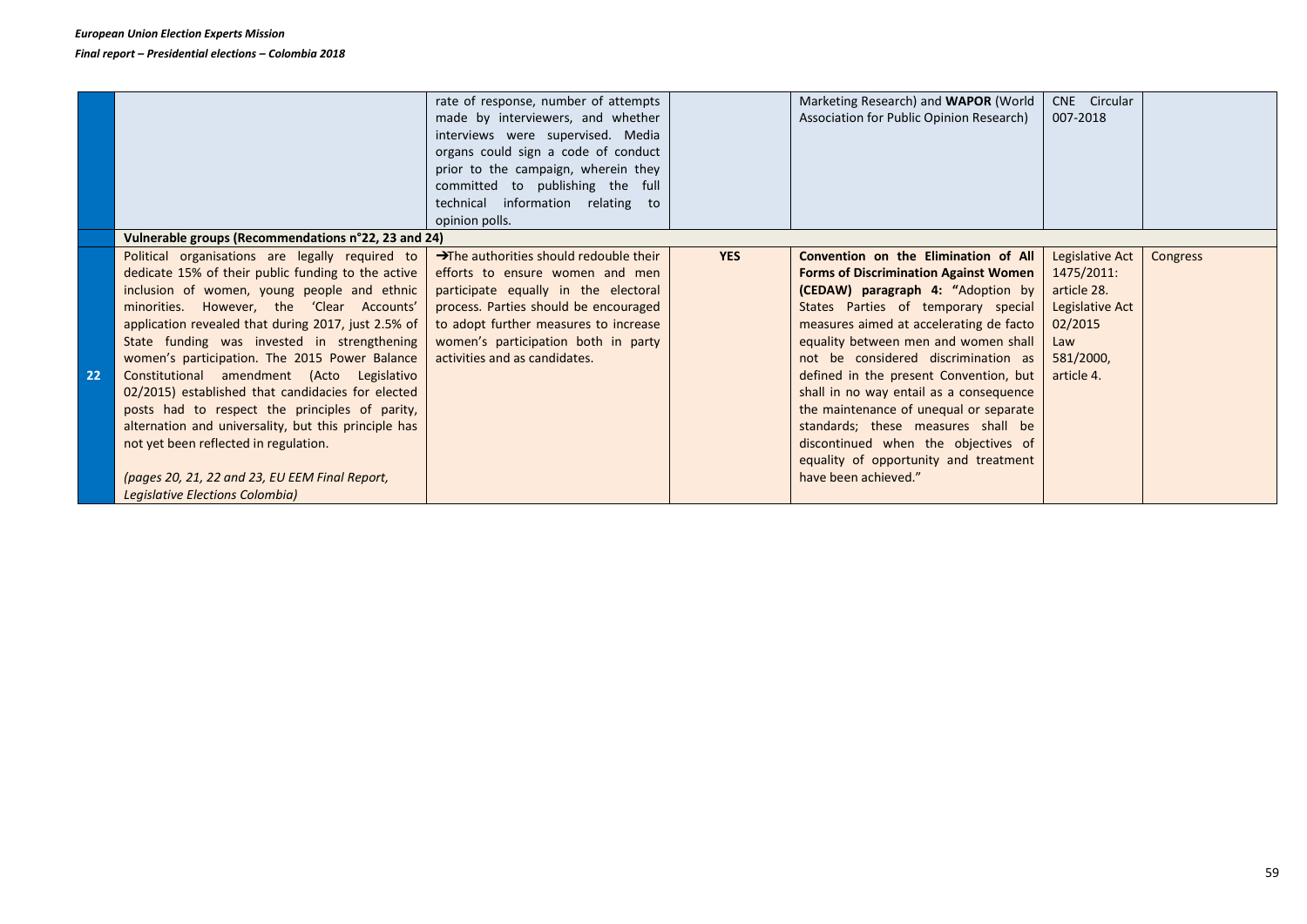| Indigenous and Afro-Colombian communities have<br>special constituencies in the Senate and the House<br>of Representatives, in which candidates with the<br>corresponding ethnic origin compete, after they<br>have been approved by the legally-constituted<br>institutions of these communities. Because the<br>voter register does not differentiate between<br>ethnicities and there is no specific ballot for these<br>constituencies, voters choose themselves whether<br>to vote for the special constituencies for<br>indigenous people and Afro-Colombians or for the<br>ordinary House and Senate constituencies. This<br>could affect their representation.<br>(page 33 EU EEM Final Report, Presidential<br>Elections Colombia)<br>(pages 20, 21, 22 and 23, EU EEM Final Report,<br>Legislative Elections Colombia) | $\rightarrow$ It would be advisable to guarantee<br>the rights of indigenous and Afro-<br>Colombian communities to vote for<br>their constituencies. For this purpose,<br>it would be useful to establish a voter<br>register exclusively for the special<br>constituencies, without prejudice to<br>indigenous and Afro-Colombians' right<br>to vote in ordinary constituencies, in<br>line with international best practice in<br>democratic elections. | <b>YES</b> | <b>ICCPR, article 26:</b> "All persons are equal<br>before the law and are entitled without<br>any discrimination to the equal<br>protection of the law. In this respect, the<br>law shall prohibit any discrimination and<br>guarantee to all persons equal and<br>effective<br>protection<br>against<br>discrimination on any ground such as<br>race, colour, sex, language, religion,<br>political or other opinion, national or<br>social origin, property, birth or other<br>status."<br>International Convention on the<br>Elimination of all Forms of Racial<br>Discrimination, article 5: "States Parties<br>undertake to prohibit and to eliminate<br>racial discrimination in all its forms and<br>to guarantee the right of everyone,<br>without distinction as to race, colour, or<br>national or ethnic origin, to equality<br>before the law, notably in the enjoyment<br>of the following rights: c) Political rights,<br>in particular the right to participate in<br>elections-to vote and to stand for<br>election-on the basis of universal and<br>equal suffrage, to take part in the<br>Government as well as in the conduct of<br>public affairs at any level and to have<br>equal access to public service."<br><b>American Convention on Human Rights</b><br>(ACHR) article 23 (b) Every citizen shall<br>enjoy the following rights and<br>opportunities b. to vote and to be<br>elected in genuine periodic elections,<br>which shall be by universal and equal<br>suffrage and by secret ballot that<br>guarantees the free expression of the<br>will of the voters."<br><b>Venice Commission. Code of Good</b><br><b>Practice in Electoral Matters (CDL-AD</b><br>(2002)023rev), paragraph 23: "Certain | Constitution:<br>articles $171y$<br>176.<br>Law<br>649/2001.<br>Constituciona<br>I Court: Ruling<br>$C$ 169/2001,<br>14 February<br>2001. | Congress<br><b>CNE</b><br><b>RNEC</b> |
|----------------------------------------------------------------------------------------------------------------------------------------------------------------------------------------------------------------------------------------------------------------------------------------------------------------------------------------------------------------------------------------------------------------------------------------------------------------------------------------------------------------------------------------------------------------------------------------------------------------------------------------------------------------------------------------------------------------------------------------------------------------------------------------------------------------------------------|-----------------------------------------------------------------------------------------------------------------------------------------------------------------------------------------------------------------------------------------------------------------------------------------------------------------------------------------------------------------------------------------------------------------------------------------------------------|------------|-------------------------------------------------------------------------------------------------------------------------------------------------------------------------------------------------------------------------------------------------------------------------------------------------------------------------------------------------------------------------------------------------------------------------------------------------------------------------------------------------------------------------------------------------------------------------------------------------------------------------------------------------------------------------------------------------------------------------------------------------------------------------------------------------------------------------------------------------------------------------------------------------------------------------------------------------------------------------------------------------------------------------------------------------------------------------------------------------------------------------------------------------------------------------------------------------------------------------------------------------------------------------------------------------------------------------------------------------------------------------------------------------------------------------------------------------------------------------------------------------------------------------------------------------------------------------------------------------------------------------------------------------------------------------------------------------------------------------------------|-------------------------------------------------------------------------------------------------------------------------------------------|---------------------------------------|
|                                                                                                                                                                                                                                                                                                                                                                                                                                                                                                                                                                                                                                                                                                                                                                                                                                  |                                                                                                                                                                                                                                                                                                                                                                                                                                                           |            | measures taken to ensure minimum                                                                                                                                                                                                                                                                                                                                                                                                                                                                                                                                                                                                                                                                                                                                                                                                                                                                                                                                                                                                                                                                                                                                                                                                                                                                                                                                                                                                                                                                                                                                                                                                                                                                                                    |                                                                                                                                           |                                       |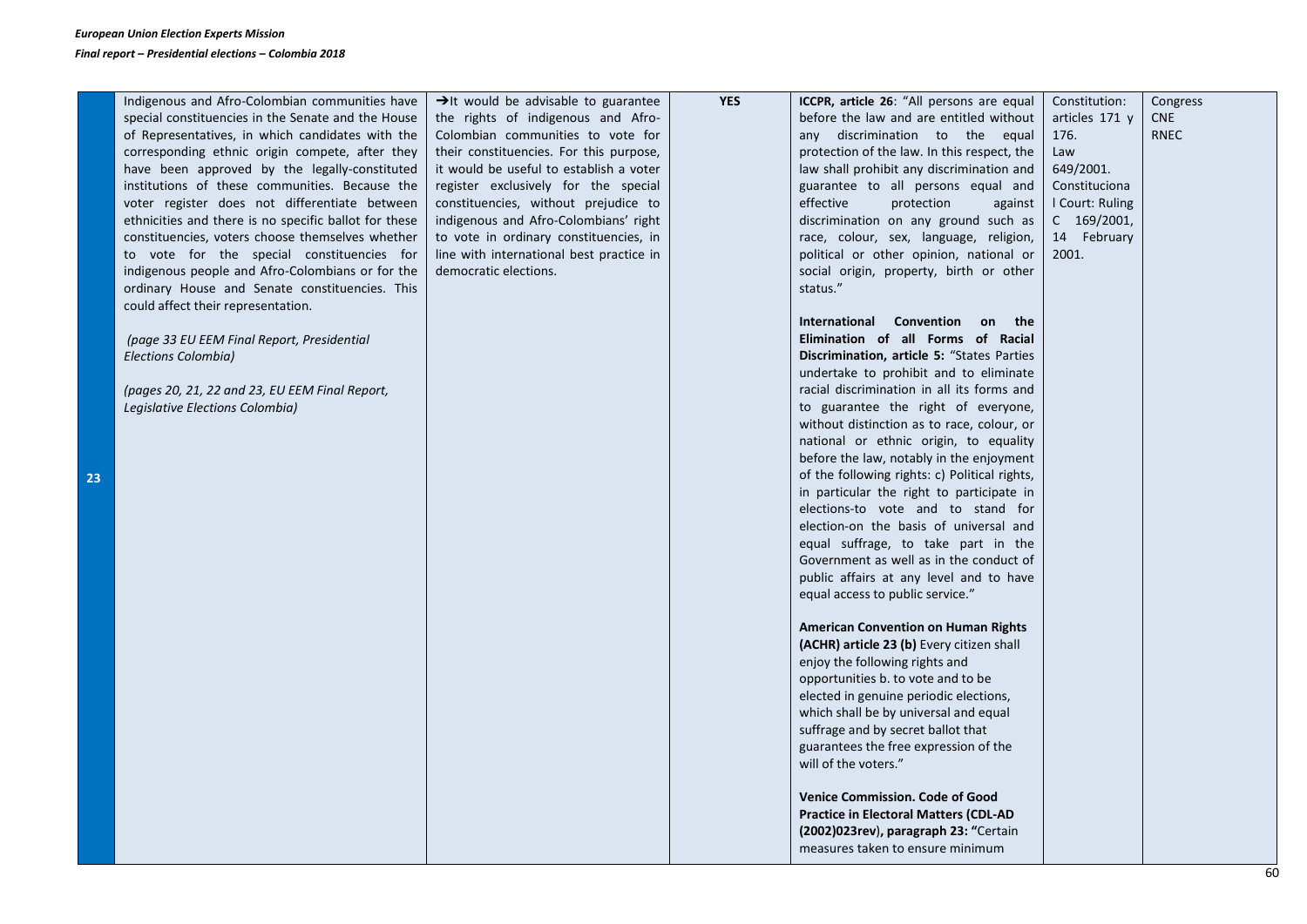|  |  | representation for minorities either by<br>reserving seats for them or by providing<br>for exceptions to the normal rules on<br>seat distribution, eg by waiving the<br>quorum for the national minorities'<br>parties do not infringe the principle of<br>equality. It may also be foreseen that<br>people belonging to national minorities<br>have the right to vote for both general<br>and national minority lists. However,<br>neither candidates nor electors must be<br>required to indicate their affiliation with<br>any national minority." |  |
|--|--|-------------------------------------------------------------------------------------------------------------------------------------------------------------------------------------------------------------------------------------------------------------------------------------------------------------------------------------------------------------------------------------------------------------------------------------------------------------------------------------------------------------------------------------------------------|--|
|  |  |                                                                                                                                                                                                                                                                                                                                                                                                                                                                                                                                                       |  |
|  |  |                                                                                                                                                                                                                                                                                                                                                                                                                                                                                                                                                       |  |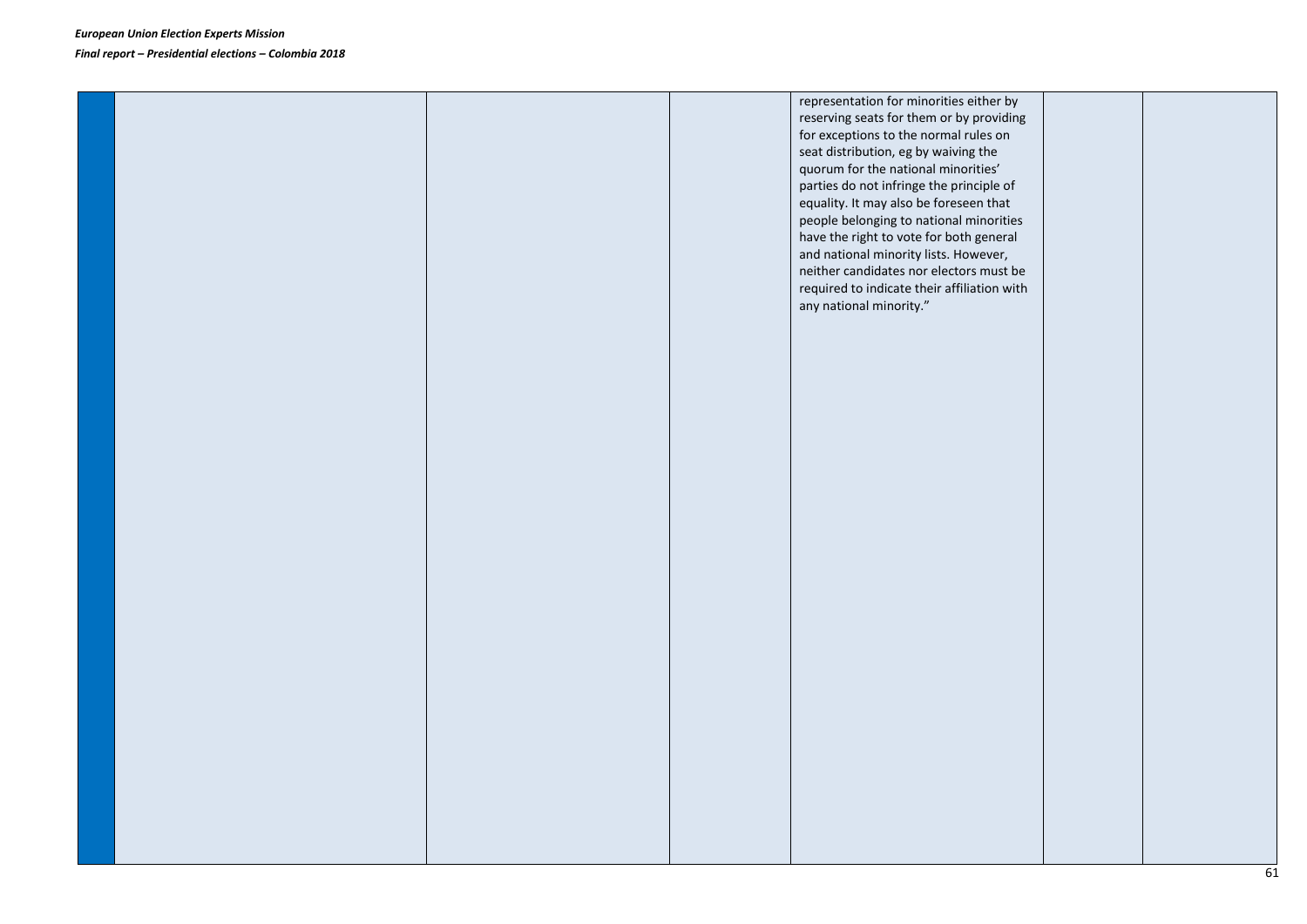| The RNEC included Braille templates so that people   | $\rightarrow$ As a signatory to the Convention on | YES. In relation to | <b>Convention on the Rights of Persons</b>        | Constitution | Congress    |
|------------------------------------------------------|---------------------------------------------------|---------------------|---------------------------------------------------|--------------|-------------|
| with visual disabilities were able to vote without   | the Rights of Persons with Disabilities           | people with         | with Disabilities (CDPD), article 5.3: "In        | articles 98  |             |
| assistance, like other citizens. However, the RNEC   | (CDPD), Colombia should guarantee                 | cognitive           | order to promote equality and eliminate           | and 99.      | <b>CNE</b>  |
| did not plan any measures to improve access to       | that voters with disabilities are able to         | disabilities.       | discrimination, States Parties shall take         | Law          |             |
| voting centres for people with mobility limitations. | exercise their political rights, not least        |                     | all appropriate steps to ensure that              | 163/1994.    | <b>RNEC</b> |
| In this respect, the authorities have not completely | with regard to the right to a secret vote         |                     | reasonable accommodation is provided."            | Article 16   |             |
| implemented the recommendations addressed to         | and access to polling stations. This              |                     |                                                   |              |             |
| Colombia by the United Nations Committee on the      | includes the rights of Colombians with            |                     | <b>CDPD, article 29: "States Parties shall</b>    |              |             |
| Rights of People with Disabilities the aim of which  | cognitive or mental disabilities who              |                     | guarantee to persons with disabilities            |              |             |
| was to ensure that election procedures, layouts      | cannot vote following a judicial                  |                     | political rights and the opportunity to           |              |             |
| and materials are accessible to all voters, both in  | decision to that effect.                          |                     | enjoy them on an equal basis with                 |              |             |
| urban and rural areas.                               |                                                   |                     | others, and shall undertake: (a) To               |              |             |
|                                                      |                                                   |                     | ensure that persons with disabilities can         |              |             |
| (page 34 EU EEM Final Report, Presidential           |                                                   |                     | effectively and fully participate in              |              |             |
| Elections Colombia)                                  |                                                   |                     | political and public life on an equal basis       |              |             |
|                                                      |                                                   |                     | with others, directly or through freely           |              |             |
| (pages 20, 21, 22 y 23, EU EEM Final Report,         |                                                   |                     | chosen representatives, including the             |              |             |
| Legislative Elections Colombia)                      |                                                   |                     | right and opportunity for persons with            |              |             |
|                                                      |                                                   |                     | disabilities to vote and be elected, inter        |              |             |
|                                                      |                                                   |                     | alia, by:                                         |              |             |
|                                                      |                                                   |                     | (i) Ensuring that voting procedures,              |              |             |
|                                                      |                                                   |                     | facilities and materials are appropriate,         |              |             |
|                                                      |                                                   |                     | accessible and easy to understand and             |              |             |
|                                                      |                                                   |                     | use;<br>(ii) Protecting the right of persons with |              |             |
|                                                      |                                                   |                     | disabilities to vote by secret ballot in          |              |             |
|                                                      |                                                   |                     | elections and public referendums                  |              |             |
|                                                      |                                                   |                     | without intimidation, and to stand for            |              |             |
|                                                      |                                                   |                     | elections, to effectively hold office and         |              |             |
|                                                      |                                                   |                     | perform all public functions at all levels        |              |             |
|                                                      |                                                   |                     | of government, facilitating the use of            |              |             |
|                                                      |                                                   |                     | assistive and new technologies where              |              |             |
|                                                      |                                                   |                     | appropriate.                                      |              |             |
|                                                      |                                                   |                     |                                                   |              |             |
|                                                      |                                                   |                     | <b>Committee on the Rights of Persons</b>         |              |             |
|                                                      |                                                   |                     | with Disabilities Sixth session. Final            |              |             |
|                                                      |                                                   |                     | Observations to Spain (2011), paragraph           |              |             |
|                                                      |                                                   |                     | 48: The Committee recommends that all             |              |             |
|                                                      |                                                   |                     | relevant legislation be reviewed to               |              |             |
|                                                      |                                                   |                     | ensure that all persons with disabilities         |              |             |
|                                                      |                                                   |                     | regardless of their impairment, legal             |              |             |
|                                                      |                                                   |                     | status or place of residence have a right         |              |             |
|                                                      |                                                   |                     | to vote and participate in public life, on        |              |             |
|                                                      |                                                   |                     | an equal basis with others. The                   |              |             |
|                                                      |                                                   |                     | Committee requests the government of              |              |             |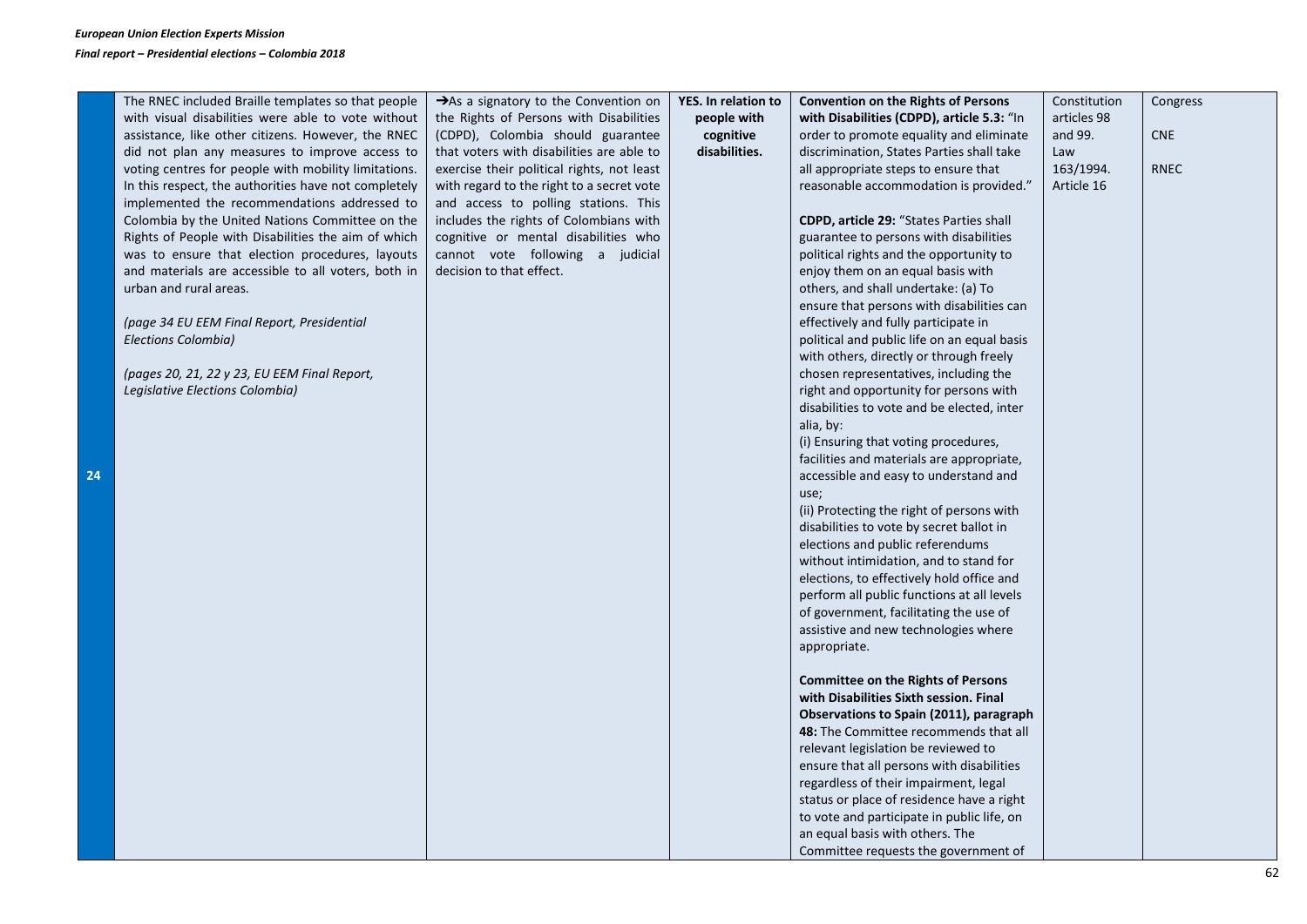|    |                                                                                                                                                                                                                                                                                                                                                                                                                                                                                                                                                                                                                                                          |                                                                                                                                                                                                                                                                                                                      |            | Spain to amend art. 3 of the Organic Law<br>5/1985 which allows the denial of the<br>right to vote based on individualised<br>decisions taken by the judge. The<br>amendment should ensure that all<br>persons with disabilities have the right to                                                                                                                                                                                                                                                                                                                                                                                                                                                                                                                                                                                                                                                                                                        |                                                                                                     |                                                       |
|----|----------------------------------------------------------------------------------------------------------------------------------------------------------------------------------------------------------------------------------------------------------------------------------------------------------------------------------------------------------------------------------------------------------------------------------------------------------------------------------------------------------------------------------------------------------------------------------------------------------------------------------------------------------|----------------------------------------------------------------------------------------------------------------------------------------------------------------------------------------------------------------------------------------------------------------------------------------------------------------------|------------|-----------------------------------------------------------------------------------------------------------------------------------------------------------------------------------------------------------------------------------------------------------------------------------------------------------------------------------------------------------------------------------------------------------------------------------------------------------------------------------------------------------------------------------------------------------------------------------------------------------------------------------------------------------------------------------------------------------------------------------------------------------------------------------------------------------------------------------------------------------------------------------------------------------------------------------------------------------|-----------------------------------------------------------------------------------------------------|-------------------------------------------------------|
|    |                                                                                                                                                                                                                                                                                                                                                                                                                                                                                                                                                                                                                                                          |                                                                                                                                                                                                                                                                                                                      |            | vote."                                                                                                                                                                                                                                                                                                                                                                                                                                                                                                                                                                                                                                                                                                                                                                                                                                                                                                                                                    |                                                                                                     |                                                       |
| 25 | Election day (Recommendations n°25, 26 and 27)<br>In Colombia, voting takes place over the course of<br>eight hours (from eight in the morning until four in<br>the afternoon), which is a very reduced timeframe<br>compared to nearby regional practices and other<br>international practices. In addition, contrary to<br>international standards in this field and good<br>electoral practices, there is no provision to allow<br>people still queuing at closing time to vote.<br>(pages 35, 36 and 37 EU EEM Final Report,<br><b>Presidential Elections Colombia)</b><br>(pages 25 and 26, EU EEM Final Report, Legislative<br>Elections Colombia) | $\rightarrow$ It would be opportune to extend<br>voting hours and, in line with best<br>practice, to introduce regulation that<br>ensures people already queuing at<br>closing time be able to vote. Both<br>measures would reinforce the effective<br>exercise of right to vote.                                    | <b>YES</b> | ICCPR, article 25(b): "Every citizen shall<br>have the right and the opportunity,<br>without any of the distinctions<br>mentioned in article 2 and without<br>unreasonable restrictions: b) To vote and<br>to be elected at genuine periodic<br>elections which shall be by universal and<br>equal suffrage and shall be held by secret<br>ballot, guaranteeing the free expression<br>of the will of the electors."<br>ICCPR, General Comment 25, paragraph<br>11: "States must take effective measures<br>to ensure that all persons entitled to<br>vote are able to exercise that right."<br><b>American Convention on Human Rights</b><br>(ACHR) article 23 (b) Every citizen shall<br>enjoy the following rights and<br>opportunities b. to vote and to be<br>elected in genuine periodic elections,<br>which shall be by universal and equal<br>suffrage and by secret ballot that<br>guarantees the free expression of the<br>will of the voters." | Constitution:<br>articles 152<br>part f and<br>266.<br>Electoral<br>Code: article<br>111.           | Congress<br><b>CNE</b><br><b>RNEC</b>                 |
| 26 | Fraudulent changes of residence and, by corollary,<br>changes of voting centre, are linked to vote-buying.<br>The adscription of voters to relatively small<br>numbers of voting centres makes it easier to<br>monitor voters and make them dependent on<br>others to transport them to voting centres. This can<br>be exploited by those who would buy votes.<br>(pages 14, 15 and 16, EU EEM Final Report,<br>Legislative Elections Colombia)                                                                                                                                                                                                          | >Political parties should develop new<br>means of attracting support from the<br>electorate, without having to resort to<br>vote-buying. The application of existing<br>sanctions for this practice should be<br>accompanied<br>information<br>by<br>campaigns on the rights to a secret<br>vote, among other rights | <b>NO</b>  | <b>ICCPR General Comment 25, paragraph</b><br>19: "Persons entitled to vote must be<br>free to vote for any candidate for<br>election and for or against any proposal<br>submitted to referendum or plebiscite,<br>and free to support or to oppose<br>government, without undue influence or<br>coercion of any kind which may distort or<br>inhibit the free expression of the<br>elector's will. Voters should be able to<br>form opinions independently, free of                                                                                                                                                                                                                                                                                                                                                                                                                                                                                      | Law<br>1864/2017:<br>article 6.<br><b>Modifies</b><br>article 390 of<br>Law 599/200<br>(Penal Code) | <b>CNE</b><br><b>RNEC</b><br><b>Political parties</b> |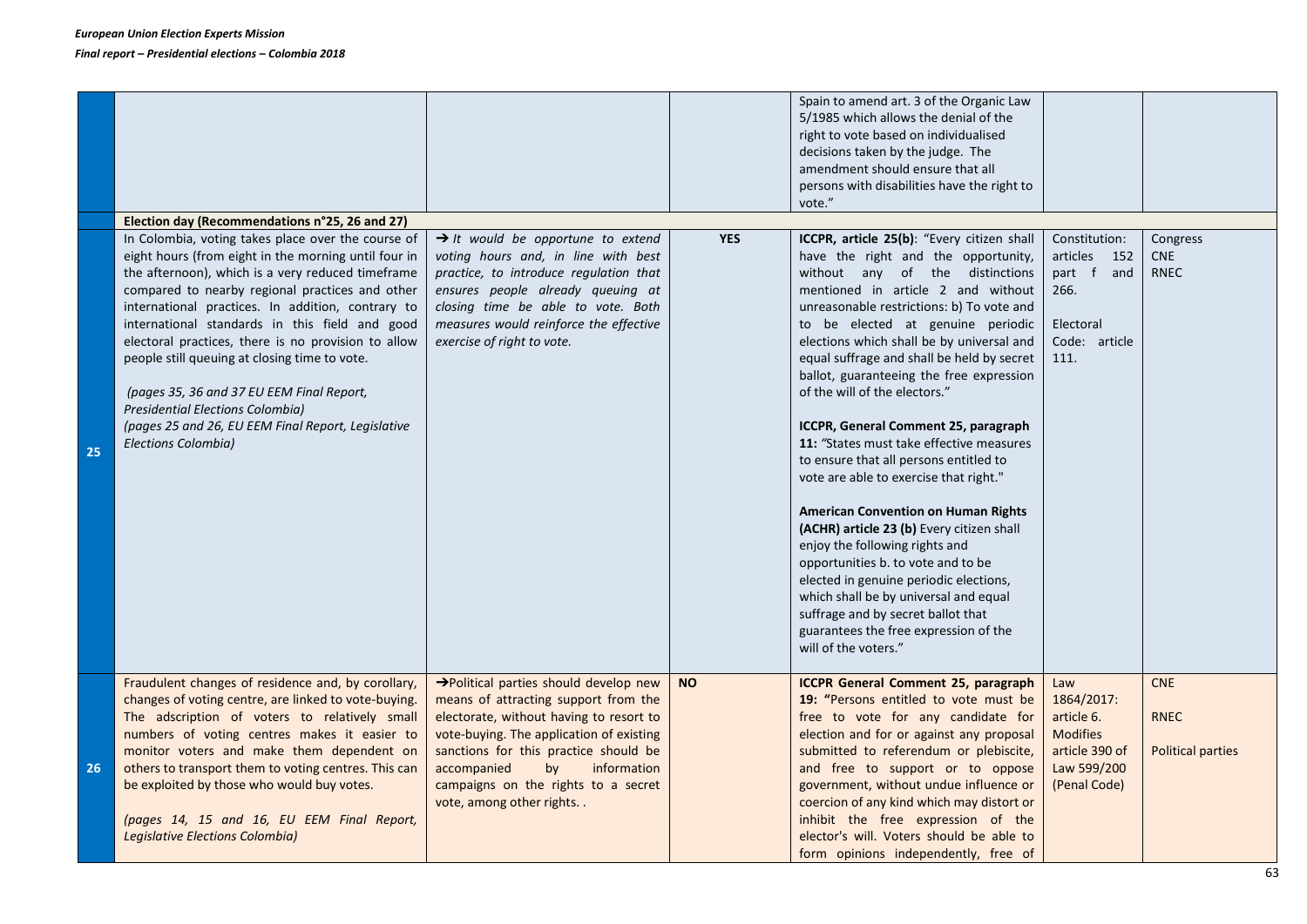|    |                                                                                                                                                                                                                            |                                                                                                                                                                                             |                  | violence or threat of violence,<br>compulsion, inducement or manipulative<br>interference of any kind."                                                                                                                                                                                                                                                                                                                                                                                                                                                                                                                                                                                                                                                                                                                                                                                                                                                                                                                                                                                                                                                                                                                                                                                         |                                             |                         |
|----|----------------------------------------------------------------------------------------------------------------------------------------------------------------------------------------------------------------------------|---------------------------------------------------------------------------------------------------------------------------------------------------------------------------------------------|------------------|-------------------------------------------------------------------------------------------------------------------------------------------------------------------------------------------------------------------------------------------------------------------------------------------------------------------------------------------------------------------------------------------------------------------------------------------------------------------------------------------------------------------------------------------------------------------------------------------------------------------------------------------------------------------------------------------------------------------------------------------------------------------------------------------------------------------------------------------------------------------------------------------------------------------------------------------------------------------------------------------------------------------------------------------------------------------------------------------------------------------------------------------------------------------------------------------------------------------------------------------------------------------------------------------------|---------------------------------------------|-------------------------|
| 27 | Due to budget restrictions, the RNEC did not scan<br>and publish the results forms from the internal<br>(primary) party elections.<br>(pages 27, 28 and 29, EU EEM Final Report,<br><b>Legislative Elections Colombia)</b> | >The RNEC should facilitate detailed<br>information on the results of elections,<br>including those that are held within<br>parties when all Colombian citizens can<br>participate in them. | <b>NO</b>        | <b>ICCPR General Comment 34, paragraph</b><br>19: "States parties should proactively put<br>in the public domain Government<br>information of public interest. States<br>parties should make every effort to<br>ensure easy, prompt, effective and<br>practical access to such information.<br>States parties should also enact the<br>necessary procedures, whereby one may<br>gain access to information, such as by<br>means of freedom of information<br>legislation."<br><b>UN Convention Against Corruption,</b><br>article 10: Each State Party shall, in<br>accordance with the fundamental<br>principles of its domestic law, take such<br>measures as may be necessary to<br>enhance transparency in its public<br>administration, including with regard to<br>its organization, functioning and<br>decision-making processes, where<br>appropriate. Such measures may include,<br>inter alia: (a) Adopting procedures or<br>regulations allowing members of the<br>general public to obtain, where<br>appropriate, information on the<br>organization, functioning and decision-<br>making processes of its public<br>administration and, with due regard for<br>the protection of privacy and personal<br>data, on decisions and legal acts that<br>concern members of the public." | Electoral<br>Code: articles<br>155 and 156. | <b>RNEC</b>             |
|    | Election results (Recommendations n°28 and 29)<br>There were differences between the RNEC                                                                                                                                  | $\rightarrow$ It would<br>be advisable                                                                                                                                                      | NO, but a review |                                                                                                                                                                                                                                                                                                                                                                                                                                                                                                                                                                                                                                                                                                                                                                                                                                                                                                                                                                                                                                                                                                                                                                                                                                                                                                 |                                             |                         |
|    | preliminary results and the official results                                                                                                                                                                               | to<br>systematically verify the procedures in                                                                                                                                               | of procedures    | ICCPR, article 19: "Everyone shall have<br>the right to freedom of expression; this                                                                                                                                                                                                                                                                                                                                                                                                                                                                                                                                                                                                                                                                                                                                                                                                                                                                                                                                                                                                                                                                                                                                                                                                             | Constitution:<br>articles 264,              | Congress<br><b>RNEC</b> |
| 28 | announced by the CNE which, although without                                                                                                                                                                               | place for the counting and aggregation                                                                                                                                                      | would be         | right shall include freedom to seek,                                                                                                                                                                                                                                                                                                                                                                                                                                                                                                                                                                                                                                                                                                                                                                                                                                                                                                                                                                                                                                                                                                                                                                                                                                                            | 265 and 266.                                | <b>CNE</b>              |
|    | any impact on the outcome, nonetheless                                                                                                                                                                                     | of preliminary and official results, in                                                                                                                                                     | necessary.       | receive and impart information and ideas                                                                                                                                                                                                                                                                                                                                                                                                                                                                                                                                                                                                                                                                                                                                                                                                                                                                                                                                                                                                                                                                                                                                                                                                                                                        | Statutory Law                               |                         |
|    |                                                                                                                                                                                                                            |                                                                                                                                                                                             |                  |                                                                                                                                                                                                                                                                                                                                                                                                                                                                                                                                                                                                                                                                                                                                                                                                                                                                                                                                                                                                                                                                                                                                                                                                                                                                                                 |                                             |                         |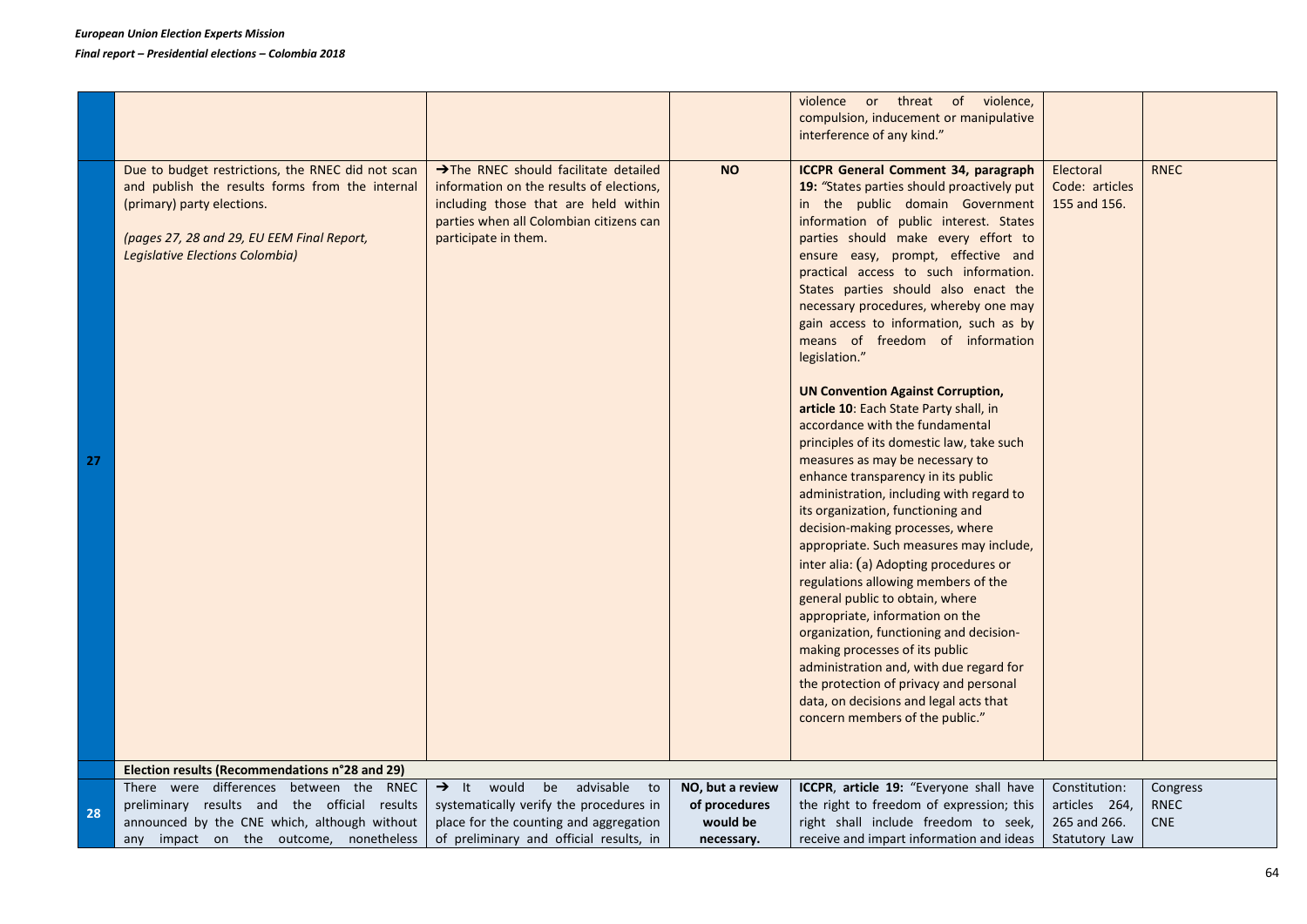|    | contributed to doubts regarding Colombia's            | order to dispel the doubts that arise             |           | of all kinds, regardless of frontiers, either | 1475/2011:        |             |
|----|-------------------------------------------------------|---------------------------------------------------|-----------|-----------------------------------------------|-------------------|-------------|
|    | method for counting and aggregating votes.            | when there are differences between                |           | orally, in writing or in print, in the form   | articles 41,42    |             |
|    |                                                       | the two sets of results, which in                 |           | of art, or through any other media of his     | y 43.             |             |
|    |                                                       | principle should only occur if                    |           | choice."                                      | Electoral         |             |
|    | (pages 41, 42 and 43 EU EEM Final Report,             | aggregation<br>commissions                        |           |                                               | Code: articles    |             |
|    | <b>Presidential Elections Colombia)</b>               | (escrutadores) carry out recounts or              |           | ICCPR, article 25(b): "Every citizen shall    | 58, 155 y 156.    |             |
|    |                                                       | revisions of results forms.                       |           | have the right and the opportunity,           | <b>RNEC</b>       |             |
|    |                                                       |                                                   |           | without any of the distinctions               | circulars<br>(1T) |             |
|    |                                                       |                                                   |           | mentioned in article 2 and without            | department).      |             |
|    |                                                       |                                                   |           | unreasonable restrictions: b) To vote and     |                   |             |
|    |                                                       |                                                   |           | to be elected at genuine periodic             |                   |             |
|    |                                                       |                                                   |           | elections which shall be by universal and     |                   |             |
|    |                                                       |                                                   |           | equal suffrage and shall be held by secret    |                   |             |
|    |                                                       |                                                   |           | ballot, guaranteeing the free expression      |                   |             |
|    |                                                       |                                                   |           | of the will of the electors."                 |                   |             |
|    |                                                       |                                                   |           |                                               |                   |             |
|    |                                                       |                                                   |           | <b>Venice Commission. Code of Good</b>        |                   |             |
|    |                                                       |                                                   |           | <b>Practice in Electoral Matters (CDL-AD</b>  |                   |             |
|    |                                                       |                                                   |           | (2002)023rev), paragraph 51: "It is           |                   |             |
|    |                                                       |                                                   |           | important therefore to make it clear to       |                   |             |
|    |                                                       |                                                   |           | the public that the final result may be       |                   |             |
|    |                                                       |                                                   |           | quite different from, or even completely      |                   |             |
|    |                                                       |                                                   |           | opposite to, the provisional one, without     |                   |             |
|    |                                                       |                                                   |           | there having been any question of foul        |                   |             |
|    |                                                       |                                                   |           | play."                                        |                   |             |
|    | The EU EEM observed a large number of votes           | $\rightarrow$ The RNEC should redesign the ballot | <b>NO</b> | Venice Commission. Code of Good               | Constitution,     | <b>CNE</b>  |
|    | which were annulled because voters marked more        | for the Senate and House of                       |           | Practice in Electoral Matters (CDL-AD         | article 258.      | <b>RNEC</b> |
|    | than one of the three checkboxes for the blank        | Representatives in order to avoid the             |           | $(2002)023$ rev), paragraph 31: "The          | Electoral         |             |
|    | vote on the ballot. This ultimately affected the      | high number of annulled votes caused              |           | voting procedure must be kept simple."        | Code.             |             |
|    | number of valid votes, since blank votes count as     | by errors due to confusing ballot                 |           |                                               | Article 58.       |             |
|    | valid and are counted to calculate the threshold for  | layout.                                           |           |                                               |                   |             |
|    | the attribution of seats. Other reasons for annulling |                                                   |           |                                               |                   |             |
|    | votes concerned ballots with several marks and        |                                                   |           |                                               |                   |             |
|    | those ballots purposefully spoilt by voters.          |                                                   |           |                                               |                   |             |
| 29 |                                                       |                                                   |           |                                               |                   |             |
|    | The blank vote came in at slightly above 5%, while    |                                                   |           |                                               |                   |             |
|    | the total of annulled and unmarked votes reached      |                                                   |           |                                               |                   |             |
|    | over 10%, in both elections to the Senate and the     |                                                   |           |                                               |                   |             |
|    | House of Representatives.                             |                                                   |           |                                               |                   |             |
|    |                                                       |                                                   |           |                                               |                   |             |
|    | (pages 30 and 31 EU EEM Final Report, Legislative     |                                                   |           |                                               |                   |             |
|    | <b>Elections Colombia)</b>                            |                                                   |           |                                               |                   |             |
|    |                                                       |                                                   |           |                                               |                   |             |
|    |                                                       |                                                   |           |                                               |                   |             |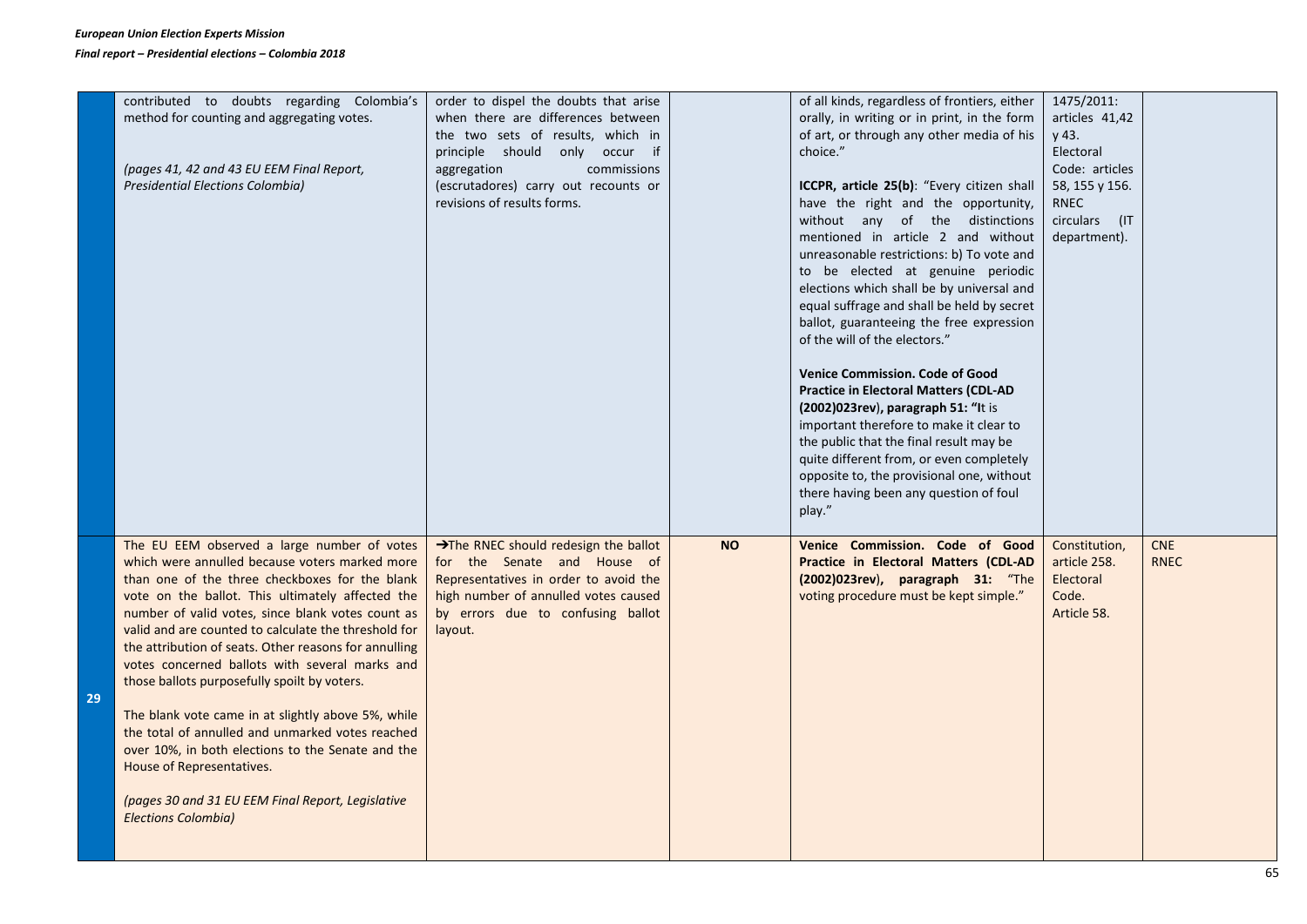**30**

| Announcement of results and appeals against results (Recommendations n°30,31 and 32)<br>The institutions responsible for determining<br>election appeals are the CNE and the Fifth Section<br>of the State Council. The aggregation process is an<br>incremental and preclusive administrative process,<br>whereby complaints and petitions are heard at<br>each stage, and the results can be adjusted or<br>corrected in line with said complaints before the<br>aggregation passes to the next level and, finally, to<br>the CNE to declare.<br>However, despite the incremental system, every<br>election process results in the CNE having to<br>receive, manage and resolve numerous complaints<br>at national level. In addition, Colombian legislation<br>does not stipulate a deadline by which the CNE<br>must resolve complaints.<br>(pages 37, 38, 39 y 40 EU EEM Final Report,<br>Presidential Elections Colombia) | $\rightarrow$ Given that the incremental system<br>for challenging results already offers<br>sufficient guarantees, the EU EEM<br>considers that lawmakers limit the<br>possible causes for annulment claims<br>before the CNE, and that specific<br>deadlines be established so that the<br>entire legislative and presidential<br>election processes are complete before<br>the duly elected take office. | YES.<br>Constitutional<br>and legislative<br>reform | ICCPR, article 25(b): "Every citizen shall<br>have the right and the opportunity,<br>without any of the distinctions<br>mentioned in article 2 and without<br>unreasonable restrictions: b) To vote and<br>to be elected at genuine periodic<br>elections which shall be by universal and<br>equal suffrage and shall be held by secret<br>ballot, guaranteeing the free expression<br>of the will of the electors."<br>ICCPR, article 2(3): " Each State Party to<br>the present Covenant undertakes:<br>(a) To ensure that any person whose<br>rights or freedoms as herein recognized<br>are violated shall have an effective<br>remedy."<br><b>Universal Declaration of Human Rights</b><br>(UDHR) article 8: Everyone has the right<br>to an effective remedy by the competent<br>national tribunals for acts violating the<br>fundamental rights granted him by the<br>constitution or by law." | Constitution:<br>articles 237,<br>264 y 265<br>Electoral<br>Code: articles<br>187, 192, 193.<br>Law<br>163/1994:<br>article 6.<br><b>CNE</b><br>Resolutions<br>n°744/2018<br>and<br>1399/2018.<br>State Council<br>Interior<br>Regulation<br>Acuerdo<br>2/1971,<br>acuerdo<br>1/1978,<br>acuerdo<br>58/1999,<br>acuerdo<br>45/2000,<br>acuerdo | Congress<br><b>CNE</b><br><b>State Council</b> |
|---------------------------------------------------------------------------------------------------------------------------------------------------------------------------------------------------------------------------------------------------------------------------------------------------------------------------------------------------------------------------------------------------------------------------------------------------------------------------------------------------------------------------------------------------------------------------------------------------------------------------------------------------------------------------------------------------------------------------------------------------------------------------------------------------------------------------------------------------------------------------------------------------------------------------------|-------------------------------------------------------------------------------------------------------------------------------------------------------------------------------------------------------------------------------------------------------------------------------------------------------------------------------------------------------------------------------------------------------------|-----------------------------------------------------|-------------------------------------------------------------------------------------------------------------------------------------------------------------------------------------------------------------------------------------------------------------------------------------------------------------------------------------------------------------------------------------------------------------------------------------------------------------------------------------------------------------------------------------------------------------------------------------------------------------------------------------------------------------------------------------------------------------------------------------------------------------------------------------------------------------------------------------------------------------------------------------------------------|------------------------------------------------------------------------------------------------------------------------------------------------------------------------------------------------------------------------------------------------------------------------------------------------------------------------------------------------|------------------------------------------------|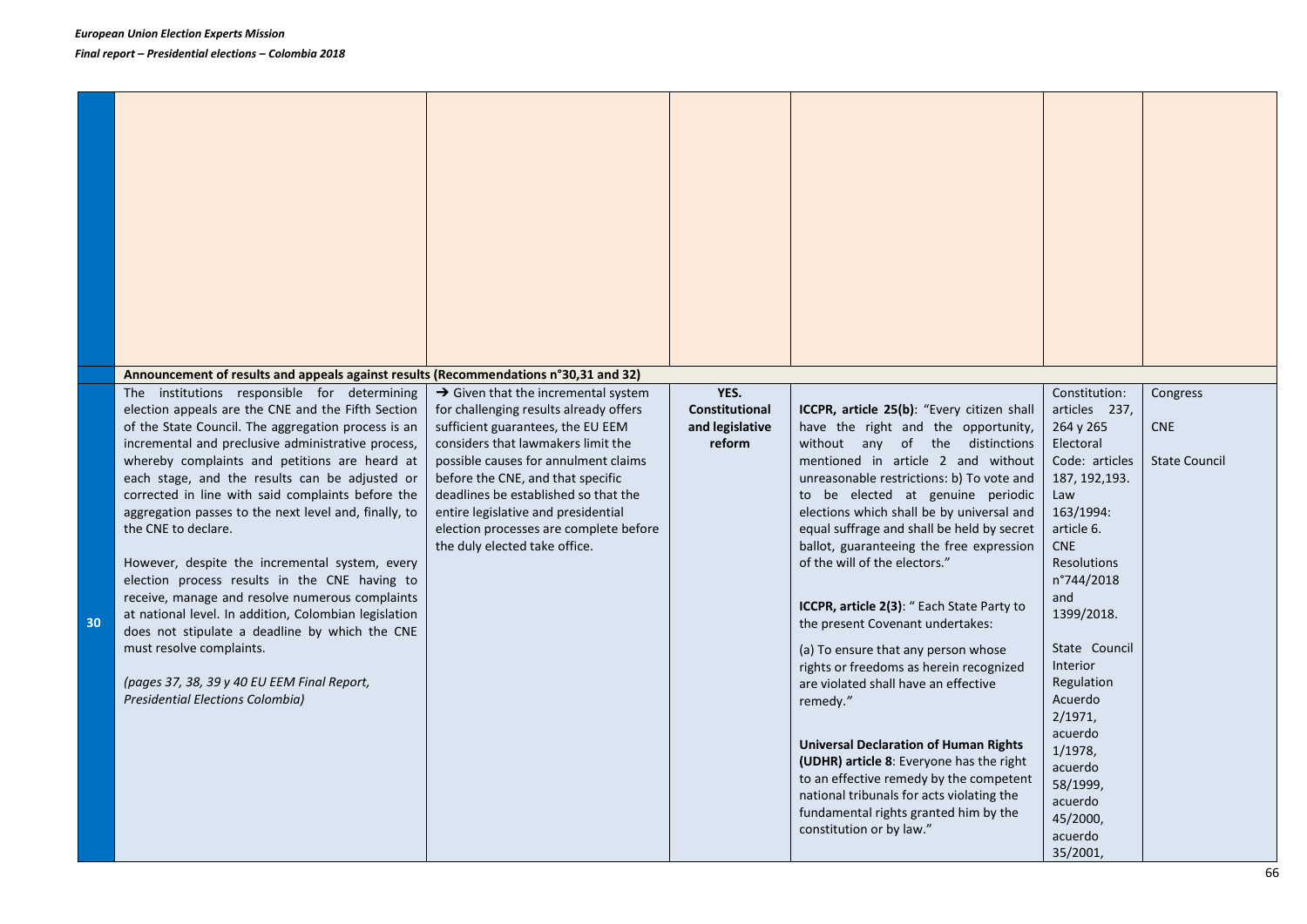|    |                                                                                                                                                                                                                                                                                                                                                                                                                                                                                                                                                                                                                                                                                                                                                                                                                      |                                                                                                                                                                                                                                                                                                                                                                                                                                 |                                                     |                                                                                                                                                                                                                                                                                                                                                                                                                                                                                                                                                                                                                                                                                                                                                                              | acuerdo<br>19/2002 and<br>30/2002.                                                                                                                                                                                                                                   |                                                |
|----|----------------------------------------------------------------------------------------------------------------------------------------------------------------------------------------------------------------------------------------------------------------------------------------------------------------------------------------------------------------------------------------------------------------------------------------------------------------------------------------------------------------------------------------------------------------------------------------------------------------------------------------------------------------------------------------------------------------------------------------------------------------------------------------------------------------------|---------------------------------------------------------------------------------------------------------------------------------------------------------------------------------------------------------------------------------------------------------------------------------------------------------------------------------------------------------------------------------------------------------------------------------|-----------------------------------------------------|------------------------------------------------------------------------------------------------------------------------------------------------------------------------------------------------------------------------------------------------------------------------------------------------------------------------------------------------------------------------------------------------------------------------------------------------------------------------------------------------------------------------------------------------------------------------------------------------------------------------------------------------------------------------------------------------------------------------------------------------------------------------------|----------------------------------------------------------------------------------------------------------------------------------------------------------------------------------------------------------------------------------------------------------------------|------------------------------------------------|
| 31 | In Colombia, judicial oversight of decisions related<br>to the election process is under the jurisdiction of<br>administrative appeals, headed by the Fifth Section<br>of the State Council. The Council exercises control<br>over the criteria for annulment, acting as an<br>administrative jurisdiction rather than an electoral<br>one, given that CNE declarations of results are, per<br>se, an administrative decision. Although the<br>Constitution provides that the administrative<br>appeals jurisdiction determine challenges to annul<br>results within a year, in practice some cases are<br>resolved in a period of time which is incompatible<br>with the principles of electoral justice.<br>(pages 37, 38, 39 y 40 EU EEM Final Report,<br>Presidential Elections Colombia)                        | $\rightarrow$ The EU EEM recommends that<br>legislation clearly include the State<br>Council in the architecture of the<br>election process, maintaining its<br>competence in matters of oversight of<br>electoral decisions and events, but<br>imposing deadlines which will allow<br>the election process to conclude<br>before the newly-elected take office,<br>thus ensuring that the electorate's<br>choice is respected. | YES.<br>Constitutional<br>and legislative<br>reform | ICCPR General Comment 25, paragraph<br>20: "There should be independent<br>scrutiny of the voting and counting<br>process and access to judicial review or<br>other equivalent process so that electors<br>have confidence in the security of the<br>ballot and the counting of the votes."<br>ICCPR, article 2(3): " Each State Party to<br>the present Covenant undertakes:<br>(a) To ensure that any person whose<br>rights or freedoms as herein recognized<br>are violated shall have an effective<br>remedy."<br><b>Universal Declaration of Human Rights</b><br>(UDHR) article 8: Everyone has the right<br>to an effective remedy by the competent<br>national tribunals for acts violating the<br>fundamental rights granted him by the<br>constitution or by law." | <b>The</b><br>same<br>regulations as<br>in<br>recommendat<br>ion nº 30.                                                                                                                                                                                              | Congress<br><b>CNE</b><br><b>State Council</b> |
| 32 | Another problem in the Colombian electoral<br>context concerns the question of injunction<br>petitions. Injunctions are judicial orders restraining<br>a person or authority from beginning or continuing<br>an action threatening or invading the legal right of<br>another, or compelling a person or authority to<br>carry out a certain act. From a purely analytical<br>perspective, injunction petitions should not be<br>applicable in electoral matters, and should only be<br>used when the petitioner has no other means of<br>having his rights respected, or in order to avoid an<br>irreversible harm, in which case he should provide<br>evidence that demonstrate the need for the<br>intervention of the court.<br>(pages 37, 38, 39 and 40 EU EEM Final Report,<br>Presidential Elections Colombia) | $\rightarrow$ In order to avoid the capricious use<br>of injunctions in election processes, the<br>EU EEM consider it would be useful to<br>introduce the option of a petition for<br>legal protection of fundamental rights,<br>which would be final.                                                                                                                                                                          | YES.<br>Constitutional<br>and legislative<br>reform | ICCPR, Human Rights Committee,<br>General Comment 31, paragraph 6:<br>"States Parties must refrain from<br>violation of the rights recognized by the<br>Covenant, and any restrictions on any of<br>those rights must be permissible under<br>the relevant provisions of the Covenant.<br>Where such restrictions are made, States<br>must demonstrate their necessity and<br>only take such measures as are<br>proportionate to the pursuance of<br>legitimate aims in order to ensure<br>continuous and effective protection of<br>Covenant rights."                                                                                                                                                                                                                       | Constitution:<br>articles 23,40<br>86, 236, 237,<br>241 and 265<br>Electoral<br>Code: articles<br>187, 192, 193.<br>Procedural<br>and<br>administrativ<br>e code and<br>Code<br>for<br>Administrativ<br>e Disputes:<br>articles 139<br>and 275.<br>Law<br>1437/2011: | Congress<br><b>CNE</b><br><b>State Council</b> |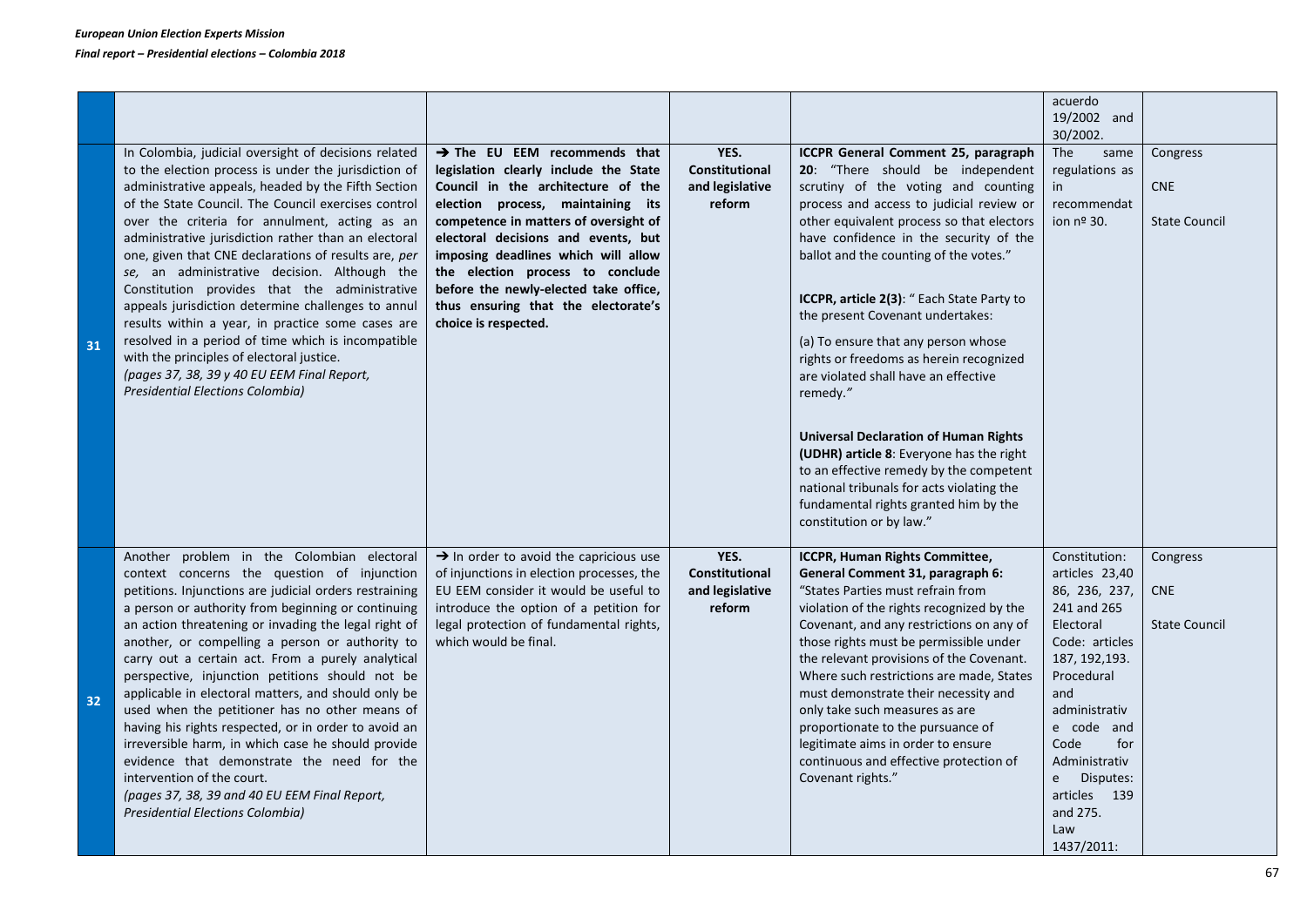|  |  | article 139 |  |
|--|--|-------------|--|
|  |  | Decree      |  |
|  |  | 2591/1991.  |  |
|  |  |             |  |
|  |  |             |  |
|  |  |             |  |
|  |  |             |  |

| Legend of applicable international and regional instruments and information and technical documents |                                                                                                                                                                                        |                              |  |  |  |  |
|-----------------------------------------------------------------------------------------------------|----------------------------------------------------------------------------------------------------------------------------------------------------------------------------------------|------------------------------|--|--|--|--|
| A                                                                                                   | (ICCPR) International Covenant on Civil and Political Rights (UN Assembly General, 16 December 1966)                                                                                   |                              |  |  |  |  |
| B                                                                                                   | Optional Protocol to International Covenant on Civil and Political Rights. UN Assembly General Resolution 2200 A (XXI), 16 December 1966                                               |                              |  |  |  |  |
| C.                                                                                                  | The International Convention on Elimination of all Forms of Racial Discrimination (CERD); (UN Assembly General, 21 December 1965)                                                      |                              |  |  |  |  |
| D                                                                                                   | International Covenant on Economic, Social and Cultural Rights, UN Assembly General, 16 December 1966                                                                                  |                              |  |  |  |  |
| E.                                                                                                  | Optional Protocol to International Covenant on Economic, Social and Cultural Rights, Resolution A/RES/63/117 adopted on 10 December 2008                                               |                              |  |  |  |  |
|                                                                                                     | Convention on the Political Rights of Women; Convention on the Elimination of All Forms of Discrimination against Women. UN Assembly<br>General Resolution 34/180, 18 December 1979    |                              |  |  |  |  |
| G                                                                                                   | Optional protocol to Convention on the Elimination of All Forms of Discrimination against Women. Adopted by UN Assembly General in<br>Resolution A/54/4 on 6 October 1999              |                              |  |  |  |  |
| н                                                                                                   | United Nations Convention on Rights of Persons with Disabilities. Adopted in New York, 13 December 2006.                                                                               |                              |  |  |  |  |
|                                                                                                     | Optional Protocol to Convention on Rights of Persons with Disabilities. Adopted in New York, 13 December 2006.                                                                         |                              |  |  |  |  |
|                                                                                                     | United Nations Declaration on the Rights of Indigenous Peoples, Resolution approved by Assembly General without reference to a Main<br>Committee (A/61/L.67 and Add.1)                 | Informative<br>and technical |  |  |  |  |
| $\mathsf{K}$                                                                                        | Vienna Declaration and Programme of Action, Adopted by the World Conference on Human Rights in Vienna on 25 June 1993                                                                  | Informative<br>and technical |  |  |  |  |
|                                                                                                     | Report of the Fourth World Conference on Women: Action for Equality, Development and Peace, Beijing 4 - 15 de September 1995, approving<br>Beijing Declaration and Platform for Action | Informative<br>and technical |  |  |  |  |
| M                                                                                                   | American Convention on Human Rights, (San José Pact). Adopted in San José, Costa Rica, 22 November 1969.                                                                               |                              |  |  |  |  |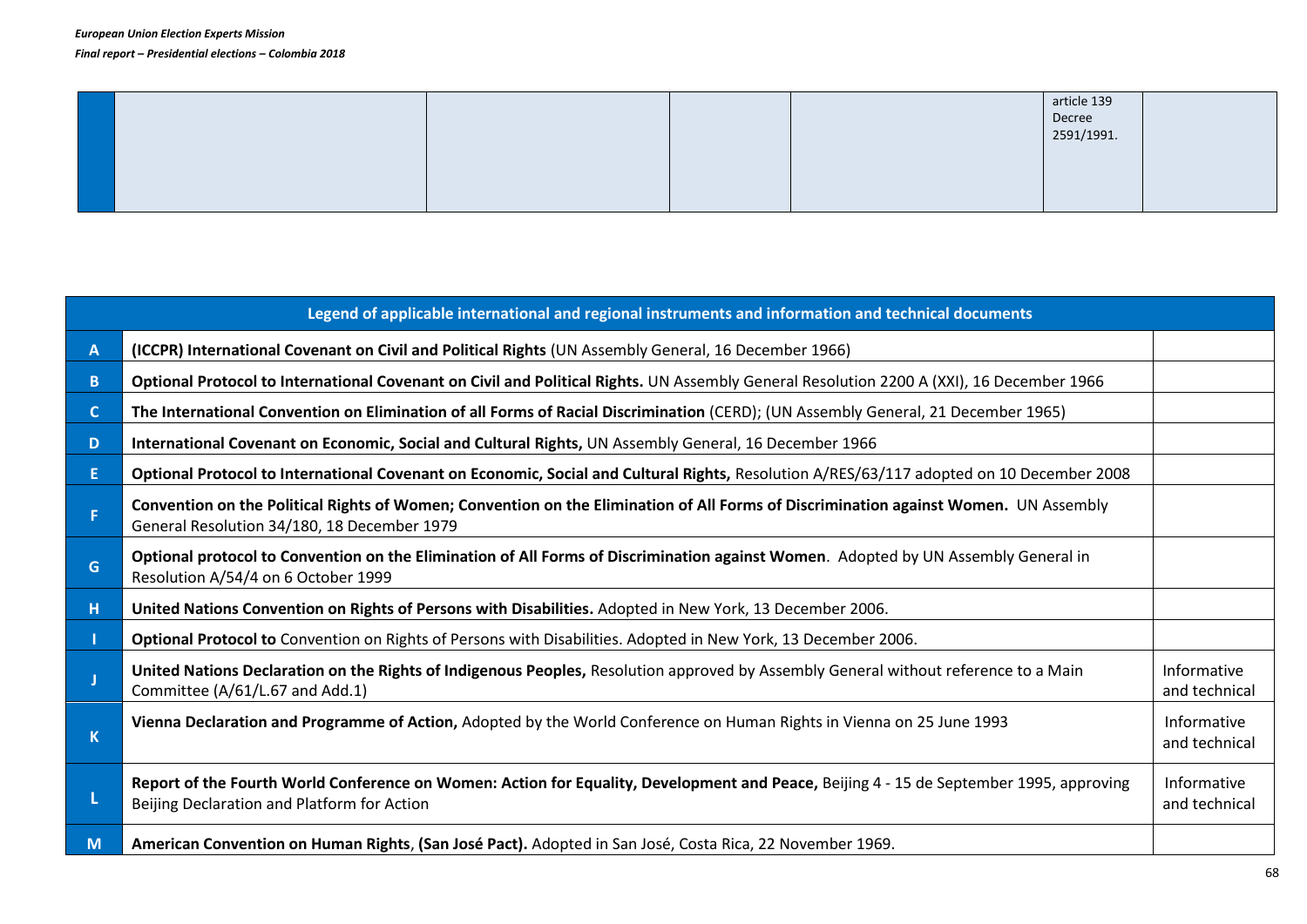| $\mathbf N$               | Additional Protocol to the American Convention on Human Rights in the Area of Economic, Social and Cultural Rights "Protocol of San<br>Salvador"                                                           |                              |  |  |
|---------------------------|------------------------------------------------------------------------------------------------------------------------------------------------------------------------------------------------------------|------------------------------|--|--|
| Ñ                         | Inter-American Convention on the granting of political Rights to women (OAS, 1948)                                                                                                                         |                              |  |  |
| $\mathbf{o}$              | Inter-American Convention on the Elimination of All Forms of Discrimination Against Persons with Disabilities. OAS, Adopted in Guatemala<br>City 06/07/99.                                                 |                              |  |  |
| P                         | Inter-American Democratic Charter (OAS, 11 September 2001)                                                                                                                                                 | Informative<br>and technical |  |  |
| Q                         | Universal Declaration of Human Rights. Adopted by RES. N° 217 A (III) 10 December 1948.                                                                                                                    |                              |  |  |
| $\mathbf R$               | American Declaration of the Rights and Duties Man, Adopted during IX American Conference, Bogotá 1948.                                                                                                     |                              |  |  |
| S                         | The Declaration of Principles for International Election Observation and the Code of Conduct for International Election Commemorated<br>October 27, 2005, at the United Nations, New York.                 | Informative<br>and technical |  |  |
| T                         | Indigenous and Tribal Peoples Convention, (ILO c.169). Adopted Geneva, 27 June 1989                                                                                                                        | Informative<br>and technical |  |  |
| $\overline{U}$            | European Convention on Human Rights, modified by protocols 11 and 14 and completed by the addition protocol and protocols 4, 6, 7, 12 and<br>13.                                                           | Informative<br>and technical |  |  |
| $\mathbf v$               | Venice Commission: the European Commission for Democracy through Law - better known as the Venice Commission as it meets in Venice - is<br>the Council of Europe's advisory body on constitutional matters | Informative<br>and technical |  |  |
| W                         | ESOMAR Code and Guidelines (European Society for Opinion and Marketing Research) and WAPOR (World Association for Public Opinion<br>Research)                                                              | Informative<br>and technical |  |  |
| $\boldsymbol{\mathsf{X}}$ | Interparlamentary Union, Declaration on the criteria for free and fair elections (1994).                                                                                                                   | Informative<br>and technical |  |  |
| Y                         | Inter-American Convention Against Corruption (IACAC)                                                                                                                                                       |                              |  |  |
| Z.                        | United Nations Committee for Human Rights. General Comment N° 25 (1996) on The right to participate in<br>public affairs, voting rights and the right of equal access to public service (ICCPR)            | Informative<br>and technical |  |  |
| <b>ZZ</b>                 | United Nations Convention against Corruption. UN Assembly General Resolution 58/4, 31 October 2003.                                                                                                        |                              |  |  |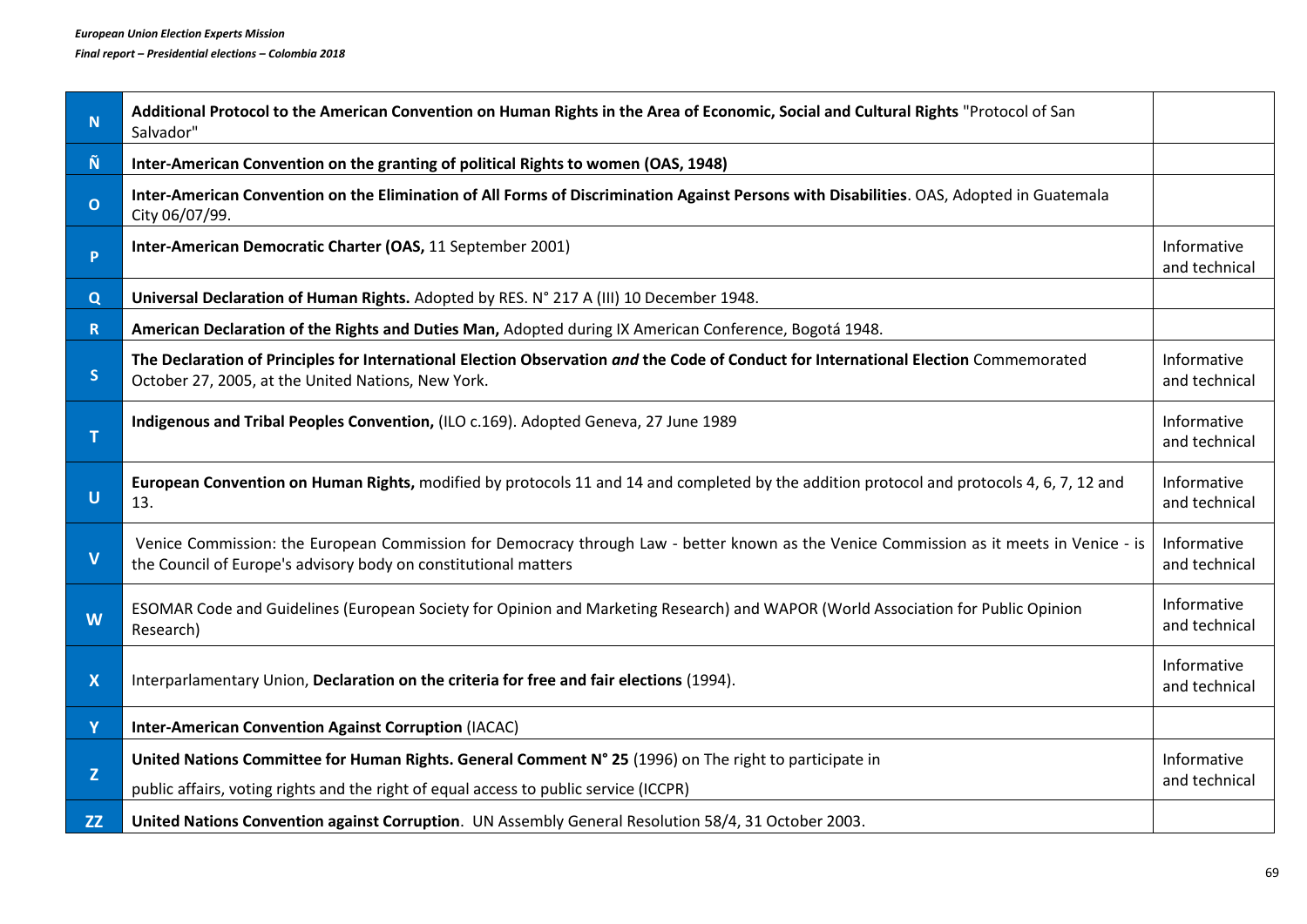|                                                                                              | <b>Preliminary results</b><br><b>Second round</b><br>17 June 2018 |        | <b>Official results</b><br><b>Second round</b><br>21 June 2018 |            | Difference between<br>official and<br>preliminary results |           |
|----------------------------------------------------------------------------------------------|-------------------------------------------------------------------|--------|----------------------------------------------------------------|------------|-----------------------------------------------------------|-----------|
|                                                                                              | <b>Votes</b>                                                      | %      | <b>Votes</b>                                                   |            | <b>Votes</b>                                              | %         |
| <b>Iván Duque</b><br><b>Martha Lucía Ramírez</b><br>(Partido Centro<br>Democrático)          | 10,373,080                                                        | 53.98% | 10,398,68<br>q                                                 | 54.03<br>% | 25,609                                                    | 0.25%     |
| <b>Gustavo Petro</b><br>Ángela María Robledo<br>(Coalición Petro<br>Presidente)              | 8,034,189                                                         | 41.81% | 8,040,449                                                      | 41.77<br>% | 6,260                                                     | 0.08%     |
| <b>Blank votes</b>                                                                           | 808,368                                                           | 4.21%  | 807,924                                                        | 4.20%      | $-444$                                                    | $-0.05%$  |
| <b>VALID VOTES</b><br>(candidates + blanks)                                                  | 19,215,637                                                        | 98.48% | 19,247,06<br>$\mathcal{P}$                                     | 98.52<br>% | 31,425                                                    | 0.16%     |
| <b>Annulled votes</b>                                                                        | 265,857                                                           | 1.36%  | 263,373                                                        | 1.35%      | $-2,484$                                                  | $-0.94%$  |
| <b>Unmarked ballots</b>                                                                      | 29,674                                                            | 0.15%  | 25,969                                                         | 0.13%      | $-3,705$                                                  | $-14.27%$ |
| <b>TOTAL TURN-OUT</b><br>(Valid votes + annulled<br>$\ddot{}$<br>unmarked)                   | 19,511,168                                                        | 53.85% | 19,536,40<br>4                                                 | 53.92<br>% | 25,236                                                    | 0.13%     |
| <b>Votes which changed</b><br>attribution between<br>the preliminary and<br>official results | 38,632<br>36,227,267*                                             |        |                                                                |            |                                                           |           |
| Voter register                                                                               |                                                                   |        |                                                                |            |                                                           |           |

## **Annex II: Official and preliminary results in the second round of the presidential election**

*\* For the purposes of calculations, the RNEC added 556,673 hypothetical voters, such that the total number of registered voters according to the preliminary results announcements the RNEC made during the course of election day was 36,78,940. According to the RNEC, this addition of almost half a million voters was due to the need to add to the voter register of 36,227,267 people, the total number of voters registered in the polling stations abroad (of the total 1500 polling stations), where it was possible to vote from Monday 11 June to Saturday 16 June and who for technical reasons had to be counted individually. The RNEC explains this circumstance on its preliminary results page. [https://goo.gl/BJ367J.](https://goo.gl/BJ367J)*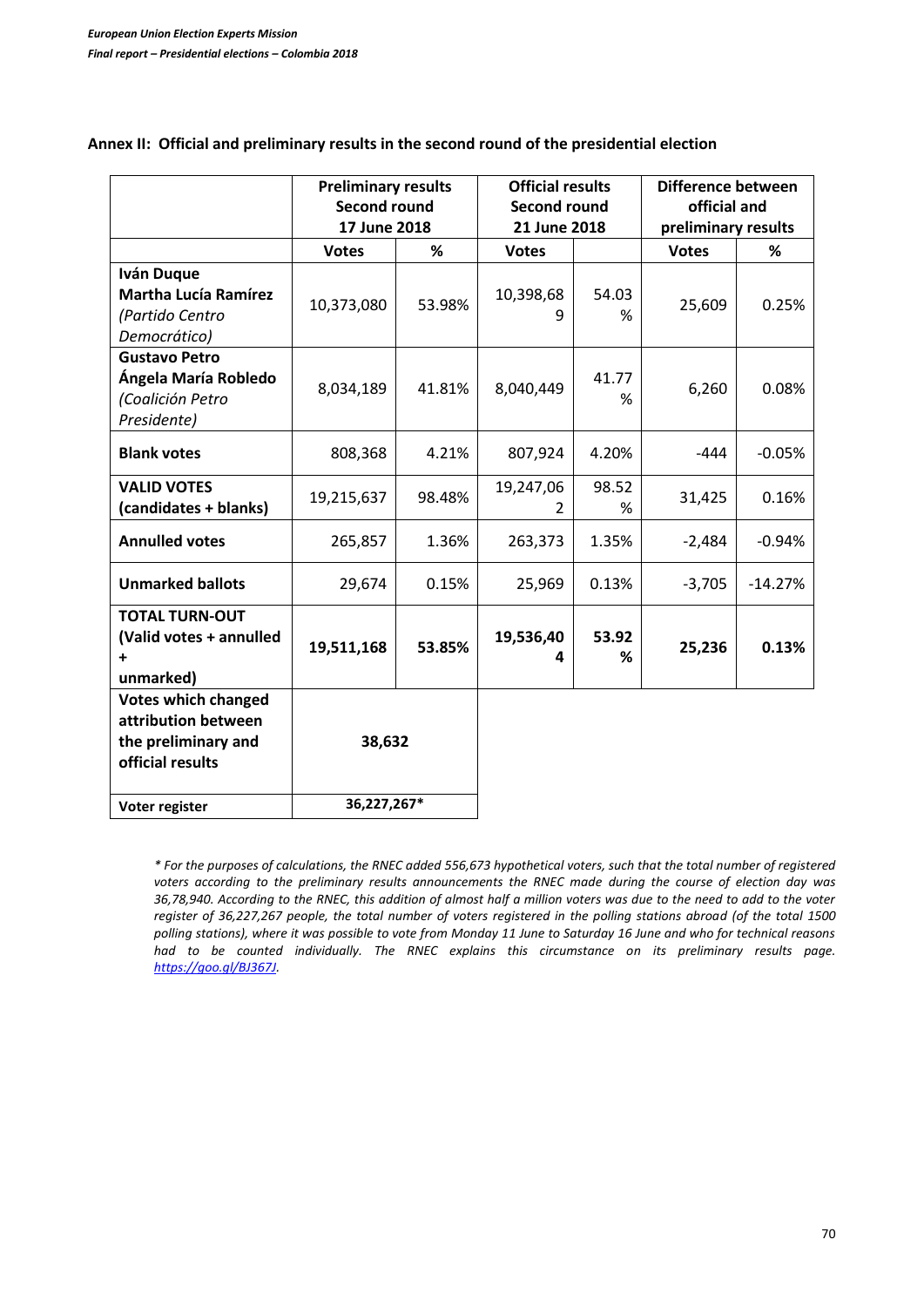## **Annex III: Official and preliminary results in the first round of the presidential election**

|                                                                                       | <b>Preliminary results</b><br>27 mayo 2018 |             | <b>Official results</b><br>8 June 2018 |        | Dif. official and<br>preliminary<br>results |          |
|---------------------------------------------------------------------------------------|--------------------------------------------|-------------|----------------------------------------|--------|---------------------------------------------|----------|
|                                                                                       | <b>Votes</b>                               | $\%$        | <b>Votes</b>                           | $\%$   | <b>Votes</b>                                | %        |
| Iván Duque<br><b>Martha Lucía Ramírez</b><br>(Partido Centro Democrático)             | 7,569,693                                  | 39.14%      | 7,616,857                              | 39.36% | 47,164                                      | 0.6%     |
| <b>Gustavo Petro</b><br>Ángela María Robledo<br>(Coalición Petro Presidente)          | 4,851,254                                  | 25.08%      | 4,855,069                              | 25.09% | 3,815                                       | 0.1%     |
| Sergio Fajardo<br>Claudia López<br>(Coalición Colombia)                               | 4,589,696                                  | 23.73%      | 4,602,916                              | 23.78% | 13.220                                      | 0.3%     |
| <b>Germán Vargas Lleras</b><br>Juan Carlos Pinzón<br>(Coalición #Mejor Vargas Lleras) | 1,407,840                                  | 7.28%       | 1,412,392                              | 7.30%  | 4.552                                       | 0.3%     |
| Humberto de la Calle<br>Clara López (PAR, Alianza Social<br>Independiente ASI)        | 399,180                                    | 2,06%       | 396,151                                | 2.05%  | $-3.029$                                    | $-0.8%$  |
| Jorge Antonio Trujillo<br><b>Freddy Obando</b><br>(Todos somos Colombia)              | 75,614                                     | 0.39%       | 65,767                                 | 0.34%  | $-9.847$                                    | $-13%$   |
| Partido de Renovación Étnica<br>(PRE)<br>(Promotores del voto en blanco)              | 60,312                                     | 0.31%       | 30,128                                 | 0.16%  | $-30.184$                                   | $-49.9%$ |
| <b>Viviane Morales</b><br>Jorge Leyva<br>(Partido Somos)                              | 41,458                                     | 0.21%       | 36,138                                 | 0.19%  | $-5.320$                                    | $-12.8%$ |
| <b>Blank votes</b>                                                                    | 341,087                                    | 1.76%       | 338,581                                | 1.75%  | $-2.506$                                    | $-0.7%$  |
| <b>VALID VOTES</b><br>(candidates + blank votes)                                      | 19,336,134                                 | 98.46%      | 19,353,999                             | 98.53% | 17.865                                      | 0.1%     |
| <b>Annulled votes</b>                                                                 | 243,645                                    | 1.24%       | 242,002                                | 1.23%  | $-1.643$                                    | $-0.7%$  |
| <b>Unmarked ballots</b>                                                               | 56,935                                     | 0.28%       | 47,675                                 | 0.24%  | $-9.260$                                    | $-16.3%$ |
| <b>TOTAL TURN-OUT</b><br>(Valid votes + annulled +<br>unmarked)                       | 196,36,714                                 | 54.20%      | 19,643,676                             | 54.22% | 6.962                                       | 0.04%    |
| Votes which changed attribution between the<br>preliminary and official results       |                                            | 130,540     |                                        |        |                                             |          |
| Voter register                                                                        |                                            | 36,227,267* |                                        |        |                                             |          |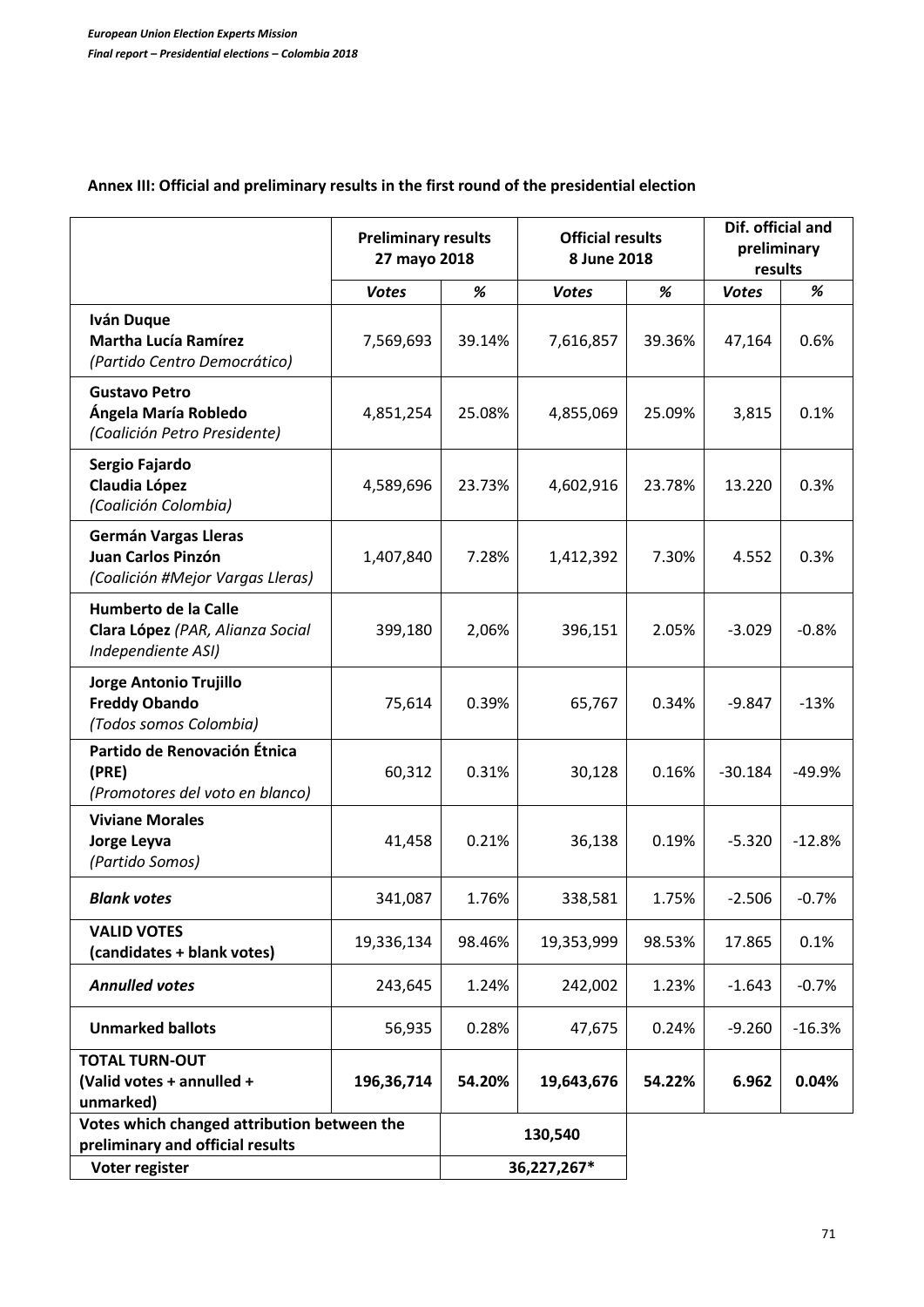*\* For the purposes of calculations, the RNEC added 556,673 hypothetical voters, such that the total number of registered voters according to the preliminary results announcements the RNEC made during the course of election day was 36,78,940. According to the RNEC, this addition of almost half a million voters was due to the need to add to the voter register of 36,227,267 people, the total number of voters registered in the polling stations abroad (of the total 1500 polling stations), where it was possible to vote from Monday 21 June to Saturday 26 May and who for technical reasons had to be counted individually. The RNEC explains this circumstance on its preliminary results page.[. https://goo.gl/BJ367J.](https://goo.gl/BJ367J)*